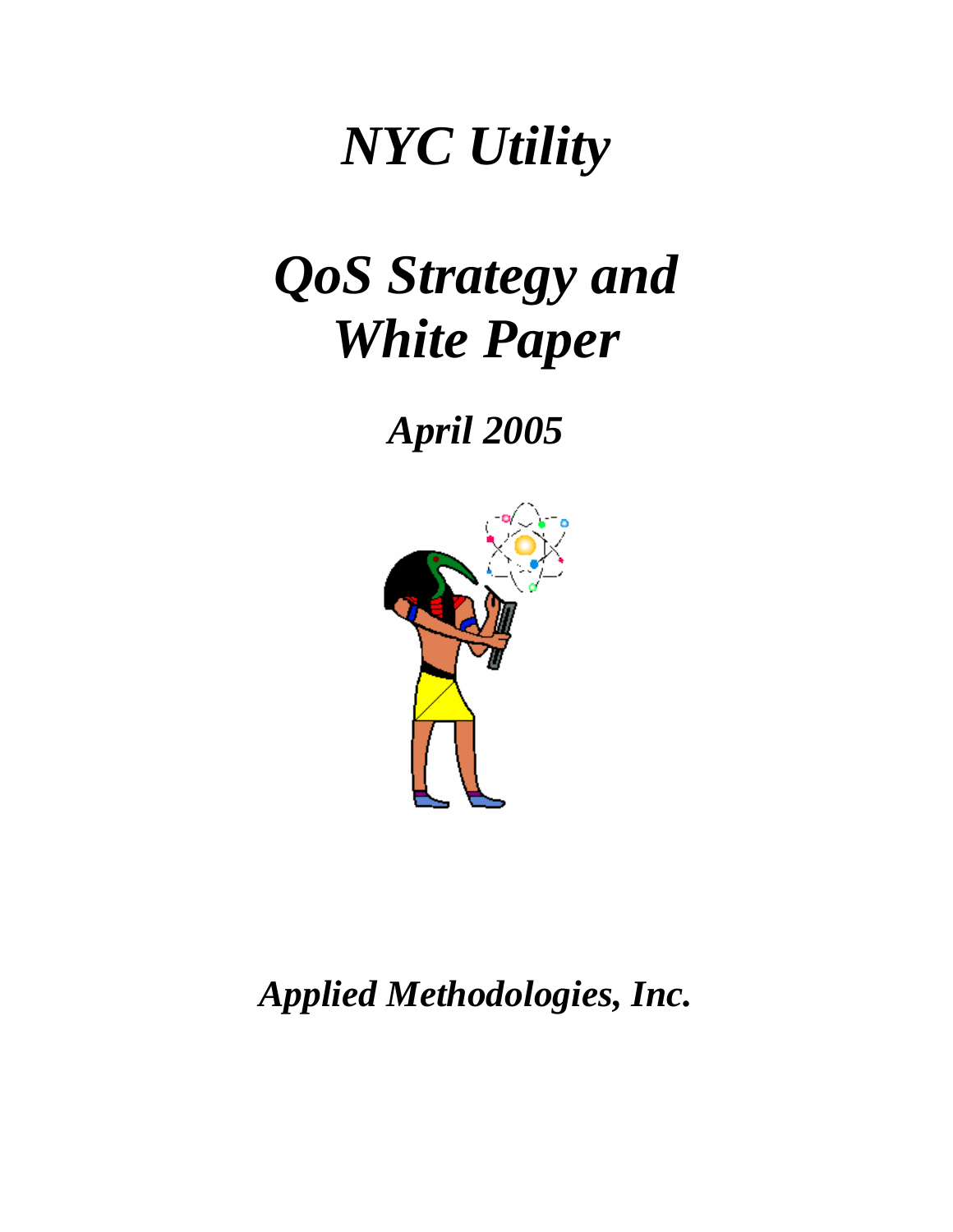This paper is a published work containing proprietary information. It is not to be disclosed in whole or in part without the express written authorization of Applied Methodologies, Inc. Copyright 2005 Applied Methodologies, Inc.

## *Applied Methodologies would like to thank the following NYC Utility professionals for their contribution to this paper.*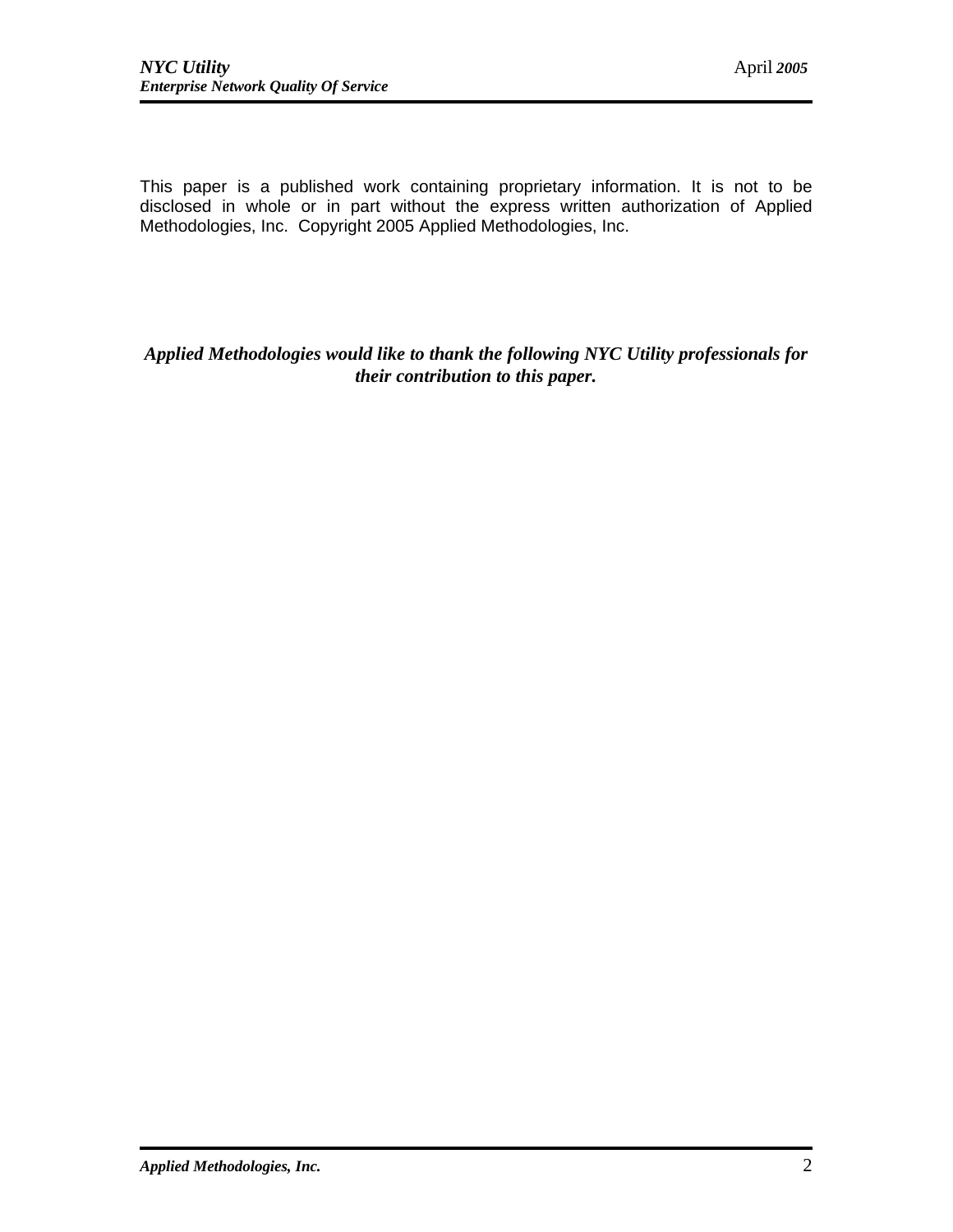# **Table of Contents**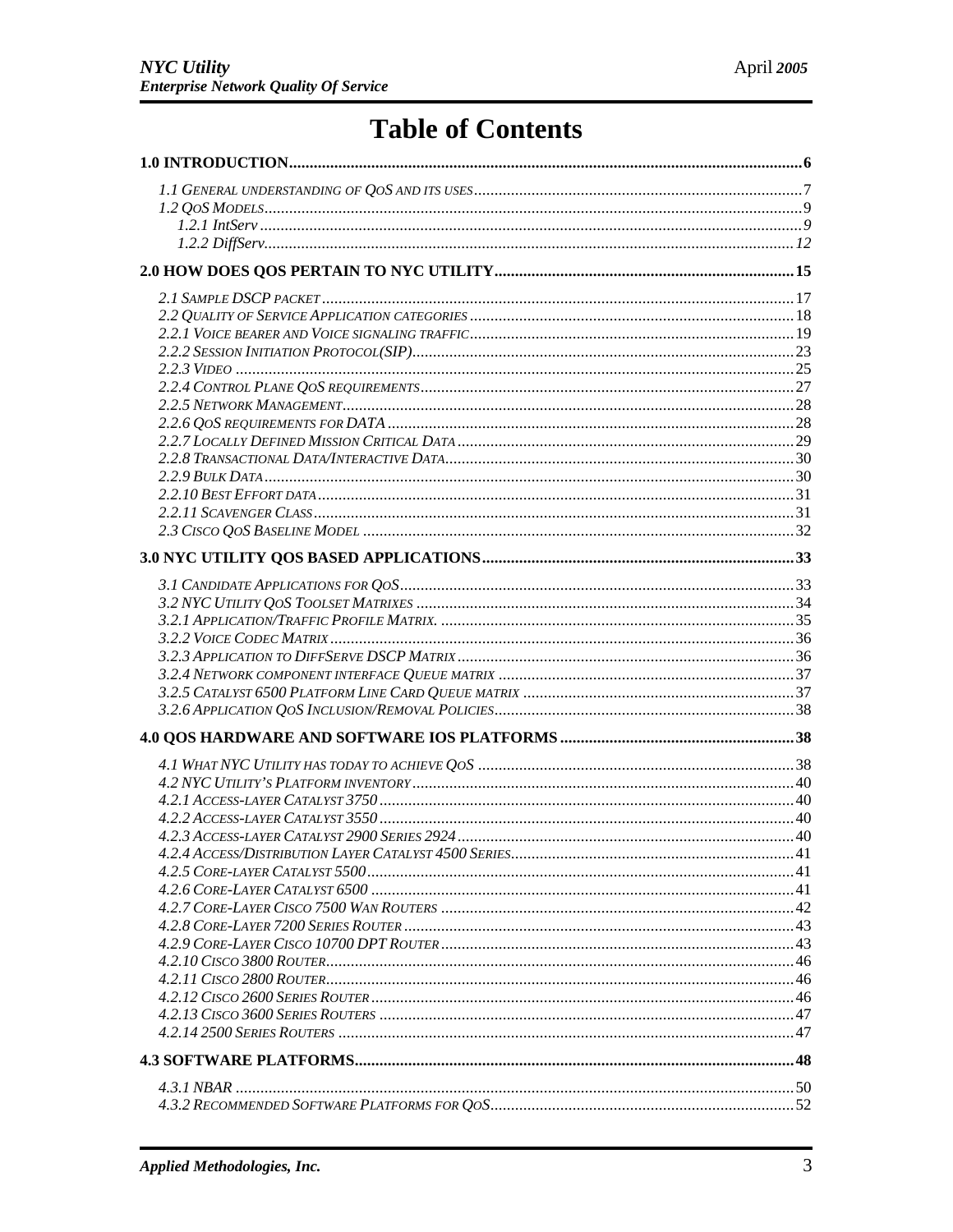| 7.0 CUSTOM NYC UTILITY QOS SOLUTION BUILT ON THE NYC UTILITY MODELS84 |  |
|-----------------------------------------------------------------------|--|
|                                                                       |  |
|                                                                       |  |
|                                                                       |  |
|                                                                       |  |
|                                                                       |  |
|                                                                       |  |
|                                                                       |  |
|                                                                       |  |
|                                                                       |  |
|                                                                       |  |
|                                                                       |  |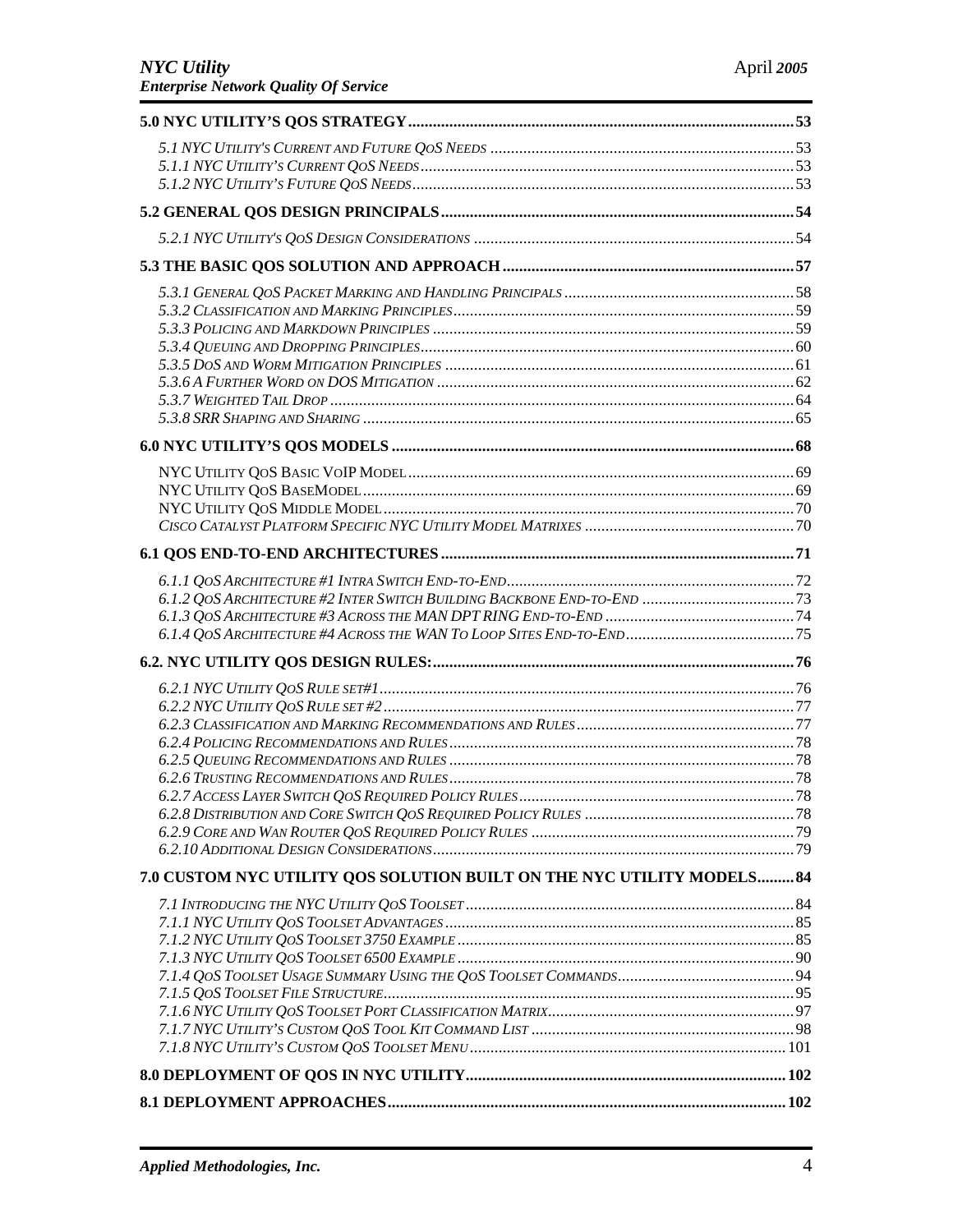|                                                                                  | 8.1.6 DEPLOYING QOS FOR THE BASIC VOICE MODEL LOCAL WITHIN A BUILDING EXAMPLE  107 |  |  |
|----------------------------------------------------------------------------------|------------------------------------------------------------------------------------|--|--|
|                                                                                  |                                                                                    |  |  |
|                                                                                  |                                                                                    |  |  |
|                                                                                  |                                                                                    |  |  |
|                                                                                  |                                                                                    |  |  |
|                                                                                  |                                                                                    |  |  |
|                                                                                  |                                                                                    |  |  |
|                                                                                  |                                                                                    |  |  |
|                                                                                  |                                                                                    |  |  |
|                                                                                  |                                                                                    |  |  |
|                                                                                  |                                                                                    |  |  |
|                                                                                  |                                                                                    |  |  |
|                                                                                  |                                                                                    |  |  |
|                                                                                  |                                                                                    |  |  |
|                                                                                  |                                                                                    |  |  |
|                                                                                  |                                                                                    |  |  |
|                                                                                  |                                                                                    |  |  |
|                                                                                  |                                                                                    |  |  |
|                                                                                  |                                                                                    |  |  |
|                                                                                  |                                                                                    |  |  |
|                                                                                  |                                                                                    |  |  |
|                                                                                  |                                                                                    |  |  |
|                                                                                  |                                                                                    |  |  |
|                                                                                  |                                                                                    |  |  |
|                                                                                  |                                                                                    |  |  |
|                                                                                  |                                                                                    |  |  |
|                                                                                  |                                                                                    |  |  |
| <b>APPENDIX A.</b>                                                               |                                                                                    |  |  |
| <b>APPENDIX B.</b>                                                               |                                                                                    |  |  |
|                                                                                  |                                                                                    |  |  |
| <b>APPENDIX C.</b>                                                               |                                                                                    |  |  |
| <b>APPENDIX D.</b>                                                               |                                                                                    |  |  |
| <b>APPENDIX E.</b>                                                               |                                                                                    |  |  |
| <b>APPENDIX F.</b>                                                               | CATALYST 6500 PLATFORM LINE CARD PORT/QUEUE MATRIX  151                            |  |  |
| <b>CISCO CATALYST PLATFORM SPECIFIC MODEL MATRIXES 152</b><br><b>APPENDIX G.</b> |                                                                                    |  |  |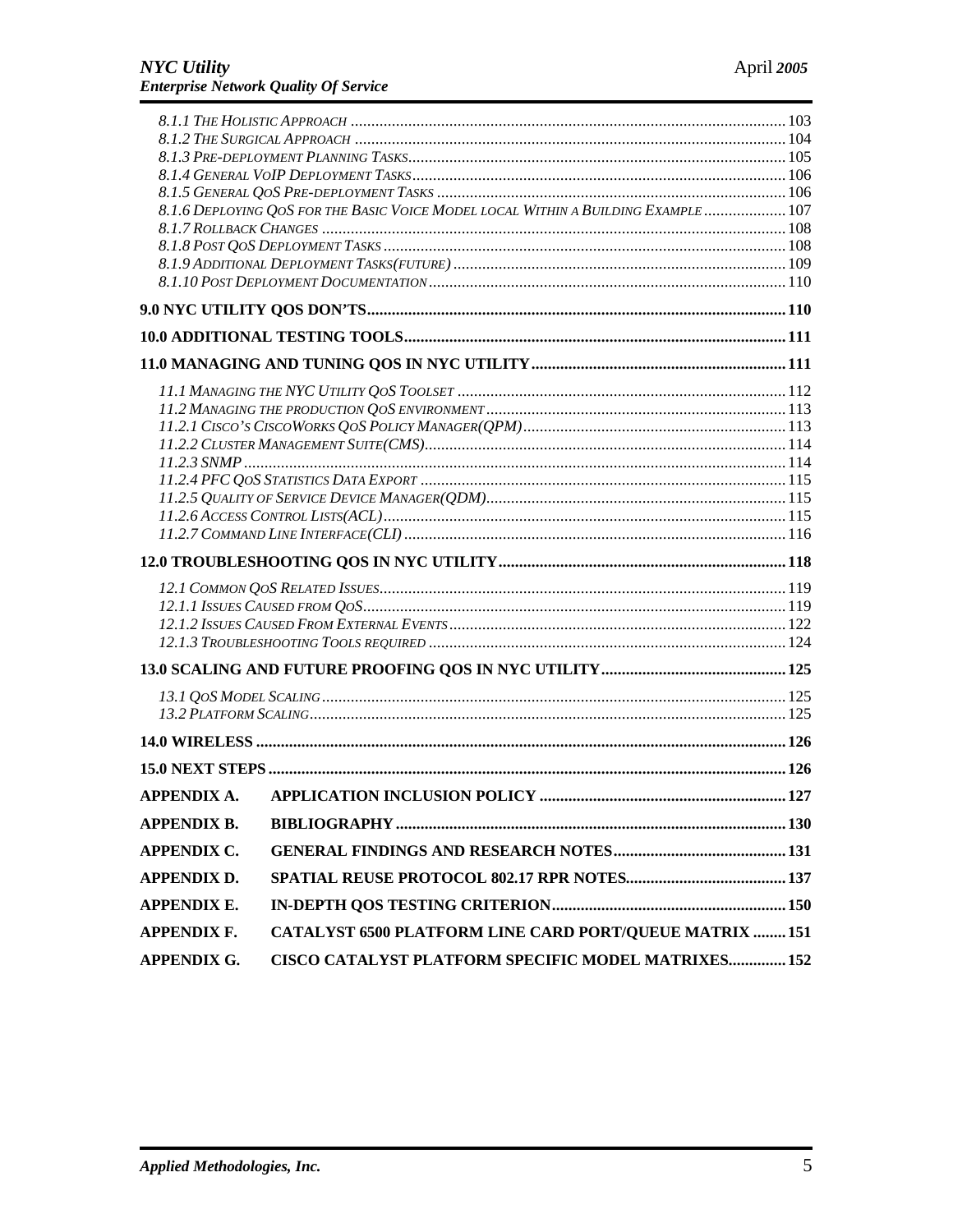## *1.0 Introduction*

The NYC Utility enterprise has a myriad of applications and business system services that traverse its data network. For economical, flexibility, and operating contingency benefits NYC Utility is also considering turning their traditional "data" network into a "converged" network. What this means is that the traditional data network will support services that were not on the data network before such as Voice/Telephony and Video as well as other "content" that could be integrated into the network. Currently there are limited non-traditional data services traversing the network such as VoIP deployments and Video Conferencing. By migrating Voice services to the data network NYC Utility can position itself to reduce the cost for telephony and leverage the capacity of its existing data network. The reduced cost of telephony can be achieved by migrating from the traditional PBX based services. Instead of maintaining two different networks for two different services with their respective operating costs, one network to handle both services can be utilized. NYC Utility can leverage its current data network to provide levels of service to its current traditional data applications and future ones as well as provide for a basic form of security against Denial of Service and Worm attacks. Internet Protocol(IP) is becoming, if not already, the predominate transport protocol for just about any type of data or communication service today.

According to Alex Hadden-Boyd, director of marketing for IP communications in the Product and Technology Marketing Organization at Cisco, "If you think of IP as a universal translator," says Hadden-Boyd, "the various devices and applications on the network are starting to merge. PCs, PDAs, pagers, wireless phones, desk phones, and video endpoints are coming together. Users want to integrate not just the devices themselves, but also the desktop applications that run on them. Audio conferencing, videoconferencing, video telephony, Web conferencing--they can all be tied together through IP."

As the demands to tie everything together with IP increases so does the need to ensure that the demands for different applications are met for correct operation. If the future of corporate enterprises entails an all or majority IP based environment for all services then some technology needs to ensure that one less critical IP application(Web browsing) does not step over another critical IP application(such as Voice calls).

How can this be done? With Quality of Service(QoS) technologies, tools and deployment methodologies.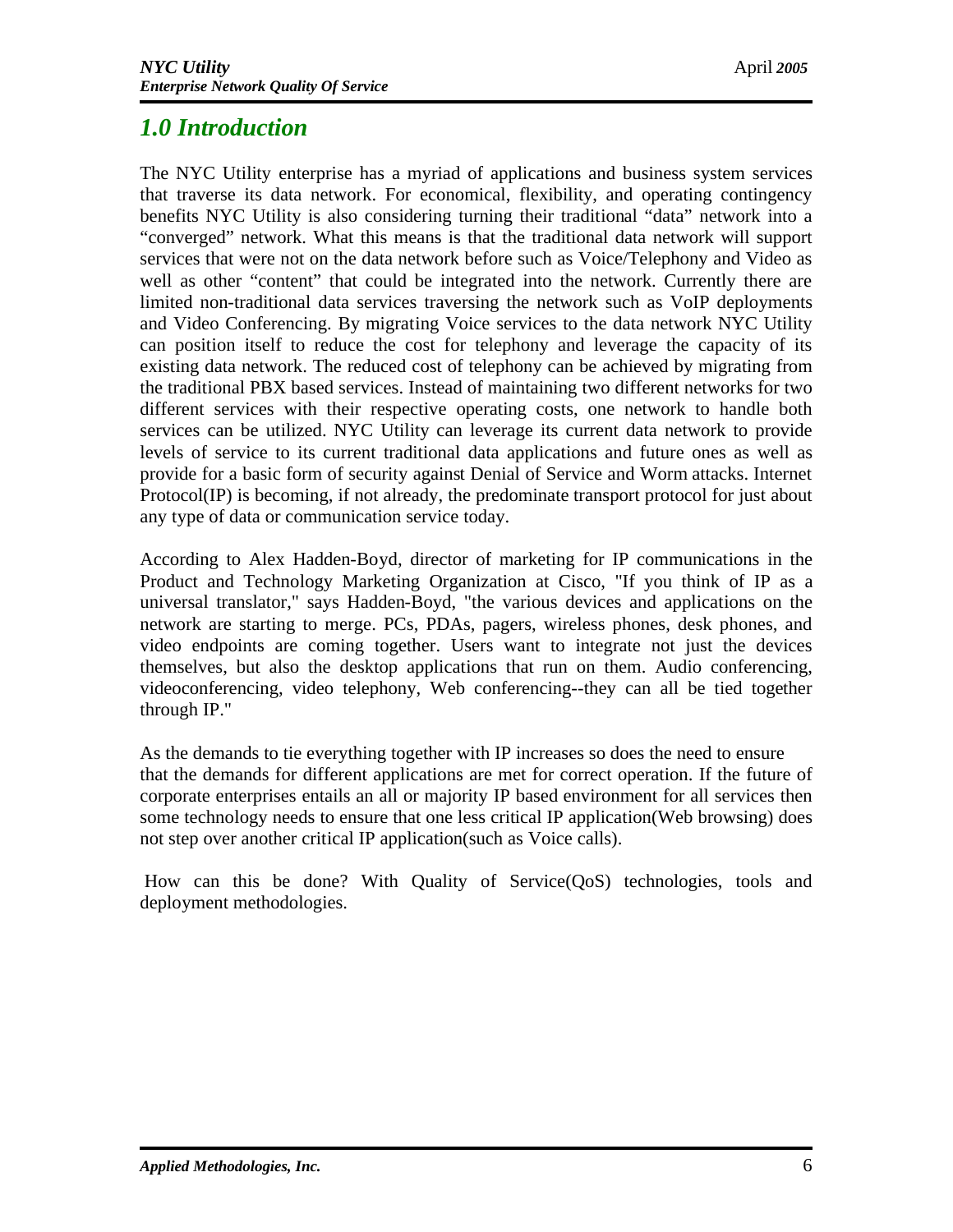This document will provide the necessary information pertaining to the application of QoS onto NYC Utility's enterprise network to strategically position NYC Utility's network for future Voice, Video and other Data based applications. This document provides the following information:

- **General introduction to QoS concepts and internal NYC Utility QoS reference**
- **Strategic recommendations regarding QoS planning and implementation in NYC Utility**
- **Various device, application and protocol matrixes to facilitate planning**
- **Audit of NYC Utility's current network components to determine their QoS capabilities**
- **Design considerations and principals**
- **Identification of NYC Utility's candidate QoS applications**
- **Outline of NYC Utility's QoS model**
- **Outline of NYC Utility's QoS solution based on the models**
- **Introduction to NYC Utility's custom QoS tool set**
- **Recommended deployment approaches**
- **Outline of QoS management tools**
- **Outline of troubleshooting tools and methods**
- **Initial lab result findings for pre-deployment planning**
- **Next steps**
- **Appendixes providing additional information.**

The information in this paper is compiled from various sources such as Cisco Press texts, Cisco CCO web site pages, Internet QoS related Request For Comments (RFC), industry related web sites and periodicals, lab testing and from Applied Methodologies experience with other client implementations.

A specific recommendation is identified using *bold* with the words **"It is recommended"** throughout this document. It was easier to identify and state the recommendation in the context of its current section. Adding a "Summary of Recommendations" section at the end of each section would have been redundant and enlarged this document for no additional benefit.

## *1.1 General understanding of QoS and its uses*

QoS in a nutshell is the process of marking traffic or flows of packets and classifying them for a class(level) of service. The level of services is based on a priority hierarchy, from low priority to high priority for example. High priority marked packets will get "preferential" treatment as they traverse across a network while lower priority marked packets may be allowed to get the same treatment as the higher priority packets, but in the presence of higher marked packets, they don't. When the mixture of higher and lower priority marked packets are traversing a level of congestion may occur at any point. QoS helps to prevent or mitigate congestion by employing different queuing and scheduling features across network components.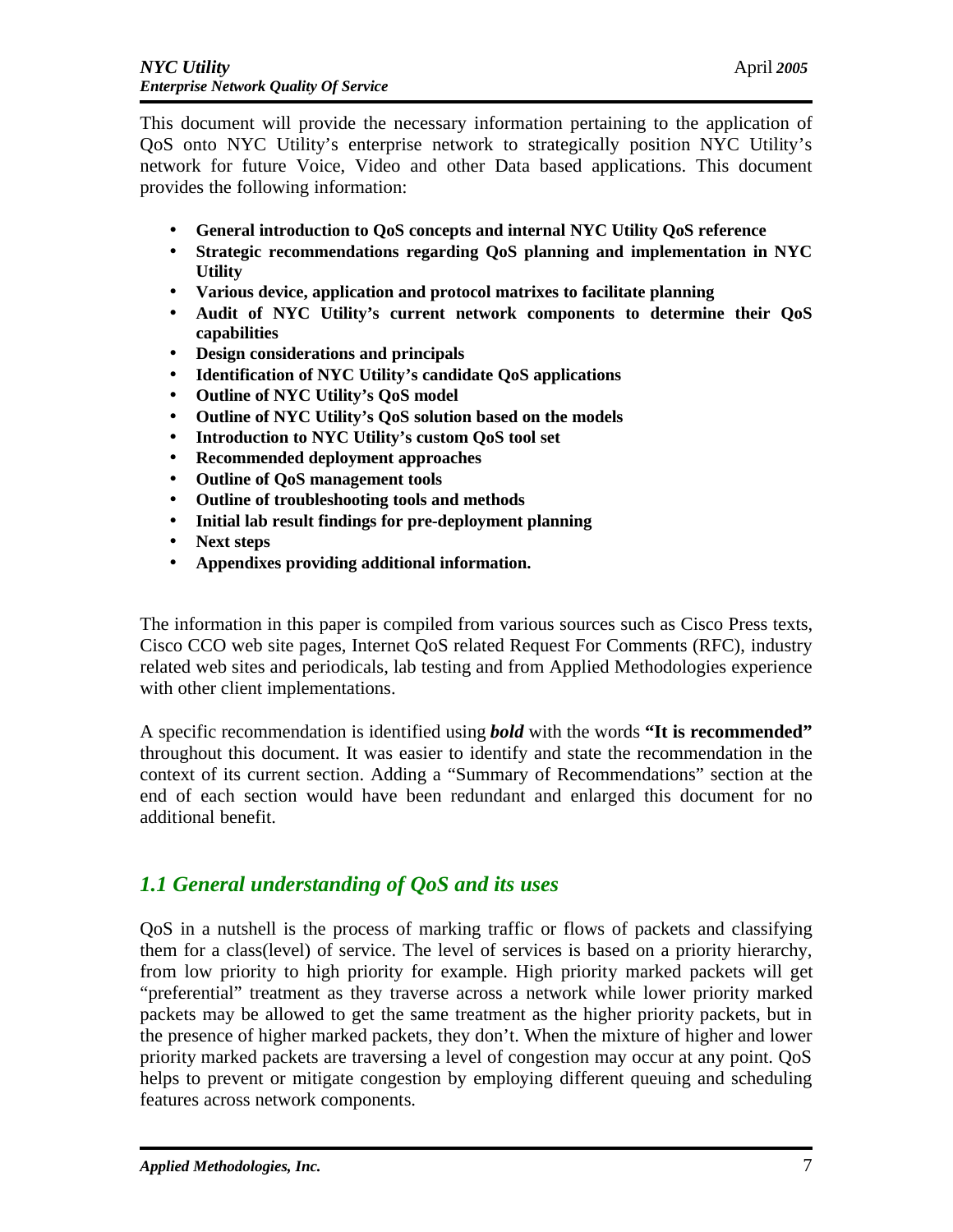The higher marked packets receive a class(level) of service to ensure that those marked packets never get dropped while the lower priority marked packets are candidates to be dropped, this ensures that there is enough buffer and queue space on the intermediate node's interfaces(routers and switches) to handle the higher class marked packets for their class of service. For example, packets for general web browsing will always get a lower priority traversing the network as opposed to a voice packet or video application that will always get the highest priority and guarantees of successful delivery across the network.

Voice over IP packets get the highest priority so call quality and handling is exceptional to the user's experience while less time sensitive traffic will fall into other priority levels indicative of their application's performance requirements.

The ultimate goal is to provide a managed unfairness approach applied to all applications regardless of their classification. A method and technology is needed to mark the data packets for "preferential" treatment throughout the network, plus to mark the packets to "differentiate" them so they can be handled differently throughout the network.

In theory such a concept and approach sounds easy to accomplish. Such a concept can be achieved easily, for example, for a small business with a small set of applications and users in a homogenous equipment and platform environment. The levels of priority and marking Voice traffic over web traffic; is not too difficult in that type of environment. It is not easy for an enterprise environment such as NYC Utility with a myriad of applications, hardware and software platforms, and many different service requirements. From a business and technological perspective to achieve such a concept is a challenging task that requires a careful amount of research, planning and testing in regards to the technology, solutions required, and the implementation approach.

More than a working knowledge of QoS tools and syntax is needed to deploy end-to-end QoS in a holistic manner. Implementing QoS improperly or incompletely could have negative ramifications to one or more application systems. So a cohesive plan must be drafted and followed prior to any implementation of QoS.

First, it is vital to understand the performance, bandwidth and behavioral requirements of various applications that require preferential or differential treatment within NYC Utility's network. Next, it is critical to understand the different technical options available with respect to QoS to achieve the required service levels.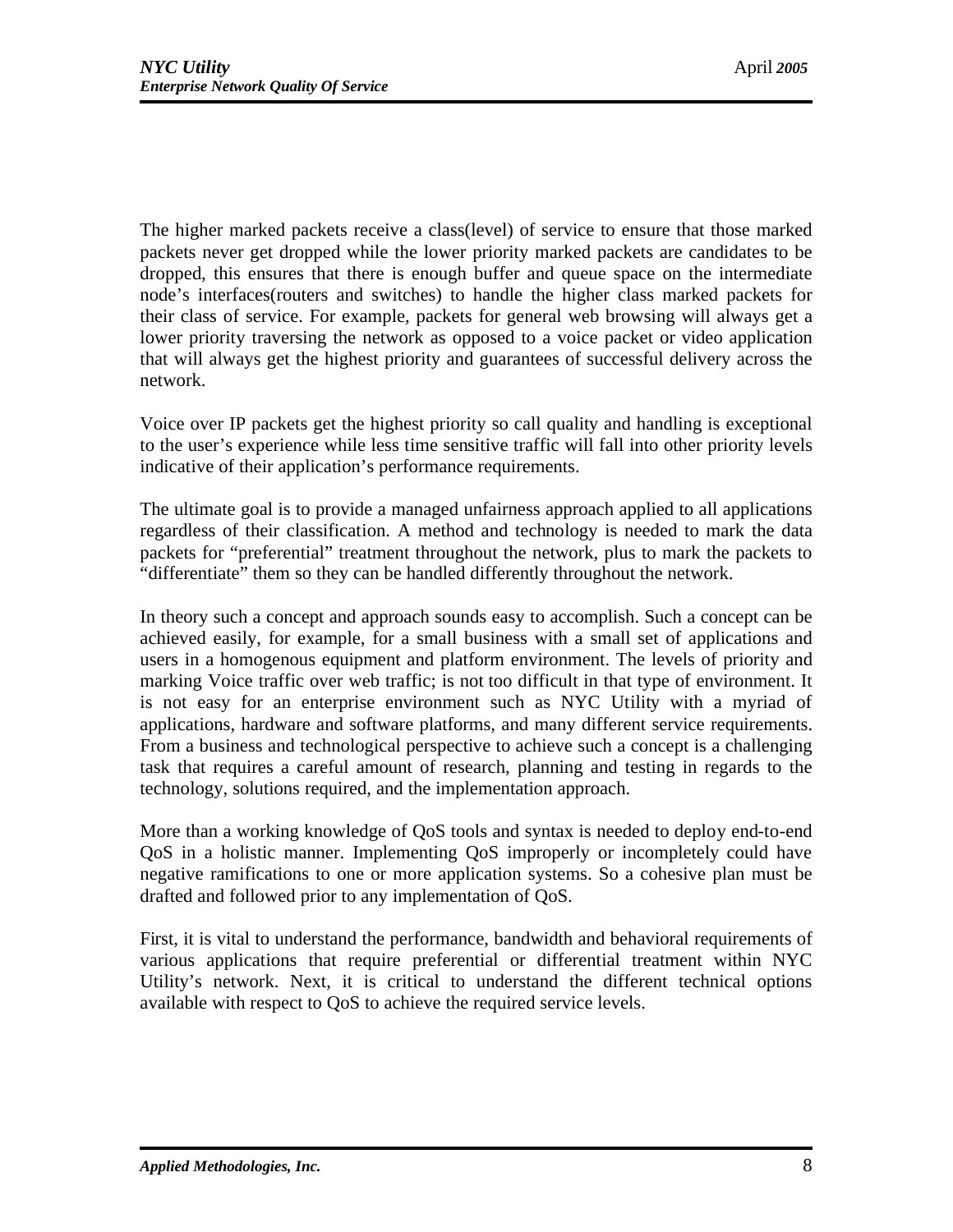## *1.2 QoS Models*

There are various models, architectural designs and technologies that create and manage a QoS solution to provide a level of managed unfairness across applications traversing an enterprise network.

There are two primary types of Internet standards based QoS architectures that use various technologies/protocols in the industry today.

## **Integrated Services(IntServ)**

### **Differentiated Services(DiffServ)**

It is beyond the scope of this paper to provide an in-depth explanation of both architectures, and it is expected of the reader to be familiar with them. A brief conceptual summary of the two methods from excerpts of various Cisco White papers and network architectural texts is outlined below and provides a basic idea of what is available to NYC Utility in terms of an architectural foundation to utilize QoS in its enterprise. Also a link to a white paper is also included to assist the reader.

Cisco IOS Software supports two fundamental QoS architectures: Differentiated Services (DiffServ) and Integrated Services (IntServ). It is important to note that these approaches are complimentary in nature. DiffServ enables better QoS scalability, while IntServ provides a guaranteed traffic delivery. Together, they can form a robust QoS deployment.

## *1.2.1 IntServ*

An IntServ approach utilizes Resource Reservation Protocol (RSVP) to signal a specific service. This makes it ideal for end-to-end delay and jitter-sensitive applications, such as Voice and Video. The IntServ approach of using Signaled QoS is one of the most misunderstood areas in the industry. This paper will attempt to clarify some common myths.

Signaled QoS is most appropriate for "intolerant" traffic, which does not like delay, jitter or packet loss (i.e.: Voice and Video). For former cases, it may be applicable for tolerant traffic - like data. For example, the pre-emption capabilities of RSVP could handle an extremely high-priority data burst (i.e.: executing a Stock trade during a bear run).

The framework of IntServ preserves the end-to-end semantics of QoS for IP. Key endpoints are the sender and receiver applications that request desired service from the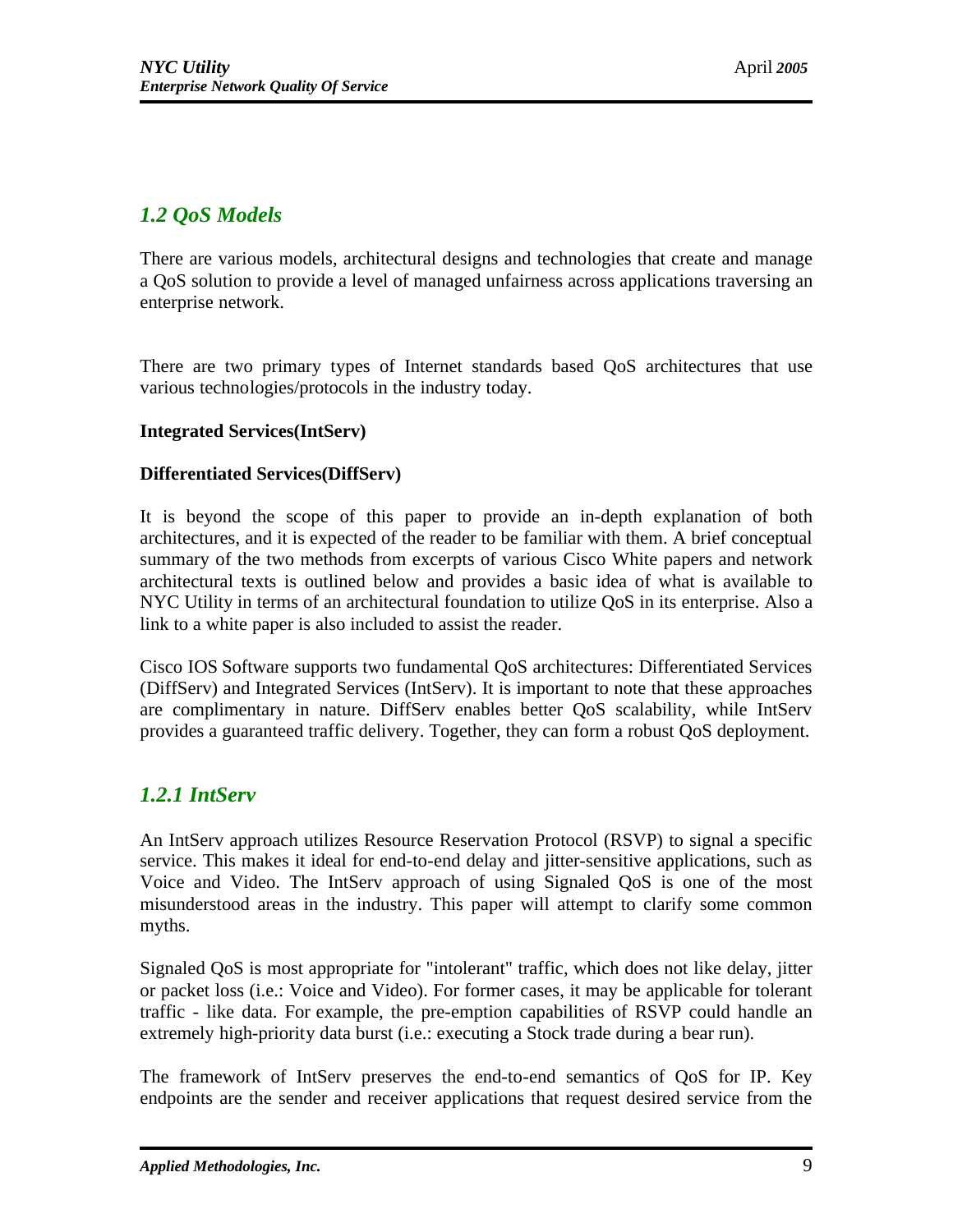network for a set of flows, as defined by the source address, destination address, transport protocol, source port and destination port.

What is advantageous of a "signaling" mechanism is that it provides near ATM like VP/VC circuit setup for a voice call. Traditional telcos. will build(reserve) a circuit for a call. This can be accomplished in software "virtually" across the enterprise.

A simple example is as follows: A user needs to make a call, picks up his phone, his voice packets are marked, the marking process signals the access edge device to send a special path request to the receiver. The receiver responds with a path response indicating that there is reserved, and guaranteed, bandwidth available for the call. The returning path messages "signals" all the routers in between the two end-to-end callers to reserve and guarantee bandwidth for this marked flow of packets until another packet to tear down the reservation is seen. The end devices in a simplex vector signal, reserve, confirm and tear down the "reserved" bandwidth and delay for the call. This process will happen twice for full duplex operation. Simply put IntServ is basically an "on demand" process. It provides a preemptive on demand way of handling a class of traffic.

### **Advantages of IntServ:**

- 1. **Conceptual simplicity -** facilitating the integration with network policy administration
- 2. **Discrete per flow QoS** making it architecturally suitable to voice calls.
- 3. **Strict bandwidth guarantee and controlled load for Voice and Video traffic -** Includes end-to-end maintenance, so a loss of bandwidth in the core is handled appropriately.
- 4. **Admission Control -** Admitting calls based on available resources must be accomplished on an end-to-end basis. A local mechanism will do the job for a short time period, but it fails when congestion occurs at any point along the call path. So rather than having 12 calls with bad voice quality, ensuring that at least 10 calls go through, Call Admission Control(CAC) which can indicate to endpoints weather the desired bandwidth is available.
- 5. **Failure notification -** needs to be communicated to the endpoints, so a call will proceed without ensuring adequate reservation. While this can function, voice quality is severely impacted when congestion occurs but the call still works.
- 6. **Emergency situations -** Every voice or video implementation needs to have some mechanism to handle emergency situations. During such a period, there is a high likelihood of congestion due to the "panic factor". Only a Signaled mechanism can provide an adequate preemptive scheme that prevents a major disruption.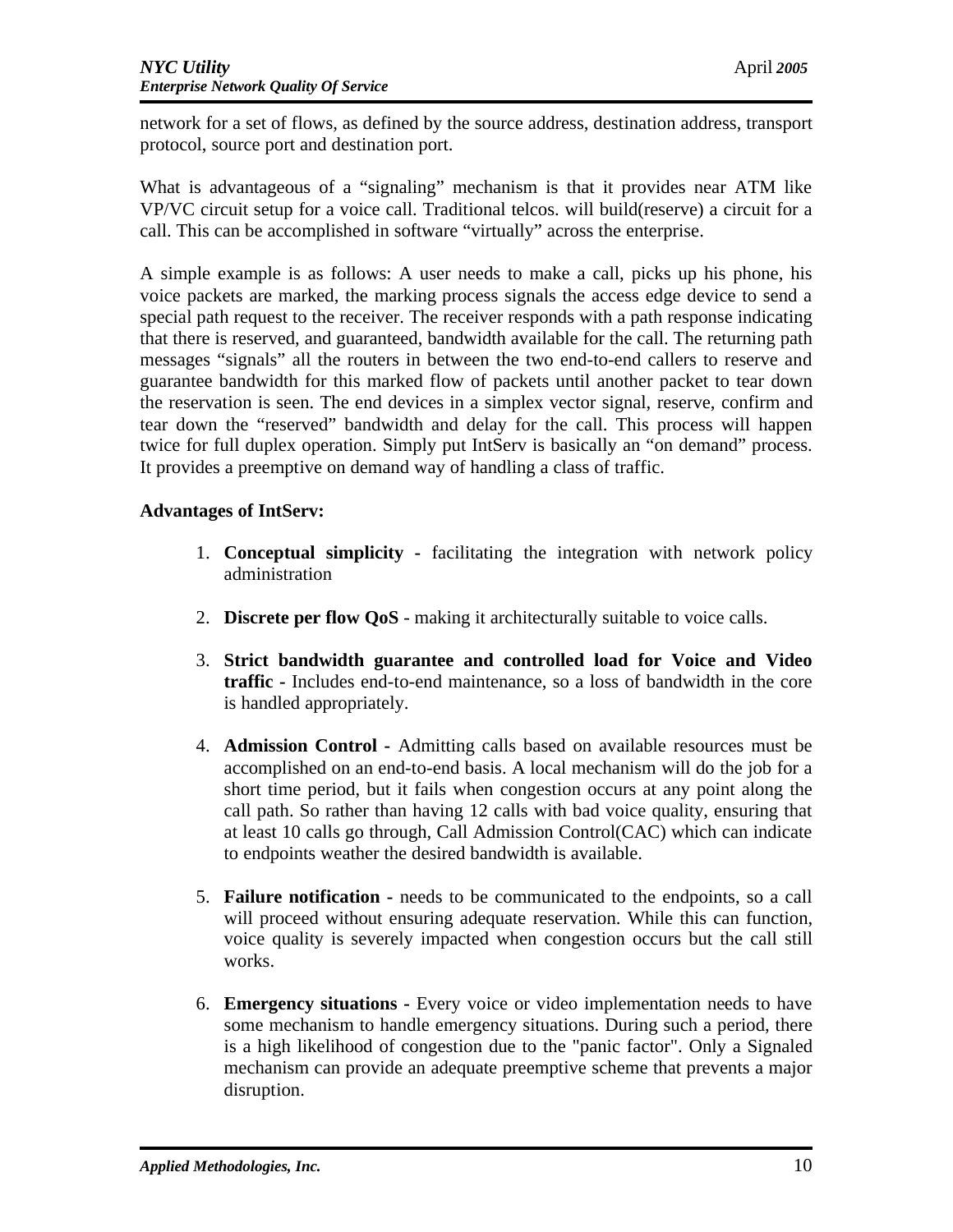#### **Disadvantages of IntServ are:**

- 1. **Stateful -** All network elements must maintain state and exchange signaling message on a per flow basis which might require a significant amount of bandwidth on large networks.
- 2. **Periodic refresh messages are used -** might require protection from packet loss to keep the session(s) intact.
- **3.** All intermediate nodes must implement RSPV  **platform support**

### **Many can perceive the aforementioned fundamental value-adds of Signaled QoS; however, several myths do still exist with regards to RSVP deployment. These include:**

- 1. **Scalability -**RSVP is per-flow, but it cannot scale in the core If RSVP were perceived as an IntServ architecture as such, this would be a true statement. IntServ utilizes RSVP on a per-flow basis, which may cause scalability concerns; however, these fears are grossly overstated. Cisco routers have demonstrated the ability to handle more than 10,000 RSVP flows with minimal CPU and Memory impact. RSVP deployment does not pose a scalability problem for smaller networks.
- 2. **Admission Control** *-* RSVP is not available to perform admission control on Voice Gateways. Contrary to the aforementioned myth, RSVP is an ideal choice to handle admission control. It is the only known and industrystandardized mechanism to provide end-to-end admission control. RSVP has been an integral part of Cisco IOS Software since its invention in the mid '90s.
- 3. **Call Setup Delay -** Time taken to establish end-to-end reservations is extensive. Since Cisco IOS Software Release 12.2T, RSVP control messages can be marked with DiffServ Code Point (DSCP) marking, ensuring that RSVP control messages are treated at a priority. This minimizes potential delays, which are caused by the scheduling treatment accorded to the RSVP Control messages. (Please note that RSVP Control Messages are transmitted via User Datagram Protocol (UDP).)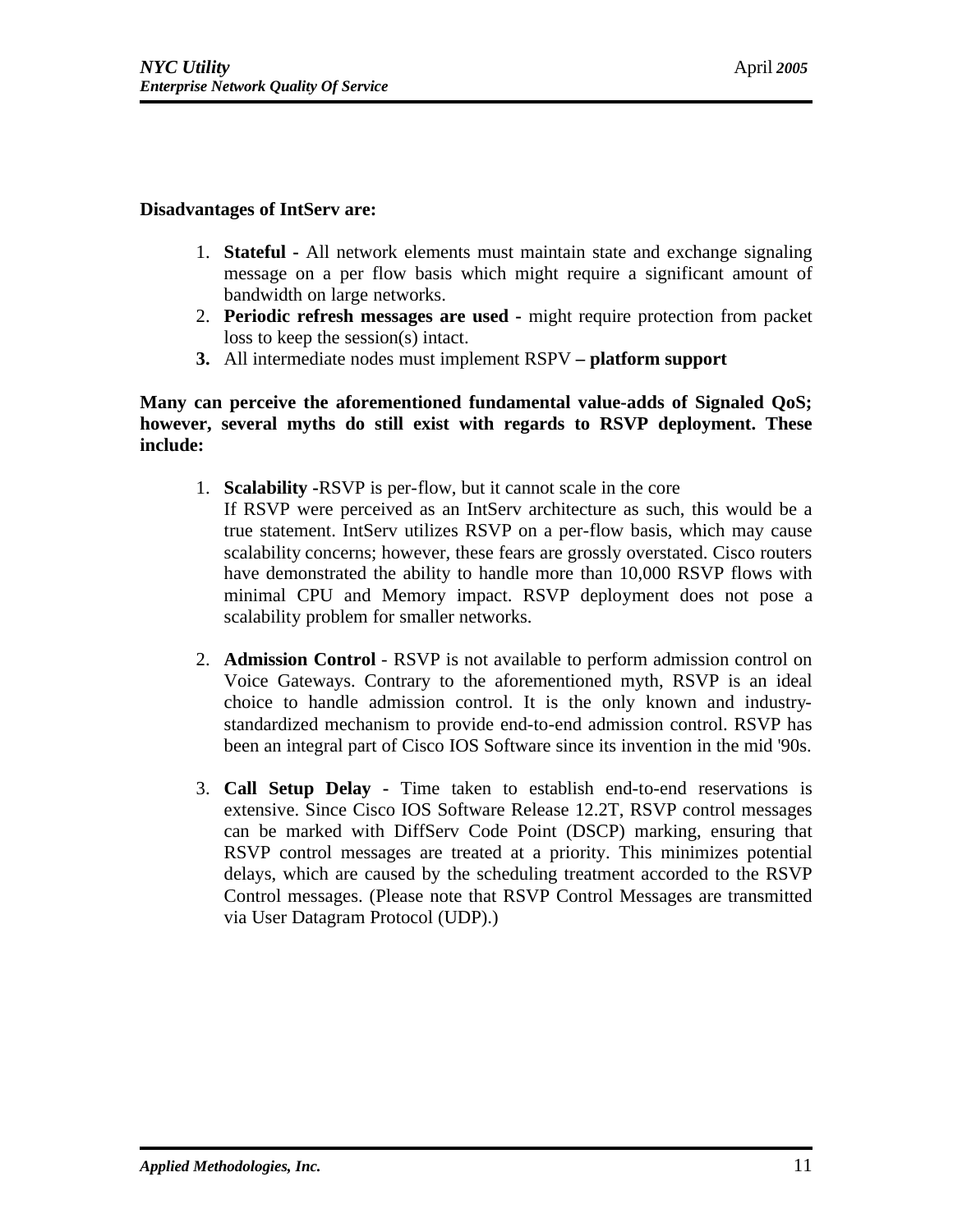## *1.2.2 DiffServ*

The concept of DiffServ offers different network service levels to a set of packets and packet by packet thereby "enabling" scalable service discrimination in the internet or enterprise network without the need for per-flow based state and signaling at every hop. Packets of a particular service(application) belong to a particular "class" and treatment of each "class" is described by PHB or (Per Hop Behaviors) with which the node must comply. A very rich, detailed, granular and scalable amount of services can be constructed by a combination of using the following technique:

- **Setting bits in a field in the IP header upon network entry or at a network boundary using legacy IP precedence or the more scalable DSCPs**
- **Using these field bit markings the nodes inside the network forward the packets based on the markings.**
- **Conditioning the marked packets at the network boundaries in accordance with the requirements of rules of each "class" or service(application)**

The major working attribute of DiffServ is the definition of different PHBs that an application can receive from the network. The three DiffServ PHBs are outlined below:

**Expedited Forwarding(EF)** Provides a strict priority service for packets marked in this manner

**Assured Forwarding(AF)** Provides a qualified delivery guarantee and makes the provision of oversubscription to this service.

**Class Selectors(CS)** Provides code points in the IP header field is basically a way of using/identifying the IP Precedence bits in the presence of DSCP bits set.

DiffServ constructs services from PHBs by classifying packets into "classes" at the edge, boundary, middle(re-classify) of the network and marking the packets accordingly. Optionally, the packets can be metered with policing or shaping technique. The core of the network implements the PHBs and uses the **"individual"** packet markings to make the necessary queuing and dropping decisions. Remember the example from the beginning of this section where the packets are marked and then their markings are "reviewed" as they cross the network? Individual packets are marked for a certain class(level) of service and are handled consistently at any point in the network to ensure a level of managed unfairness just like the example at the beginning of this section outlined. The http packets will be marked for a certain PHB versus the voice packet which will have a "higher" marking PHB and will be handled at a higher level of service at the actual HOP. As apposed to IntServ Flows, DiffServ is granular at the packet level and classifications can be coarse to dense as needed. With DiffServ the bits called Differentiated Services Code Points or (DSCP) can be scaled to 64 different markings. This means you can mark a packet 64 different ways.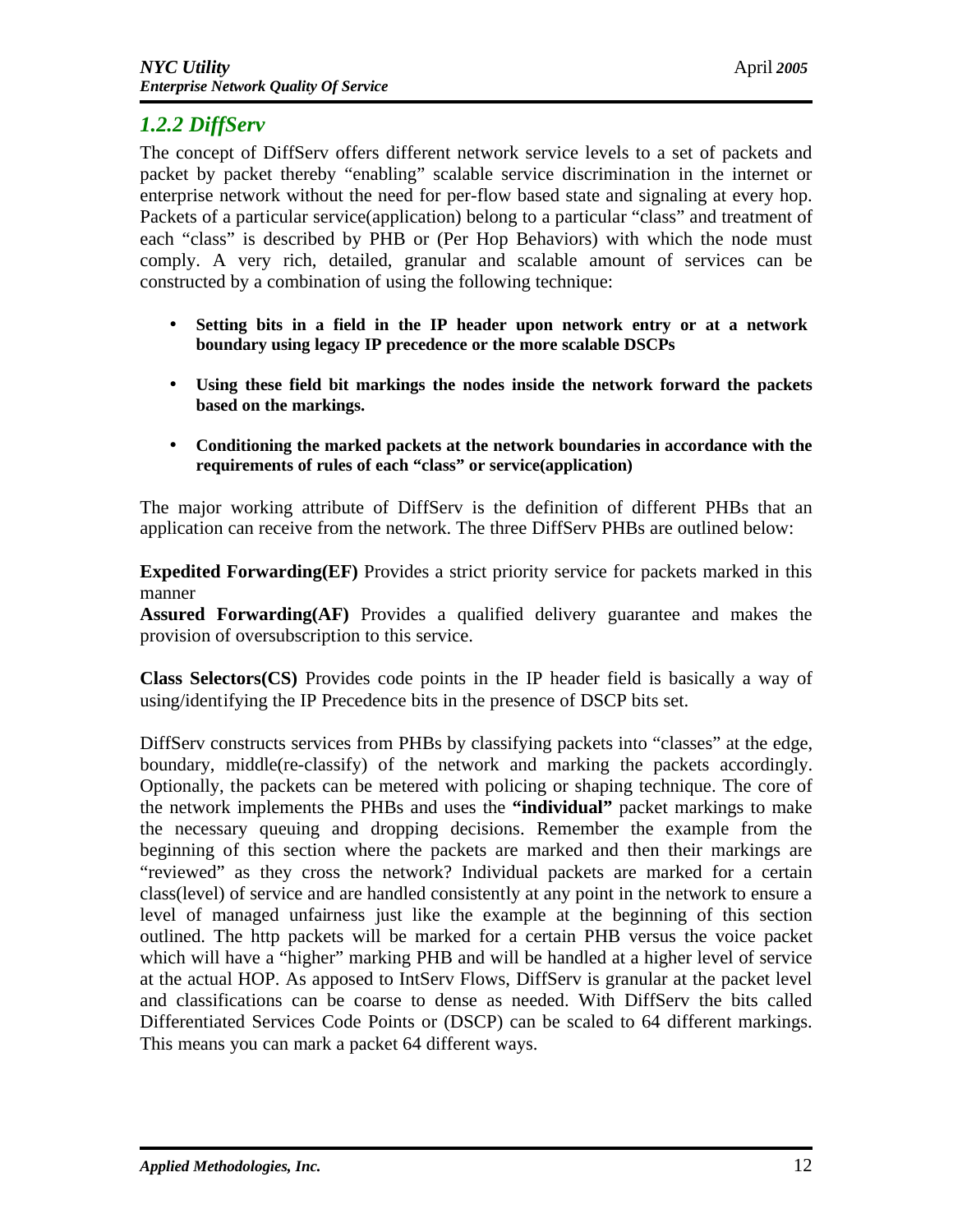#### **Advantages of DiffServ:**

- 1. **Scalability –** No state or flow information is required to be maintained(though this was never really an issue with IntServ and the combination could provide exceptional service levels)
- 2. **Performance –** the packet contents need to be inspected only once for classification purposes. At that time, the packet is marked and all subsequent QoS decisions are made on the value of a fixed field in the packet header, reducing processing requirements. This process could be conducted in hardware ASICs
- 3. **Interoperability –** All vendors run IP and IP is the most prevalent and flexible protocol in the enterprise. Also provides a class migration Ipv6.
- 4. **Flexibility –** The DiffServ model does not prescribe any particular feature(such as a queuing technique) to be implemented by a network node. The node can use whatever features optimize its hardware and architecture, as long as it is consistent with the behavior expectations defined in the PHBs.

#### **Disadvantages of DiffServ:**

- 1. **No end-to-end bandwidth reservations are present –** so, guarantees of services can be impaired by network nodes that do not implement the PHBs appropriately over congested links or by nodes that are not engineered correctly for the expected traffic volume of a specific class.
- 2. **The lack of a per-flow/per-session CAC –** makes it possible for applications to congest each other. High priority traffic hurts other high priority traffic. For example if only enough bandwidth for 10 voice calls exists and an  $11<sup>th</sup>$  call is permitted, all 11 calls suffer call-quality deterioration..

IntServ provides for a rich end-to-end QoS solution, by way of end-to-end signaling, state-maintenance (for each RSVP-flow and reservation), and admission control at each network element. DiffServ, on the other hand, addresses the clear need for relatively simple and coarse methods of categorizing traffic into different classes, also called class of service (CoS), and applying QoS parameters to those classes. To accomplish this, packets are first divided into classes by marking the type of service (ToS) byte in the IP header. A 6-bit bit-pattern (called the Differentiated Services Code Point **(DSCP)** in the IPv4 ToS Octet or the IPv6 Traffic Class Octet is used to this end.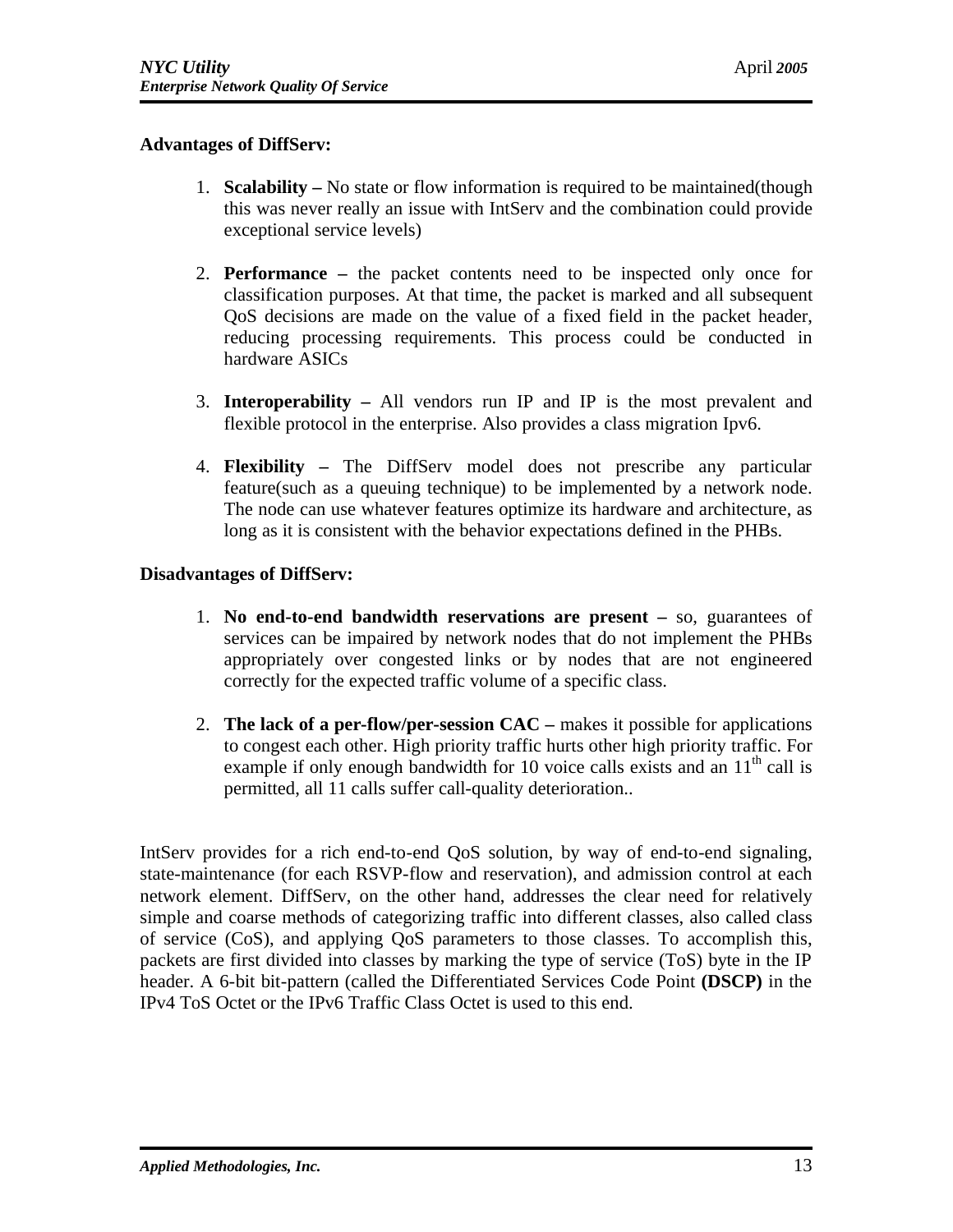As the IntServ and DiffServ models have evolved, the general popularity of one method versus the other has swung back and forth and their coexistence has become an everincreasing struggle, with committed advocates on both sides. Today the debates over the advantages of each continue without a clear, industry-wide agreed-upon resolution. The realization has begun that neither method offers a complete solution and, that elements of both should be combined to provide the most general method applicable to the widest range of traffic and applications types.

DiffServ mechanisms provide bandwidth guarantees at different levels, but none of them provides bandwidth reservations. Reservation on the other hand implies that a flow of packets can be recognized and that a certain amount of bandwidth has been agreed to be set aside for that flow.

With the advent of faster platform processors, IOS enhancements and faster links(Gigabit Ethernet) using IntServ RSVP is again a consideration. Since NYC Utility has moved to towards Gigabit Optical Backbones consisting of high speed and fabric capable switches with the capacity to enable 100mbs to the desktop. Scaling for multiple on demand call flows could be possible in the future.

Because most of the implementations discussed and recommended by Cisco refer to DiffServ the most scalable and flexible to use to date, most of the options in Cisco's IOS and its QoS Baseline Model utilize the DiffServ approach. The strategies and configurations outlined in this paper will focus on the DiffServ method. However, it should be noted that advances with IntServ might lend to its use in a separate or in a combined manner with DiffServ within NYC Utility in the future. A possible scenario is that all voice traffic is on demand RSVP IntServ based and all other applications are DiffServ based.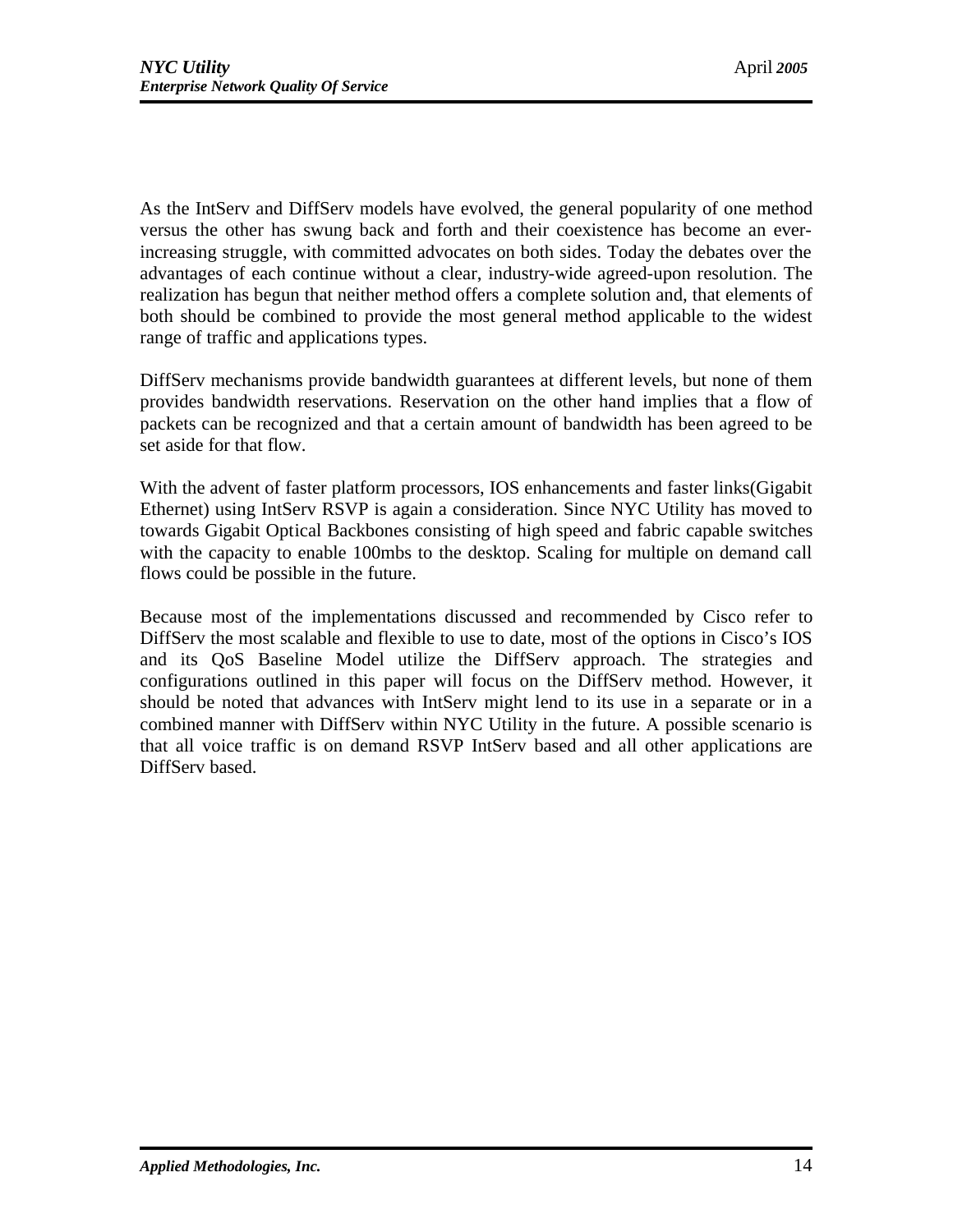## *2.0 How does QoS pertain to NYC Utility*

NYC Utility's Information department is receiving more requests for the support of voice and video based applications. Today these applications, deployed in production or in a limited test pilot are running side by side with the general network traffic. There is enough bandwidth today to accomplish this on a limited basis but as the need for more voice and video increases scaling the bandwidth is not feasible. NYC Utility needs to implement QoS to ensure that there is enough bandwidth and throughput for its critical applications and utilize its recent investment in network bandwidth upgrades to its fullest potential. So, NYC Utility can utilize the granularity of the DiffServ model to mark packets for various levels of QoS to provide the needed levels of service while taking full advantage of its bandwidth investment.

The RFC standards(see *Appendix B.)* based DiffServ DSCP table is illustrated below to show the number of possible markings available for packet classification and how granular/scalable this model is:

| <b>DROP</b> Precedence  | Class #1 | Class #2 | Class $#3$ | Class #4 |
|-------------------------|----------|----------|------------|----------|
| <b>Low Drop Prec</b>    | (AF11)   | (AF21)   | (AF31)     | (AF41)   |
|                         | 001010   | 010010   | 011010     | 100010   |
| <b>Medium Drop Prec</b> | (AF12)   | (AF22)   | (AF32)     | (AF42)   |
|                         | 001100   | 010100   | 011100     | 100100   |
| <b>High Drop Prec</b>   | (AF13)   | (AF23)   | (AF33)     | (AF43)   |
|                         | 001110   | 010110   | 011110     | 100110   |

These markings are a standards based approach to a set of default markings that a vendor can apply to its products. These default markings are also referred as PHBs or Per Hop Behaviors( mentioned in the previous DiffServ section). What this means simply is that a router or switch that is DiffServ aware receives a packet with a DiffServ marking will apply a certain forwarding priority behavior at that router/switch hop. As DiffServ marked packets traverse across routers their markings invoke a certain PHB at each hop. The Cisco QoS Baseline Model utilizes these markings and these are the markings that NYC Utility will utilize as well in its implementation.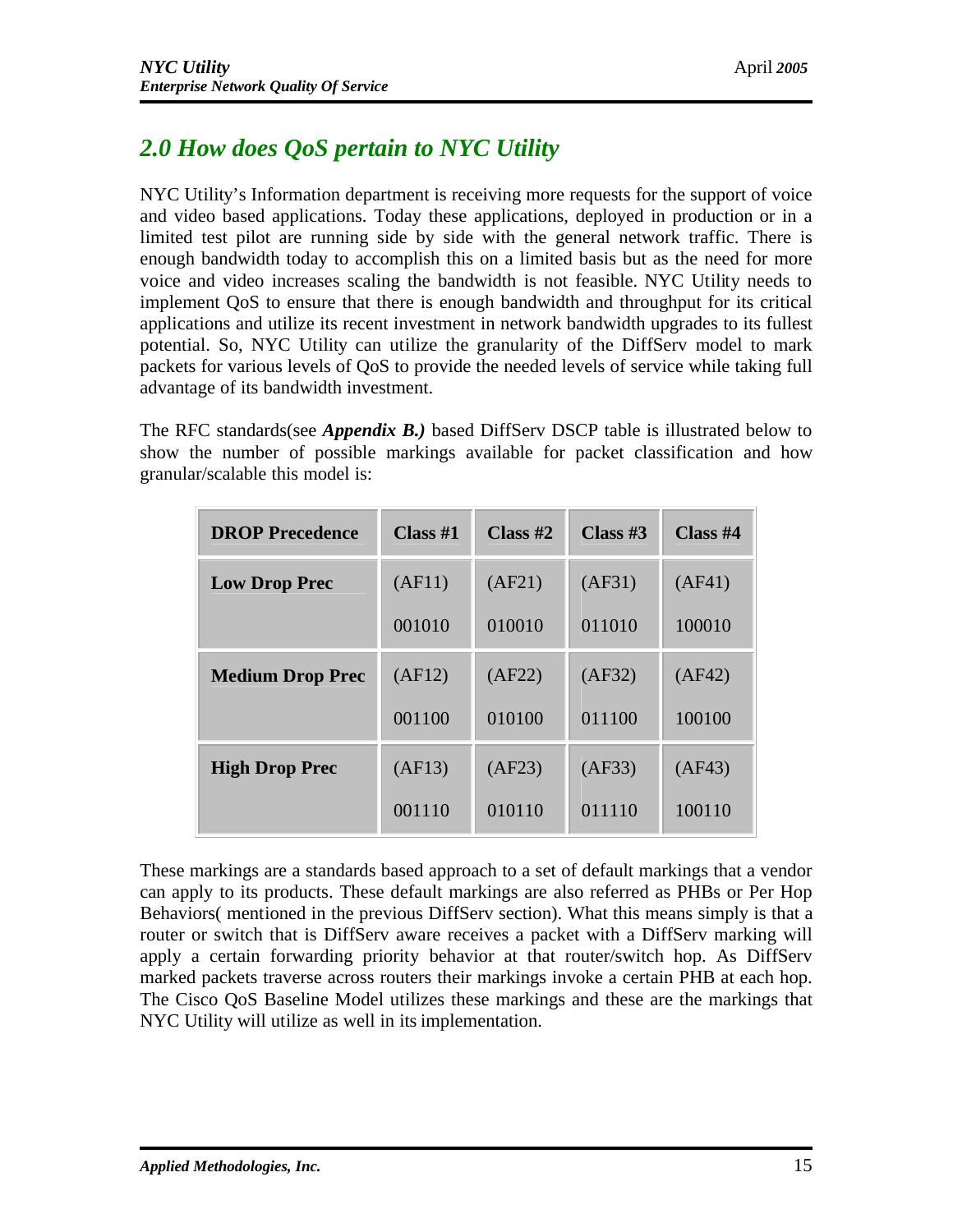There is another basic set of markings defined for backward compatibility with the legacy IP precedence bits. These are referenced as Class Selectors - **CS1, CS2 through CS7** is the same as using the IP Precedence bits.

| <b>CS1-Class Selector 1</b> | (precedence 1) |
|-----------------------------|----------------|
| <b>CS2-Class Selector 2</b> | (precedence 2) |
| <b>CS3—Class Selector 3</b> | (precedence 3) |
| <b>CS4—Class Selector 4</b> | (precedence 4) |
| <b>CS5-Class Selector 5</b> | (precedence 5) |
| <b>CS5-Class Selector 6</b> | (precedence 6) |
| <b>CS7-Class Selector 7</b> | (precedence 7) |

*Note: When discussing the general application definitions these markings DSCPxx, AFxx or CSx will be referenced.*

**TIP:** DSCP value name to decimal conversion formula

To convert from the AF name to the decimal equivalent , you can use a simple formula: Think of the AF values as AF**xy**, the formula is

 $8x + 2y =$  decimal value.

For example, AF41 gives you a formula of  $(8 * 4) + (2 * 1) = 34$ .

Keep this in mind when using a protocol analyzer to troubleshoot a QoS or application issue. Some analyzers will show in the IP header the AF name, others will just show the decimal value and still others may show both. Using the NYC Utility QoS Model matrixes with the DSCP value tables and this formula will help in identifying any values not on the matrix or set incorrectly.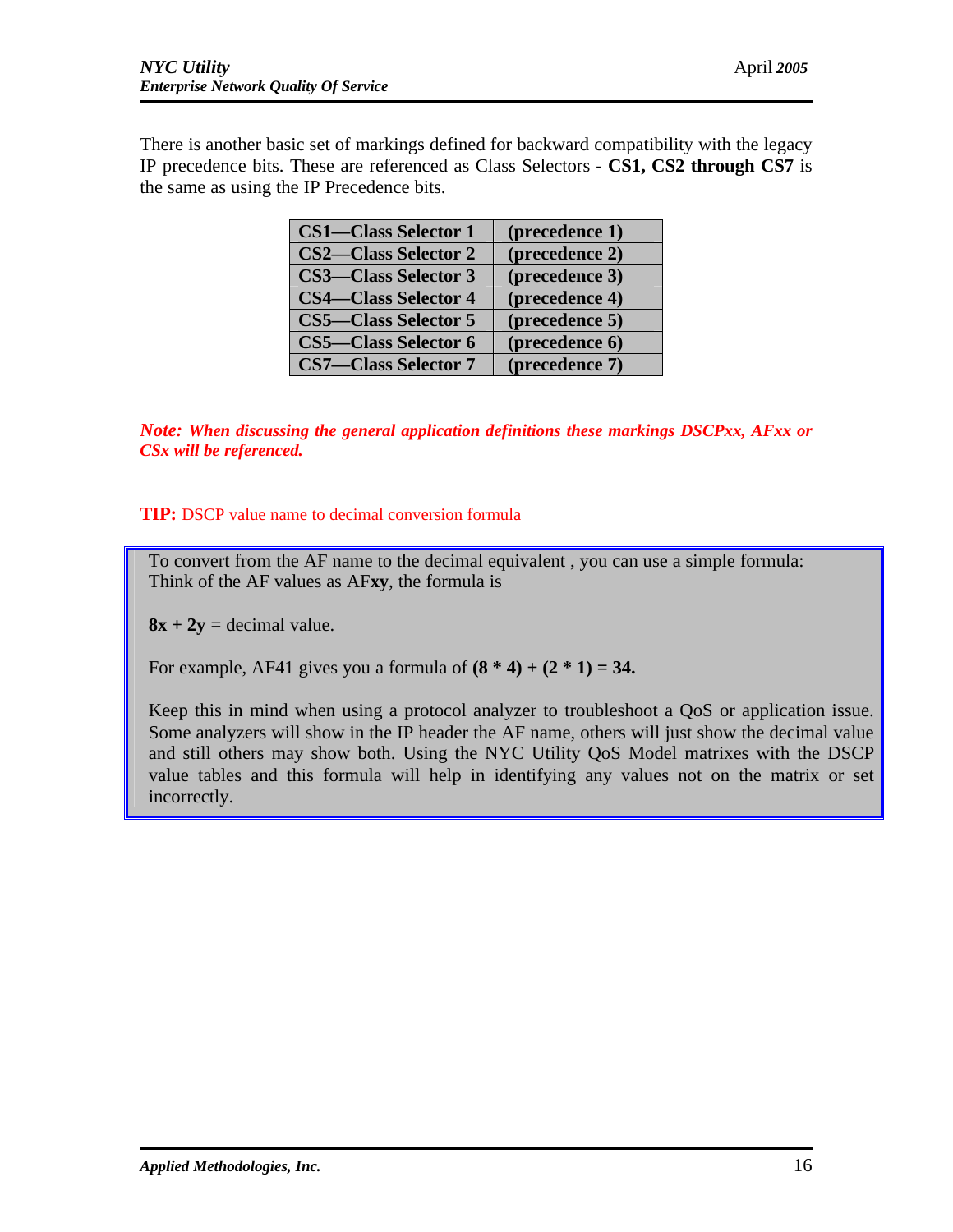## *2.1 Sample DSCP packet*

Below is what a typical unmarked packet would look like:

**------------ IP Header ------------**  $Version = 4$ Header length  $= 20$ Differentiated Services (DS) Field = 0x00 **0000 00.. DS Codepoint = Default PHB (0)** .... ..00 Unused Packet length  $= 200$  $Id = af60$ Fragmentation Info  $= 0x0000$  .0.. .... .... .... Don't Fragment Bit = FALSE  $...$   $...$   $...$   $...$   $...$  More Fragments Bit = FALSE ...0 0000 0000 00000 Fragment offset =  $0$ Time to live  $= 128$  $Protocol = UDP (17)$ Header checksum = CCAD (Verified CCAD) Source address  $= 222.1.1.8$ Destination address  $= 222.1.1.12$ 

**Below is what a typical DSCP marked VoIP packet would look like**

**------------ IP Header ------------**  $Version = 4$ Header length  $= 20$ Differentiated Services (DS) Field = 0xB8  **1011 10.. DS Codepoint = Expedited Forwarding (46)** .... ..00 Unused Packet length  $= 200$  $Id = ed36$ Fragmentation Info  $= 0x0000$  .0.. .... .... .... Don't Fragment Bit = FALSE ..0. .... .... .... More Fragments Bit = FALSE ...0 0000 0000 00000 Fragment offset =  $0$ Time to live  $= 128$  $Protocol = UDP (17)$ Header checksum = 118C (Verified 118C) Source address  $= 10.1.1.2$ Destination address  $= 10.1.1.3$ 

A complete tutorial of DiffServ and its operation is beyond the scope of this document. **It is recommended** that the audience for this document familiarize themselves with DiffServ concepts by reviewing the following link:

#### **DiffServ—The Scalable End-to-End QoS Model**

**[http://www.cisco.com/warp/public/cc/pd/iosw/ioft/iofwft/pr](http://www.cisco.com/warp/public/cc/pd/iosw/ioft/iofwft/pro)odlit/difse\_wp.htm**

**Note:** *QoS related RFC document number listings are outlined in Appendix B.*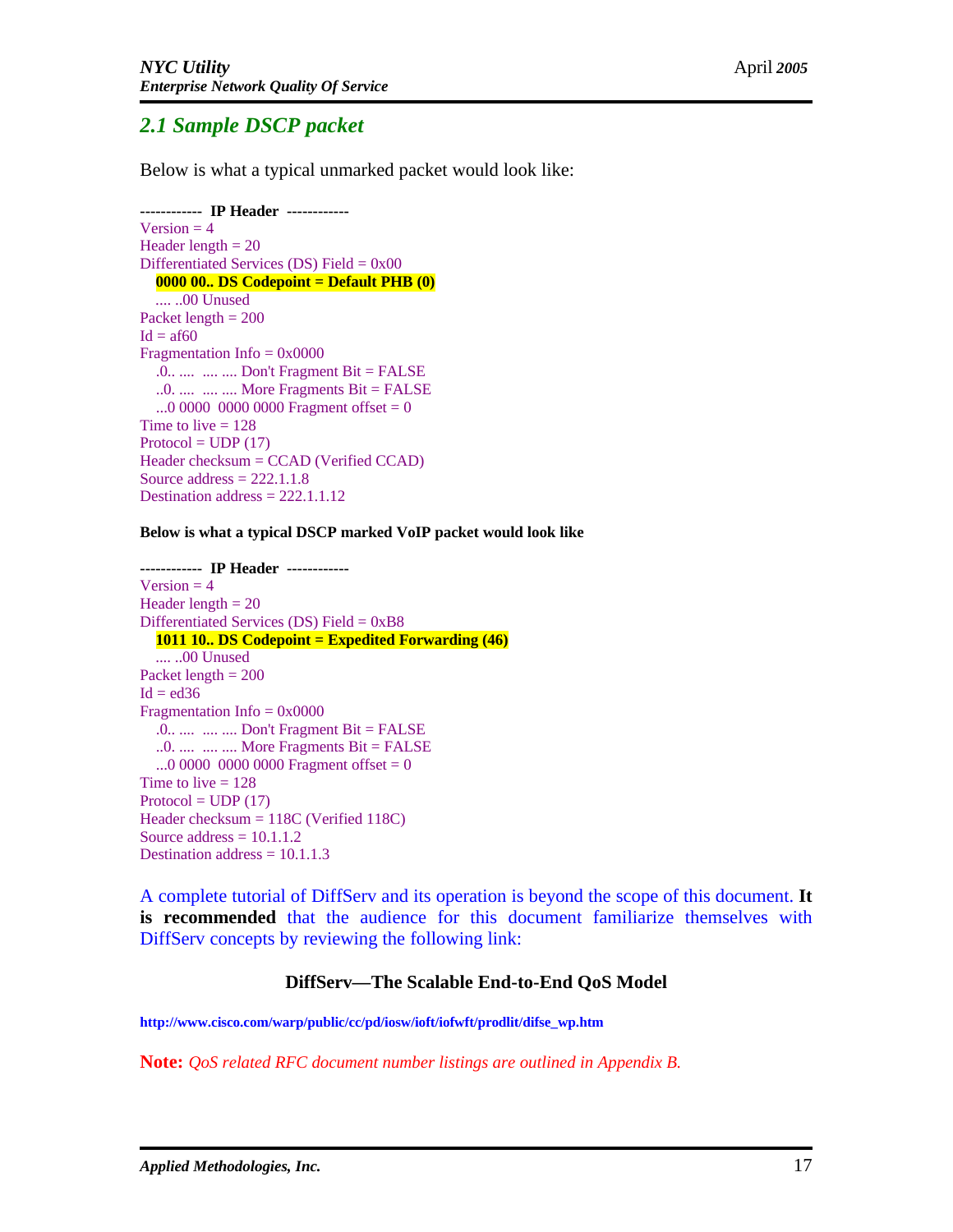## *2.2 Quality of Service Application categories*

Most applications fall into a QoS model's hierarchy neatly and some don't. This section outlines the major and generic applications that require QoS and provides some background and recommendations pertaining to each type of application class. This section is also a **"reference"** section that could be used to refer to when studying the remaining sections of this paper. From this section NYC Utility can understand the Cisco defined model of applications that fall into its *Baseline QoS Mode*l. NYC Utility can use these definitions and compare them to its own application suite and classify which applications fall into which category.

The application definitions listed here form the basis of the application categories from **Cisco's QoS Baseline QoS Model.**

Cisco provides a QoS Baseline Model that customers can follow directly or model their own from the Baseline to easily classify, quantify and assign applications to the appropriate class of service based on the applications unique characteristics. The application types defined(from highest priority/importance to lowest) by the Cisco QoS Baseline are as follows:

| <b>Voice</b>                      |
|-----------------------------------|
| <b>Interactive-Video</b>          |
| <b>Streaming-Video</b>            |
| <b>Call Signaling</b>             |
| <b>IP Routing/Network Control</b> |
| <b>Network Management</b>         |
| <b>Mission-Critical Data</b>      |
| <b>Transactional Data</b>         |
| <b>Bulk Data</b>                  |
| <b>Best Effort</b>                |
| <b>Scavenger</b>                  |

Below are the details of each application type in the model and their relation to NYC Utility's use. There are recommendations and best practices in this section as to what DiffServ markings are applied to each application class.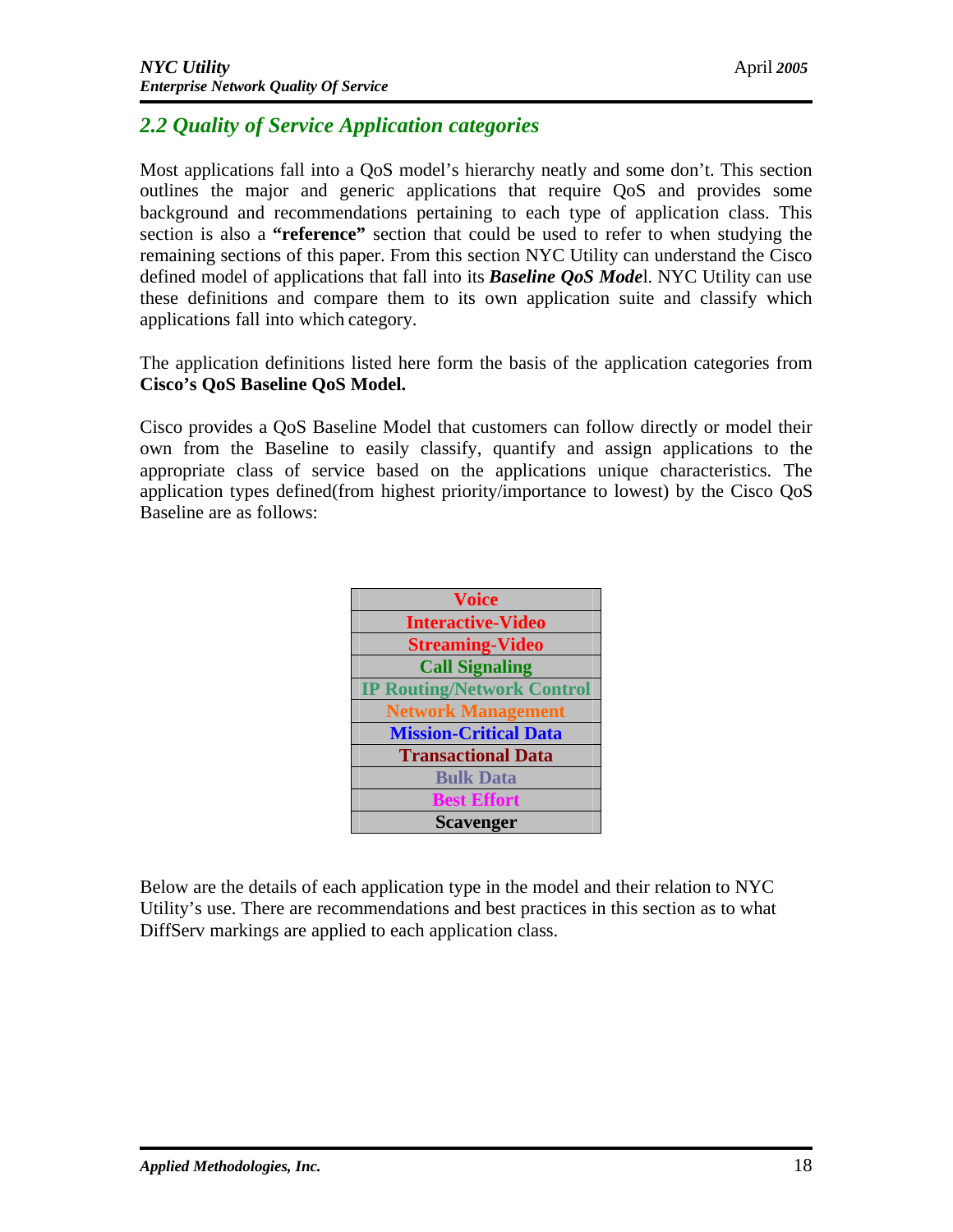## *2.2.1 Voice bearer and Voice signaling traffic*

Voice traffic is probably one if not the most important type of traffic on the network. It is this type of traffic that always gets the highest priority in a QoS model. Since Voice is so important to an enterprise's way of conducting business and is usually the impetus for QoS. Because of this extra attention is given here in this section to voice this section can serve NYC Utility as a general reference for the remaining sections of this paper.

VoIP deployments require the provisioning of explicit priority servicing for VoIP bearing streaming traffic(UDP based RTP packets) and a guaranteed bandwidth service for Call Signaling traffic(SIP, Skinny H225/245 packets).

## **Voice bearer traffic**

The list below outlines the recommended Cisco Baseline QoS requirements for handling Voice bearer traffic:

**It is recommended** that Voice traffic should be marked to **DSCP EF** per the Cisco QoS baseline and RFC 3246. This gives voice bearer traffic the highest level of priority and ensures that the PHBs will always forward this traffic first.

- Loss should be no more than 1%
- One direction latency from, mouth to ear, should be no more than 150ms. However, there is room for 200ms by most specs, but this should only be done if absolutely required and 150ms cannot be met.
- Average one-way jitter should be targeted at less than 30ms. This entails working with and tuning the jitter buffer if applicable on various end devices. Further discussion and recommendations on jitter issues is listed in this section.
- Guaranteed priority bandwidth within the range of 21 to 320 kbs **per** call depending of the codec, sampling rate and layer 2 overhead.

Voice Quality is directly affected by all three QoS quality Factors: **Loss**, **Latency** and **Jitter** so these issues will be discussed a little further here with relationship to NYC Utility's needs.

### **Loss**

Loss causes voice clipping and skips. Packet Loss Concealment (PLC) is a technique used to mask the effects of lost or discarded VoIP packets. The method of PLC used depends upon the type of codec that NYC Utility uses. A simple method used by waveform codecs such as G7.11(PLC for G7.11) is to replay the last received sample with increasing attenuations at each repeat; the waveform does not change much from one sample to the next. This technique can be effective at concealing the loss of up to 20ms of samples.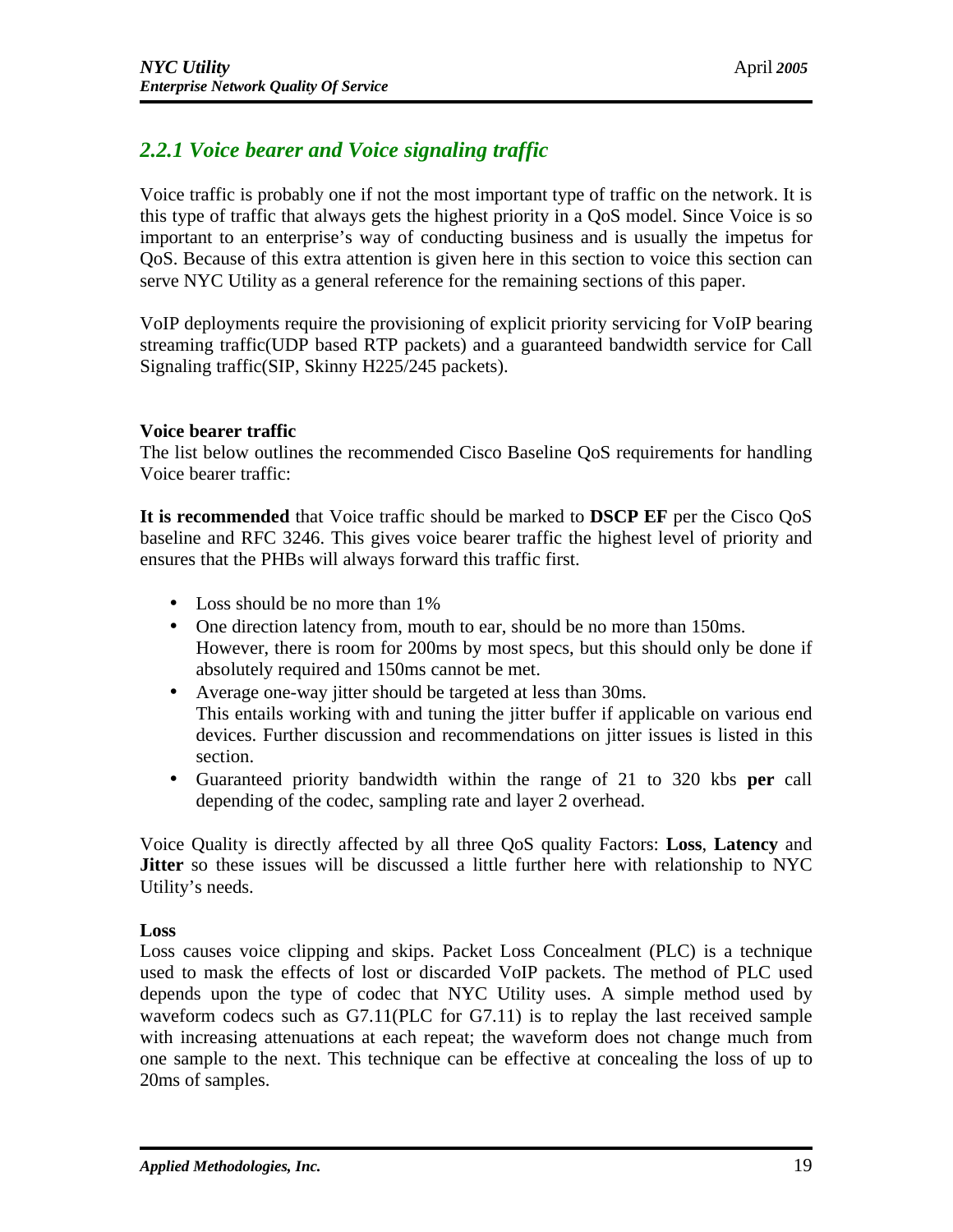The Packetization Interval determines the size of samples contained within a single packet. Assuming a 20ms default Packetization Interval, the loss of two or more consecutive packets results in a noticeable duration of voice quality. So, assuming a random distribution of drops within a single voice flow a drop rate of 1 percent in a voice stream would result in a loss that could be be concealed every 3 minutes on average. A 0.25 percent drop rate would result in a loss that could not be concealed once every 53 minutes.

The larger the Packetization Interval, for the given probability of packet loss could result in worse perceived call quality. **It is recommended** that NYC Utility, in its design and testing keep the Packetization Interval around 20ms.

For low bit rate, frame based codecs, such as G.729 and G.723 use more sophisticated PLC techniques that can conceal up to 30 to 40 ms of loss with tolerable quality when available history is used for the interpolation is still relevant.

With frame based codecs the Packetization Interval determines the number of frames carried in a single packet. As with waveform based codecs, if the Packetization Interval is greater than the loss that the PLC algorithm can interpolate for, PLC cannot effectively conceal the loss of a single packet.

VoIP networks are typically designed for very close to 0 percent VoIP packet loss, with the only possible losses resulting from layer 2 bit errors and network outages.

*Note: NYC Utility should review and fully understand what type of Codec it is using, its bandwidth requirements and its relevant packet interval and PLC options used in its IP phones and Call Manager system.* 

### **Latency**

Latency can cause voice quality degradation if it is excessive. A design consideration that NYC Utility should and must meet is the latency target set by the ITU of G.114. This states that 150ms of one-way, end-to-end (mouth to ear) delay ensures users satisfaction for telephony applications. NYC Utility's QoS Design and policy standards should adopt this budget to the various components of network delay. There are many different delay factors in NYC Utility's environment and they are listed here for reference:

- **Processing delay(processing the packet in the router and switch) = x milliseconds**
- **Queuing/Scheduling delay(moving the packet into the right queue and its turn waiting in the queue) = x milliseconds**
- Serialization delay(putting the packet actually onto the wire or air)  $x =$  milliseconds
- **Propagation delay(the time it takes for the packet to move across the network)**  $x =$ **milliseconds**
- Service delay(VoIP gateway codec and de-jitter buffer)  $x =$  milliseconds.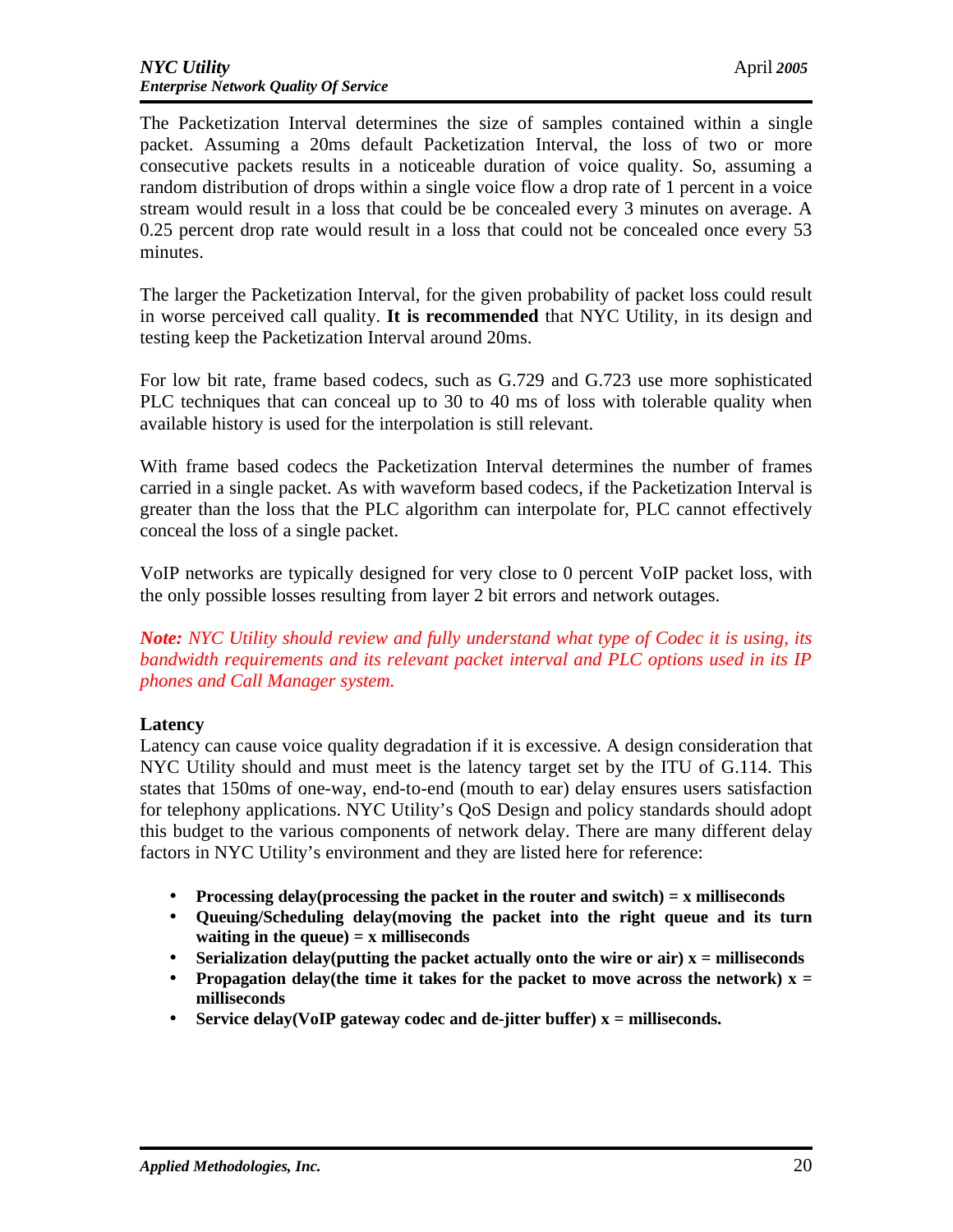If the end-to-end voice delay becomes too long the conversation begins to sound like echoing. Cisco recommends designing to the ITU standard of 150ms. Again, if constraints do exists and this target cannot be met the delay boundary can be increased to 200ms without significant impact on the quality of the call and mean opinion scores(MOS).

#### **Jitter**

Jitter buffers, also know as play out buffers, are used to change asynchronous packet arrivals into a synchronous stream by turning variable network delays into constant delays at the destination end systems. The role of the jitter buffer is to trade off between delay and the probability of interrupted play out because of late packets. Later or out-oforder packets are discarded.

If the jitter buffer is set either arbitrarily large or small, it imposes unnecessary constraints on the characteristics of the network. A jitter buffer set too large adds to endto-end delay, meaning that less delay budget is available for the network, hence the network needs to support a tighter delay target than practically necessary. If a jitter buffer is so small to accommodate the network jitter, buffer underflows or overflows can occur.

Adaptive jitter buffers aim to overcome these issues by dynamically tuning the jitter buffer size to the lowest acceptable value. NYC Utility should review its VoIP product's jitter buffer characteristics to understand the buffer sizes utilized between IP phones. This information can assist NYC Utility in tuning and troubleshooting VoIP.

VoIP Bearer traffic, because of its strict service-level requirements is best suited to use the expedited forwarding (EF) PHB.

VoIP bandwidth streams consumption in bps, is calculated by adding the VoIP sample payload, in bytes, to the 40 byte IP, UDP and RTP(considering that cRTP or any other L3 compression is not used)then multiplying this value by 8 to convert it into bits and then multiplying that product again by the Packetization rate(50pps is usually the default).

The service parameters menu in Cisco Call Manager Administration can be used to adjust the packet rate. NYC Utility should keep this in mind for tuning and will be listed as an option in Section 11.0 of this paper.

A careful amount of consideration should be applied to defining and outlining what NYC Utility's specific bandwidth requirement for each VoIP stream is before even considering any QoS implementation.

These calculations can rear simple and almost exact requirements with just L3 overhead. However, the results can be much more exact and realistic to the bandwidth requirements including L2 packet overhead numbers, preambles and MAC headers.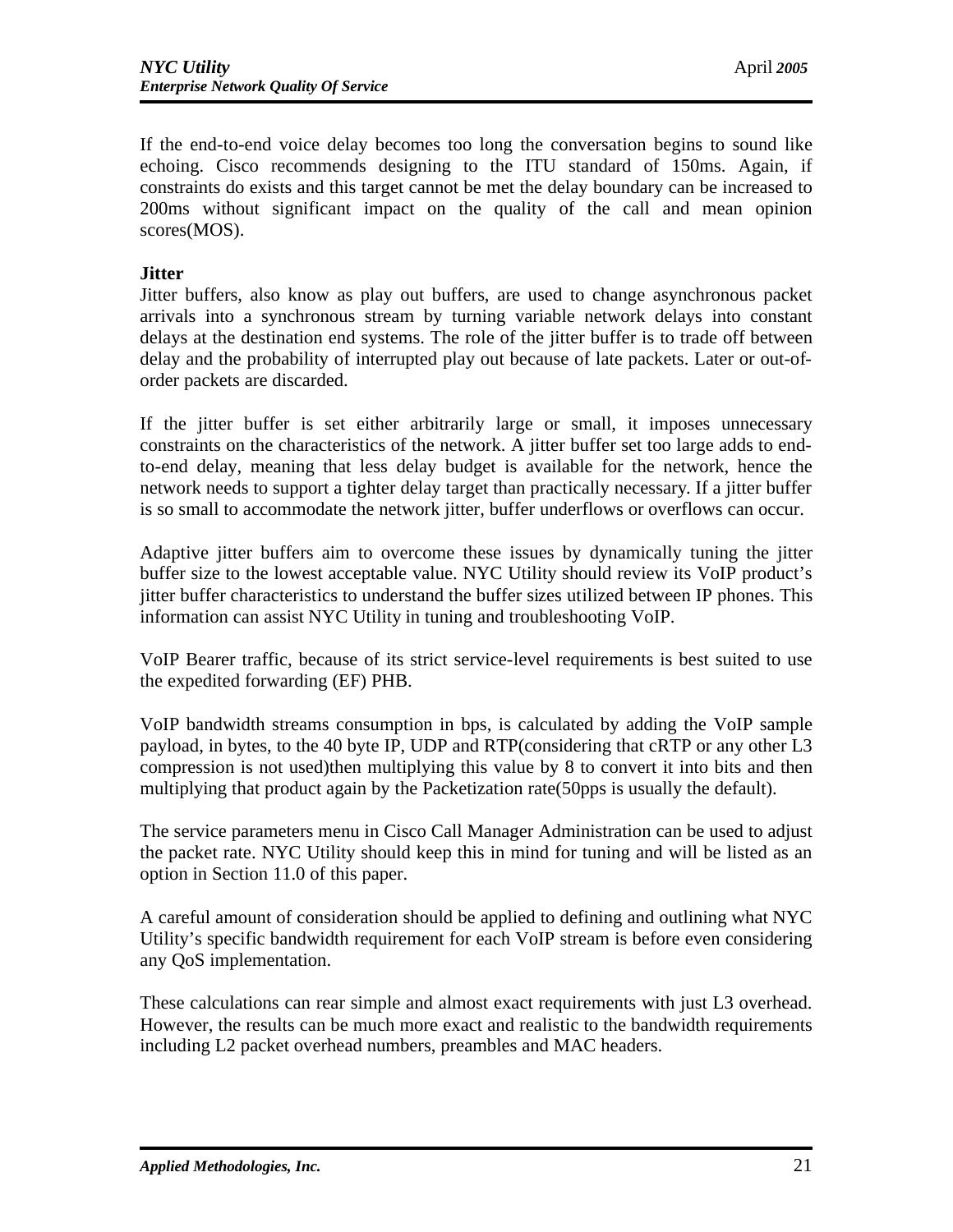| Bandwidth    | Packetization | Voice payload Packets |        | Per   Bandwidth<br>per |
|--------------|---------------|-----------------------|--------|------------------------|
| Consumption  | Interval      | in bytes              | Second | conversation           |
| $\mid$ G.711 | 20ms          | 160                   | 50     | 80kbs                  |
| G729a        | 20ms          | 20                    | 50     | 24kbs                  |

#### **Voice bandwidth requirement table without L2 overhead**

#### **Voice bandwidth requirement table with L2 overhead**

| Bandwidth          |        | Packets Per 802.1Q Ethernet bandwidth per PPP | bandwidth        |
|--------------------|--------|-----------------------------------------------|------------------|
| <b>Consumption</b> | Second | conservation                                  | per conversation |
| G.711              | 50     | 93kbs                                         | 84kbs            |
| G729a              | 50     | 37kbs                                         | 28kbs            |

The following tables must be completed so NYC Utility can provision and understand the proper amount of bandwidth per stream, which can be applied to a QoS class.

Having these "bandwidth per stream" types outlined and defined helps in the creation of the overall end-to-end QoS design and capacity planning for the expected number of voice calls that the enterprise can handle. Also, keeping a table of the codec and bandwidth requirements available is useful for troubleshooting and adding to when changes are made. Fore example a newer codec could be used in the future and its flow requirements should be added to the table.

If VAD(Voice activity Detection) is to be employed remember that VAD can be used to reduce the payload by transmitting 2 bytes of payload during silent instead of the full payload size(vendor implementation dependant). However, for bandwidth engineering, VAD should be taken into account.

Cisco has a great tool for calculating the amount of bandwidth required per codec for the number of calls provisioned.

#### **[http://tools.cisco.com/Support/VBC/do/CodecCalc1.d](http://tools.cisco.com/Support/VBC/do/CodecCalc1.do)o**

**It is recommended** that NYC Utility consider using a bit rate codec over the waveform codec in the future for the following reasons:

- **Lower amount of packets required for call thus providing more bandwidth for additional calls across the network, especially for the calls going over slower T-1 links.**
- **Provides just as high of quality as a waveform codec such as G.711**
- **Less overhead on the per hop device's queues from reduced number of packets for the call and its overall length.**
- **Can conceal(PCL) more loss in the 30-40ms ranges**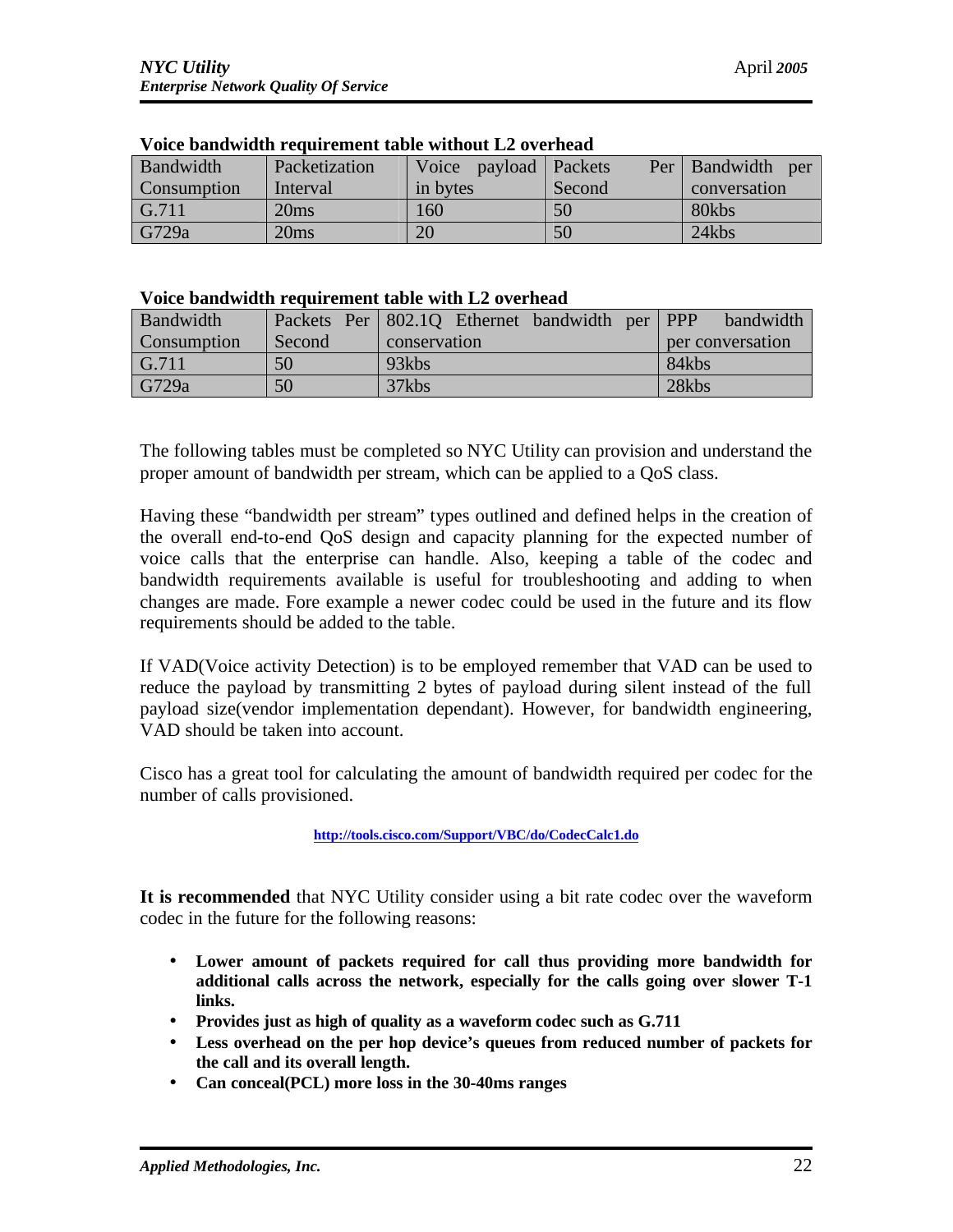There is no immediate need to change over from G.711 to G.729a. As the quality of the G729 series improves NYC Utility could convert and realize the bandwidth saving and scalability gains from having a switch port provisioned for one 64kbs call at G.711. For example, eight calls on the same port at 8kbs using G.729a without changing any QoS configurations can now be made on the same port as opposed to one call on the port currently at 64kbs using G.711.

## *2.2.2 Session Initiation Protocol(SIP)*

**It is recommended** that NYC Utility consider testing SIP as its future signaling protocol over H323 for Voice for the following reasons:

The Session Initiation Protocol (SIP) is an application level signaling protocol for setting up, modifying, and terminating real-time sessions between participants over an IP data network. SIP can support any type of single-media or multimedia session, including teleconferencing.

SIP is just one component in the set of protocols and services needed to support multimedia exchanges over the Internet. SIP is the signaling protocol that enables one party to place a call to another party and to negotiate the parameters of a multimedia session. The actual audio, video, or other multimedia content is exchanged between session participants using an appropriate transport protocol. In many cases, the transport protocol to use is the Real-Time Transport Protocol (RTP). Directory access and lookup protocols are also needed.

The key driving force behind SIP is to enable Internet telephony, also referred to as Voice over IP (VoIP). There is wide industry acceptance that SIP will be the standard IP signaling mechanism for voice and multimedia calling services. Further, as older Private Branch Exchanges (PBXs) and network switches are phased out, industry is moving toward a voice networking model that is SIP signaled, IP based, and packet switched, not only in the wide area but also on the customer premises.

SIP supports five facets of establishing and terminating multimedia communications:

- 1. **User location:** Users can move to other locations and access their telephony or other application features from remote locations.
- 2. **User availability:** This step involves determination of the willingness of the called party to engage in communications.
- 3. **User capabilities**: In this step, the media and media parameters to be used are determined.
- 4. **Session setup**: Point-to-point and multiparty calls are set up, with agreed session parameters.
- 5. **Session management:** This step includes transfer and termination of sessions, modifying session parameters, and invoking services.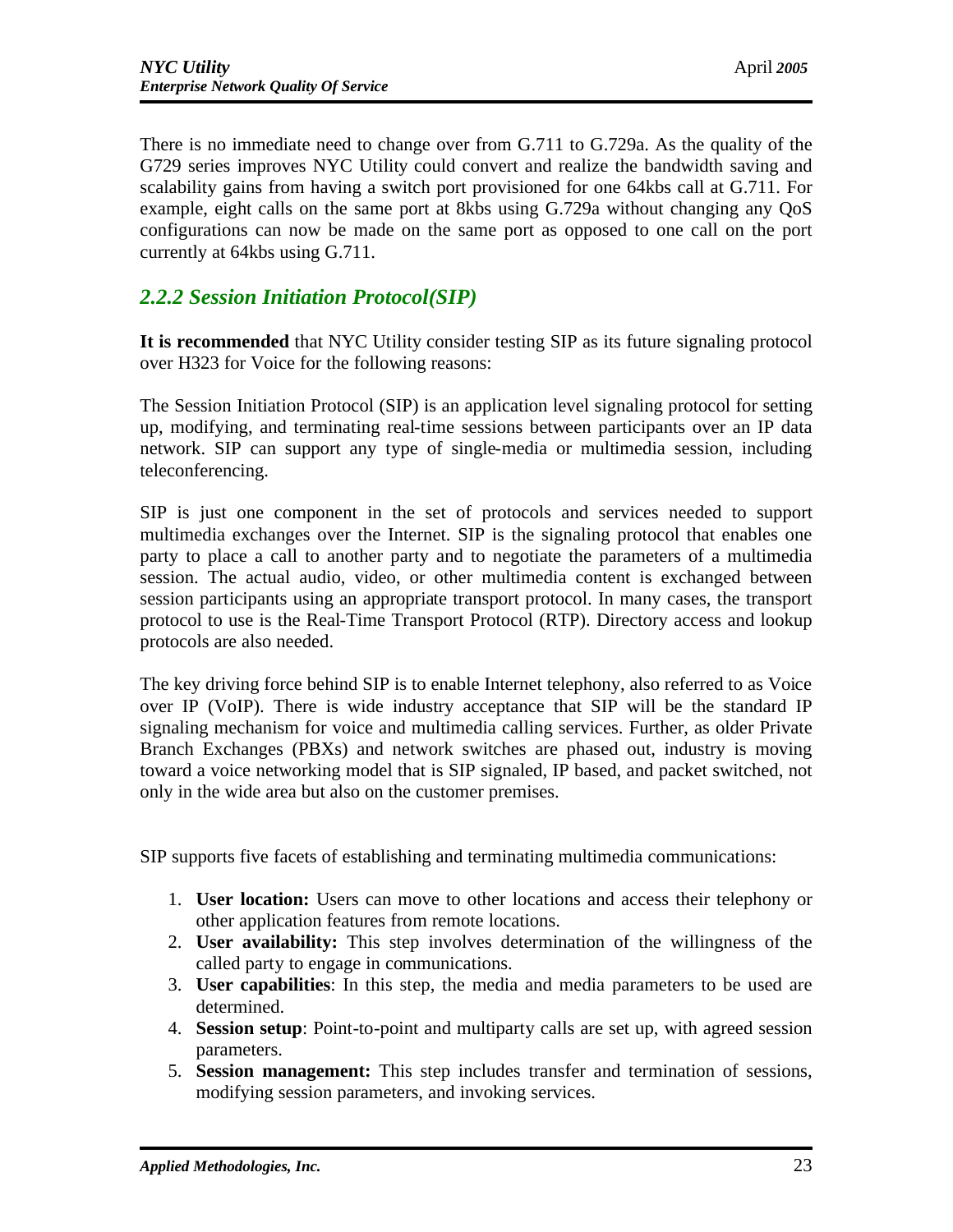• SIP employs design elements developed for earlier protocols. SIP is based on an HTTP-like request/response transaction model. Each transaction consists of a client request that invokes a particular method, or function, on the server and at least one response. SIP uses most of the header fields, encoding rules, and status codes of HTTP. This provides a readable text-based format for displaying information. SIP incorporates the use of a Session Description Protocol (SDP), which defines session content using a set of types similar to those used in Multipurpose Internet Mail Extensions (MIME).

• Light and quick - SIP provides the same functionality as H323 for basic call setup, conferencing etc. but not all the extra overhead of the H323 protocol suite's(H245/H225 and Q931) terminal capabilities fields which most are not needed to achieve similar functionality of a complete corporate VoIP system.

• SIP often runs on top of the User Datagram Protocol (UDP) for performance reasons, and provides its own reliability mechanisms, but may also use TCP. If a secure, encrypted transport mechanism is desired, SIP messages may alternatively be carried over the Transport Layer Security (TLS) protocol.

SIP is text based. Can be integrated into Web based telephony applications

• SIP is simple and does not require multiple protocols or a "suite" of protocols to operate.

- Simplifies design and crossing of stateful inspection devices such as firewalls and gateways. SIP Tunneling of UDP under NAT(STUN)
- SIP based calls can tolerate up to 64 seconds before timing out.

• Cisco Systems says the company is getting ready to add support for the Session Initiation Protocol (SIP) in the 5.0 release of Cisco Call Manager (CCM), the company's telephony server.

• At the date of this writing, Cisco is the only major networking vendor not to support SIP phones with its corporate telephony server. Both Avaya and Nortel Networks already deliver SIP support, although through proprietary extensions. Cisco phones must use Cisco's Skinny Client Control Protocol (SCCP), an H.323 derived protocol lacking presence, IM, and many of the convergence capabilities readily available in the SIP/SIP for Instant Messaging and Presence Leveraging Extensions (SIMPLE) environments.

• Release 5.0 is due in the fall of next year. Cisco wouldn't confirm the report, saying that though Cisco has pledged SIP support, no public statements have been made regarding when that specific release of CCM will be

- There are improvements in H323 to SIP gateways being developed continuously.
- The National Emergency Number Association's(NENA) new Public Safety Answering Point (PSAP) for E911 services utilizes SIP.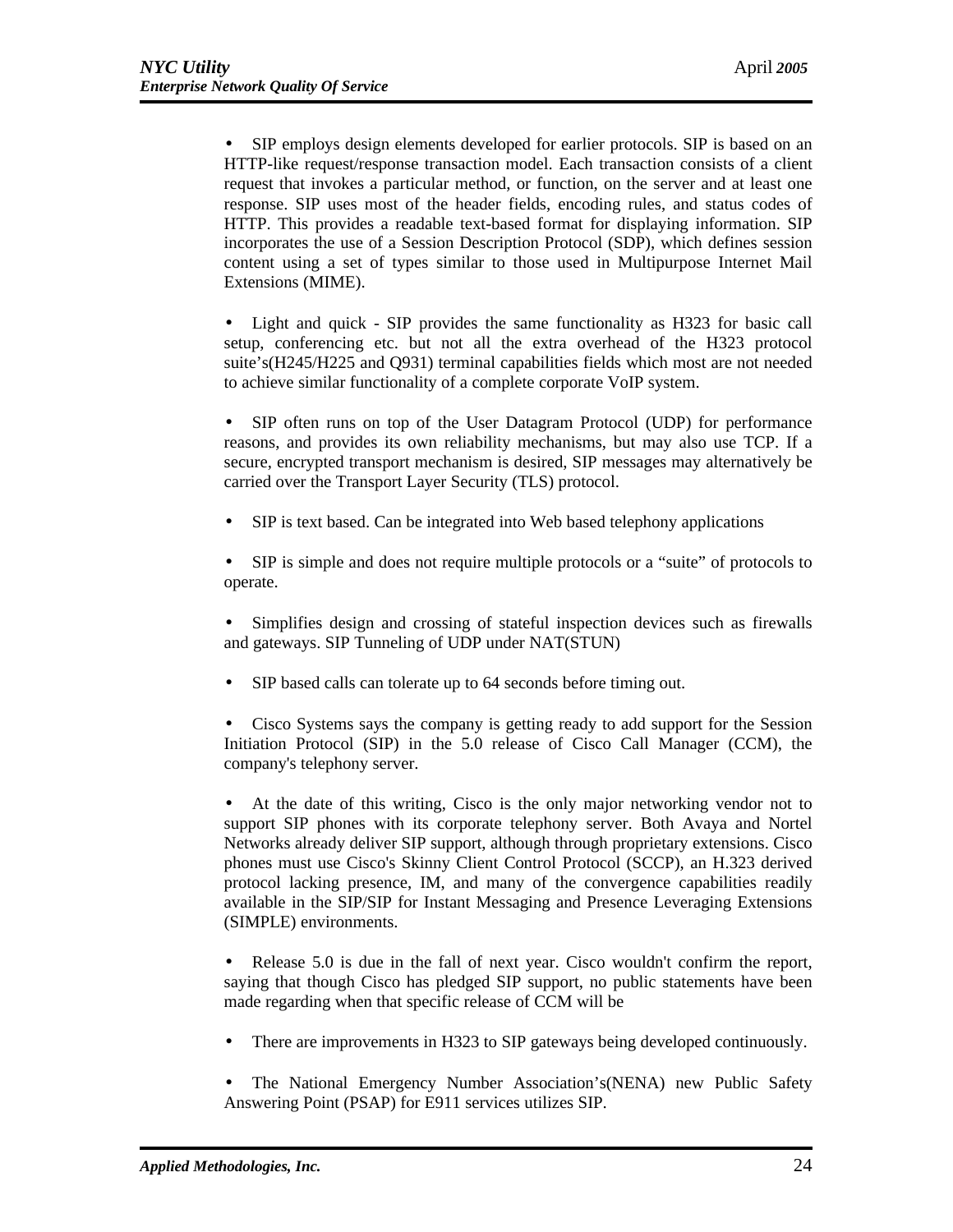**It is recommended** that NYC Utility should check with its VoIP vendor(Cisco) to see where they are headed with SIP.

However, since NYC Utility's current VoIP deployment is setup for H323 for Voice and Video NYC Utility can continue to use H323 for the following reasons

- **Configuration currently supported**
- **Knowledge of protocol**
- **PBX and gateway integration**
- **Interactive voice/video will still require H323**
- **Advances in H323 offer additional capabilities(Fast Start) and Video integration**

NYC Utility can find out more details about H323 and SIP protocols at:

**[http://www.sipcenter.com/sip.nsf/inde](http://www.sipcenter.com/sip.nsf/index)x**

## *2.2.3 Video*

Two main types of video traffic "exist" Interactive-Video(videoconferencing) and Streaming Video. The following guidelines are recommended to be used for handling both types:

#### **Interactive-Video**

When planning for Interactive-video(video conferencing) traffic, the following guidelines are recommended:

Interactive-Video traffic should be marked **DSCP AF41**: Excess videoconferencing traffic can be marked down by a policer to **AF42 or AF43.**

- **Loss should be no more than 1 percent(like in the voice section earlier)**
- **One-way latency should be no more than 150ms(like voice)**
- **Jitter should be no more than 30ms**
- **Assign interactive-Video to either a preferential queue or a second priority queue(when supported). When using Cisco IOS LLQ, over provision the minimumpriority bandwidth guarantee to the seize of the videoconferencing session plus 20 percent. For example a 384kbs videoconferencing session requires 460kbs of guaranteed priority bandwidth.**

Because IP videoconferencing (IP/VC) includes a G.711 audio codec for voice, it has the same loss delay and delay-variation requirements as voice-but the traffic patterns of videoconferencing are very different form those of voice.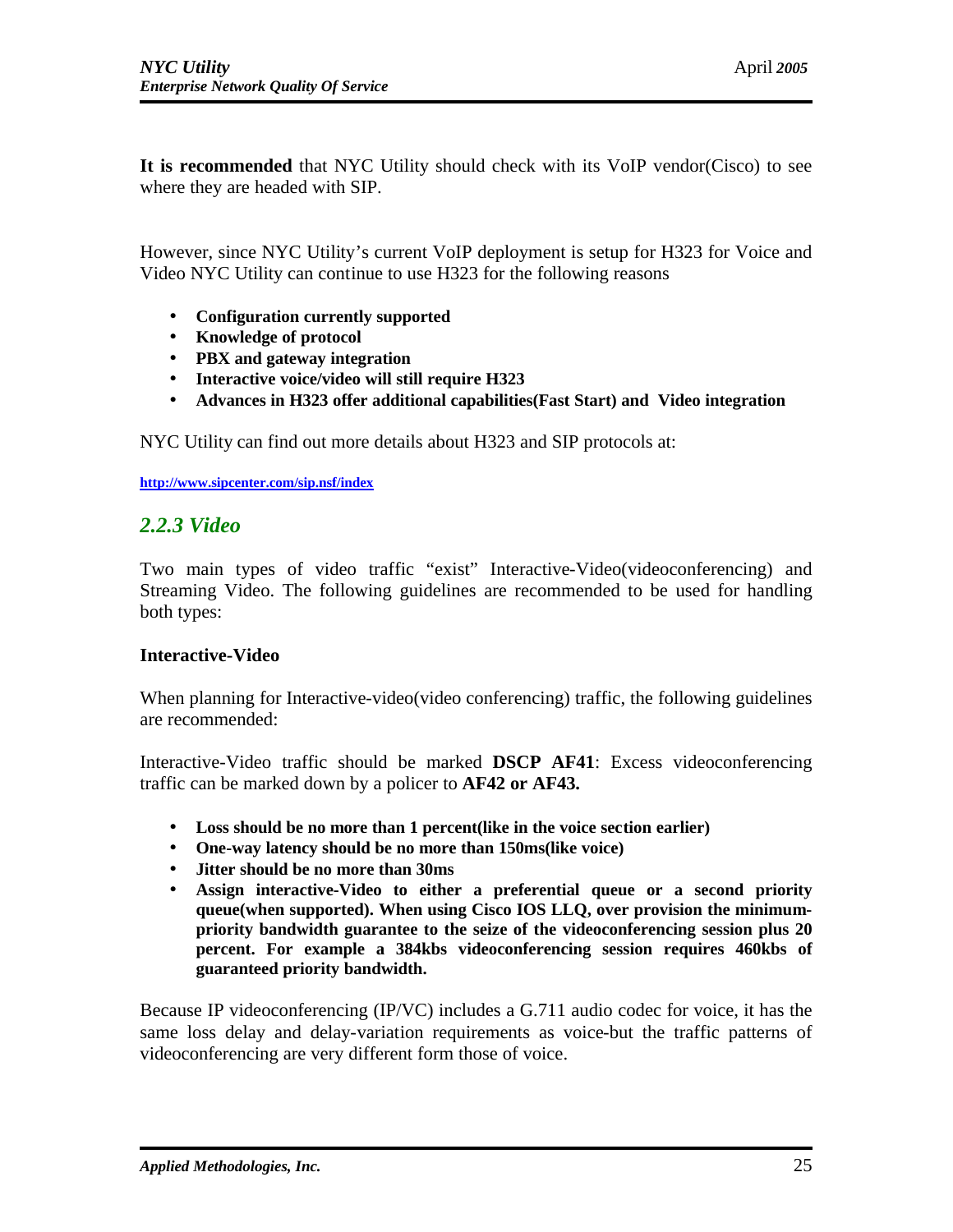Be aware that videoconferencing uses varying packet sizes in its traffic flow and is extremely variable in terms of packet rates. Because IP/VC packet sizes and rates vary, the header overhead percentages also varies, so an absolute value of overhead cannot be calculated accurately for a streams. A protocol trace of NYC Utility's typical or planned IP/VC should be conducted to determine the general protocol and traffic behavior of the stream to help plan for the proper QoS bandwidth provisioning tool to use to ensure its quality. A general conservative rule of thumb for IP/VC bandwidth provisioning is to assign an LLQ band equivalent to the IP/VC rate plus 20%.

## **Streaming-Video**

The following Cisco QoS Baseline guidelines are recommended when working with Streaming video:

- **Streaming Video (whether unicast or multicast) should be marked to DSCP CS4 as designated by Cisco's QoS Baseline standard.**
- **Loss should be no more than 5%**
- **Latency should be no more than 4 to 5 seconds (dependant on the video application's budder capabilities).**
- **There are no significant jitter requirements.**
- **Guaranteed bandwidth(CBWFQ) requirements depend on the encoding format and rate of the video stream.**
- **Streaming-Video is typically unidirectional; therefore, remote Loop sites might not require provisioning for Streaming-Video traffic on their WAN serial links or VPN links.**
- **Non compliant organizational Streaming video applications (either unicast or multicast) such as entertain video content, may be marked as scavenger DSCP CS1, provisioned in the Scavenger traffic class and assigned a minimal bandwidth (CBWFQ) percentage.**

Streaming Video applications have more lenient QoS requirements because they are not delay sensitive(the video can take several seconds to cue/buffer up)and are largely not jitter sensitive(because of the application buffering). However, Streaming-Video might contain valuable content, such as e-learning applications or multicast company meetings, which requires service guarantees.

It is under these guidelines and looser restrictions that, in NYC Utility's model, Streaming and Interactive Video can be put into one classification and that classification will be referred to just as VIDEO. This classification will have the same marking as the Cisco defined classification of **Interactive Video AF41**.

*Note: For the remainder of this paper the classification of Video entails Interactive and Streaming unless noted otherwise.*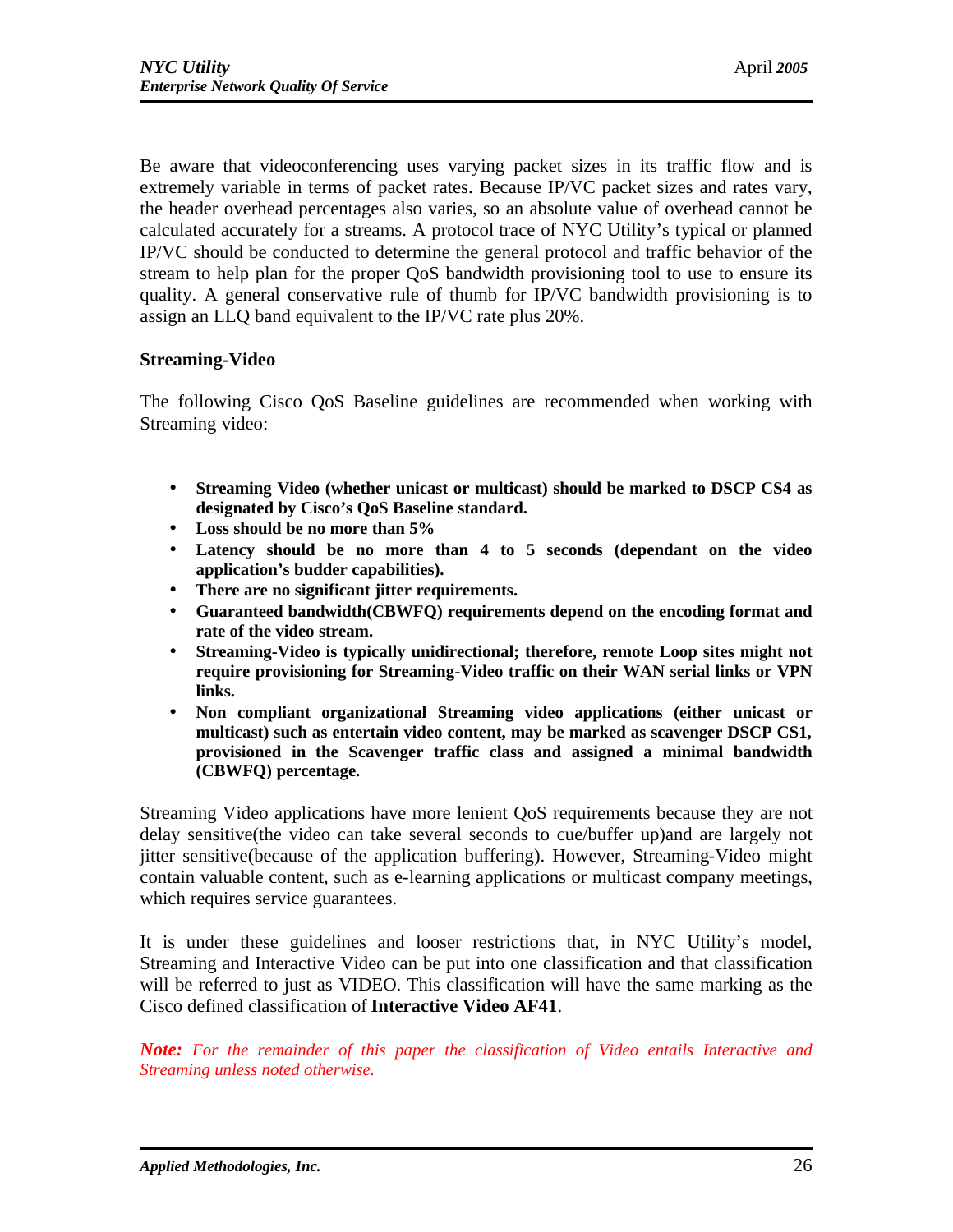## *2.2.4 Control Plane QoS requirements*

It is critical to provision QoS for control-plane traffic such as IP routing protocol and network management protocols.

### **IP routing protocols**

The following Cisco QoS baseline guidelines are recommended:

- **IP routing traffic should be marked to DSCP CS6. This is the default behavior on Cisco IOS platforms.**
- **IGP protocols such as EIGRP are protected an additional internal priority just inside the router via the PAK\_Priority mechanism.**
- **EGP protocols such as BGP are recommended to have an explicit class for IP routing with a minimal bandwidth guarantee. Remember that BGP is TCP based so it has its own flow control and recovery capabilities.**

### **DLSW+/RSRB Considerations**

Some companies use DLSW+ or RSRB to support legacy IBM equipment. NYC Utility does have some instances of RSRB in its enterprise. DLSW+ traffic for example, by default, is marked to IP Precedence 5(DSCP CS5). This default marking could interfere with VOIP provisioned traffic. RSRB does not mark TCP or FST based traffic for any IP precedence value.

Since RSRB traffic is not classified at the switch level **it is recommended** to classify and mark such traffic on the routers that support it. **The recommended marking** for RSRB will be **AF31** to match that of all other NYC Utility applications as it is in use today. However, if there is a need to provide a higher class of service to the RSRB peers than a different marking reflecting a higher class of service can be applied.

**Protocol Independent Multicasting (PIM)** packets are already marked to **DSCP 48** and processed accordingly at each router.

### **Spanning Tree considerations**

NYC Utility follows a no loop architecture discipline which, by design, limits the use of spanning tree when possible. There will still be spanning tree functionality where the local users reside on their respective switch or switch stack plus any remaining trunk links between switches. Where QoS is of concern there is no option for the BPDU since these are layer 2 packets. However, **it is recommended that NYC Utility** consider reviewing moving their access layer switches or any switch still employing Spanning Tree to 802.1w, Rapid Spanning Tree(RST). RST will converge from a failed link within one second. Cisco also introduced PVRST(Per VLAN Rapid Spanning Tree) which runs RSTP without the more complex Multiple Spanning Tree(MSTP)802.1s.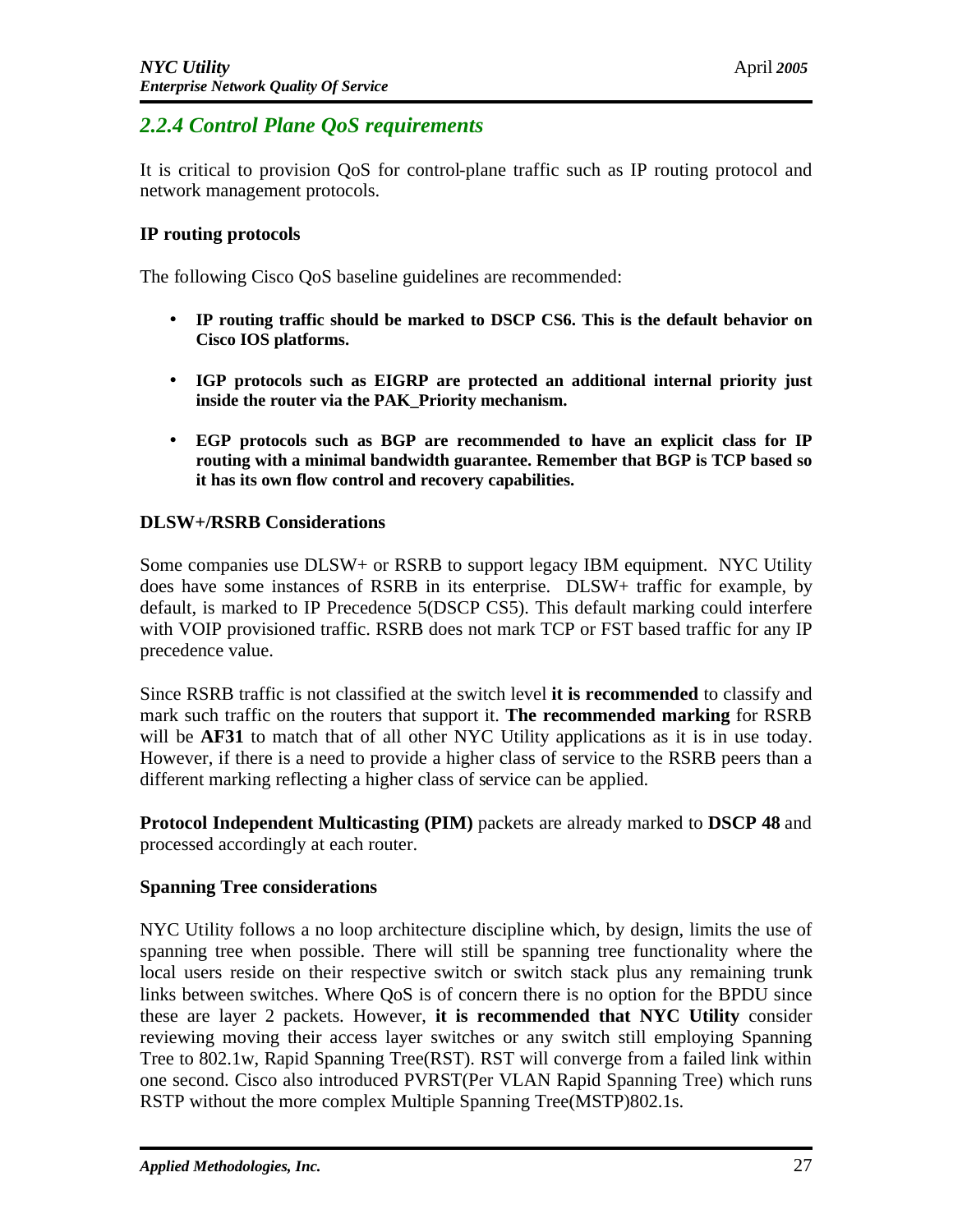RST is fast enough to preserve VoIP calls within the local switch, especially if the call is local between two users on the same switch and switch stack.

**It is recommended** that NYC Utility investigate with its vendor, Cisco, on advances in L2 recovery for its switch line. Extreme for example now has a SONET like automatic protection switching feature for its switches. Extreme calls it Ethernet Automatic Protection Switching(EAPS). EAPS provides sub 50ms failover, which is beneficial to voice calls. NYC Utility should check with Cisco to see if Cisco has something similar in the works.

## *2.2.5 Network Management*

The following Cisco QoS Baseline for Network management traffic is as follows:

- **Network-Management traffic should be marked to DSCP CS2**
- **Network-Management applications should be protected explicitly with a minimal bandwidth guarantee.**

Network management traffic is important in performing trend and capacity analyses and troubleshooting. Therefore, a separate minimal bandwidth queue can be provisioned for Network Management traffic, which could include SNMP, NTP, SYSLog, Concord, CiscoWorks and other management traffic.

## *2.2.6 QoS requirements for DATA*

NYC Utility utilizes many homegrown and commercial applications over its network. Data traffic characteristics vary from one application to another. It becomes more of a planning issue in regards to applications if the same application's traffic patterns and requirements can vary within different functions and from versions. A cited example of this is a case where a company had QoS deployed for VoIP and its mission critical application SAP. The SAP application was recently upgraded and the same function that required x amount of traffic/bandwidth in the old version somehow in the new release bloated up to 4 times its original amount. This was the normal behavior and traffic levels for this new release of the application. However, with the QoS model in place the SAP application users were complaining and it appeared that **"QoS was broken"**. It turned out that is was the new required upgraded application. The new SAP GUI was much larger than the older version. This example shows how when dealing with planning for QoS you must take into account your critical applications as well as voice. NYC Utility should be aware of such situations and the QoS model it uses must be flexible enough to make changes when applications change.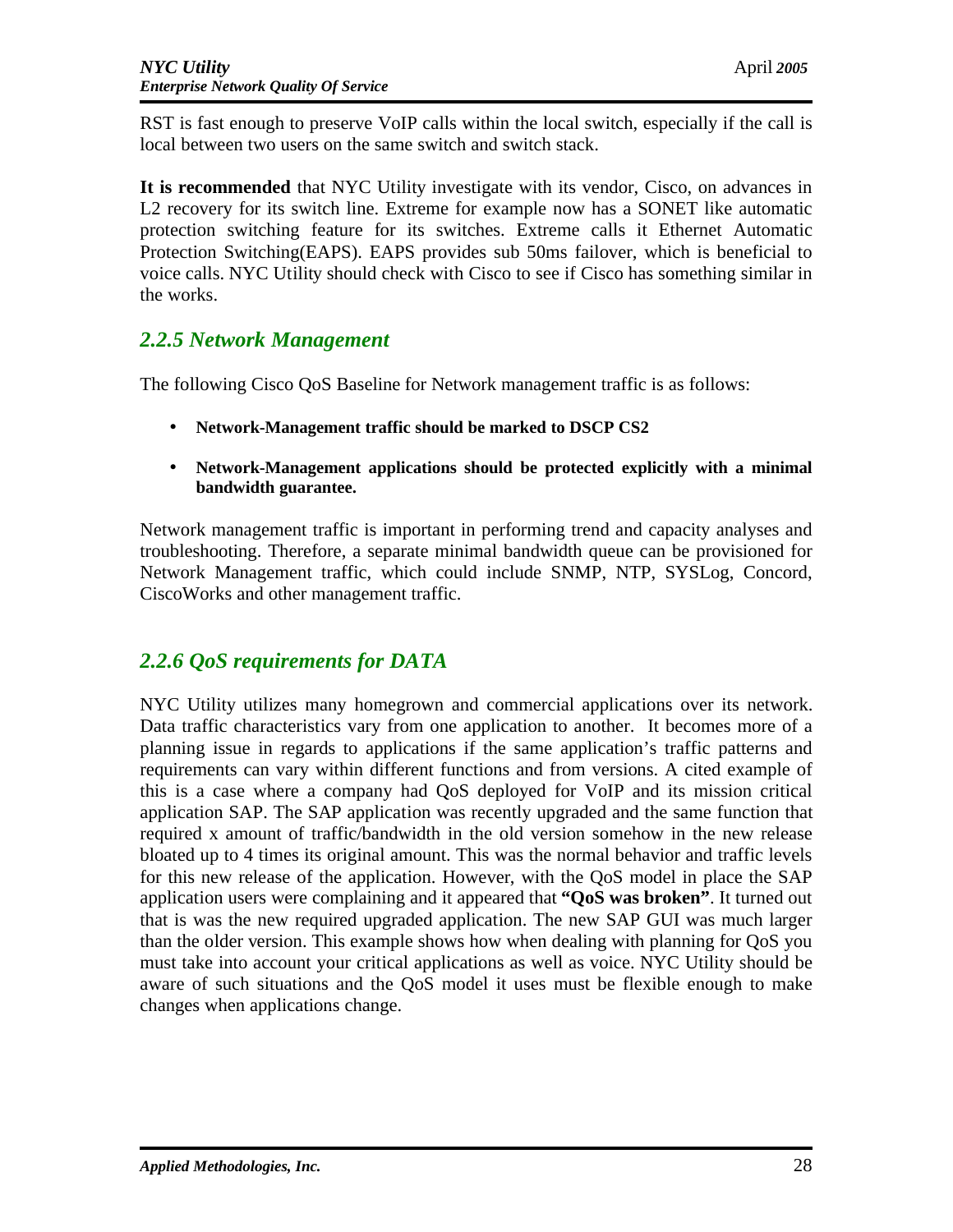The Cisco QoS baseline model has five main classes for dealing with data traffic:

- **Locally Defined(company defined)**
- **Mission Critical Data**
- **Transactional Data/Interactive Data**
- **Bulk Data**
- **Best Effort and Scavenger**

These are reviewed in the following sections

## *2.2.7 Locally Defined Mission Critical Data*

The locally defined or (company defined) Mission critical class is probably the most misunderstood class specified in the Cisco QoS Baseline. This class is similar to that of the Transactional data class for applications. For example in the Transactional data class an SAP application may fall under it but in the Locally defined mission critical and more important revenue generating Oracle based application will be listed in this class. Because the admission criteria for this class is non technical(meaning it is determined by the business relevance and organizational objectives) applications may not always fit neatly into this class. Applications assigned to this "special" class can become an organizational and politically charged issue. **It is recommended** to assign as few applications to this class(from the Transactional class) as possible. **It is also recommended** that management or executive endorsement for application assignments to the Locally-Defined Mission Critical class be obtained. This paper outlines a QoS Application Inclusion/Removal policy in Appendix A. to prevent such events from happening.

The recommended Cisco QoS baseline for Locally Defined Mission-Critical Data is as follows:

- Locally-Defined Mission–Critical Data traffic should be marked to **DSCP AF31**
- Excessive Locally-Defined Mission Critical traffic can be marked down by a policer to **AF32** or **AF33**. However, Cisco IPT equipment is currently using DSCP **AF31** for Call signaling traffic. Until Cisco IPT equipment mark Call signaling to DSCP **CS3**, a temporary placeholder code point of DSCP **25** can be used to identify Locally Defined traffic. See the flexibility of the DiffServ model.
- Locally defined Mission-Critical Data traffic should have an adequate bandwidth guaranteed for the interactive, foreground operations that is supports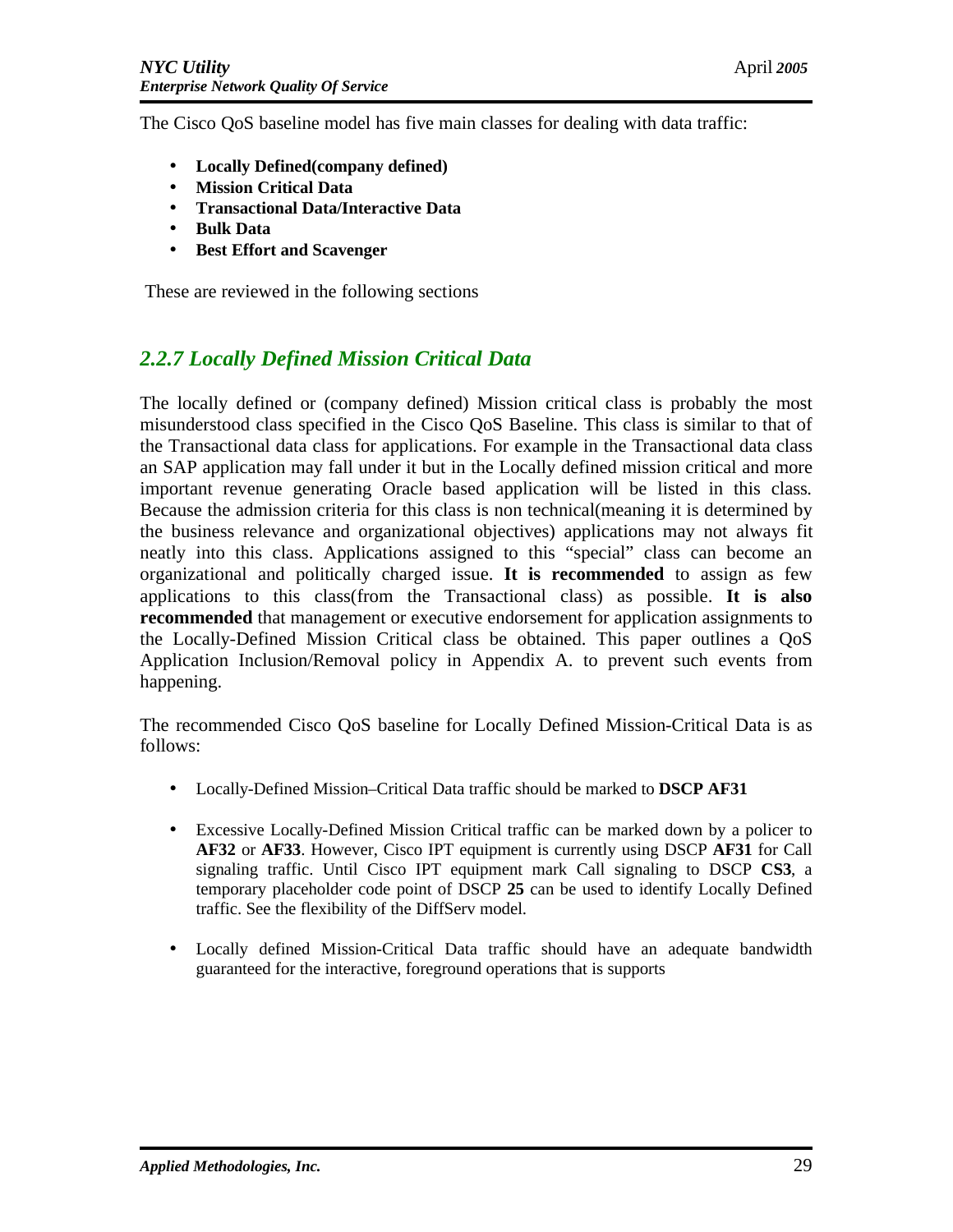## *2.2.8 Transactional Data/Interactive Data*

The Transactional Data/Interactive Data class is a combination of two similar types of applications – Transactional Data classic Client/Server applications and interactive messaging applications. The response time requirements of Transactional based Data client server systems and generic client server systems are different and should be considered. The applications that fall into this category are SAP, Oracle, PeopleSoft, BEA et. al. Also, remember that there are two and three tier client server systems so NYC Utility must keep these types of applications architectures in mind. A question that arises is how QoS be handled in a 3 tier client/server system like SAP or the use of applications servers in front of the databases servers. This issue will be listed as a design consideration.

The recommended Cisco QoS Baseline for Transactional Data is as follows:

- Transactional Data traffic should be marked to **DSCP AF21**
- Excess Transactional Data traffic can be marked down by a policer to **AF22** or **AF23.**
- Transactional Data traffic should have an adequate bandwidth guarantee for the interactive, foreground operations that it supports.

Some defined Interactive type applications: Telnet, Citrix, Oracle Thin-clients, Instant Messenger, Netmeeting Whiteboard

Some defined Transactional type applications: SAP, People Soft, Oracle Financials, B2B, Supply Chain Management, Application Servers/proxies, Oracle Databases, Broadvision, IBM BUS, Microsoft SQL server. BEA Systems, DLSW+

## *2.2.9 Bulk Data*

The Bulk Data class is intended for applications that are relatively non-interactive and not drop sensitive, and that typically span their operations over a long period of time as background occurrences. Such applications included FTP, E-mail, backup operations, database synchronization/replication, video content distribution and any other application in which users typically cannot proceed because the are waiting for the completion of the operation.

The recommended Cisco QoS Baseline guidelines for dealing with Bulk data applications are:

- Bulk Data traffic should be marked to **DSCP AF11**.
- Excess Bulk Data traffic could be marked down to **AF12** or **AF13**
- Bulk Data traffic should have a moderate bandwidth guarantee but should be constrained from dominating a link.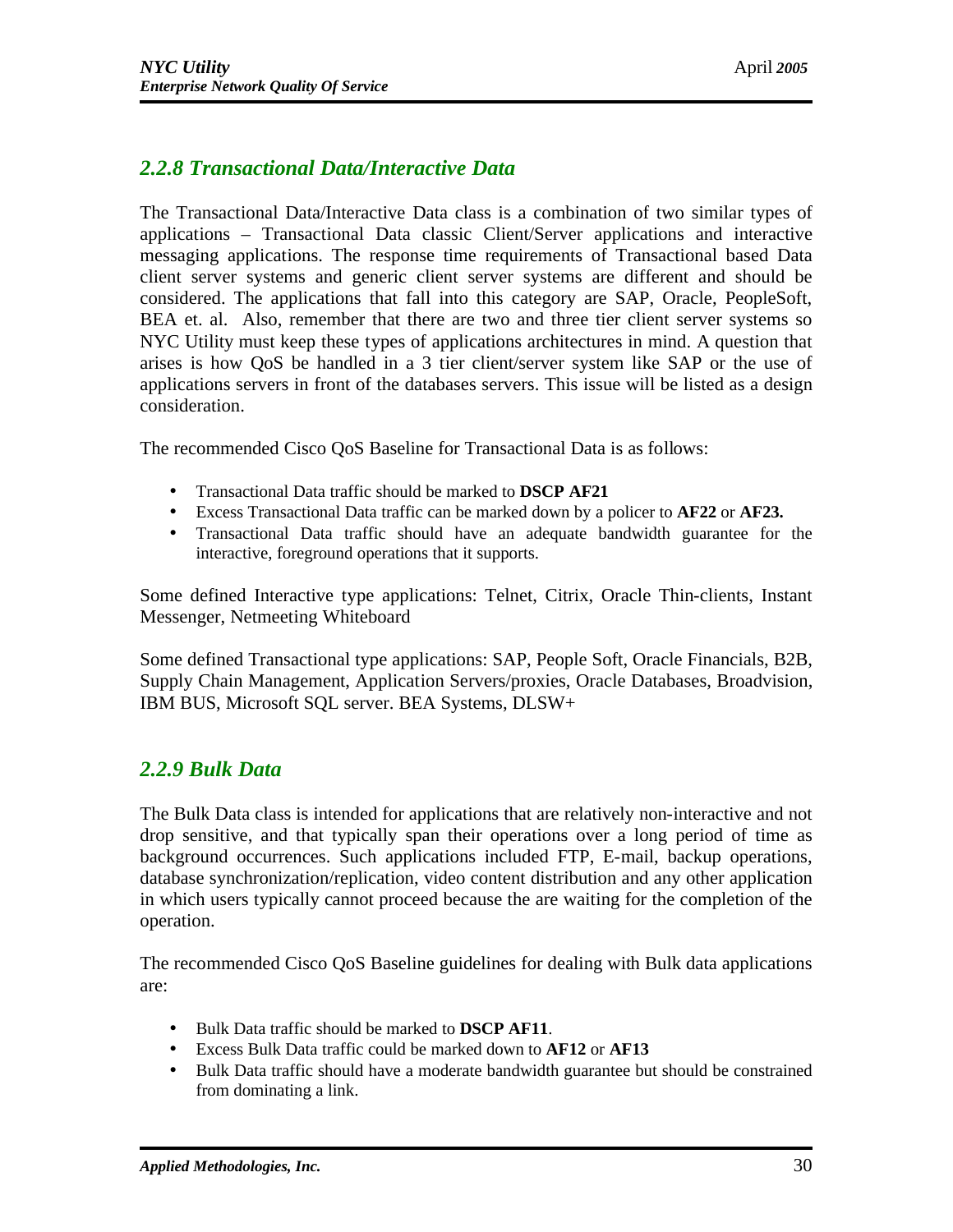Some defined Bulk Data application types include: Database syncs, network based backups, Lotus Notes, Microsoft Outlook, SMPT, POP3, IMAP, Exchange, Video content distribution and large FTP transfers

## *2.2.10 Best Effort data*

When addressing the QoS needs of Best Effort traffic the following Cisco QoS Baseline guidelines are recommended:

- Best Effort traffic should be marked to **DSCP 0**
- Enough bandwidth should be assigned to Best-Effort class as a whole because the majority of applications default to this class. **It is recommended** to reserve at least 25% of the bandwidth for Best Effort.

Some defined Best Effort application types are: All non-critical traffic, HTTP web browsing, other miscellaneous traffic.

## *2.2.11 Scavenger Class*

The Scavenger class is intended to provide deferential services or less than best effort services to certain applications. Applications assigned to this class have little or no contribution to the enterprise business objectives and are typically entertainment oriented in nature. These include peer-to-peer media applications like KaZaa, Napster and gamming applications like Doom etc.

The recommended Cisco QoS Baseline guidelines for Scavenger class traffic is as follows:

- Scavenger traffic should be marked to **DSCP CS1**
- Scavenger traffic should be assigned the lowest configurable queuing service. Assigning CBWFQ of 1 percent to Scavenger for example.

Assigning Scavenger traffic to minimal bandwidth queue forces it to be squelched to virtually nothing during periods of congestion, but it allows it to be available if bandwidth is not being used for business purposes during off peak hours. The Scavenger class is also used for the DoS and worm mitigation strategy component.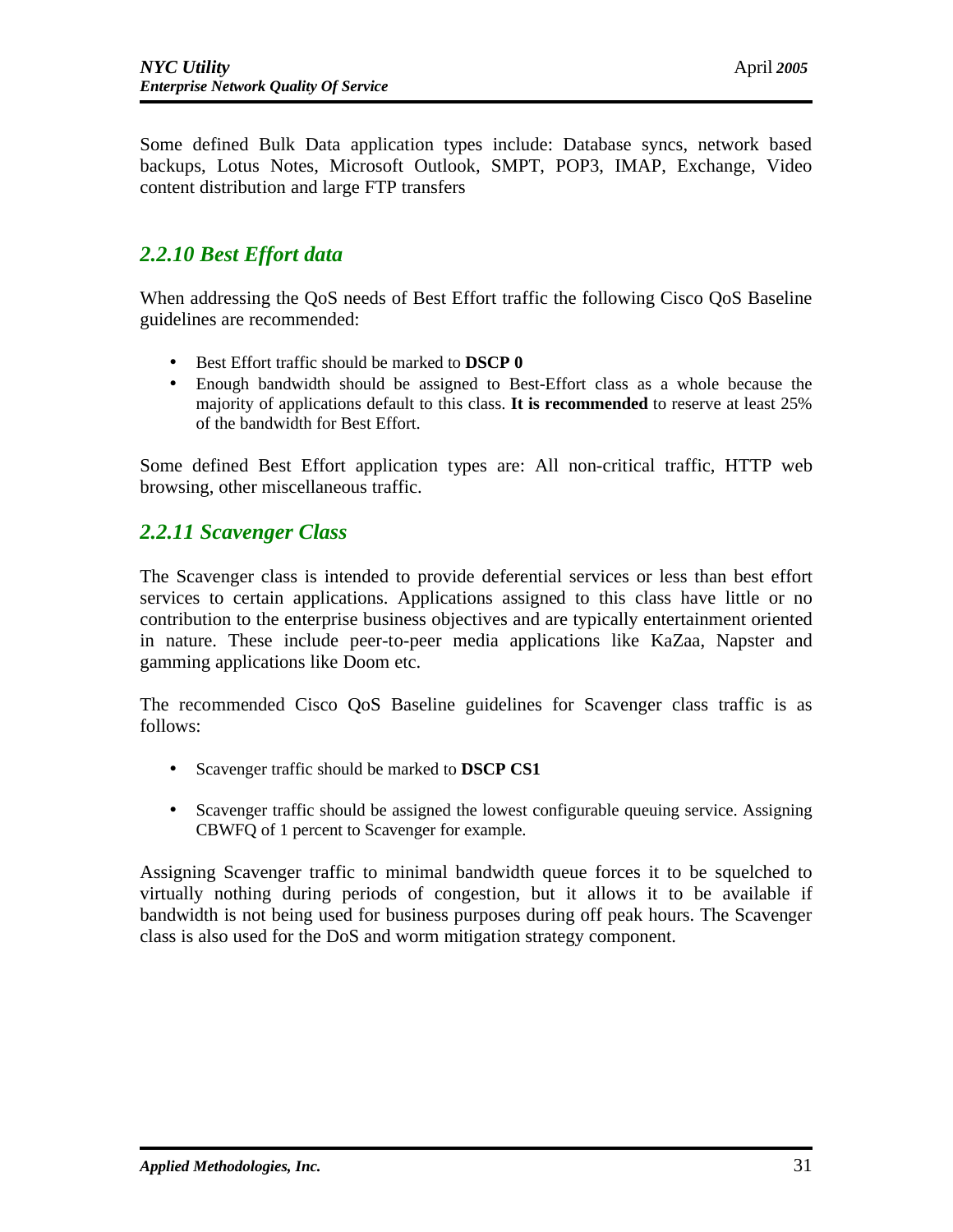## *2.3 Cisco QoS Baseline Model*

**A diagram of Cisco's QoS Baseline Model in comparison with other generic models is below.**



The significance of the above diagram is that it shows that there is a progressive approach to obtaining a very fine and efficient QoS model, which is the Cisco QoS Baseline. NYC Utility could, for example start out with the QoS model on the left to keep things simple for an initial foray into QoS and then migrate to the Cisco QoS baseline on the right in the future. This paper again is to serve as a roadmap with approaches and configuration examples to help NYC Utility implement the first two models that reflect NYC Utility's goals and provide a foundation for the third "Cisco Baseline" model if they wish to move towards that model in the future. A summary of the Applications and their preferential treatment using the Cisco QoS baseline model is below. As you can see the marking and prioritizing of packets can become very granular.

| <b>Voice</b>                      | EF              |
|-----------------------------------|-----------------|
| <b>Interactive-Video</b>          | <b>AF41</b>     |
| <b>Streaming-Video</b>            | CS <sub>4</sub> |
| <b>Call Signaling</b>             | <b>DSCP 25</b>  |
| <b>IP Routing/Network Control</b> | CS <sub>6</sub> |
| <b>Network Management</b>         | CS <sub>2</sub> |
| <b>Mission-Critical Data</b>      | <b>AF31</b>     |
| <b>Transactional Data</b>         | <b>AF21</b>     |
| <b>Bulk Data</b>                  | <b>AF11</b>     |
| <b>Best Effort</b>                | <b>DSCP0</b>    |
| <b>Scavenger</b>                  | CS <sub>1</sub> |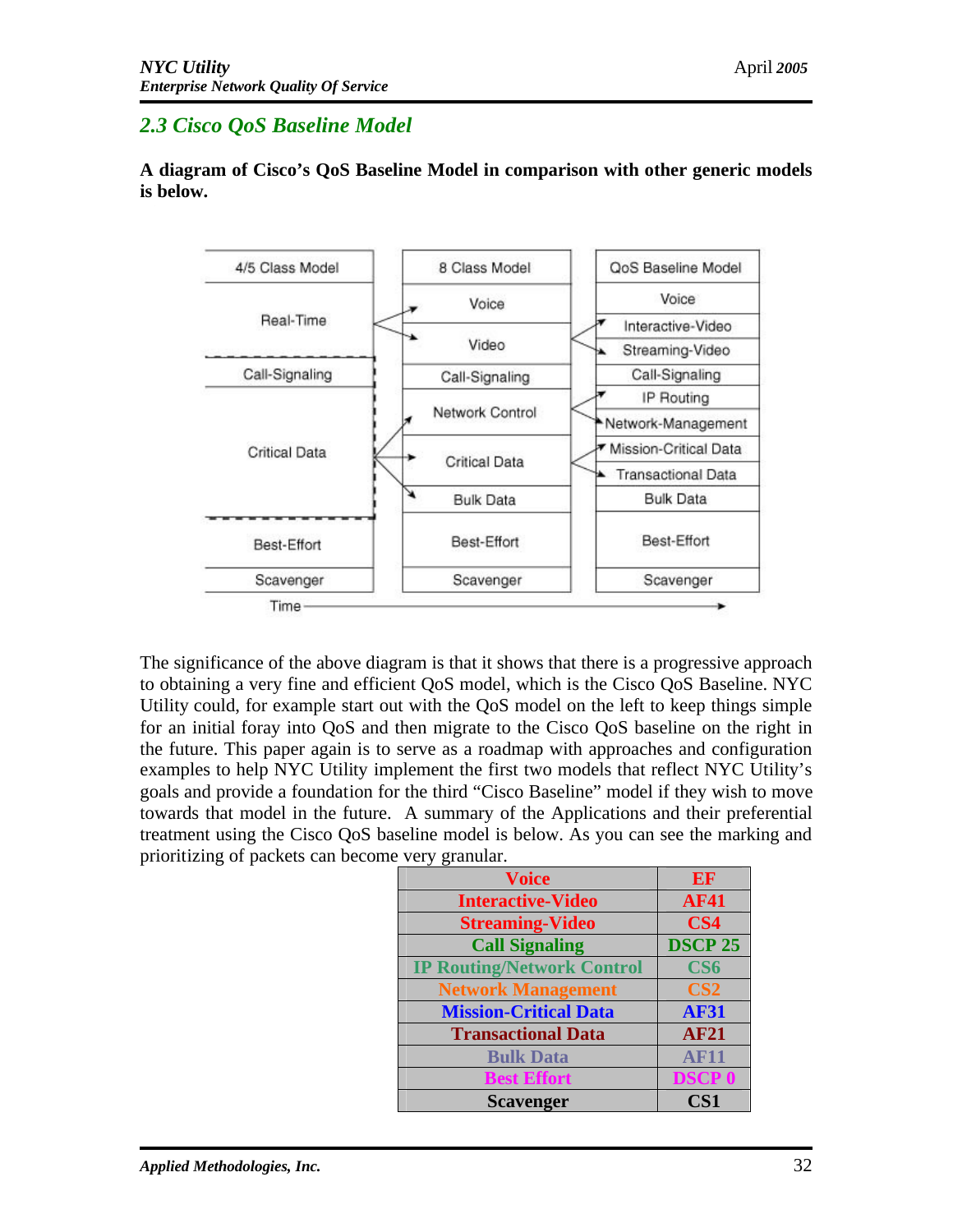## *3.0 NYC Utility QoS based Applications*

Now that the concept of marking packets for different levels of service and the QoS model to place those marked packets into has been discussed in section 2.0 we can now move into the section of identifying NYC Utility's applications requiring QoS, their profiles, behaviors and defining their class of service and where they fit into a QoS model.

## *3.1 Candidate Applications for QoS*

As of this writing NYC Utility has identified the following applications for inclusion into its initial QoS Model. The NYC Utility specific QoS model shall be discussed in more detail in the next section.

#### **Voice over IP(VoIP)**

- Cisco IP phones
- Softphones IP Communicator

#### **Voice Call signaling and CAC protocols from applications such as**

- Call Manger(publisher/subscriber)
- Cisco Voice Gateways software

#### **Interactive Video/Streaming video or just Video**

- Polycomm solutions in place
- Cisco's Meeting Place
- Microsoft's Netmeeting

#### **Control Plane/Routing protocols**

- EIGRP
- RIP(wherever left running)
- HSRP
- RSRB
- PIM
- Spanning Tree(if applicable)

#### **Network Management**

- SNMP Cisco based Ping and Tracerout traffic
- HP Openview
- CiscoWorks
- Insight Manager
- Magic trouble ticket system
- General DataComm racks
- Concord
- Cisco based Ping and Tracerout traffic
- SNMP Trap traffic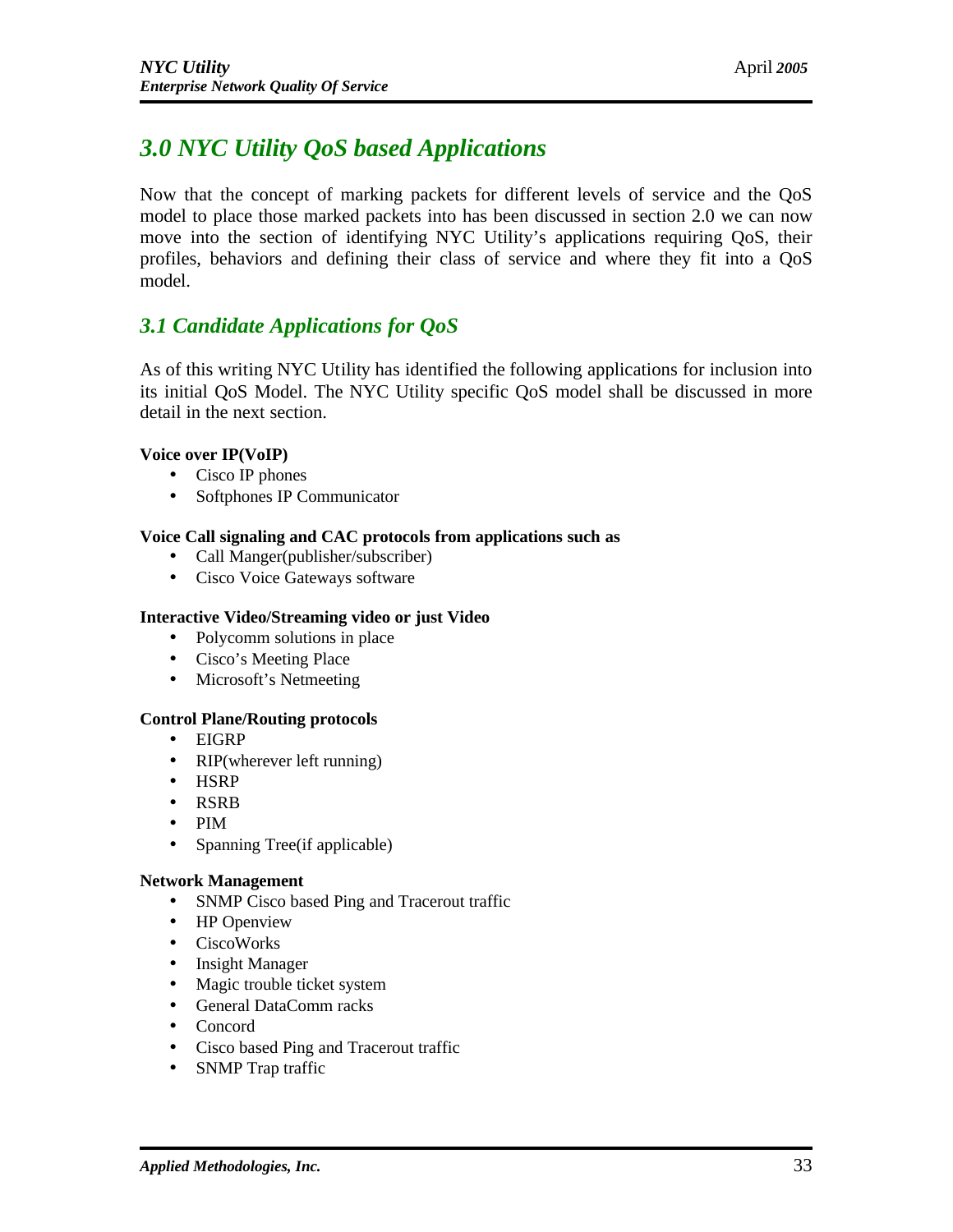#### **Bulk Ddata**

- NYC Utility back office applications
- Custom built(home grown) applications
- FTP and FTP type transactions

#### **Best Effort**

• Web traffic and anything else

## **Scavenger**

Traffic that is less than best effort but is marked so it can be classified and dropped when it is present in the company of the other applications listed above.

**It is recommended** that NYC Utility use and fill out the following application and traffic matrixes to outline the specifics of each applications traffic patterns and protocol behavior. This is required for the following reasons:

- **Outlines idiosyncrasies of the application/protocol that might have been missed**
- **Provides the needed information for the design remaining sections of this document and in the future when designing QoS solutions or implementing them**
- **Better facilitate the provisioning of the application/protocol into the proper service class**
- **Provides a single location of the current and future "provisioned" applications/protocols for inclusion into a specific class level.**
- **Provides NYC Utility a repository to add and remove provisioned applications/protocols and up to date documentation on what are NYC Utility's QoS applications**

## *3.2 NYC Utility QoS Toolset Matrixes*

The following matrixes outlined below are provided to assist NYC Utility in ongoing definition, classifying and identifying of certain application and platform QoS variables. Some of these matrixes are filled out from QoS testing and should be used in the future when applications and platform changes are made. The purpose of such matrixes is to provide NYC Utility a single repository of QoS variable information so NYC Utility can manage its current and future QoS solutions in an easier manner. **It is recommended** that NYC Utility update such matrixes and keep them in a public folder for the staff to reference.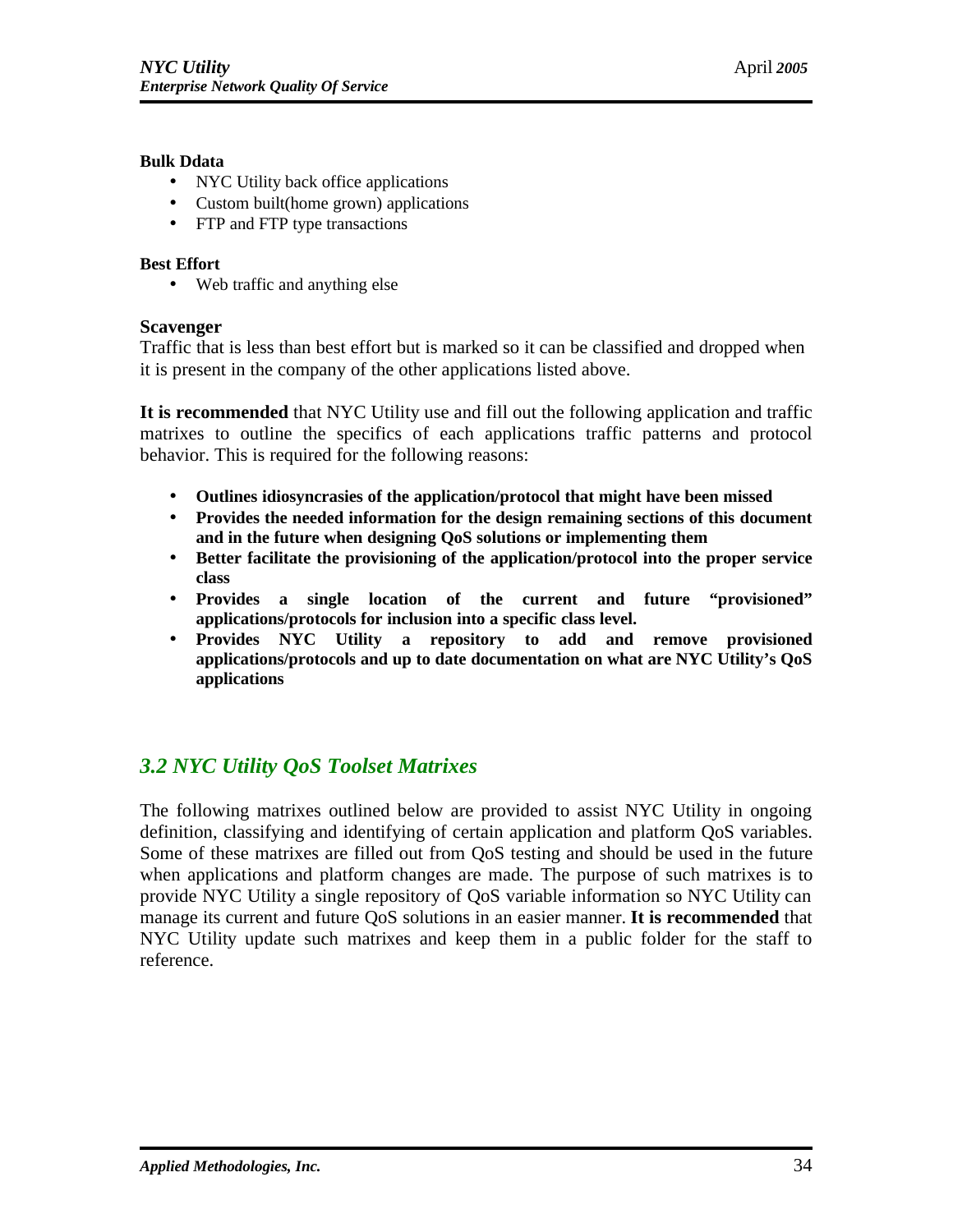## *3.2.1 Application/Traffic Profile Matrix.*

This matrix outlines the application's name layer 4 protocol used, what type of application(voice or data) and bandwidth requirements. **It is recommended** that to verify any application's profile before inclusion into the matrix a sniffer trace of a typical transaction of the application in use should be conducted and reviewed. This activity is required to ensure that the protocols, port numbers and packet flows are correct before committing to access-lists in the various class map configurations. The information in this and the following matrixes are critical to properly placing the right application or protocol into the proper QoS class level. If the application information is incorrect in this matrix it could be used incorrectly when configuring QoS on NYC Utility's network components, possibly causing application performance issues.

Application Inventory Matrix link

[http://www.amilabs.com/NYutility/appinvmatrix.ht](http://www.amilabs.com/NYutility/appinvmatrix.htm)m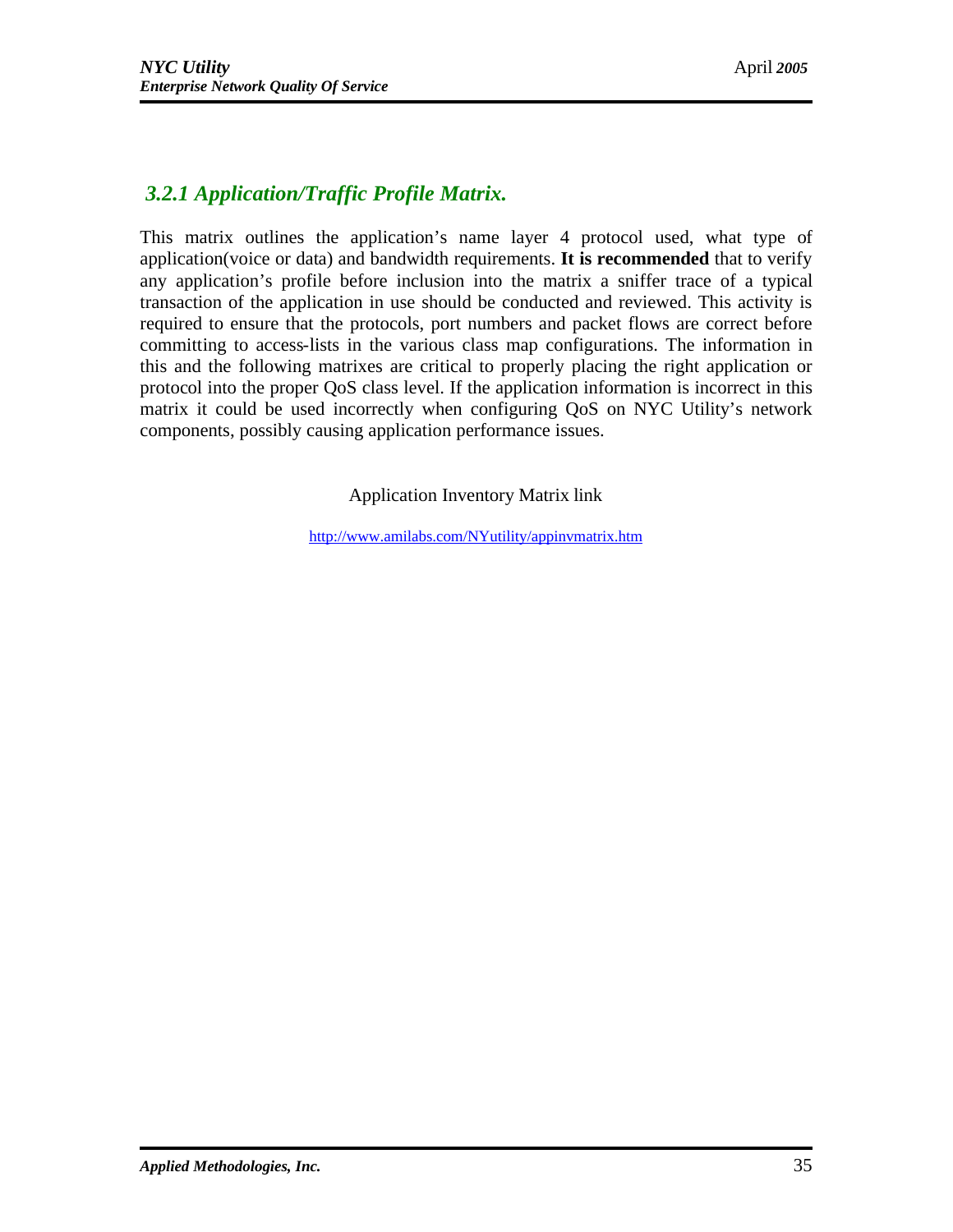## *3.2.2 Voice Codec Matrix*

Even though the information listed here is duplicated in the application matrix, this matrix is specific for just Voice Coded bandwidth requirements and is intended to provide a simple outline of Codec requirements when provisioning.

#### **NYC Utility's Codec requirements.**

| <b>Bandwidth</b>   | <b>Packetization</b> | <b>Voice payload Packets</b> |                   | <b>Bandwidth per</b> |
|--------------------|----------------------|------------------------------|-------------------|----------------------|
| <b>Consumption</b> | <b>Interval</b>      | in bytes                     | <b>Per Second</b> | conversation         |
| $\mid$ G.711       | 20ms                 | <b>160</b>                   | 50                | 80kbs                |
| <b>G729a</b>       | 20 <sub>ms</sub>     | 20                           | 50                | 24kbs                |

## *3.2.3 Application to DiffServe DSCP Matrix*

A quick outline of the DSCP markings for a specific application in use in the NYC Utility QoS model. Application DSCPs can be added, removed or changed in this matrix.

| <b>Application Name</b>          | <b>Protocol</b>    | <b>DSCP</b>     | <b>NYC Utility QoS Model Class</b>        |
|----------------------------------|--------------------|-----------------|-------------------------------------------|
|                                  |                    | <b>Value</b>    |                                           |
| <b>VoIP</b>                      | <b>RTP</b>         | EF              | <b>Real-Time</b>                          |
| <b>IP Communicator SP</b>        | <b>RTP</b>         | EF              | <b>Real-Time</b>                          |
| <b>Call Manager</b>              |                    |                 | <b>Call Signaling</b>                     |
| <b>Polycom</b>                   |                    |                 | <b>Real-Time</b>                          |
| <b>Meeting Place</b>             |                    |                 | <b>Real-Time</b>                          |
| <b>Netmeeting</b>                | <b>RTP</b>         | EF              | <b>Real-Time</b>                          |
| <b>Concord</b>                   | <b>SNMP</b>        | CS <sub>2</sub> | <b>Critical Data/Network Management</b>   |
| <b>HP OpenView</b>               | <b>SNMP</b>        | CS <sub>2</sub> | <b>Critical Data/Network Management</b>   |
| <b>CiscoWorks</b>                | <b>SNMP</b>        | CS <sub>2</sub> | <b>Critical Data/Network Management</b>   |
| <b>GDC T-1 Racks</b>             | <b>SNMP</b>        | CS <sub>2</sub> | <b>Critical Data/Network Management</b>   |
| <b>Magic Trouble Ticket</b>      | <b>Email based</b> | <b>AF11</b>     | <b>Critical Data/Bulk class</b>           |
| <b>FTP</b>                       | <b>TCP</b>         | <b>AF11</b>     | <b>Critical Data/Bulk class</b>           |
| <b>Netmotion</b>                 | ???                | <b>AF31</b>     | <b>Critical Data/General applications</b> |
| <b>General Back office apps.</b> | <b>IP/TCP/UDP</b>  | <b>AF31</b>     | <b>Critical Data/General applications</b> |
|                                  |                    |                 |                                           |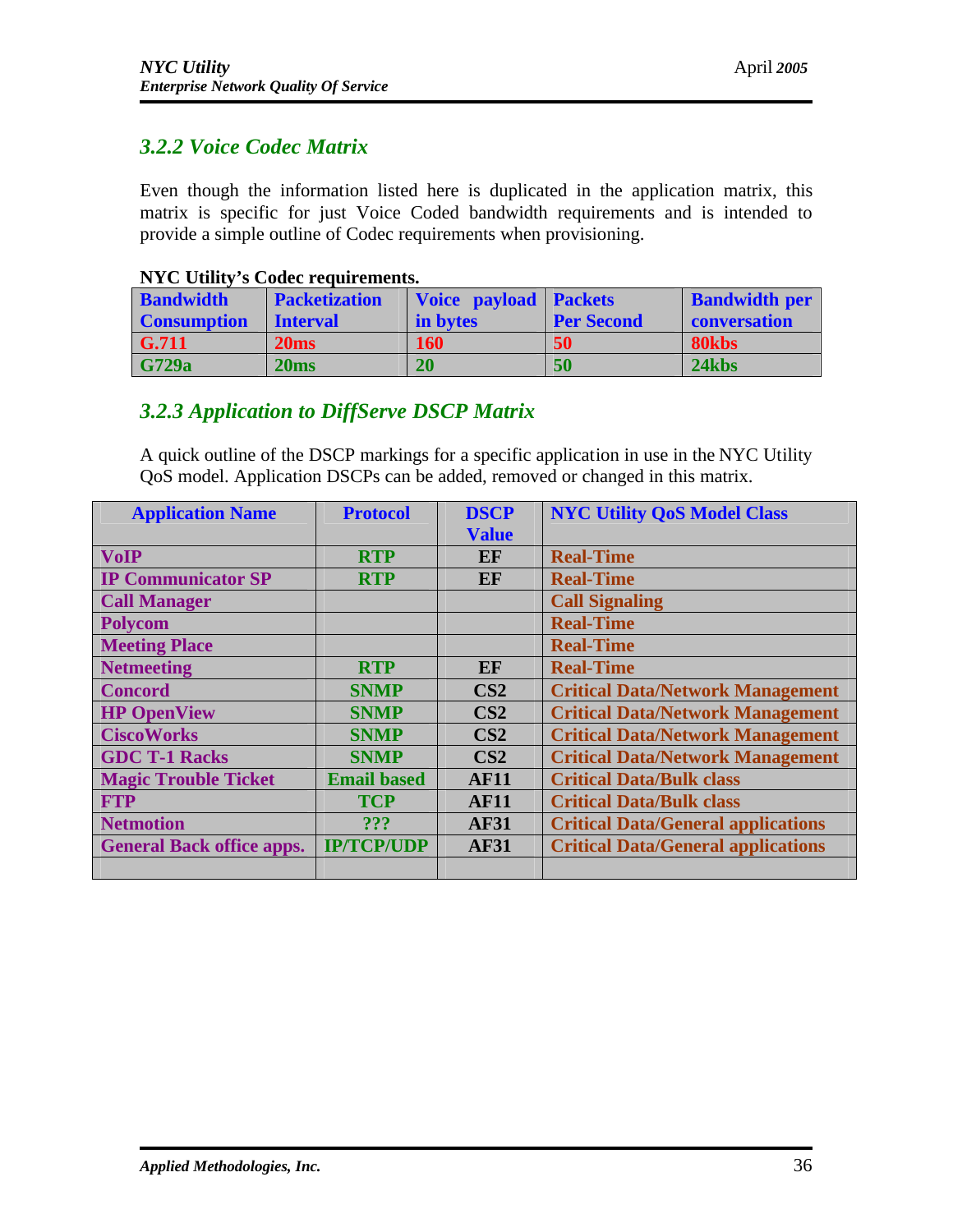## *3.2.4 Network component interface Queue matrix*

**Note:** *it is assumed that the reader is already familiar with the Catalyst series of Queuing nomenclature. This matrix is helpful for the configuration of different platform queuing allotments.* 

| <b>Router/Switch Platform</b>    | <b>Minimum</b>              | <b>Scheduler</b>         |
|----------------------------------|-----------------------------|--------------------------|
| <b>Interface</b>                 | <b>Default Egress Queue</b> | <b>Algorithim</b>        |
|                                  | <b>Setup</b>                |                          |
| <b>Fast Ethernet on 3750</b>     | 1P3Q3T                      | <b>SRR/WTD</b>           |
| <b>Gigabit Ethernet on 3750</b>  | 1P3O3T                      | <b>SRR/WTD</b>           |
| <b>Fast Ethernet on 3550</b>     | 1P3Q1T                      | <b>WRED/TD</b>           |
| <b>Gigabit Ethernet on 3550</b>  | 1P3O2T                      | <b>WRED/TD</b>           |
| <b>Fast Ethernet on 4500</b>     | 1P3Q1T                      | <b>DBL/RR</b>            |
| <b>Gigabit Ethernet on 4500</b>  | 1P3Q1T                      | <b>DBL/RR</b>            |
| <b>Fast Ethernet#1 on 6500</b>   | See CAT6500 Matrix          | <b>WRED/TD</b>           |
| Fast Ethernet#2 on 6500          | See CAT6500 Matrix          | <b>WRED/TD</b>           |
| Gigabit Ethernet #1 on 6500      | See CAT6500 Matrix          | <b>WRED/TD</b>           |
| Gigabit Ethernet #2 on 6500      | See CAT6500 Matrix          | <b>WRED/TD</b>           |
| <b>Trunk Links on 6500 to</b>    | See CAT6500 Matrix          | <b>WRED/TD</b>           |
| 6500                             |                             |                          |
| <b>Trunk Links on 6500 to</b>    | See CAT6500 Matrix          | <b>WRED/TD</b>           |
| 5500                             |                             |                          |
| <b>Gigabit Ethernet on 10702</b> | <b>LLQ</b>                  | <b>PXF-FIFO/CBWF</b>     |
| <b>SRP</b> on 10702              | <b>LLO</b>                  | <b>PXF-FIFO/CBWF</b>     |
|                                  |                             | A and B side             |
| <b>Fast Ethernet on 7500</b>     | <b>LLO</b>                  | <b>CBWF/LLO</b>          |
| <b>Gigabit Ethernet on 7500</b>  | <b>LLQ</b>                  | <b>CBWF/LLQ</b>          |
| Serial on 7500                   | <b>LLQ</b>                  | <b>CBWF/LLQ//SHAPING</b> |
| <b>Serial on 7300</b>            | <b>LLQ</b>                  | <b>CBWF/LLQ//SHAPING</b> |
| <b>Fast Ethernet on 7300</b>     | <b>LLQ</b>                  | <b>CBWF/LLO</b>          |
| <b>Serial on 2600</b>            | <b>LLQ</b>                  | <b>CBWF/LLQ//SHAPING</b> |
| <b>Fast Ethernet on 2600</b>     | <b>LLO</b>                  | <b>CBWF/LLQ</b>          |
| <b>Serial on 3800</b>            | <b>LLO</b>                  | <b>CBWF/LLQ//SHAPING</b> |
| <b>Fast Ethernet on 3800</b>     | <b>LLQ</b>                  | <b>CBWF/LLO</b>          |
| <b>Gigabit Ethernet on 3800</b>  | <b>LLQ</b>                  | <b>CBWF/LLQ</b>          |
| <b>Serial on 2800</b>            | <b>LLQ</b>                  | <b>CBWF/LLQ//SHAPING</b> |
|                                  |                             |                          |
|                                  |                             |                          |

# *3.2.5 Catalyst 6500 Platform Line Card Queue matrix*

*Appendix F.* provides the following matrix that outlines the Catalyst 6500 based production switches in NYC Utility and their Line Card Queue allotments.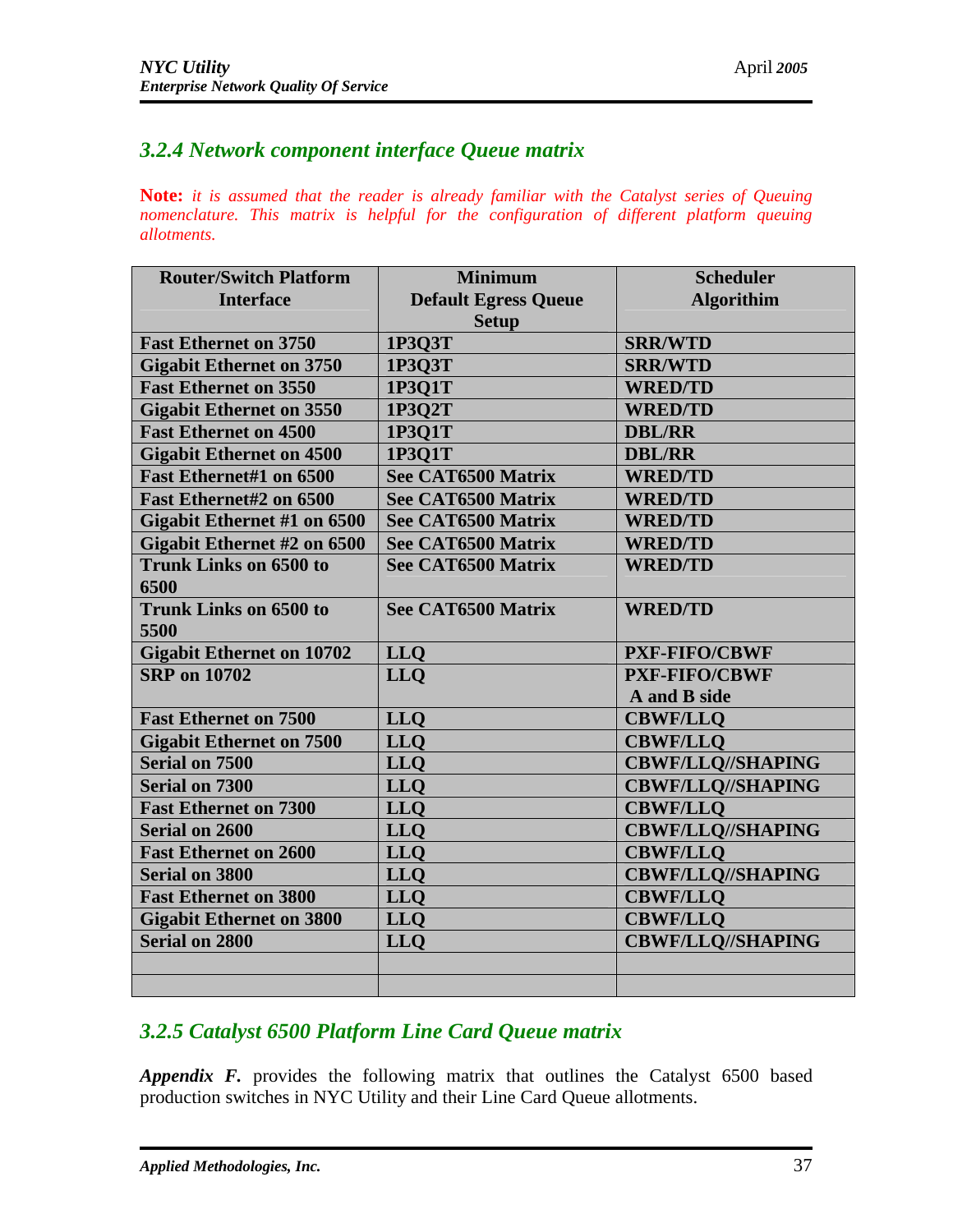# *3.2.6 Application QoS Inclusion/Removal Policies*

A procedure is required to prevent the eventuality of all or a large majority of the applications to become handled at the same QoS level thus turning the network into a non-QoS environment even when QoS is deployed.

NYC Utility needs to implement an inclusion policy for new or promote applications from one class of service to another. This inclusion or promotion policy should outline a process for a request to be made from the application owners to NY Utility network support staff and meet a certain criteria to be included or promoted to a particular class or be promoted from one class to another. Subsequently the network support staff should have a notification policy for any application that is to be demoted in class based on a similar criterion.

**A recommended** draft policy that NYC Utility should consider and tailor to its own needs is outlined in *Appendix A.*

# *4.0 QoS Hardware and Software IOS platforms*

This section outlines the hardware and software IOS platforms that NYC Utility currently has today to implement QoS and what is required of any platform to be QoS capable. This section has recommendations pertaining to each platform as well as a summary of recommendations at the end of this section.

## *4.1 What NYC Utility has today to achieve QoS*

NYC Utility currently has a variety of Cisco based hardware and software platforms in place throughout its enterprise. These different platforms pose a challenge in accomplishing NYC Utility's ultimate goal of providing an End-to-End QoS solution. The reason why it is a challenge is that different Cisco hardware and software platforms perform the same QoS functions differently. For example Queuing structures and scheduling is handled differently from the 3750 platform, 6500 platform and router platforms. Queuing is handled in ASIC hardware on some platforms and software on others. Classifying and marking packets for a QoS class level is different between the platforms is another example. Another example is that different Catalyst PFC and MSFC set L2 and L3 packet sizes inconsistently. The Catalyst 6500 MSFC or Sup720 supports NBAR while the 3750 does not. There is also the issue of same platform but different software versions affecting the way QoS is handled policing and queuing methods, options and advancements differ from feature to feature. For example, LLQ policing is handled consistently across platforms starting with IOS 12.2.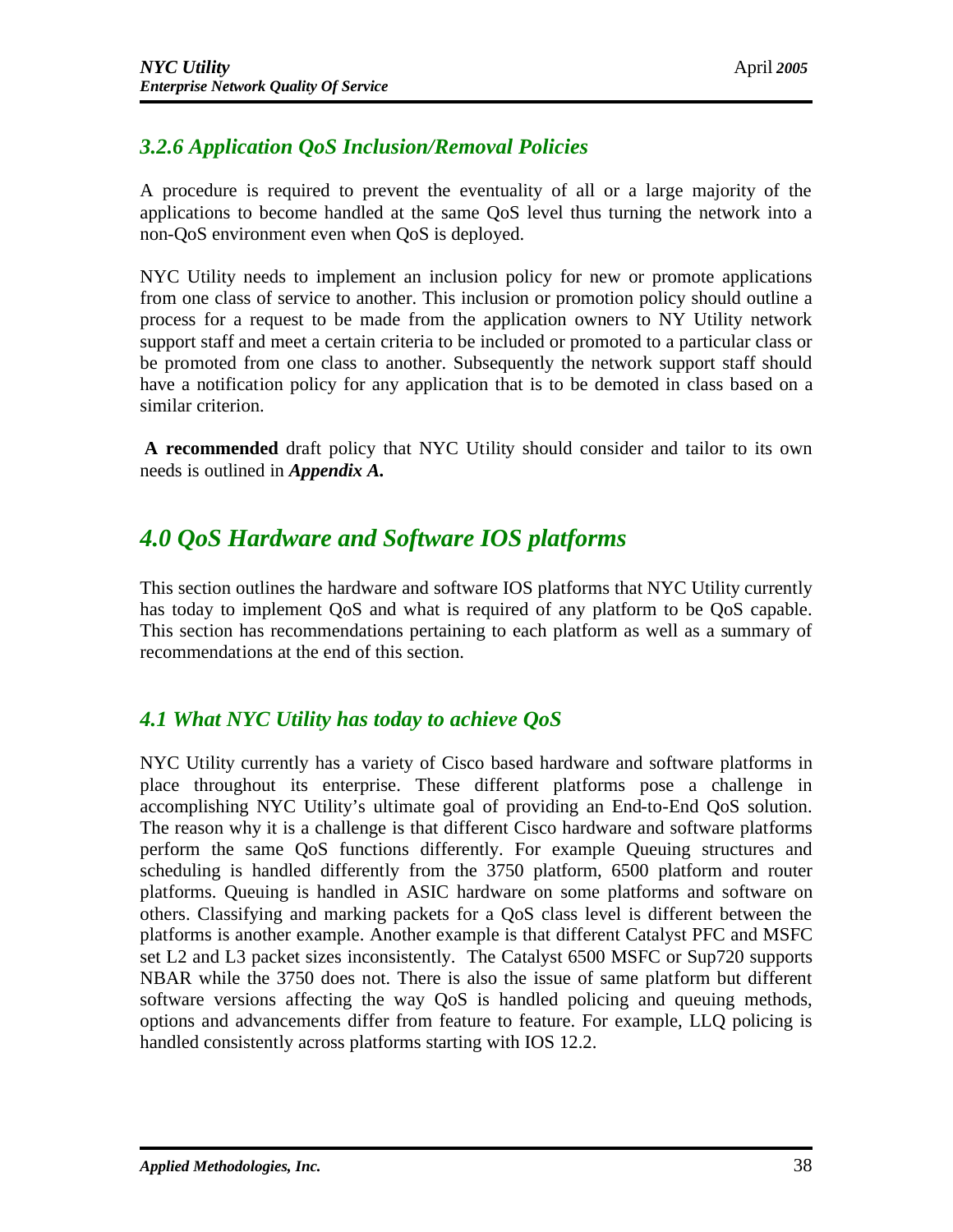A rich set of QoS features are available on Cisco Routers in IOS. These features are flexible to use since they are software based. However, software based features could entail a CPU tax when they are implemented. With line rates of the media to which the policies are applied, implementing such policies in software at Fast, Gigabit and 10Gigabit Ethernet speeds would impair any Cisco hardware platform. Therefore Cisco has ported QoS logic from IOS to hardware ASICs to provision QoS policies at line rates within campus environments. The benefits of porting some of the IOS QoS capabilities to ASICs is as follows:

- **Classification and marking can be offloaded from routers and moved as close to the source host as possible.**
- **Trust boundaries can be defined and enforced**
- **Policing can be performed right at the source for marking down traffic or dropping unwanted traffic.**
- **Increased policing support such as per port/per Vlan and micro flow policing.**
- **Real-time applications such as voice can be guaranteed within campus environments because of preferential/priority hardware queuing**
- **Congestion can be avoided within the campus using WRED or similar tools**

Also, the main caveat that arises form the porting of software(IOS) QoS to hardware is that QoS features become hardware specific – that is they can vary from platform to platform and even from line card to line card. This increases the complexity of configuring and managing campus QoS because many idiosyncrasies need to be kept in mind for each platform or line card. This caveat is further exacerbated because some platforms require CatOS, others require IOS and still others have both. This is the case within NYC Utility. To address this issue common syntaxes such as the MQC from Cisco IOS and common macros like Auto QoS are continuing to be developed to make QoS consistent and easier to deploy across Catalyst platforms in the future.

The Cisco Quality of Service (QoS) Behavioral Model is the conceptual framework underlying the **MQC -- the Modular Quality of Service (QoS) Command-Line Interface (CLI)** -- which is the configuration language used to implement traffic classification and QoS policy actions on Cisco routers and switches. The model -- and the MQC -- provides a way to implement QoS consistently on Cisco routers and switches, irrespective of the implementation details of those platforms.

What this means is that NYC Utility must carefully select its network component's platform QoS tools that meet its needs and **ENSURE** that the software and hardware platforms used are consistent, otherwise unpredictable issues can occur or intermittent issues relating to an application may be masked by something as minor as the amount of queue space on an interface is different between hardware platforms and software versions.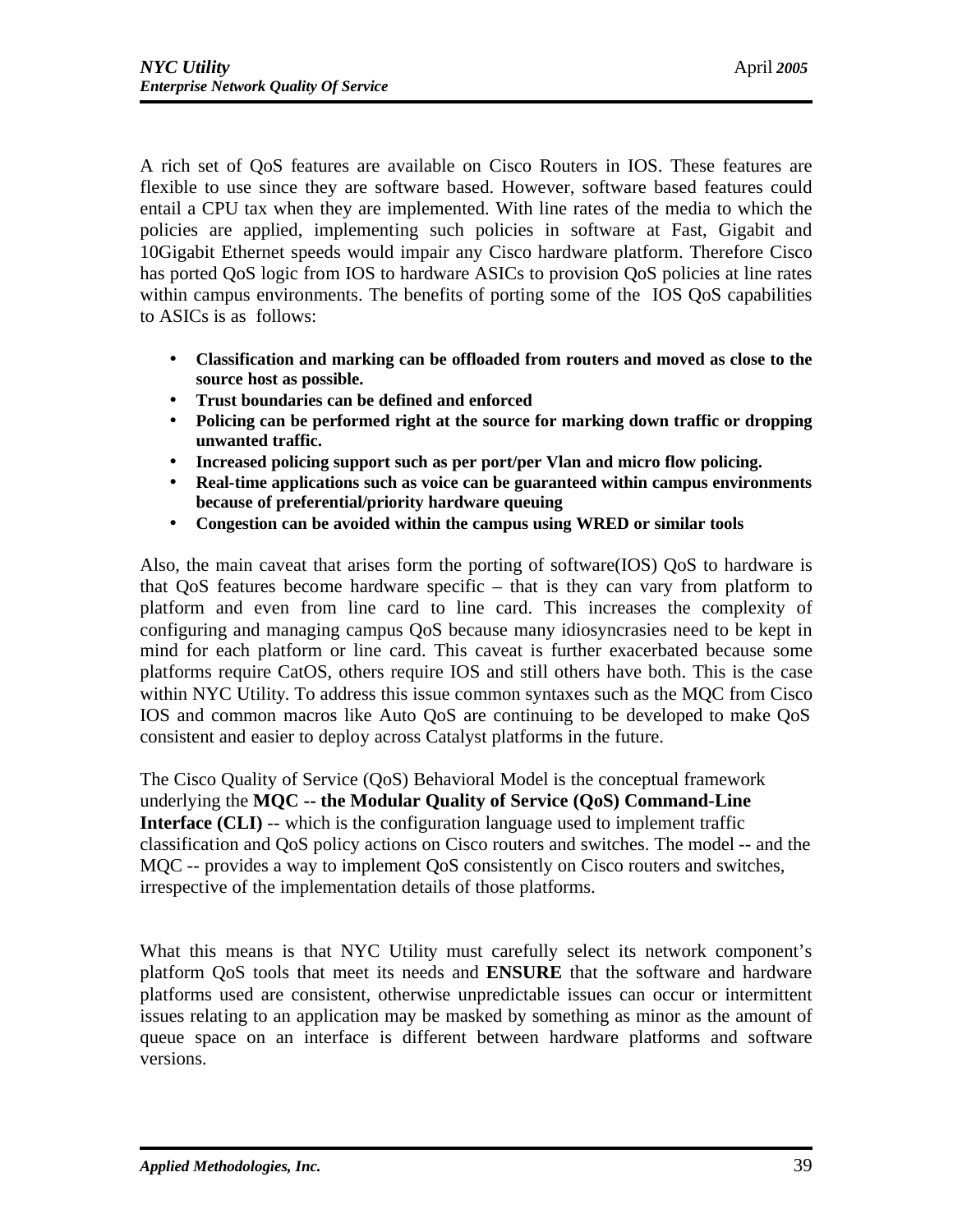# *4.2 NYC Utility's Platform inventory*

## *4.2.1 Access-layer Catalyst 3750*

IOS based platform that supports the MQC but in limited capability compared to a router's IOS or a MSFC/Sup720. Most of the QoS capabilities are in the ASICs giving the platform the performance it needs handling the overhead of QoS at the port level but do not provide features like NBAR or Percentage keyword based policing available thus making the configurations for classifying, marking and policing a little more difficult to create and maintain.

The software version on the 3750s in production are currently 12.1(19) EMI. Tests conducted in the lab with this hardware and software platform indicate that an IOS upgrade is necessary for this switch. When removing a policy map statement the switched crashed. **NYC Utility uses 24 and 48 port 3750 as its standard access platform**

### *4.2.2 Access-layer Catalyst 3550*

IOS based platform that supports the MQC but in limited capabilities compared to a router's IOS or a MSFC/Sup720. Most of the QoS capabilities are in the ASICs giving the platform the performance it needs handling the overhead of QoS at the port level but do not provide features like NBAR or Percentage keyword based policing are not available thus making the configurations for classifying, marking and policing more difficult to create and maintain. Some features are the same as the 3570 like the Class and Policy map statements but others are different like where the priority queue resides(See the NYC Utility Access Layer Model matrixes to see the queuing differences). NYC Utility uses 24 and 48 port 3550 as its standard access platform.

## *4.2.3 Access-layer Catalyst 2900 Series 2924*

These switches do not support QoS just beyond basic interface queues and do not have MQC. These switches are deemed legacy and are not considered part of the NYC Utility End-to-End QoS solution. **It is recommended** that these switches be replaced or the classification and marking boundary moved to the next level up from these switches if these switches are connected to 3550s or 3750s.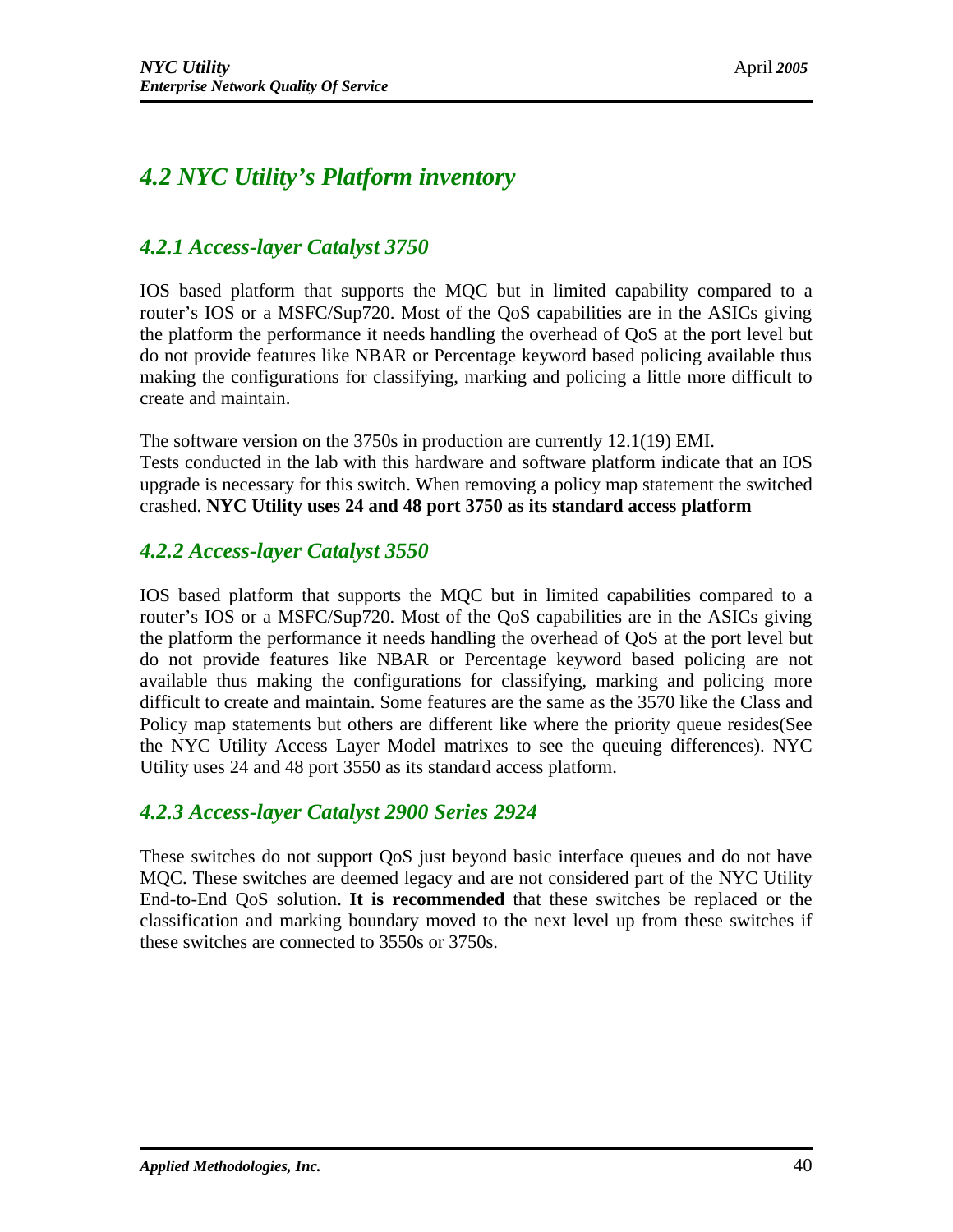## *4.2.4 Access/Distribution Layer Catalyst 4500 Series*

These switches run IOS on the Supervisor IV and not CatOS which means that these switches have an almost full set of IOS based QoS options, including MQC. However, NBAR is not available on the version in production today 12.1(20) and (19). These switches support a consistent MQC and QoS feature set similar to those from the 3550, 3750 and 6500. There is no MLS command prefix for the QoS commands but the same commands on the 3550 and 3750 platforms do apply. The catalyst 4500 series handles queuing and congestion avoidance differently than others in the Catalyst family. The 4500 uses dynamic buffer limiting (DBL). Also the priority queue is set at 3.(Refer to the NYC Utility Access Layer Model matrixes). These switches may also be deployed in a Core capacity like the switch located in DC1 and DC2 and thus will have its QoS configuration similar to that of a 6500 switch.

### *4.2.5 Core-layer Catalyst 5500*

These switches do support QoS but in a very limited manner and do not support MQC. The QoS capabilities come in the form of various interface priority queues and MLS capabilities in the Supervisor 3 and NFFC. Most of the QoS capabilities are in the ASICs giving the platform the performance it needs handling the overhead of QoS at the port level. However, even with the latest software(which is CatOS based), this platform just does not scale well and its different QoS attributes offer no advantage to utilizing them. These switches are considered legacy.

## *4.2.6 Core-Layer Catalyst 6500*

The catalyst 6500 series of switches support a full array of QoS capabilities. They support the MQC and have many hardware and software options to enhance the capabilities of QoS. However, as stated at the beginning of this section such capabilities vary from software platform and version. For example the CatOS version of the software supports QoS capabilities in the ASICs giving the platform the performance it needs handling the overhead of QoS at the port level. ASIC based queuing and scheduling is very fast, but not very flexible in terms of configuration, maintenance and troubleshooting. When configured as an access-layer switch, the preferred software in the supervisor is CatOS; when configured as a distribution or core layer switch, the preferred software is Cisco IOS. **It is recommended** that all Core Layer 6500s and any 6500s acting in a distribution or special function such as in the Control Centers or Server Farms be upgraded to Native Cisco IOS on the switches to ensure consistency of services and provide QoS capabilities to these areas when needed in the future..

The use of MSFCs and Sup 720s in combination are adequate for QoS today. There is no immediate need to upgrade all Catalysts 6500s MSFCs to Supervisor 720s for QoS needs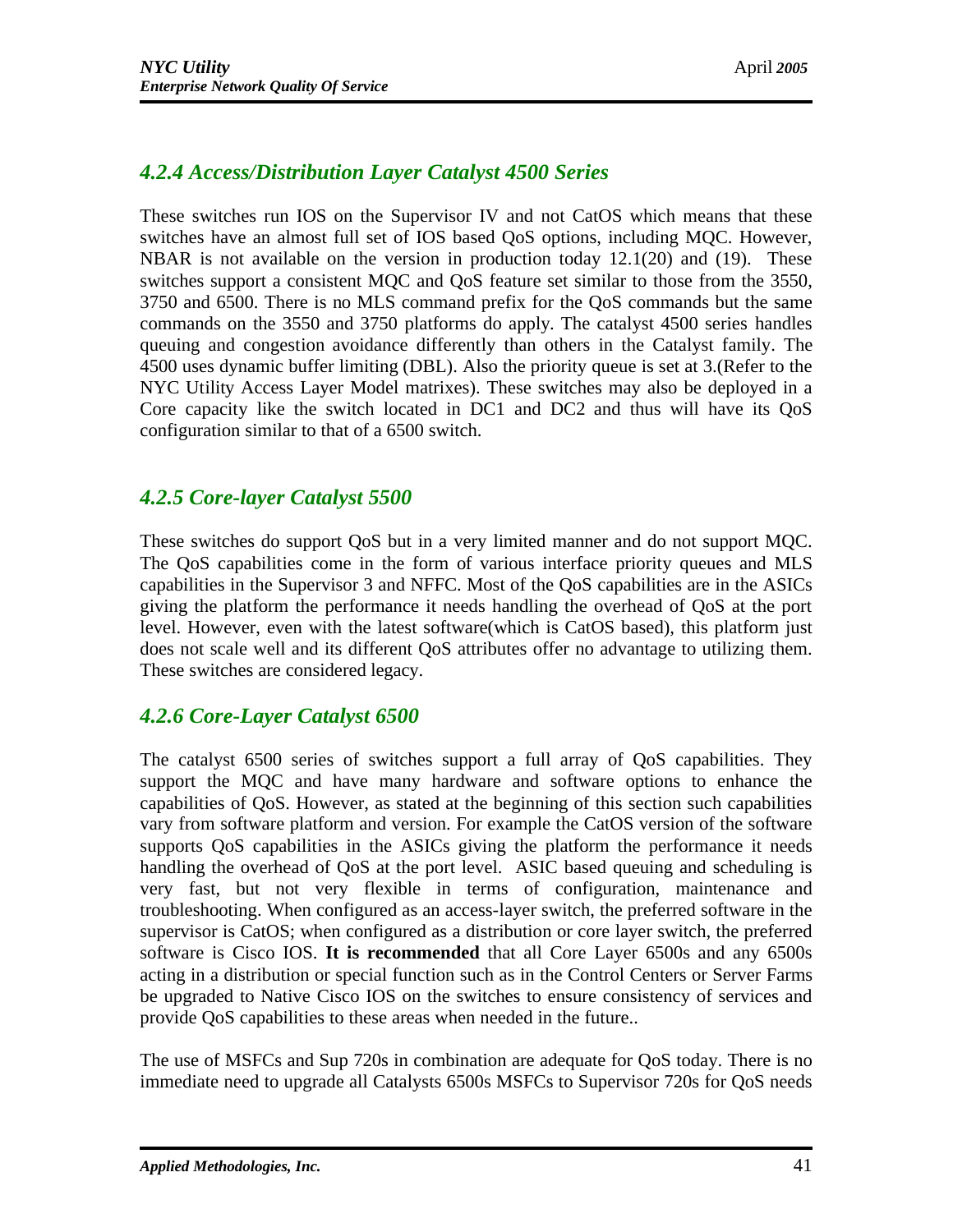today. As long as both MSFCs and Supervisor 720 are running in Native mode the QoS capabilities for these platforms will be available and consistent.

The Catalyst 6500 switches in production today are still in the 6.4 line of code. Catalyst Hybrid or CatOS is currently up to 8.4. By having the switches remain in Hybrid mode NYC Utility must then manage two different sets of QoS configurations. The consistency in terms of configuration commands, management and troubleshooting across platforms become separated. It is for this main reason that **it is recommended** the switches be upgraded to full MSFC Native IOS or Sup720 Native IOS mode for consistency among the NYC Utility QoS Tool Set commands.

Also, Native mode IOS provides Catalyst 6500 based switches with Generic Online Diagnostics(GOLD), Nonstop Forwarding(NSF) and Stateful Switchover(SSO) if redundant supervisors are utilized. Finally, the Native mode Catalyst 6500 running IOS on a supervisor 720 module offers the richest set of QoS features equaling that of a router. This includes the MQC and NBAR for classification. The CatOS version running is 6.5 while the IOS versions on the MSFC and 720 supervisors differ. The PFCs are used for classifying, marking mapping and policing packets and the individual line cards handle the queuing and dropping of packets. Not all line cards support DSCP or IPP trusting. Plus different line cards have different queue setups.

The NYC Utility Catalyst 6500 based line card port queuing matrix is outlined in *Appendix F.* 

**It is recommended** that NYC Utility investigate the use of GOLD, NSF and SSO on the switches and routers that support these features for added failover capabilities.

*Note: as of this writing NBAR is currently supported on the MSFC for Vlan and Routed interfaces. NBAR can be loaded on a Supervisor 720 and activated on an interface but there will be no statistics gathered. Cisco is aware of this and will provide details on NBAR support for the Supervisor 720 in future releases.* 

## *4.2.7 Core-Layer Cisco 7500 Wan Routers*

These routers support a full array of QoS features including advanced features such as MQC, NBAR and RSVP. For the backbone links there is a large amount of configuration options available. For the serial links there is a rich set of QoS policing and shaping tools as well as RSVP for CAC and call provisioning. The features available on this platform are similar if not the exact of those from the MSFC or Superisor720 IOS platforms. The only requirement of these routers to be considered is the RSP level, memory and IOS version, to run the NYC Utility QoS model's configuration commands. This router is **NOT** Cisco Survivable Remote Site Telephony (SRST) capable.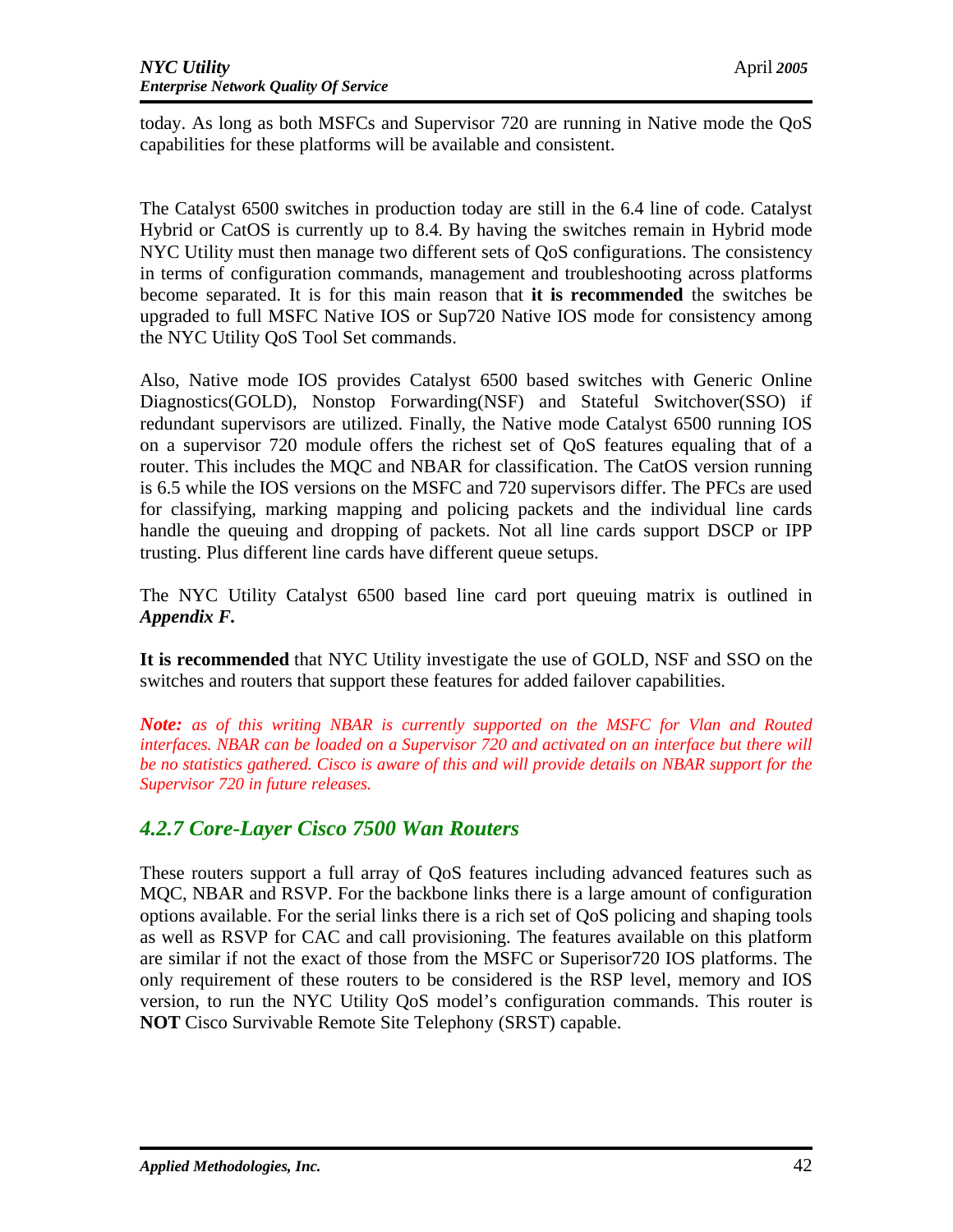## *4.2.8 Core-Layer 7200 Series Router*

The 7200 series can support a full array of QoS features including MQC and NBAR. These routers will have the same IOS capabilities in general and pertaining to QoS as that of the 7500. In this context the features are about the same in software but the platforms processing and interfaces just differ. The only requirement here is the 7200s require to run QoS need a memory upgrade. This router is Cisco Survivable Remote Site Telephony (SRST) capable.

The 7200VXR are not candidates for QoS since they support Token-Ring and ESCONN connections and will be replaced. There is no need to increase the complexity of QoS by supporting another unique configuration and IOS version for this platform.

## *4.2.9 Core-Layer Cisco 10700 DPT Router*

The Cisco 10720 Internet Router provides IP services to users at optical speeds at the edge or core of their networks. The Cisco 10720 Internet Router provides network access using Ethernet and Dynamic Packet Transport (DPT), Packet over SONET (POS), or IEEE 802.17 RPR technology for optical connectivity. This router runs IOS and MQC but at the present time does not provide advanced QoS features such as NBAR and CoS to DSCP mapping functions. NYC Utility currently has 20 of these routers deployed(according to CiscoWorks). **It is recommended** that QoS options defined for these routers are tested off line on lab versions or at Cisco local office lab.

**Note:** Completed QoS testing notes for this router are included in Appendix C.

**A special note about the SRP.** The Core layer utilizes SRP which is a MAC layer protocol for destination stripped based rings. The reason SRP is mentioned here is that the protocol utilizes a priority mechanism and automatically reads the bits from an IP headers precedence bits to prioritize packets. The following information is from a SRP white paper explaining SRP Packet Priority functions.

SRP provides support for packet prioritization and expedited priority packet handling for the transmit queue and transit buffer. The motivation for this is to provide support for real time applications (such as voice and video over IP), mission critical applications and control traffic which have strict delay bounds, jitter constraints, and therefore require expedited handling. The priority field in the SRP MAC header is set by the node sourcing the packet onto the ring. The node utilizes a mapping between the value of the precedence bits in the Type of Service (ToS) field of the IP header into the priority field of the SRP MAC header.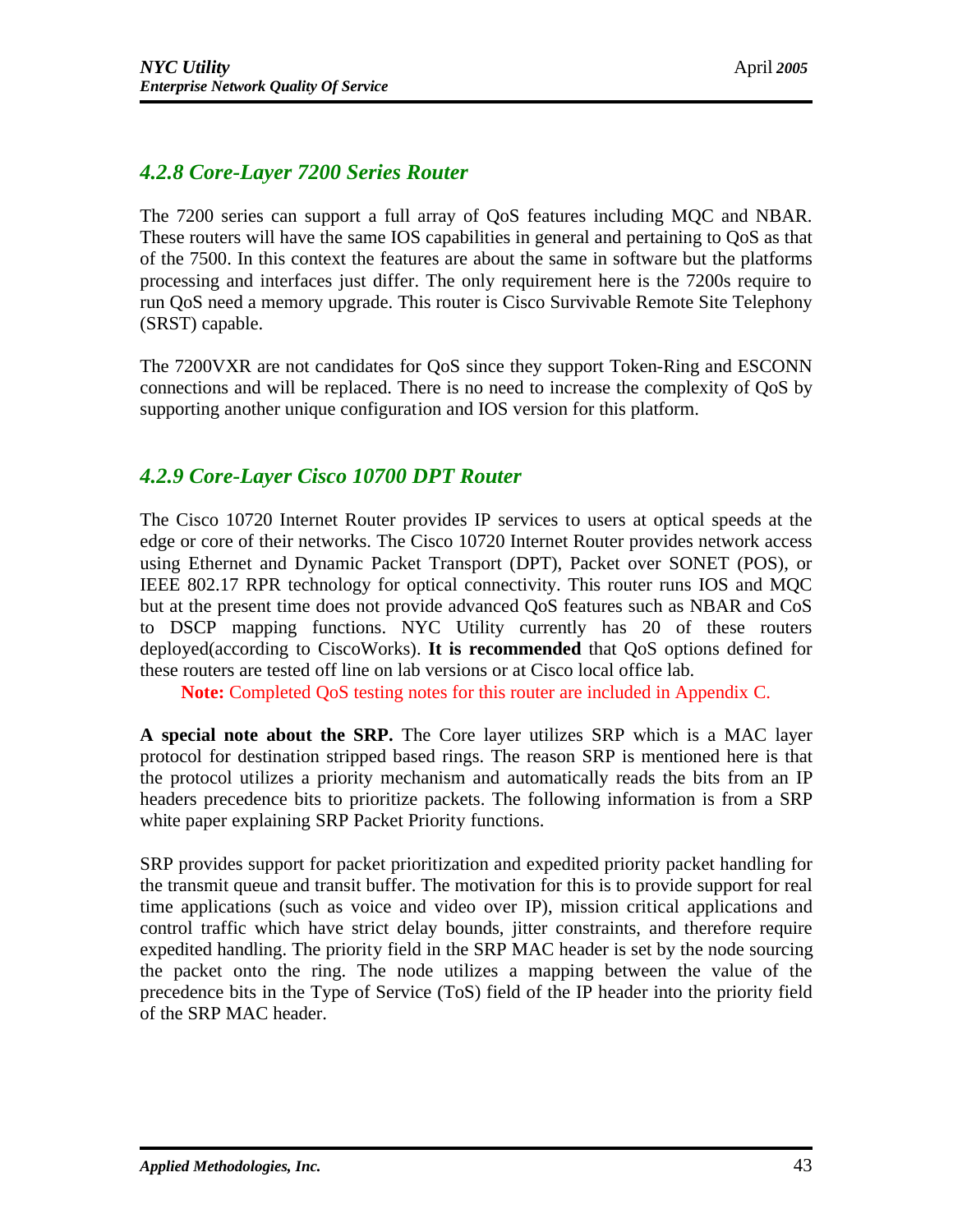There are eight levels (3 bits) of priority in IP and only two priority queues (high and low) in SRP. To handle this, the node utilizes a configurable priority threshold value to determine if the packet should be placed in the high- or low-priority transmit or transit queues. For packets transiting a node, the priority field in the SRP MAC header is inspected and the packet is then placed in either the high- or low-priority transit buffer based on the value of the configured priority threshold. Output scheduling is then determined by the transmit-side packet processing algorithms discussed below.

In order to choose the next packet to transmit, the scheduler must choose between highand low-priority transit packets and high- and low-priority transmit packets according to the following principles:

- Respect packet priority by scheduling high-priority packets before low-priority packets.
- Enforce ring packet conservation by avoiding discarding packets which are already in circulation around the ring.

The rules are enforced via the following packet-handling hierarchy:

- **1. High-priority transit packets**
- **2. High-priority transmit packets from host**
- **3. Low-priority transmit packet from host**
- **4. Low-priority transit packets**

However, the packet priority hierarchy is modified by placing thresholds on the lowpriority transit queue depth to ensure that:

1. The transit buffer does not overflow while serving locally sourced traffic.

2. The low-priority transit traffic does not wait too long behind locally sourced lowpriority traffic.

High-priority transit packets are always sent first. High-priority transmit packets are sent as long as the low-priority transit buffer depth is less than high threshold. Low-priority transmit packets are sent as long as the low-priority transit buffer depth is less than low threshold and MY\_USAGE is less than ALLOW\_USAGE. If nothing else can be sent, the low-priority transit packets are sent.

Packets with an IPP already marked such as EIGRP will work fine with this automatic IP to MAC transmit priority on the SRP rings. However, packets marked with DSCP markings will need to be mapped somehow so end-to-end high priority packets traversing the DPT ring don't end up with a lower priority while on the ring or lose their marking when exiting the ring. Section 6.2.1 provides a table of DSCP range values to IPP to maintain such a linkage between the two.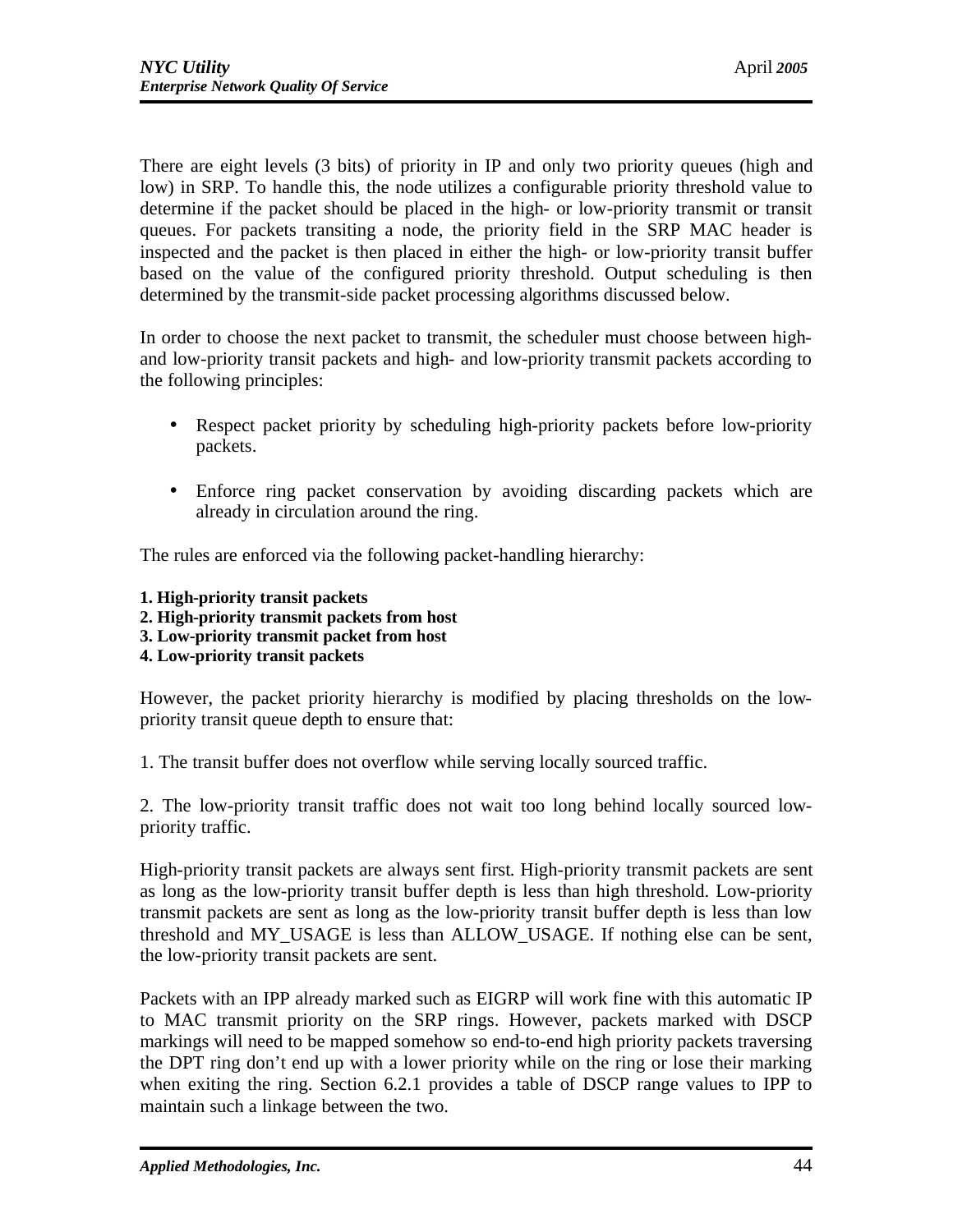NYC Utility will have to test on a pair of DPT routers whether DSCP markings can be remarked on egress of the DPT ring to ensure true end-to-end consistent packet markings so QoS policies will operate as well in a consistent manner. NYC Utility needs to ensure that the DPT ring's SRP does not break QoS in any way. The SRP-fa only applies to lowpriority packets. High-priority packets do not follow the SRP-fa rules and can be transmitted at any time as long as there is sufficient transit buffer space. High-priority packets can be rate limited, with features like committed access rate (CAR) before they are sourced onto the ring. However, it must be noted that in many Cisco texts CAR is a legacy QoS tool. **It is recommended** that NYC Utility test any Policers or Shaper(if required for use in the future) on a test SRP interface before applying onto a production router.

The default behavior of the 10720 regarding QoS is to set the SRP COS value to 0 for all traffic. This subsequently means that the 10720 will only forward low-priority traffic in default mode. The exception to this behavior is routing protocols (pak priority) and L2 protocols (IPS and topology packets). Please note that this default behavior is independent of layer 3 QoS values and in default mode the layer 3 QoS values are not touched. The 10720 offers via MQC options to explicitly assign a distinct SRP COS value to a given output queue via the MQC bandwidth statement. On 10720 there is no **automatic** mapping from IP precedence to srp-priority. If the configured COS value is above the SRP discriminator (default  $= 5$ ) the traffic goes out a high otherwise it is low. If traffic is assigned via MQC to a "priority" queue the COS value will be 7 and will go out as high priority. You can adjust how the low and high queues are assigned by using the **"set srp-priority"** command which will be outlined in *Appendix D.* A WRAP situation will not change how QOS is handled either.

**It is recommended** that NYC Utility test the behavior of the IPP to SRP priority to verify if packets marked with a DSCP value fall into a DSCP to IPP range and SRP handles these packets accordingly. Or, test configurations to map DSCP values to IPP on egress SRP interfaces and verify that SRP prioritize the packets accordingly and that upon exit of the DPT ring the IP packet retains its DSCP value.

**It is recommended** that NYC Utility test its QoS and VoIP deployments with a wrapped ring condition to ensure that end-to-end delay(propagation and jitter) budgets can survive a core in a wrapped state. This is to ensure that the priority packets still get forwarded accordingly and are not subject to the fairness algorithm when in wrapped mode. This can be tested off hours manually by issuing a Forced Switched(FS) or Manual Switched(MS) CLI command..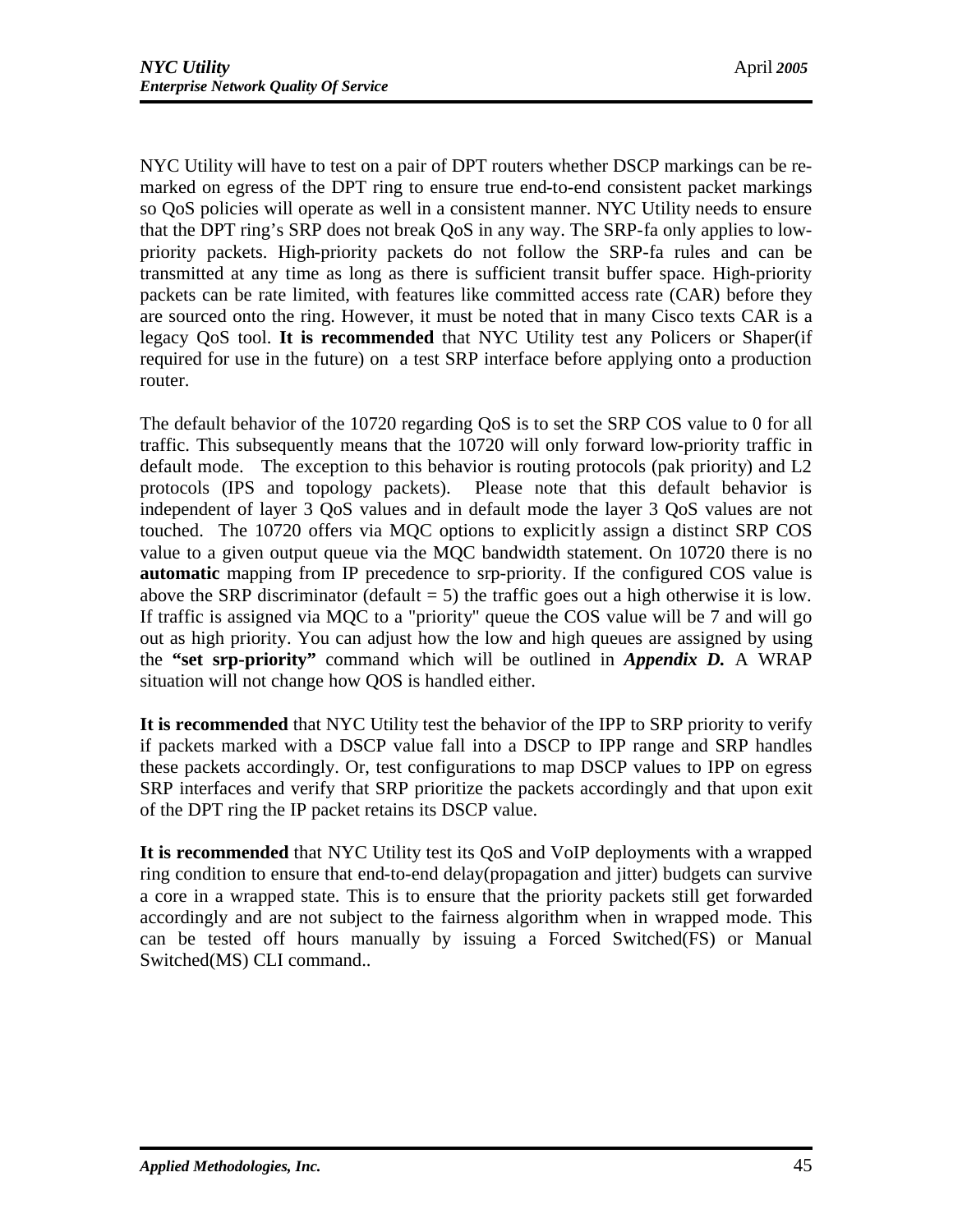### *4.2.10 Cisco 3800 Router*

The Cisco 3800 router is a newer class of distribution and access layer router that supports the latest in IOS innovations and hardware innovations such as embedded cipher modules. These routers run the full gamut of QoS options and provide years of future service. NYC Utility will be deploying these routers in the field to replace older 3600 and 2600 series. This router is Cisco Survivable Remote Site Telephony (SRST) capable.

#### *4.2.11 Cisco 2800 Router*

The Cisco 2800 router is a newer class of distribution and access layer router that supports the latest in IOS innovations and hardware innovations such as embedded cipher modules. These routers can run the full gamut of QoS options easily and provide years of future service. NYC Utility will be deploying these routers in the field to replace older 2600 and possibly any 2500 series. This router is Cisco Survivable Remote Site Telephony (SRST) capable.

Also, for sites that may employ the use of a 2800/3800 router with a built in switch module so a 3750 does not have to be deployed to the site, the built in switch module cannot perform the same QoS functions and have a similar configuration applied to it as if there were a 3750 switch in place. A policy map was applied to the interface(just like an access-layer switch) to mark packets form the built in switch port. This function had no affect and packets were not marked from the switch port. However, a service policy applied to the router interface to mark the packet on the way into this interface worked fine. This shows that this type of platform(router with built in switch module) can implement QoS at the router level. **Remember** that the switch module, depending on the hardware update, does not support inline power for phones. Cisco may have an updated module to support inline power. The switch module was tested in the lab with a 3700 router to confirm the behavior outlined above.

*Note: NYC Utility will also upgrade any future VoIP required site to using a 3800 or 2800 router and a 3750 switch.* 

## *4.2.12 Cisco 2600 Series Router*

There are still plenty of Cisco 2600 routers deployed in the NYC Utility enterprise. Some are of XM class and others are from the original series. These routers do support CEF and MQC so they can run a full set of QoS options like NBAR. These routers are not as powerful in terms of CPU performance but with enough memory implementing QoS should not pose any issues. **It is recommended** that based on the IOS version requirements for NYC Utility's QoS solution that the 2600 routers have enough memory to facilitate features such as MQC and NBAR. This router is Cisco Survivable Remote Site Telephony (SRST) capable. The minimum platform is 12.2(15)T with 48mb of ram and 16 mb of flash memory. **It is recommended** that if 2600 routers are used in a path between QoS endpoints that the router be of XM class. Non XM class lack the performance and feature options for QoS.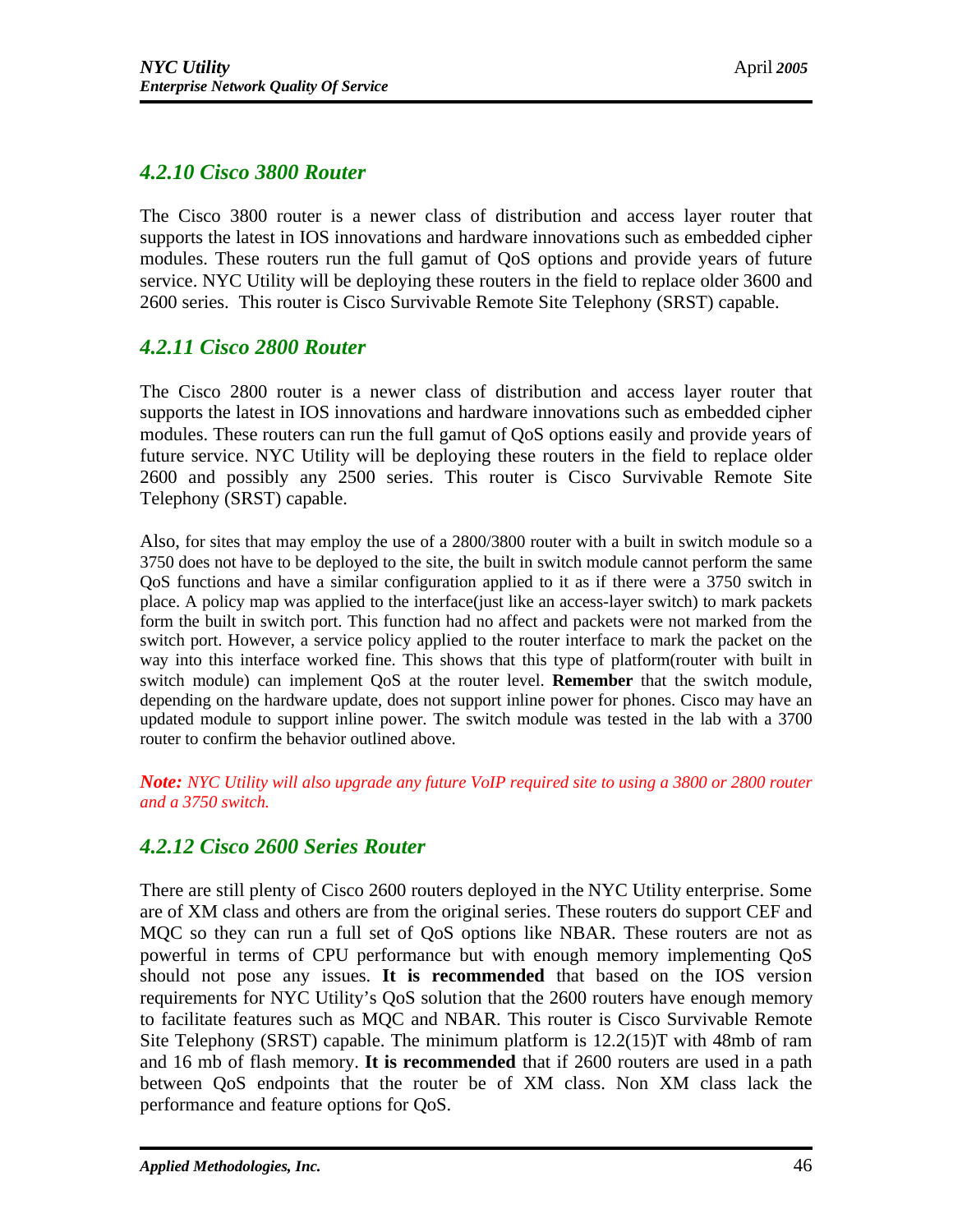### *4.2.13 Cisco 3600 Series Routers*

These routers are, just like the 2600, capable of running CEF and a full set of IOS QoS options depending on the version. However, this platform has been know to have hardware problems and is end of sale life unless, it is an A model. Even though this platform has the processor capabilities to run QoS **it is recommended** that unless absolutely necessary 3600 routers should be replaced with 3700/3800/2800 routers before QoS is to be deployed to them. Cisco's recommended replacements for the Cisco 3640 are the Cisco 3700 Series Routers. On an interim basis, Cisco will make the 3640A available as an alternative for customers with configurations that are not yet supported on the 3700. The 3600 router is **NOT** Cisco Survivable Remote Site Telephony (SRST) capable. The 3700 **is** SRST capable. The 3700 series routers may contain built in switch modules thus providing access layer switching within the switch itself without the need for an external switch. For 3700 routes that fall within this category the MQC can be applied to the local switch interfaces on the router.

The standard access-layer platform that NYC Utility is moving towards is 3750 switches(EMI or LMI) at the access layer and Catalyst 6500 in the core/backbone in each major business office. For remote sites the use of 3750 switches and either 2800 or 3800 series routers will also be used. Core Wan routers will continue to be 7500 and 7200 series.

The 2600 routers will still continue to be utilized and do provide enough QoS capabilities to support the needs of NYC Utility but are limited in processing abilities compared to the 2800 and 3800 series. **It is recommended** that any site running a 2600 and older switch combination that requires QoS for any of the QoS applications should be reviewed to determine if a forklift upgrade is necessary or if the in place equipment can handle the requirements.

#### *4.2.14 2500 Series Routers*

The 2500 series routers are considered legacy and end of life product. These routers, though resilient and have served NYC Utility very well for many years, do not provide the capabilities to support QoS and any advanced features. **It is recommended** to replace any or all 2500 routers in between any QoS based path with an updated platform.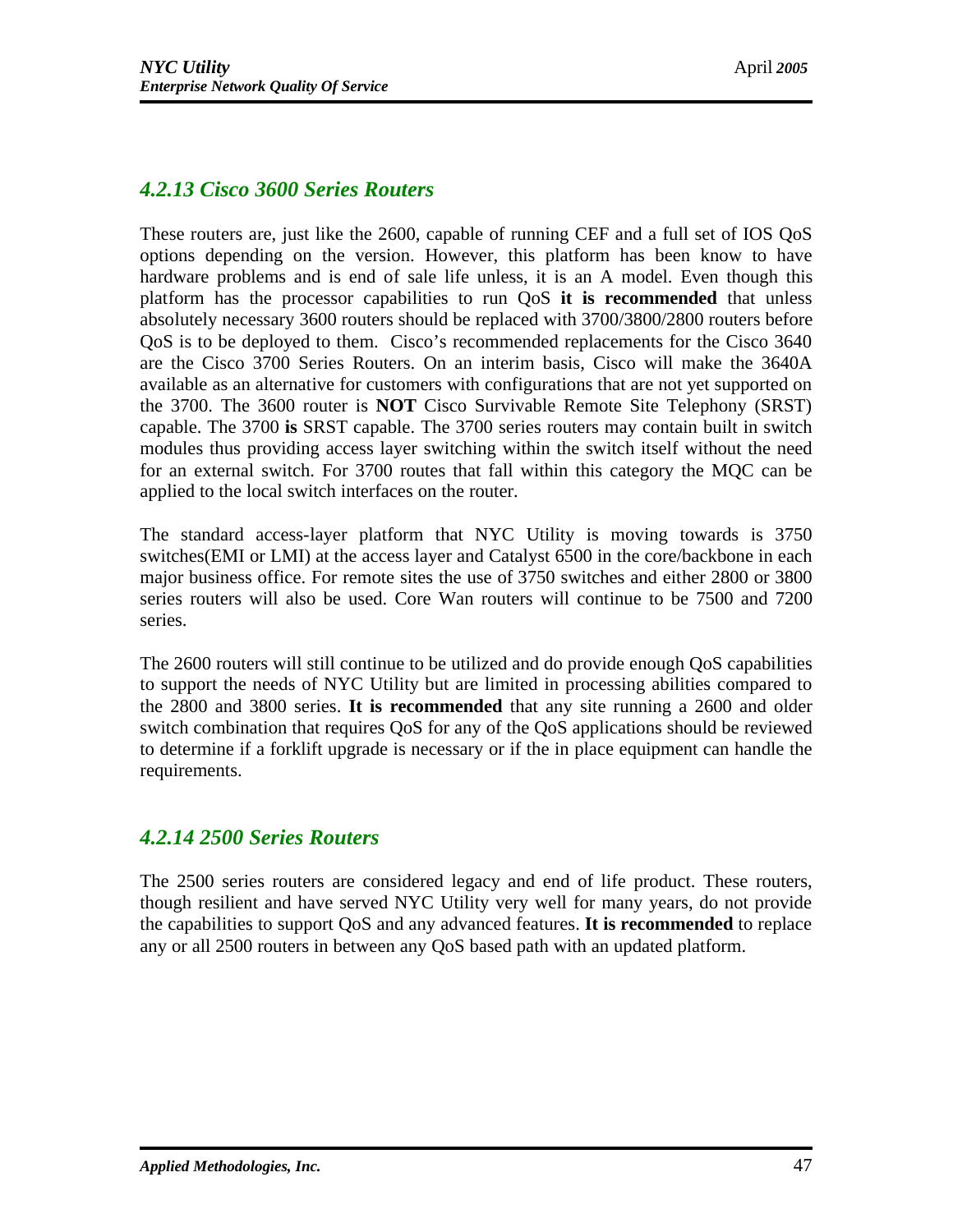# **4.3 Software Platforms**

A majority of the QoS features on the Catalyst switches are performed in hardware ASICs. However, there features based on switch version that are required to be present to help keep the configurations and functionality across the enterprise consistent.

- **MQC - all switches at a minimum must be able to support this functionality. This leaves out the 2900 and the 5500 series(the 5500 may be able to support MQC on the RSM but that just adds to the list of yet another IOS support version and possibly different configuration supported)**
- **MSFCs and Supervisor 720s Support IOS software and can apply all the features of MQC as well as NBAR for additional QoS classification and security uses.**
- **Using the MSFC and Supervisor 720 as an additional QoS aggregation point for easier classification and bandwidth reservation.**
- **Using the MSFC and Supervisor 720 for DOS worm mitigation by implementing NBAR on them.**

One thing to keep in mind when reading the next paragraph on IOS software for the routers is that the features that you have available on the router IOS may not always be available on MSFC and Supervisor 720. However, having IOS used on both routers and switches does provide a consistent set of tools if like features are available and used.

Unlike Catalyst queuing, which is done in hardware, WAN router QoS is performed in Cisco IOS software. In this text when referring to WAN routers it is implied that the loop routers, core WAN routers and DPT routers.

If the WAN router is serving many remote branch site routers, the collective CPU required to administer complex QoS policies might be more than some older device can provide. This is not the case with the loop routers which only use two connections. Also, the Core WAN routers don't have as many serial links connected to them as in the past as a result of the migration of major business office sites to the DPT ring. The main consideration to keep in mind is that QoS entails a marginal CPU load, WAN links and QoS policies should be designed to limit the average CPU utilization on the wan router.

Cisco's own testing has shown a significant decrease in data application response times when Real-time traffic exceeds one third of a link's bandwidth capacity. Extensive testing and production-network customer deployments have shown that limiting the sum of all LLQs to thirty three percent is a conservative and safe design ratio for merging real-time applications with data applications over the WAN links.

Recent versions of Cisco IOS software automatically size the final interface out buffer **(Tx-ring)** to optimal lengths for Real-Time applications such as Voice or Video.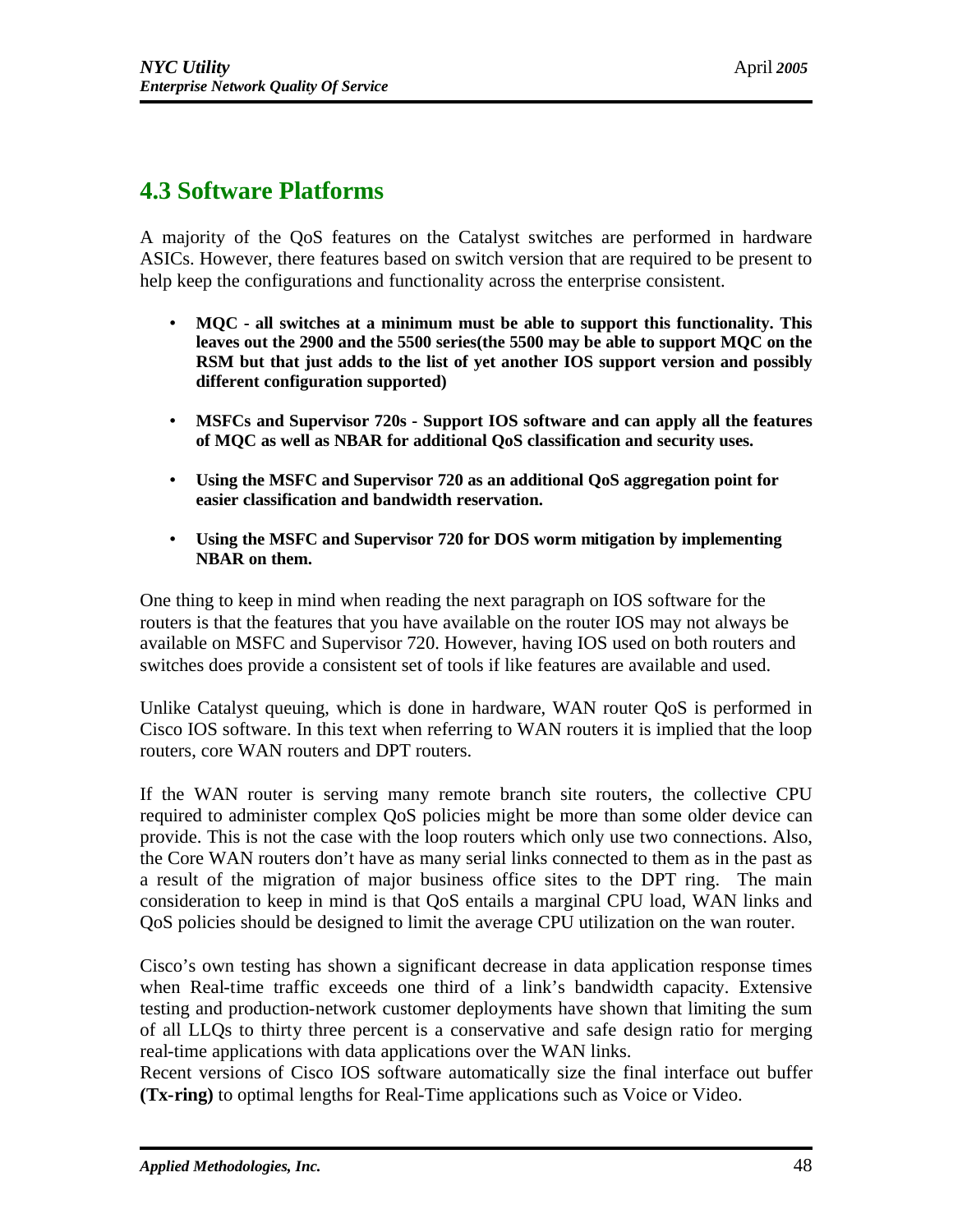On some older version of Cisco IOS software, **Tx-rings** might need to be reduced on slow speed links to avoid excessive serialization delay.

It is with this functionality that LLQ policing is handled consistently across platforms starting with a minimal version of IOS 12.2. Also, with release 12.2(2)T introduced the capability to mark voice sourced packets on the voice gateway with DSCPs.

For all WAN routers **it is recommended** that the minimum IOS version be the 12.2(2)T or later. The IOS version selected should support Cisco's Service Assurance Agent(SAA) capabilities for enhanced production level testing and troubleshooting services. 12.2(2)T provides the capability to mark voice-sourced packets on the voice gateway with DSCP, plus the capability to mark signaling packets separate from voice or video packets. Traffic can be marked at the source and this conducive for SRST or CME implementations.

**It is recommended** that all routers, regardless of platform, must at a minimum run **CEF** and be MQC and DiffServ aware/capable

|                           |                                                                                                                                                    |                                                                                                                                                                                                                                 | IOS T FITS NYC Utility IOS S NOT Pertinent to NYC Utility IOS XR NOT Pertinent to NYC Utility                                                                        |
|---------------------------|----------------------------------------------------------------------------------------------------------------------------------------------------|---------------------------------------------------------------------------------------------------------------------------------------------------------------------------------------------------------------------------------|----------------------------------------------------------------------------------------------------------------------------------------------------------------------|
| Target<br><b>Networks</b> | Access<br>Enterprise<br>Managed<br>CPF/WAN<br>edge                                                                                                 | Large enterprise core<br>$\bullet$<br>Service provider edge<br>$\bullet$<br>Service provider core<br>(today)                                                                                                                    | Service provider core<br>(near term)<br>Service provider edge<br>(future)                                                                                            |
| <b>Key Attributes</b>     | <b>Broad</b><br>platform,<br>support/small<br>footprint<br><b>Integrated</b><br>security,<br>voice, QoS<br>Flexible<br>feature-option<br>packaging | Enhanced scalability,<br>availability, security<br>Optimized for critical<br>$\bullet$<br>enterprise core and service<br>provider edge networks<br>Broad feature set for<br>$\bullet$<br>enabling flexible service-<br>delivery | Terabit-scale core IP/MPLS<br>routing<br>Unprecedented scalability<br>$\bullet$<br>and performance<br>Continuous system operation<br>Exceptional service flexibility |
| Target<br>Applications    | Firewall,<br>intrusion<br>detection<br><b>IP telephony</b><br>$\bullet$<br><b>Wireless</b><br>networking<br>QoS<br>IPv4 and IPv6<br>routing        | High-end platform support<br>Core and edge IP/MPLS<br>routing<br><b>MPLS VPNs</b><br>Any Transport over MPLS<br>$\bullet$<br>(ATOM)<br>Enterprise core<br>$\bullet$<br>infrastructures                                          | Core IP/MPLS routing<br>Large-scale peering<br>POP consolidation<br>Converged infrastructures<br>Continuous system operation<br>$\bullet$                            |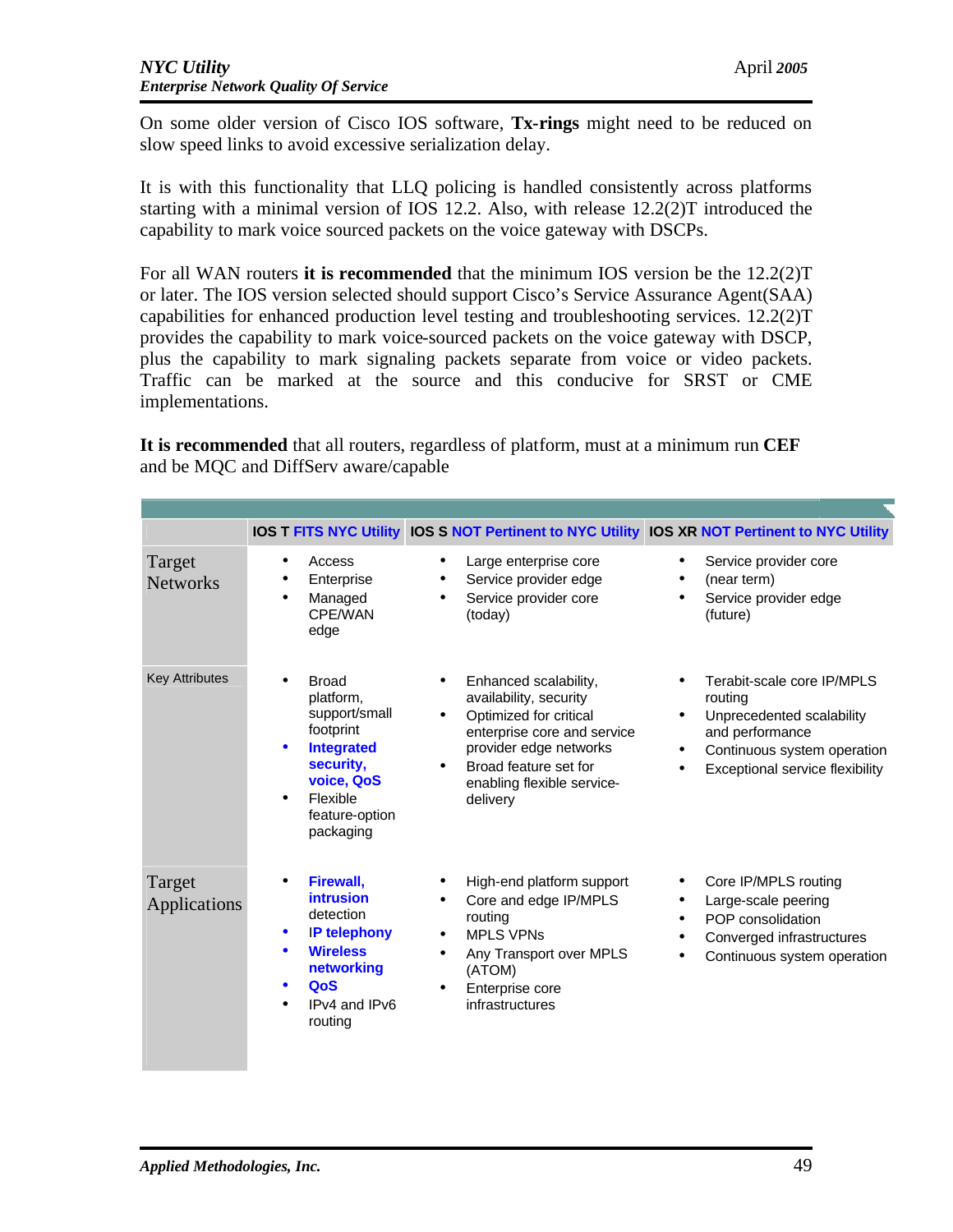**It is recommended** that NYC Utility consider looking into migrating to the 12.3T releases not only for QoS needs but for these other features that could be coupled with QoS.

- **Secured Cisco Survivable Remote Site Telephony (SRST)**
- **Network Admission Control (NAC) 12.3(8)T**
- **Inline Intrusion Prevention System 12.3(8)T**
- **Easy Secure Device Deployment (EzSDD) 12.3(8)T**
- **Optimized Edge Routing (OER) 12.3(8)T**
- **Transparent Firewall 12.3(7)T**
- **IPv6 Firewall 12.3(7)T**
- **PKI Certificate Authority (CA) 12.3(4)T**
- **Online Certificate Status Protocol (OCSP) 12.3(2)T**
- **Warm Reload 12.3(2)T**
- **PKI-AAA 12.3(1)**
- **Advances in IntServ/DiffServ integration.**
- **Stateful switchover**

## *4.3.1 NBAR*

Cisco Network-Based Application Recognition (NBAR) is an intelligent application classification engine within Cisco IOS Software that uses deep, stateful packet inspection to recognize a wide variety of applications and protocols, including Web-based and other difficult-to-classify protocols that use dynamic TCP/UDP port assignments. NBAR looks into the TCP/UDP payload and classifies packets based on payload characteristics such as transaction identifier, message type, or other similar data. NBAR in its use for QoS classification of traffic for marking eases the administrator's need for using access lists and port numbers to identify and classify application packets.

NBAR can also detect worms in the packet payload. NBAR plays an important role in threat mitigation because it works with QoS features to block or rate limit network resources to undesirable traffic.

Once a match value unique to the attack is identified, deploying NBAR can be an effective, tactical first step to block malicious worms while you are busy patching the network to establish a defenses against the attack. For example, with Code Red, you can use a match on "\*.ida" URL in the HTTP GET request. With Blaster, you can look for SQL packets of a specific length. NBAR uses regular expression matching to classify traffic by URL, text, or host fields within a HTTP request. The HTTP subport classification capability in NBAR classifies all Code Red virus packets by locking on HTTP GET requests looking for a file with the "\*.ida" extension.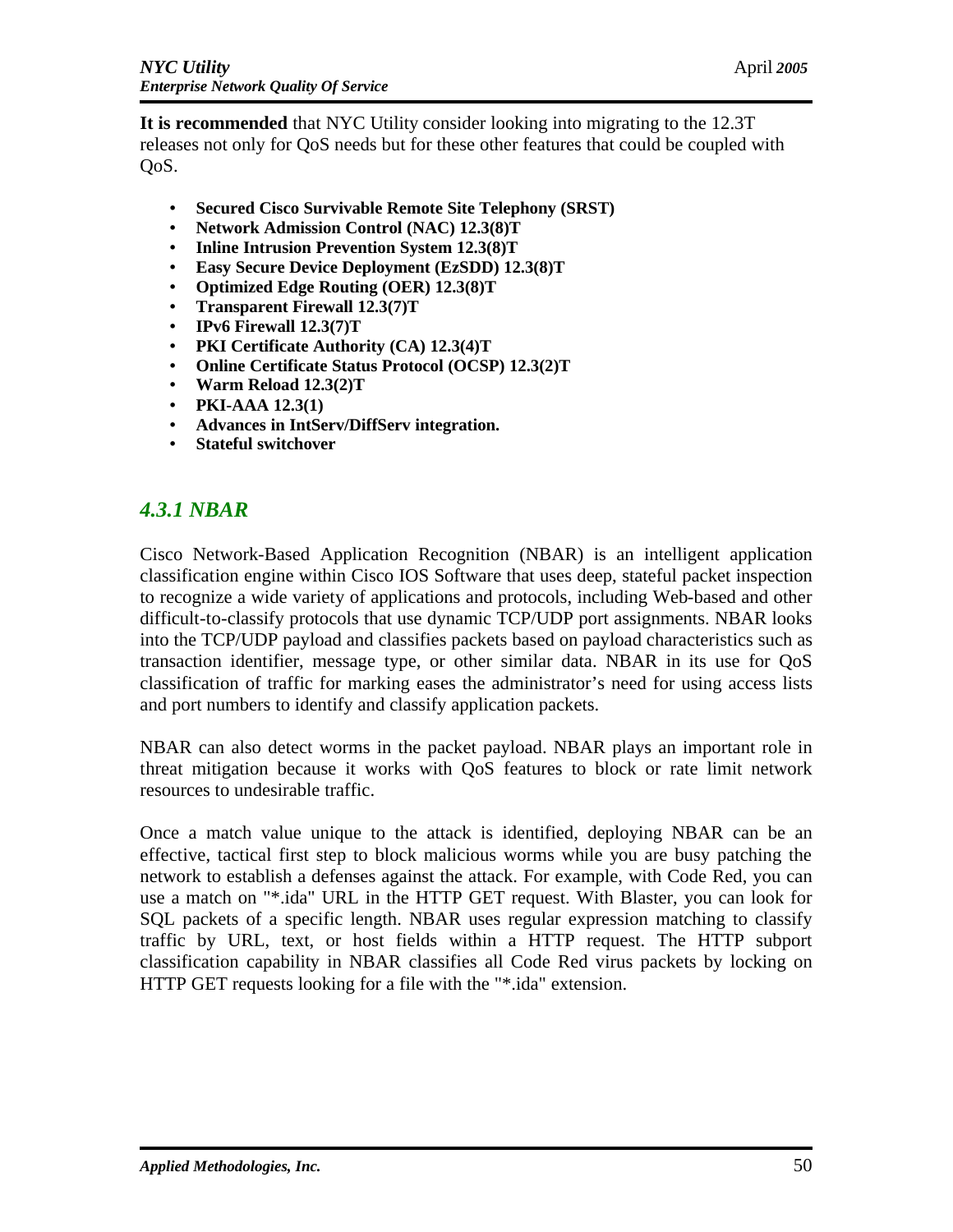**Starting with Cisco IOS Software Release 12.3T,** Cisco IOS NBAR recognizes nearly 100 different protocols and applications. New application support for NBAR can easily be delivered through a protocol description language module (PDLM). Written by Cisco engineers, PDLMs contain the rules used by NBAR to recognize an application; they can usually be loaded at run time without an IOS upgrade or router reboot.

The NBAR User-Defined Custom Application Classification feature gives you the ability to define customized protocols over a range of TCP and UDP ports and inspect the packet payload for a matching signature pattern at a known offset in a specific traffic flow direction. The custom protocol capability in NBAR can be used to classify the SQL Slammer worm, and an associated QoS drop action ensures that the packet is discarded before reaching the server. *It is recommended* that NBAR be deployed on all switch and router platforms that can support it for current and future QoS/Security uses.

**It is also recommended** that NYC Utility utilize IOS versions on routers and switches that support SAA. An excerpt form Cisco's website outlines SAA and its uses.

Service Assurance Agent (SAA) is embedded software within Cisco IOS devices that performs active monitoring. Active monitoring is the generation and analysis of traffic to measure performance between Cisco IOS devices or between Cisco IOS devices and network application servers. Active monitoring provides a unique set of performance measurements: network delay or latency, packet loss, network delay variation (jitter), availability, one-way latency, website download time, as well as other network statistics. SAA can be used to measure network health, verify service level agreements, assist with network troubleshooting, and plan network infrastructure. SAA is supported on almost all Cisco IOS devices. Enterprises and service providers routinely deploy SAA for network performance statistics and within IP networks that utilize quality of service (QoS), Voice over IP, security, Virtual Private Network (VPNs), and Multiprotocol Label Switching (MPLS). SAA provides a scalable and cost effective solution for IP service level monitoring and eliminates the deployment of dedicated active monitoring devices by including the "probe" capabilities within Cisco IOS.

NYC Utility can benefit from this **"built in"** capability today for its QoS and VoIP deployments and in the future for other applications such as Video.

Now that the Application classifications, QoS models and the relevant hardware and software platforms that can run QoS have been identified, the following sections cover the specific details of the recommended QoS strategy that NYC Utility can follow.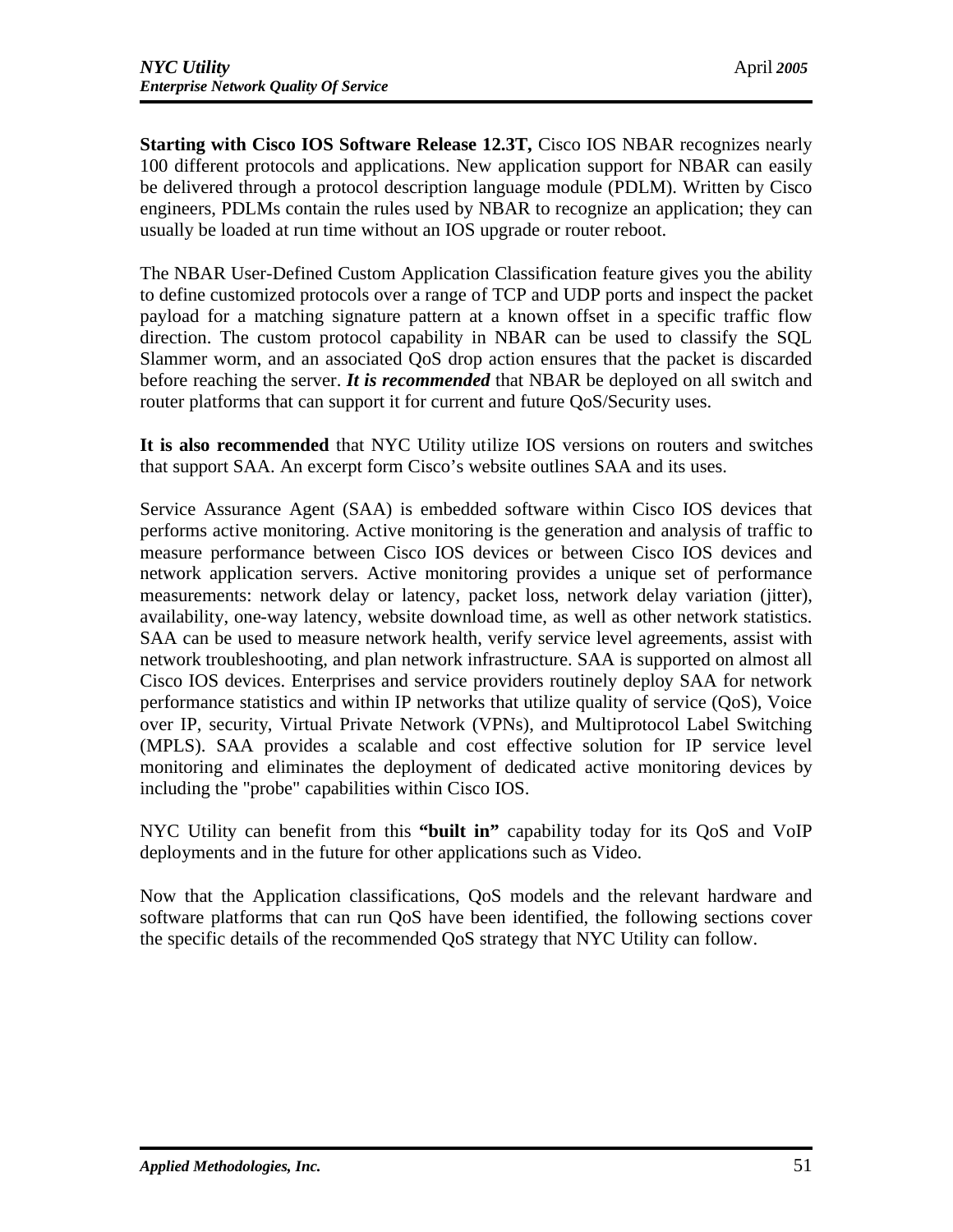# *4.3.2 Recommended Software Platforms for QoS*

The recommended software platforms for all platform devices that will implement QoS is outlined below in a matrix for easy reference.

| <b>Hardware</b> | <b>Software class</b>  | <b>Version</b> | <b>Comment</b>             |
|-----------------|------------------------|----------------|----------------------------|
| platform        |                        |                |                            |
|                 |                        |                |                            |
| Catalyst 3550   | <b>IOS</b>             | 12.1.14 SMI    | 12.2(25) SEA EMI tested    |
| Catalyst 3750   | <b>IOS</b>             | 12.1.19 SMI    | 12.2(25)SEA tested         |
| Catalyst 4500   | <b>IOS</b>             | 12.1(20)EW2    |                            |
| Catalyst 5500   | <b>CAT OS</b>          | N/A            | Not applicable             |
| Catalyst 6500   | <b>IOS MSFT Native</b> | 12.1(26)E      | c6Sup2_RP-JS-M             |
| Catalyst 6500   | IOS 720 Native         | 12.2(18)SXD3   | s72033_rp-JK9S-M           |
| Catalyst 6500   | <b>CAT OS Hybrid</b>   | N/A            | Not applicable             |
| 2500            | <b>IOS</b>             | N/A            | Not applicable             |
| 2600            | <b>IOS</b>             | 12.2(15)T      | 12.3 non T for bandwidth % |
| 2600XM          | <b>IOS</b>             | 12.3(13)       | For bandwidth % option     |
| 3640            | <b>IOS</b>             | Any 12.2T      | Or higher                  |
| 2800            | <b>IOS</b>             | 12.3(11)T      | What shipped with router   |
| 3700            | <b>IOS</b>             | 12.2(15)T10    | What shipped with router   |
| 3800            | <b>IOS</b>             | 12.3(11)T      | What shipped with router   |
| 7200            | <b>IOS</b>             | Any 12.2T      | Or higher                  |
| 7300            | <b>IOS</b>             | Any 12.2T      | Or higher                  |
| 7500            | <b>IOS</b>             | Any 12.2T      | Or higher                  |
| 10700           | <b>IOS</b>             | 12.0(26)S2     | Latest is $12.0(30)$       |
|                 |                        |                |                            |
|                 |                        |                |                            |
|                 |                        |                |                            |

**Note:** *be aware of any security type IOS versions that load SDM. QoS can work in conjunction with such IOS and features, but remember that the IOS will load up in a locked down state for certain features. Please verify if any IOS security features are enabled before deploying QoS to the device.*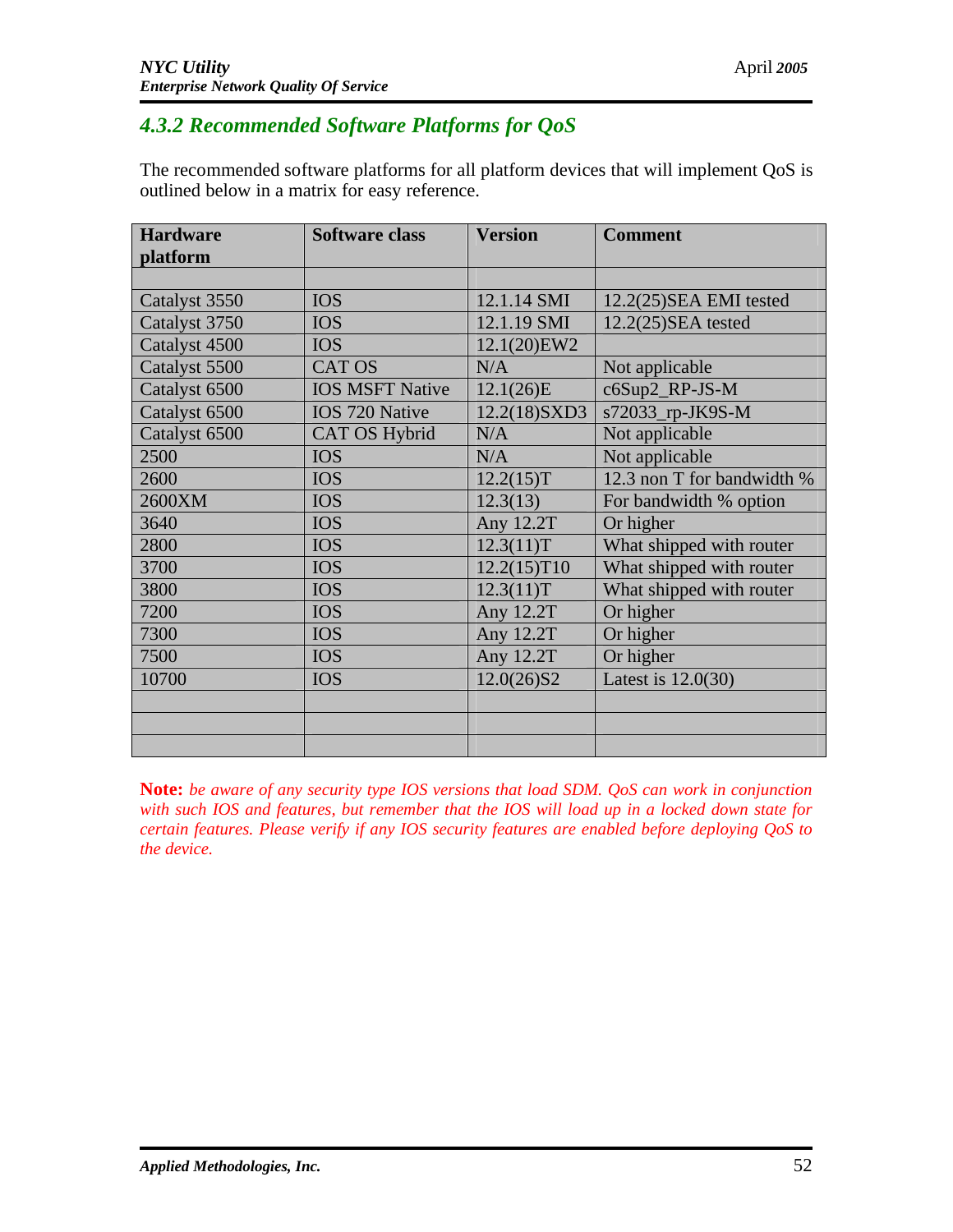# *5.0 NYC Utility's QoS Strategy*

To leverage its current data network infrastructure to strategically position NYC Utility's network to support converged applications today and tomorrow. The goal is to provide a familiar set of QoS mechanisms across the enterprise that will operate in a consistent manner to support a converged environment of Voice, Video and traditional data based applications. This is not easily accomplished with the use of many different platforms in between any two end points for the different platforms exhibit inconsistent hardware and software behaviors based on its features. To achieve QoS operating consistency from end-to-end all devices must support a common denominator hardware and software service relating to QoS.

## *5.1 NYC Utility's Current and Future QoS Needs*

NYC Utility currently has no formal QoS solution in place today. All applications, including limited deployments of voice are utilizing best effort class of service today. The network is configured for FIFO(First in and First Out) and WFQ(Weighted Fair Queuing), which is acceptable but with the addition of voice, fax and interactive video traffic these applications may not work properly together in the current network environment.

## *5.1.1 NYC Utility's Current QoS Needs*

NYC Utility needs to provide a basic method to ensure that Voice and Interactive Video traffic will always have the bandwidth needed between any two points in the NYC Utility network.

NYC Utility needs to provide "End-to-End" QoS across its enterprise network. End-to-End QoS is defined as *"QoS should be available anywhere between two end users within the NYC Utility enterprise".* This could be between two business offices for VoIP such as between building A and building B or provide voice contingency services for a business office such as building A or a disaster recovery building. Another end-to-end scenario could be to support VoIP from one business office to a substation. The initial need is for VoIP but Video conferencing is also another up and coming requirement for OoS.

## *5.1.2 NYC Utility's Future QoS Needs*

- **Scalable Voice service(additional calls crossing the enterprise without a drop in quality)**
- **Video future video applications and enhancement to Meeting Place, Rich Media Content(RMC)**
- **Critical applications support for any application that needs it**
- **ERP type applications**
- **Control Center applications**
- **Custom applications**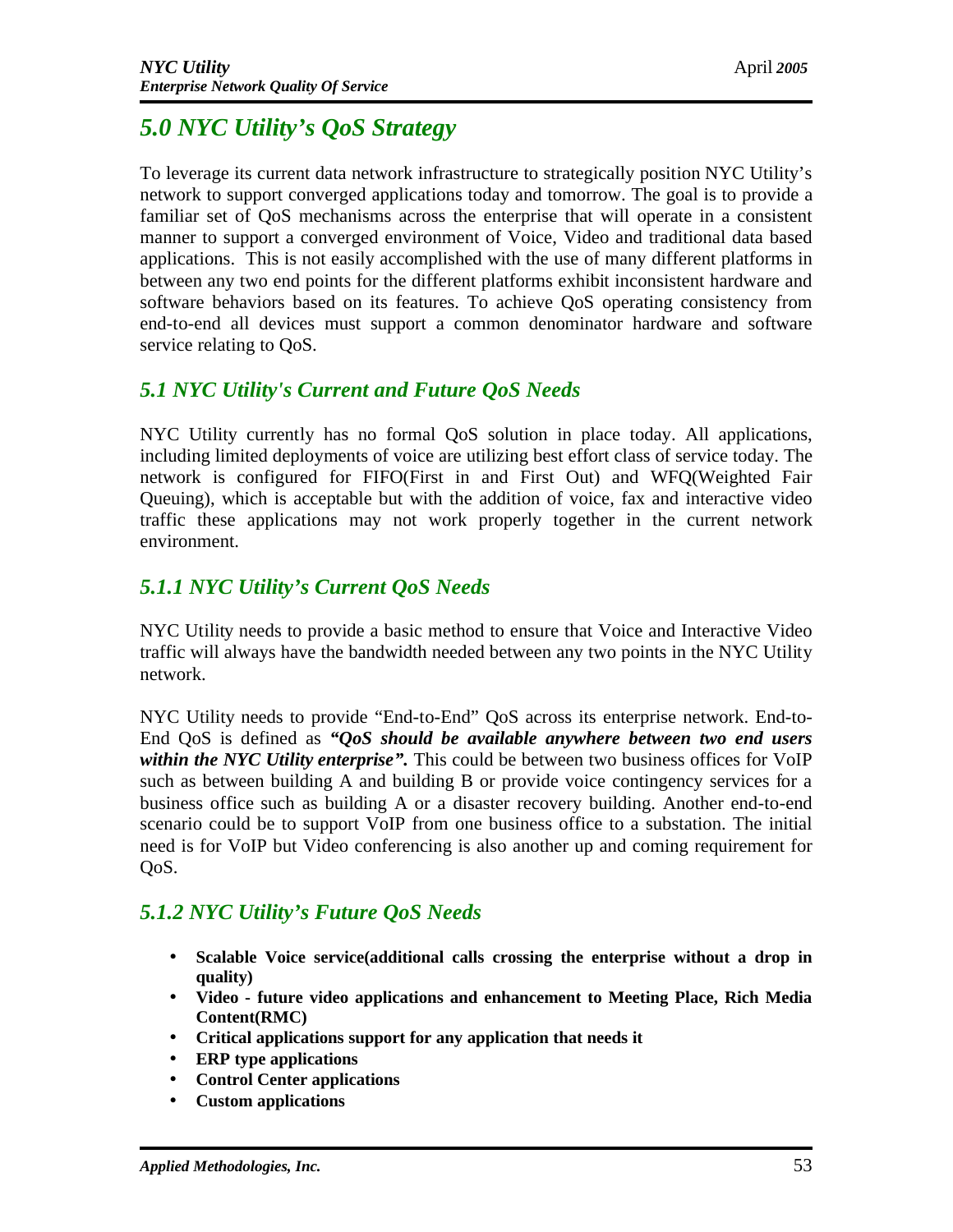# *5.2 General QoS Design Principals*

The way to begin a QoS deployment is to not by glossing over the offered QoS toolset and picking a la carte tools to deploy or just throwing Auto QoS out into the environment and "see" what happens. In other words, do not enable QoS features simply because they exist. Instead, start from a high level and clearly define the enterprise objectives first then outline how those objectives can be met with the QoS features available today. The previous sections have outlined the hardware and software platforms and the application class definitions with their respective and recommended markings that QoS features can apply to them. The previous sections also outlined the NYC Utility candidate applications for inclusion into NYC Utility QoS Model.

## *5.2.1 NYC Utility's QoS Design Considerations*

To be able to provide the Quality of Service levels for the applications and application types defined in the previous sections a QoS model must be created and applied against NYC Utility's application and network infrastructure. The model used could be a predefined model from a vendor such as Cisco or a custom one from NYC Utility. Regardless of where the model comes from NYC Utility should have design considerations outlined. These design considerations enable NYC Utility to create their solution based on meeting these considerations or select the proper pre-defined QoS model based on the amount of design considerations that the model meets.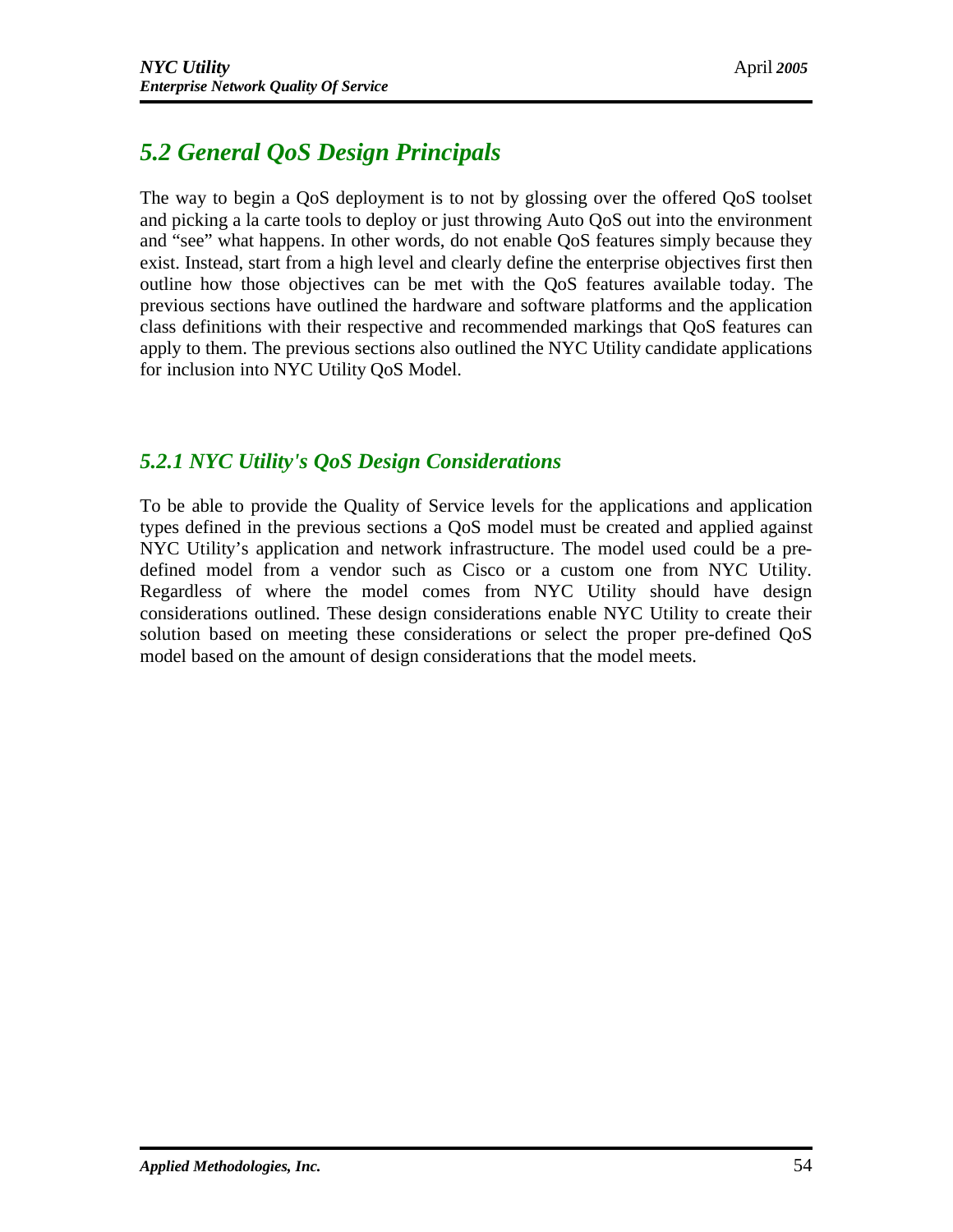#### **The current NYC Utility QoS Model Design considerations**

#### **Overall Design considerations:**

- **Must be able to troubleshoot and manage easily**
- **Expandable/scalable to other QoS technologies(like IntServ)**
- **Support for future applications**
- **Support for future protocol enhancement such as SCTP, SRTP, Q.SIG**
- **Easily migrated to IPv6**
- **Support of future QoS enhancements such as ECN**
- **Easy to implement, deploy and roll back**
- **Configuration consistency across enterprise platforms**
- **Provide basic DoS mitigation capabilities**
- **Must be manageable with existing network management systems**
- **Asymmetric routing paths consideration End-to-End Quality of Service must work regardless of path taken between end points with in the NYC Utility network**
- **Network failure and wrapping of core QoS should continue to work under any network outage condition.**
- **Need for backward compatibility with IP Precedence**
- **Standards based and not locked into any proprietary vendor solution**
- **Handling of valid traffic based on port and protocol, but illegal VoIP traffic like FWD and Skype are blocked**
- **No "jerkiness" on video conferencing sessions**
- **18-33% of any link's bandwidth reserved for Voice traffic**
- **25% of any links bandwidth is reserved for Best Effort class**
- **18-33% of WAN links traffic dedicated to voice**
- **15% of Wan links traffic dedicated for Video**
- **Must provide a basic Denial of Service mitigation switch**

#### **VoIP bearer and signaling specific design considerations:**

- **G.711 is used for best quality. Enough bandwidth available for a defined number of calls per user**
- **No garbled or hiccupped voice**
- **Support ITU G.114 end-to-end delay of 150 milliseconds**
- **Support a packetization interval of 20 milliseconds**
- **Loss should not exceed 1%**
- **Jitter should meet a targeted budget of less than 30 milliseconds**
- **Guaranteed priority bandwidth of anywhere between 21 to 320 kbs per call(codec specific)**
- **Do not allows illegal(non Call Manager defined or approved) codec on the network**
- **150 bps, plus layer 2 overhead per phone of guaranteed bandwidth is required voice control traffic; more may be required depending on the call signaling protocol in use**
- **Allow at least 5 percent of traffic bandwidth for call signaling traffic**
- **Support for VoIP over wireless.**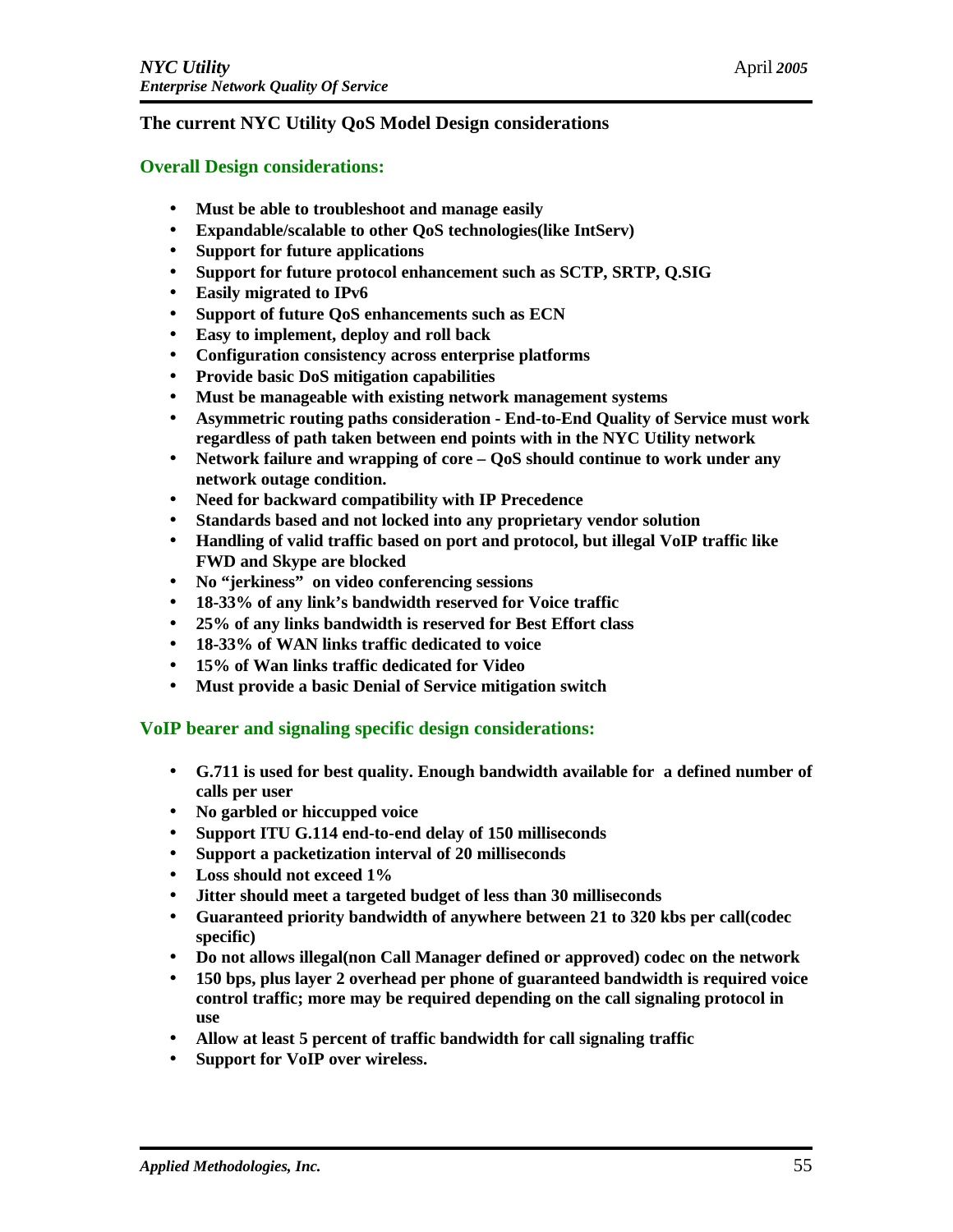#### **Cisco Call Manager CAC considerations**

- **Must support Call manager 4.0.02a and the upcoming 5.0 release**
- **Must support MCS subscribers**
- **Must support 1 MCS Publishers**
- **Must be able to scale above 300 users per Subscriber server per location**
- **Must support Cisco's IP communicator Soft-phone**
- **Must support SRST**
- **Must support POTS gateways**

Every department may have two Vlans, one data and one voice. Both Vlans will each have its own subnet and the voice Vlan in each department will have a different subnet. This also leads to having the subnet number documented for voice traffic. It is rumor that Cisco may do away with the Voice Vlan concept, if this is true than the following information regarding Voice Vlans is no longer relevant. If the Voice Vlan architecture is to be used in NYC Utility then see the recommendations below.

*It is recommended* that NYC Utility outline(if not already done) a voice Vlan subnet plan for the following reasons.

- **1. Easily manage and provision IP address for voice Cisco IP Phone users**
- **2. Identifies by subnet number managed voice device**
- **3. Identifies by subnet number where the call stream is originating or terminating by reviewing sniffer traces or management applications that highlight peer IP traffic conversation pairs.**

The main downside to deploying Voice Vlans is that the number of L3 subnets required for every data Vlan doubles. Since NYC Utility utilizes VLSM addressing and is using the private address space of 10.x.x.x/24 the number of subnets required is not a major issue. With a 24 bit subnet mask NYC Utility has 65536 subnets each accommodating 254 hosts minus the broadcast and local subnet addresses.

As the number of Voice Vlan subnets grows *it is recommended* that NYC Utility consider summarizing its EIGRP routing entries so lower end platforms speaking EIGRP are not deluged with subnet information about Voice Vlans. This can be accomplished with EIGRP summary commands and or advanced EIGRP features such as EIGRP STUB.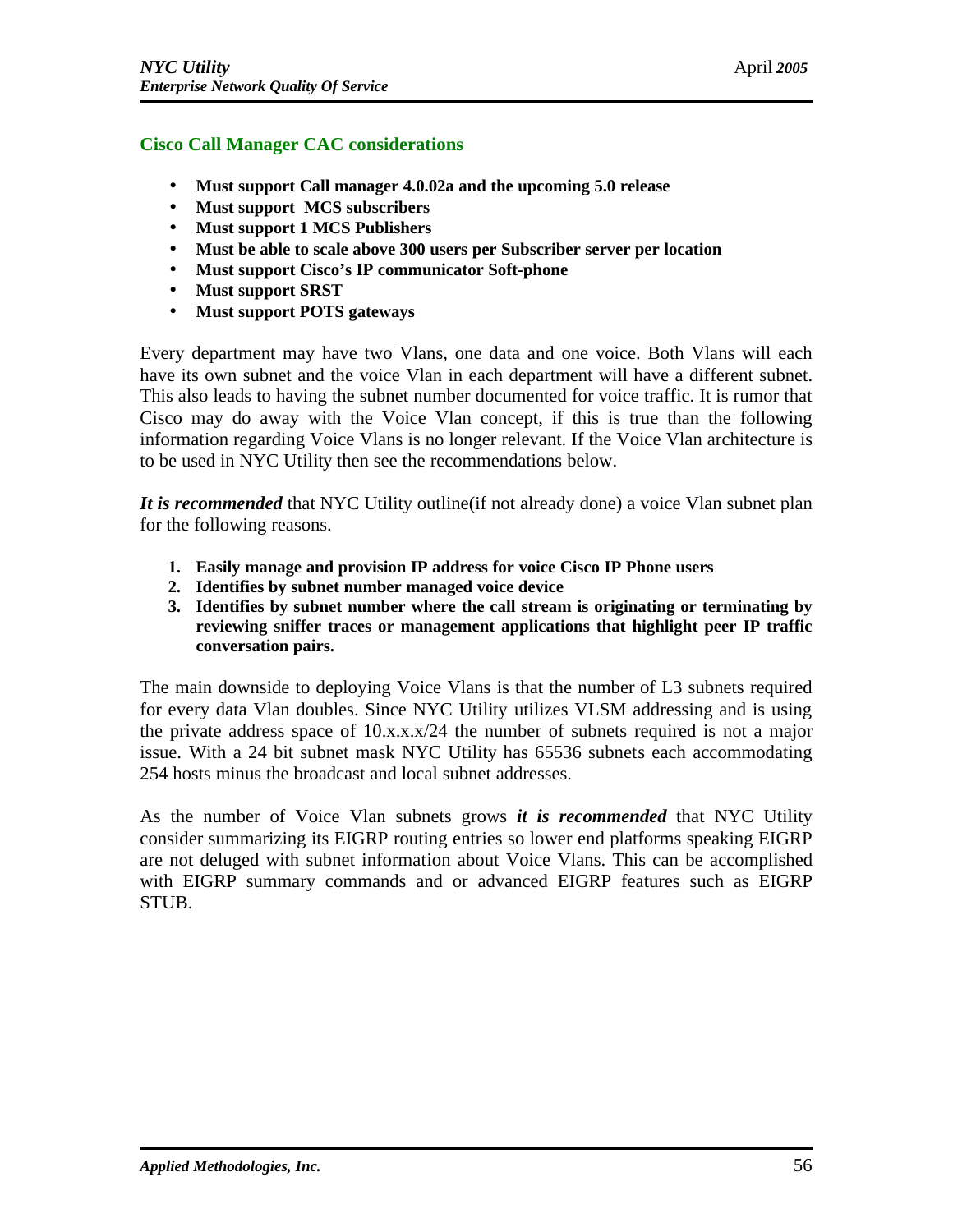# *5.3 The Basic QoS Solution and Approach*

The basic approach to deploying QoS in NYC Utility's enterprise is to start small with a basic model that provides the foundation for a more granular model to handle additional classes of service. The basic foundation model will be applied against all infrastructure components. The basic concept of QoS in NYC Utility's context is to mark packets for different QoS levels at various edges of the network where user workstations, file servers, IP phones and other end point devices reside. These marked packets shall be "trusted" on QoS enabled devices across the enterprise. What trusting means is that the marked packets, as they cross a distribution or core layer router/switch, will be trusted(believed) for their markings (set at the access layer switch) and will not be changed to a default state. The router/switch shall then act on the markings of the packets for bandwidth allocation, queuing and transmit schedule forwarding to the next hop device. Each switch or router in between the communicating peers will invoke its configured PHB based on the packet's marking. PHBs were discussed at the beginning of this document in Section 1.2.2. The access layer switches comprise the "un-trusted domain", for packets need to be classified and marked, and any device between any access layer switch is considered part of the "trusted domain". End user packets shall originate at an un-trusted domain, cross a trusted domain for QoS, and arrive at another access-layer switch or server farm switch. The same applies for the return path packet.

The edges of the network, access layer switches shall be responsible for classifying traffic, marking traffic, policing traffic(if applicable), queuing and scheduling marked traffic for transit onto the network. All of the other infrastructure components(distribution and Core layer routers and switches) in between two end clients on the network will just trust the markings of such packets, act on its PHB and perform any queuing(if congestion is present) and scheduling to transmit the packet onto the next hop segment toward the other end access layer switch and corresponding end client. The response packets in the opposite direction shall exhibit the same behavior so packets are marked in both directions.

The core and distribution layer components will also have the capability to mark down or reclassify packets based on congestion level policies, police, and drop packets at different points in the enterprise. Denial of Service mitigation features are used to identify, markdown, police and drop illegal packets and will also be available to turn on and off as needed throughout strategic points in the network. These are additional features that can be applied at the basic level of NYC Utility's QoS solution or added later.

A conceptual diagram of this approach is depicted is on the following page.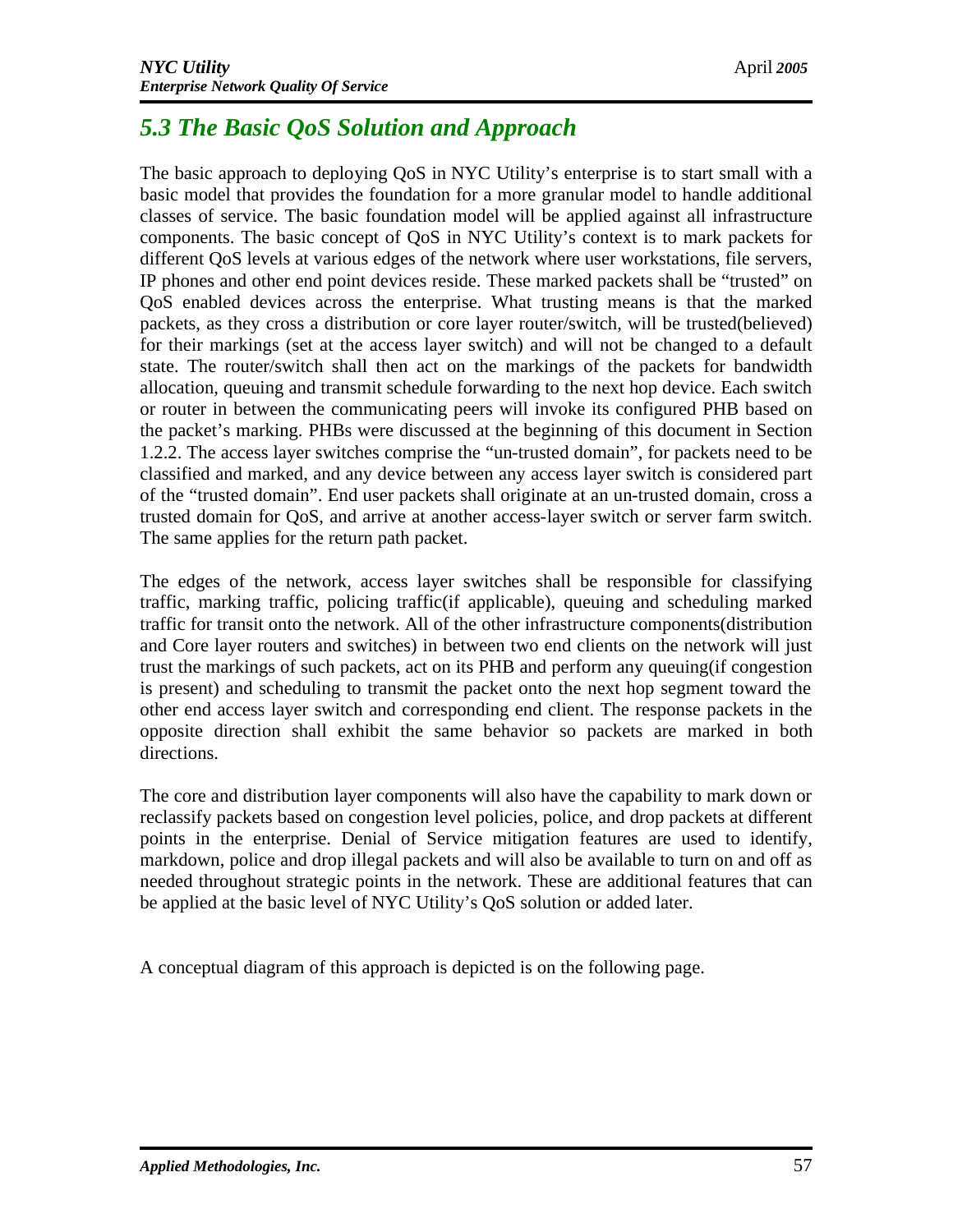

# NY Utility End-to-End QoS High Level Overview

# *5.3.1 General QoS Packet Marking and Handling Principals*

The following section provides important guidelines that NYC Utility should uphold when planning, deploying and maintaining its QoS models. These principals will be applied to the QoS models defined in this paper. They are listed here for reference and recommended best practices purposes as well.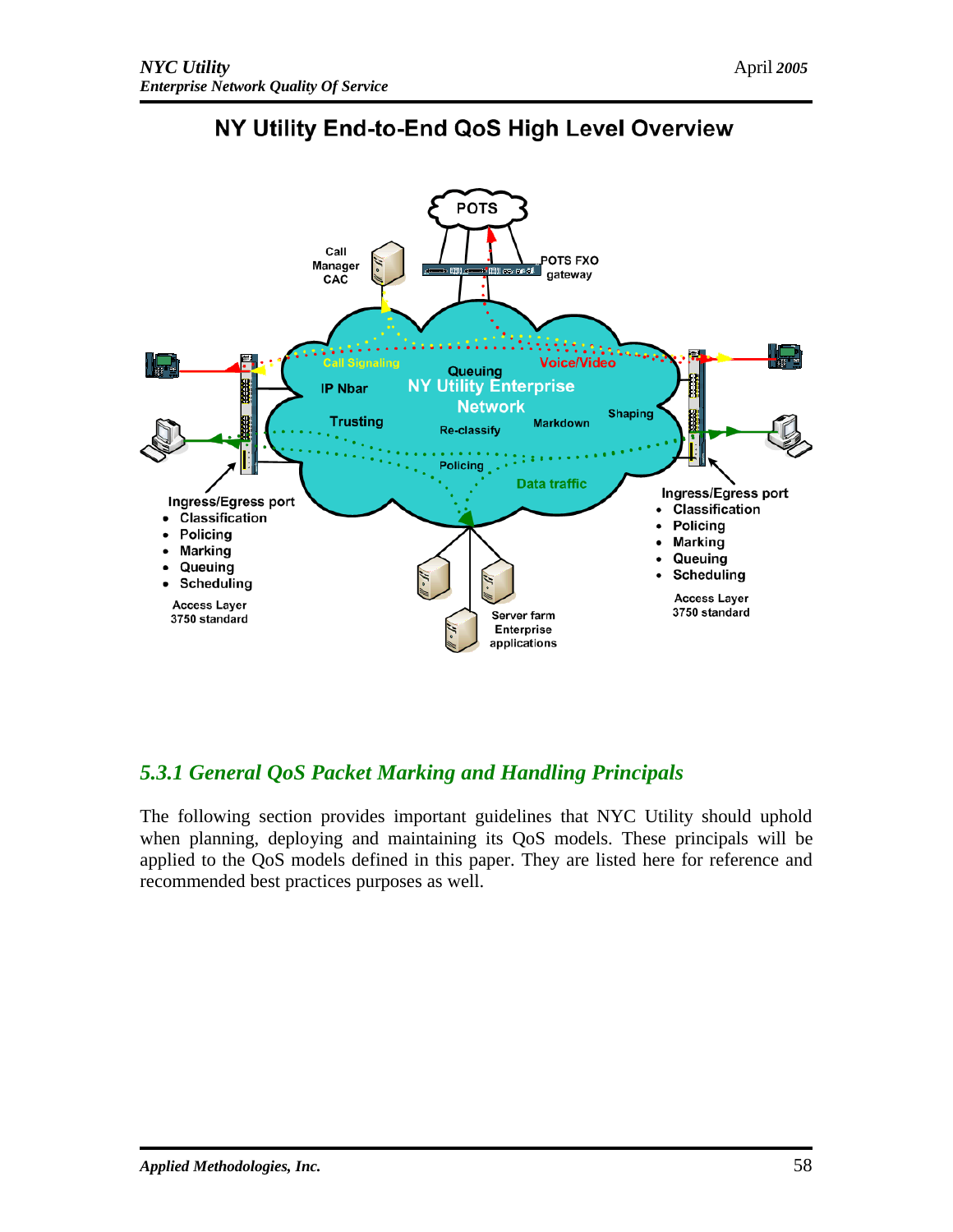# *5.3.2 Classification and Marking Principles*

When it comes to classifying and marking traffic, a general DiffServ design principle is to classify and mark applications as close to their sources as technically and administratively feasible. This approach promotes end-to-end DiffServ and per-hop behaviors (PHBs). Sometimes endpoints can be trusted to set CoS and DSCP markings correctly, but, in most cases, it is not a good idea to trust markings that users can set on their PCs (or other similar devices). This is because users easily could abuse provisioned QoS policies if permitted to mark their own traffic. For example, if DSCP EF receives priority services throughout the enterprise, a user easily could configure the PC to mark all traffic to DSCP EF right on the NIC, thus hijacking network-priority queues to service that user's non-real-time traffic. Such abuse easily could ruin the service quality of realtime applications (such as VoIP) throughout the enterprise. For this reason, the clause "as close as . . . administratively feasible" is included in the design principle. Also, this principal applies to rogue or faulty applications incorrectly setting their DSCP markings.

Following this rule, **it is further recommended** to use DSCP markings whenever possible because these are end-to-end, more granular, and more extensible than Layer 2 markings. It is also recommended to use DSCP marking for a consistent, standards based, set of packet class markings. This approach makes it easier to manage and scale the QoS environment in the future for NYC Utility is working off a consistent standards set of class markings.

## *5.3.3 Policing and Markdown Principles*

There is little sense in forwarding unwanted traffic only to police and drop it at a subsequent switch or router. This is especially the case when the unwanted traffic is the result of DoS or worm attacks. The overwhelming volumes of traffic that such attacks can create would drive network device processors to their maximum levels, causing network outages. Therefore, **it is recommended** to police traffic flows as close to their sources as possible. This principle applies to legitimate flows also because DoS and worm-generated traffic might be masquerading under legitimate, well-known TCP and UDP ports, causing extreme amounts of traffic on the network infrastructure. Such excesses should be monitored at the source and marked down appropriately. However, the use of aggregate policing at an uplink instead of access-layer ports may also be a more viable approach in NYC Utility's case. One reason is to simplify the QoS configuration complexity by just having the aggregate policers on the uplink ports and they can be turned on and off when needed(if the platform supports aggregate policing). Another solution is to have DoS specific policers available to turn on and off at a moments notice on all router interfaces and switch uplink ports. These DoS features will be discussed in more detail shortly. The other reason is that NYC Utility has local servers on their access layer switches so policing at that level could affect inter-switch/stack traffic.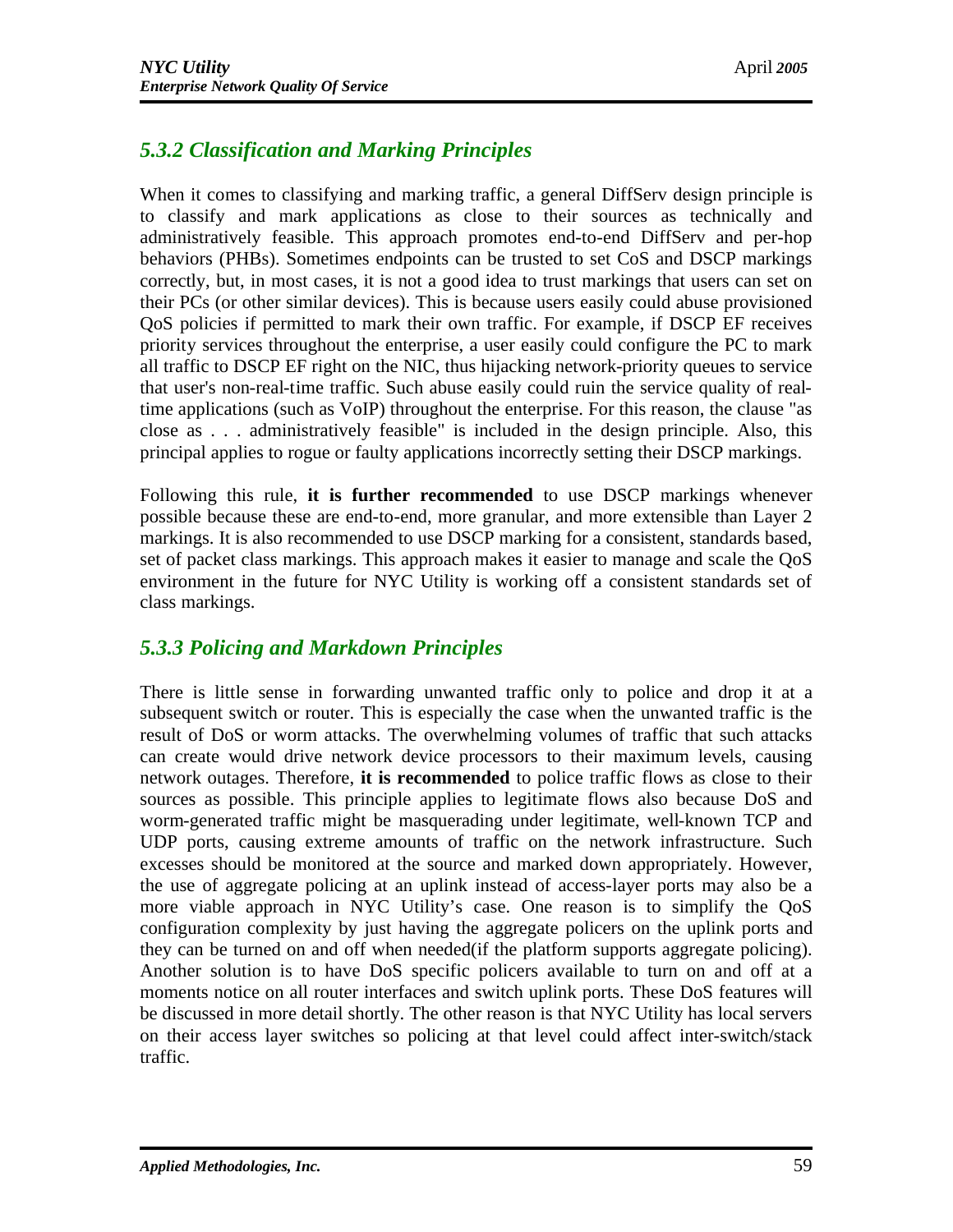Whenever supported, markdown of traffic should be done according to standards-based rules, such as RFC 2597 ("Assured Forwarding PHB Group"). In other words, whenever supported, traffic marked to AFx1 should be marked down to AFx2 or AFx3. For example, in the case of a single-rate policer, excess traffic originally marked AF11 should be marked down to AF12. In the case of a dual-rate policer (as defined in RFC 2698), excess traffic originally marked AF11 should be marked down to AF12, and violating traffic should be marked down further to AF13. Following such markdowns, congestion-management policies, such as DSCP-based WRED, should be configured to drop AFx3 more aggressively than AFx2, which, in turn, is dropped more aggressively than AFx1. NYC Utility will not utilize marking down of its traffic in its Basic Voice QoS model but the QoS Models outlined for NYC Utility position it to use this feature in the future if required. Marking down traffic that is potential DoS traffic will also be available for NYC Utility to use. The principal here is that traffic identified as DoS traffic will be marked down to a lower class marking at different points in the network and will be treated to the smallest queues at each switch or router interface hope. This behavior in turn increases the marked down packet's chances of being dropped more often than other valid traffic and thus mitigating any affect on the limited amount of invalid traffic affecting any device.

# *5.3.4 Queuing and Dropping Principles*

Critical applications, such as VoIP, require service guarantees regardless of network conditions. The only way to provide service guarantees is to enable queuing at any node that has the potential for congestion regardless of how rarely, in fact, this might occur. This principle applies not only to campus-to-WAN or VPN edges, where speed mismatches are most pronounced, but also to campus interlayer links (where oversubscription ratios create the potential for congestion). **There is simply no other way to guarantee service levels than to enable queuing wherever a speed mismatch exists.** *Unless all the routers and switches in between supported an IntServ based reserved bandwidth on demand protocols.*

When provisioning queuing, some best-practice rules of thumb also apply. For example, the Best-Effort class is the default class for all data traffic. Only if an application has been selected for preferential or deferential treatment is it removed from the default class. NYC Utility has many data applications running over their networks, adequate bandwidth must be provisioned for this class as a whole to handle the sheer volume of applications that default to it. Therefore, **it is recommended** that at least 25 percent of a link's bandwidth be reserved for the default Best-Effort class. These percentages are also denoted on the NYC Utility QoS Model Platform Matrixes in *Appendix G.*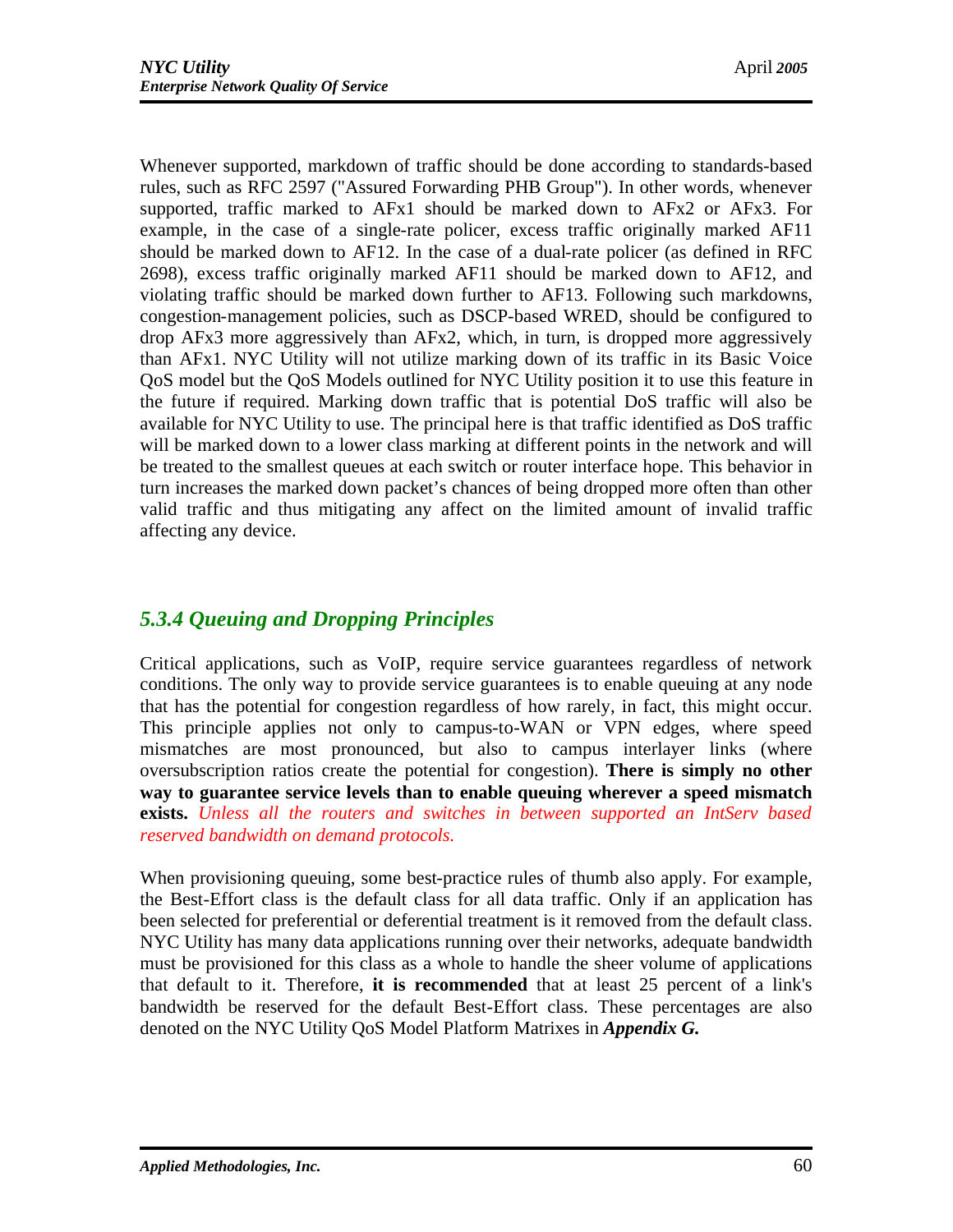## *5.3.5 DoS and Worm Mitigation Principles*

Whenever part of the organization's objectives is to mitigate Denial of Service(DoS) and worm attacks buy marking down packets to the Scavenger-Class the following best practices apply.

Profile the applications to determine what constitutes normal versus abnormal flows, within a 95 percent confidence interval. Thresholds differentiating normal and abnormal flows vary from enterprise to enterprise and from application to application. Caution must be extended not to over scrutinize traffic behavior because this could be time and resource exhaustive and easily could change from one day to the next. Remember, the presented Scavenger markdown strategy will not apply a penalty to legitimate traffic flows that exceed thresholds (aside from re-marking); only sustained, abnormal streams generated simultaneously by multiple hosts (highly indicative of DoS and worm attacks) are subject to aggressive dropping, and only after legitimate traffic has been serviced. NBAR can help in the classification and management by adding different illegal application "signatures" to the QoS model for DoS/Worm mitigation.

To contain such abnormal flows, **it is recommended** to deploy campus Access-Edge Policers to re-mark abnormal traffic to Scavenger (DSCP CS1). Additionally, whenever Catalyst 6500s with Supervisor 720s are deployed in the distribution layer, **it is recommended** to deploy a second line of policing defense, at the distribution layer via per-user microflow policing(if supported on the platform) Remember though that NYC Utility has servers on its access-layer switches so policing should be done either on a case by case switch basis or a limited policer is in affect so server traffic is not affected and if a Worm or DoS is present, some of its traffic will bleed out but not all or most of it.

To complement these re-marking policies, it is necessary to enforce end-to-end Scavenger-class queuing policies, where flows marked as Scavenger will receive a lessthan best-effort service whenever congestion occurs. It is important to note that even when Scavenger-class QoS has been deployed end-to-end, this strategy only mitigates DoS and worm attacks and does not prevent them or remove them entirely.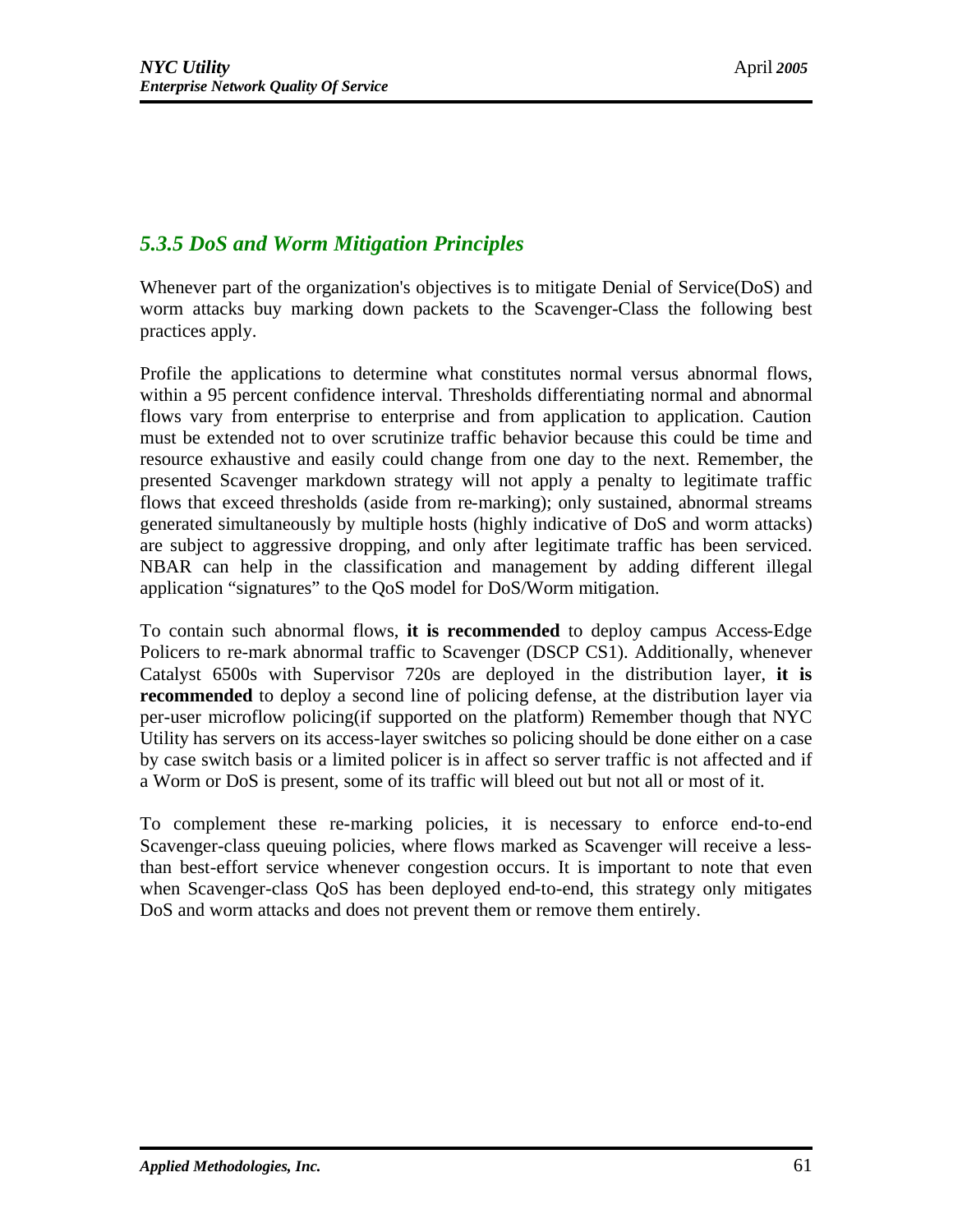## *5.3.6 A Further Word on DOS Mitigation*

Denial of Service(DoS) type of attacks have been around even before the modern day internet was available. The phone companies would have issues with call volumes overloading switches. One example was the Mothers Day overload of calls on the circuits. Whether malicious or not DoS can be present in different forms. For data networks there are several classes of DoS patterns that can be identified and mitigated. Some of these classes are outlined below.

- 1. A stream of packets that just uses up all bandwidth on a network link(s) thus denying any valid traffic access to the network. This type of attack pattern is analogous to the old broadcast storms of earlier networks.
- 2. A stream of packets that keep a device(router or an application server) busy at the application level. This type of attack, such as a SYN attack or higher up the OSI stack can cause a specific service on a server to be denied. The network is not overloaded and the server attacked is not overloaded but the specific service is "drowned" out.
- 3. A small stream of packets that cause a device(router or application server) to just overload its entire CPU, memory allocation, data bus or interrupt architecture and keep the entire device so busy that its function is akin to it being shut off. This type of attack is also deemed a CPU exhaustion attack.

The one thing that the above three types of DoS have in common is that a stream of packets is used, whether a large stream to use up link bandwidth or a small one to just kill a service, a stream or stream pattern is present. With advances in processing power on routers and switches the  $3<sup>rd</sup>$  class of DoS listed is becoming more difficult to achieve. This is because the processors are so efficient that they can process even the bad traffic without utilizing too many CPU cycles. So, for the small stream of packets, such as an ARP attack, against newer devices the device will still function. Cisco also provides features such as ARP Throttling. ARP Throttling limits the rate at which packets destined to a connected network are forwarded to the route processor. Most of these packets are dropped, but a small number are sent to the router (rate limited). There are many other forms of DoS and distributed DoS (DDoS) not listed here but the same principal used to mitigate the basic forms of DoS listed earlier apply to those as well.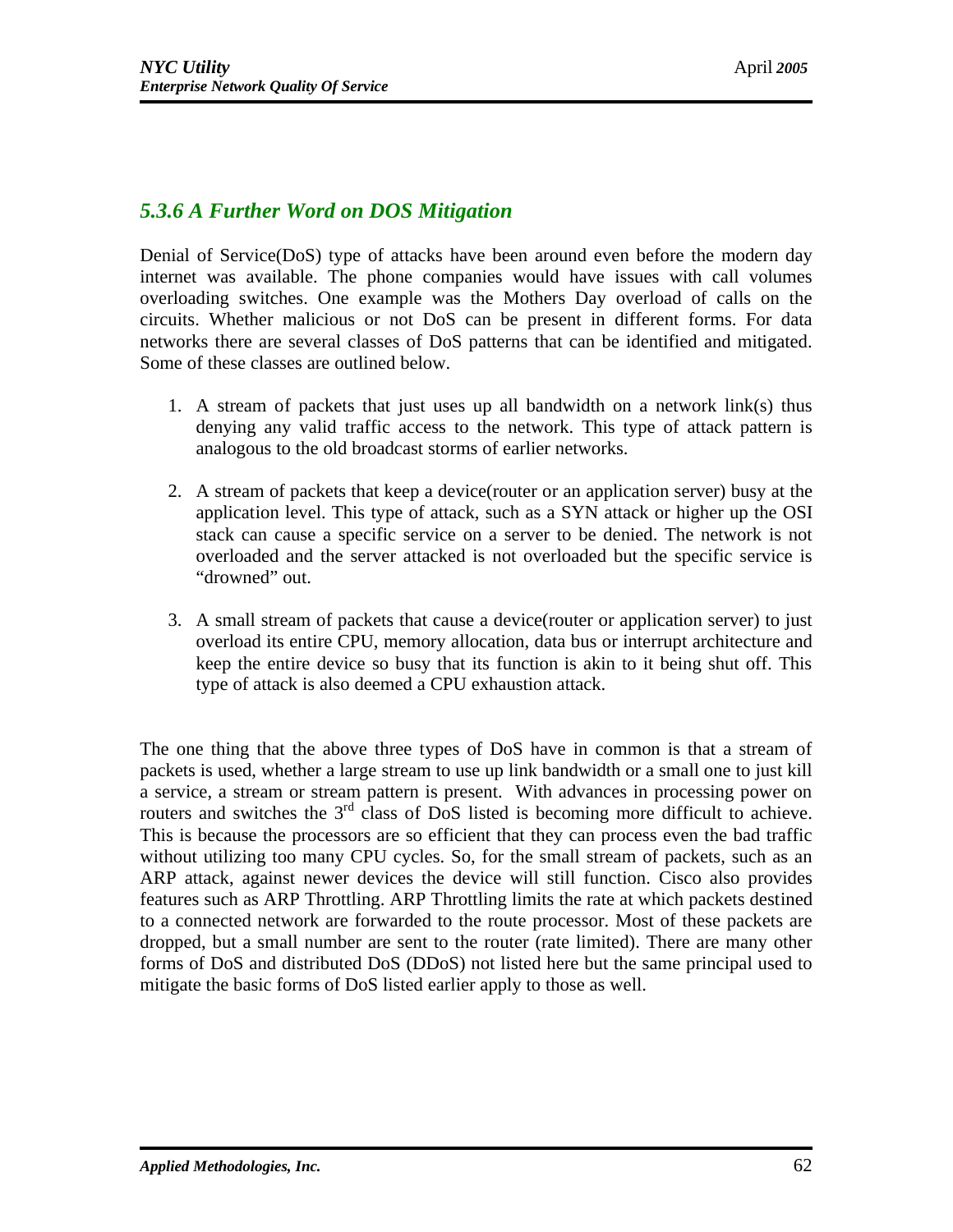The QoS tools outlined in the NYC Utility QoS Toolset section later in this paper provide the tools to handle any of the three scenarios listed above. The goal is to markdown the offending traffic or to just police and drop either all of traffic or a classified type so that even a smaller stream of illegal packets cannot affect a device thus reducing the possibility of that device's service becoming busy or the CPU exhausted. This is done easily using QoS tools when just applying to aggregate traffic and not a specific type. All that has to be done on the device or its uplink or down link port is to turn on the QoS option to limit traffic and the offending traffic will be reduced and so will its attack prospects. This approach is easier to use for there is no need to constantly classify illegal traffic using Access Control Lists(ACLs) or other tools and then apply the policer. ACL management can become cumbersome to manage in pre and post DoS instances. The QoS tools for handling this will be deployed in strategic locations throughout NYC Utility enterprise to turn on and off when needed.

The following links provide additional information about such DoS issues and the QoS role in handling them.

[http://www.cisco.com/en/US/about/ac123/ac114/ac173/ac253/about\\_cisco\\_packe](http://www.cisco.com/en/US/about/ac123/ac114/ac173/ac253/about_cisco_packet)t\_technology0900aecd800e0151.html

[http://www.cisco.com/en/US/products/hw/switches/ps708/products\\_configuration\\_guide\\_chapter0](http://www.cisco.com/en/US/products/hw/switches/ps708/products_configuration_guide_chapter09)9186a008019c6e7.ht ml

There is one final type of attack that QoS tools cannot mitigate. This type of attack can be considered the **"killer packet"** type. This type of attack does not require a stream of packets to exhaust a link, CPU or service. Though similar to a poison ARP or DNS packet attack it could comprise of just one packet sent to a device to utilize a very specific exploit. It could be an incrementing series of very specific exploit packets sent over days, weeks or months to cause a negative condition on a device. Such types of attacks are very difficult to characterize and monitor for. So, QoS tools do not offer much help where this type of attack is concerned. A good example of such an attack can be found in a report by Applied Methodologies at: <http://www.amilabs.com/ami>-ciscoexploit.pdf

This type of attack requires the use of forensic protocol analysis, security intrusion detection/avoidance, firewall tools and the security support personnel's vigilance in tracking such exploits, to prevent them from occurring.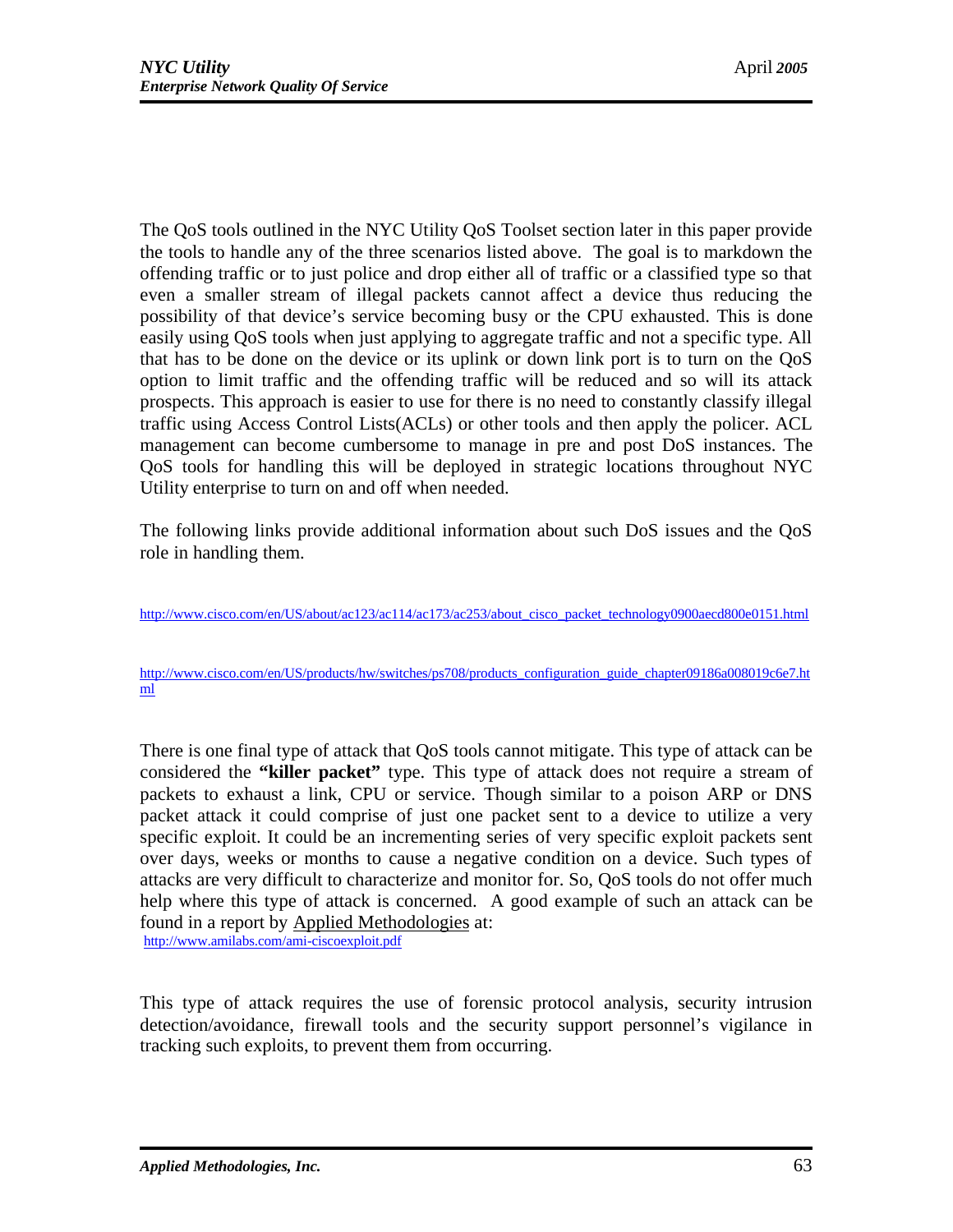#### **Control Plane Policing**

As of this writing Cisco does provide one additional DoS prevention tool for the **"killer packet(s)"** type of exploit. The tool is called **Control Plane Policing(CPP).** Control Plane policing is an internal IOS tool for routers to prevent packets from taking up control plane resources and exhausting the CPU. A router has several "planes" at different processing levels. One is the Management Plane(MP), another is the Data Plane(DP) and the third is the Control Plane(CP). The Data plane handles the packets arriving on the device's interface. The Management plane handles the management of the device, CLI, SNMP et. al., and the Control Plane handles the link management, routing protocols, signaling and path forwarding. All packets arrive on the same input interface regardless of which operational plane they are destined. Most DDoS attacks focus on the MP and the CP to interrupt the processing at these levels. Cisco now offers a feature to police the Control Plane to help ensure that packets do not overrun processes at this level. Control Plane Policing utilizes the same MQC commands that QoS does. However, instead of applying a MQC Policer to an interface it is applied to an internally defined Control Plane Virtual interface. What is advantageous with this feature is that the DoS policers already created for NYC Utility can apply to the Control Plane interface for an additional layer of protection or new ones for CPP can be created. CPP can then be turned on or off using the NYC Utility QoS Toolset commands just as any other DoS policer on any router it is supported. **Note:** *CPP was not tested in the QoS Lab due to time considerations.*

**It is recommended** that NYC Utility look into the use of CPP on all of its routers and switches. Since CPP is MQC based its configuration will have the same look and feel of other MQC commands and can be included into the NYC Utility QoS tool set.

## *5.3.7 Weighted Tail Drop*

Both the ingress and egress queues use an enhanced version of the tail-drop congestionavoidance mechanism called weighted tail drop (WTD). WTD is implemented on queues to manage the queue lengths and to provide drop precedence for different traffic classifications. You will see this denoted on the NYC Utility QoS Base and Middle Model platform matrixes in Appendix G. under the column titled **"Thresholds Per Queue"** As a frame is sent to a particular queue, WTD uses the frame's assigned QoS label to subject it to different thresholds. If the threshold is exceeded for that QoS label (the space available in the destination queue is less than the size of the frame), the switch drops the frame. The following figure shows an example of WTD operating on a queue whose size is 1000 frames. Three drop percentages are configured: 40 percent (400 frames), 60 percent (600 frames), and 100 percent (1000 frames). These percentages mean that up to 400 frames can be queued at the 40-percent threshold, up to 600 frames at the 60-percent threshold, and up to 1000 frames at the 100-percent threshold. There will be different default allocations across different platforms.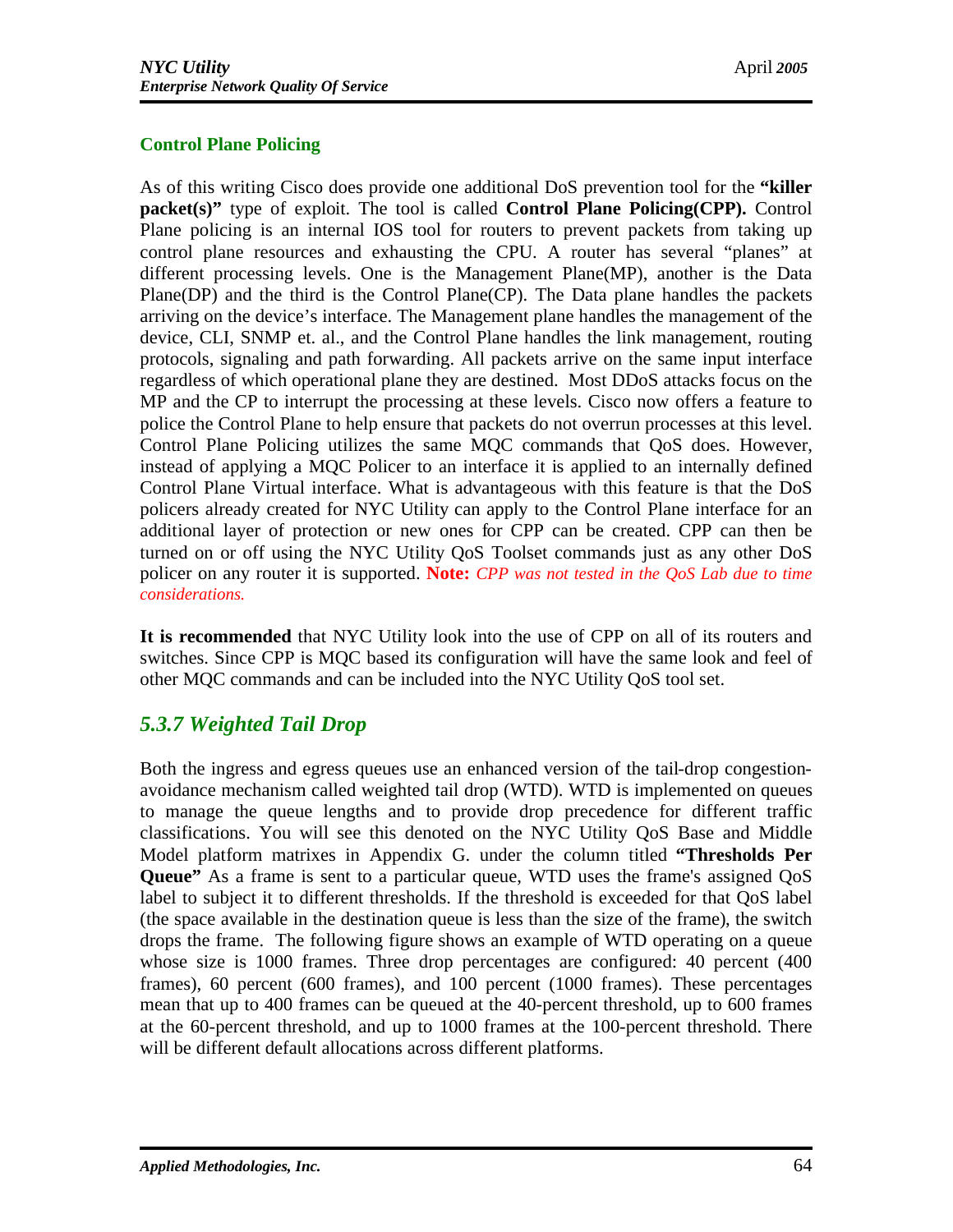In this example CoS values 6 and 7 have a greater importance than the other CoS values and they are assigned to the 100-percent drop threshold (queue-full state). CoS values 4 and 5 are assigned to the 60-percent threshold, and CoS values 0 to 3 are assigned to the 40-percent threshold.

Suppose the queue is already filled with 600 frames, and a new frame arrives. It contains CoS values 4 and 5 and is subjected to the 60-percent threshold. If this frame is added to the queue, the threshold will be exceeded, so the switch drops it.<br>CoS 6-7

90692



The NYC Utility QoS models will employ these principals outlined earlier yet tuned to their goals and design considerations and the various model matrixes will show what features are in use. **It is recommended** that NYC Utility start out with the **default queue thresholds** for its lab testing and early deployments. Adjustments and tuning of the Queue thresholds can be performed in the future. It should be noted that adjusting and tuning Queue thresholds can be tedious across several different catalyst platforms so when the need does arise NYC Utility must carefully plan, test and lab their changes for all platforms affected first before making the changes on the production components. These tuned queue configurations will already be available for NYC Utility to turn on and off as part of its QoS Toolset. Ingress Queuing is not supported on most platforms(Only the 6500 currently supports it based on line cards used) and is rarely used so it will not be applicable to NYC Utilitys QoS needs.

## *5.3.8 SRR Shaping and Sharing*

Both the ingress and egress queues are serviced by Shaped Round Robin (SRR), which controls the rate at which packets are sent. On the ingress queues, SRR sends packets to the stack ring. On the egress queues, SRR sends packets to the egress port. You can configure SRR on egress queues for sharing or for shaping. However, for ingress queues, sharing is the default mode, and it is the only mode supported. In shaped mode, the egress queues are guaranteed a percentage of the bandwidth, and they are rate-limited to that amount. Shaped traffic does not use more than the allocated bandwidth even if the link is idle. Shaping provides a more even flow of traffic over time and reduces the peaks and valleys of *"bursty"* traffic. With shaping, the absolute value of each weight is used to compute the bandwidth available for the queues.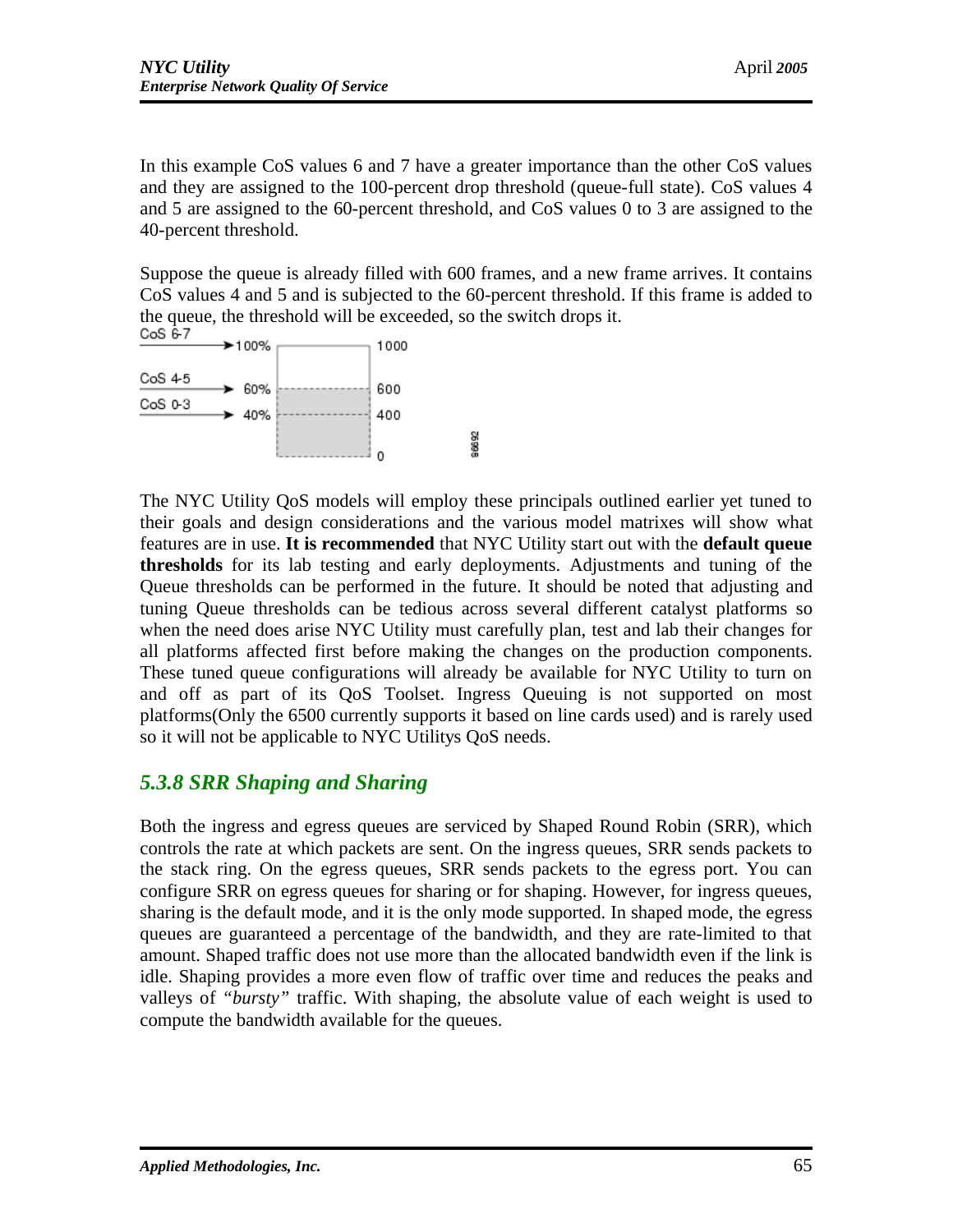In Shared mode, the queues share the bandwidth among them according to the configured weights. The bandwidth is guaranteed at this level but not limited to it. For example, if a queue is empty and no longer requires a share of the link, the remaining queues can expand into the unused bandwidth and share it among them. With sharing, the ratio of the weights controls the frequency of de-queuing; the absolute values are meaningless.

The NYC Utility QoS model will employ the Sharing mode(where supported – at the 3750 access-layer) so queues can dynamically reallocate bandwidth amongst themselves when applicable. If more stringent guarantees of bandwidth are needed to be enforced in the future, Shaped Mode can be deployed.

Some platforms support different queuing structures than others. To ensure consistent PHBs, *it is recommended* to configure consistent queuing policies according to platform capabilities as much as possible to ensure that there is a priority queue for voice traffic from one end of the enterprise to the other.

For example, on a platform that supports only four queues with CoS-based admission (such as a Catalyst switch), a basic queuing policy could be as follows:

| <b>Traffic Type</b>   | <b>Bandwidth Allocation %</b> |
|-----------------------|-------------------------------|
| <b>Real-Time</b>      | • 33 $\%$                     |
| <b>Critical Data</b>  | <b>Remaining %</b>            |
| <b>Best-Effort</b>    | $25\%$                        |
| <b>Scavenger/Bulk</b> | $\epsilon$ than 5 %           |

The above percentages will be the default setting noted on the NYC Utility QoS Base Model platform matrixes outlined in *Appendix G.*

However, on a platform that supports a full QoS Baseline queuing model such as routers or Catalyst 6500 switches, the queuing policies can be expanded in such a way that they provide consistent servicing to Real-Time, Best-Effort, and Scavenger class traffic. For example, on a platform that supports 11 queues with DSCP-based admission (such as a Cisco IOS router or some Catalyst 6500 line cards), an advanced queuing policy could be as follows:

| Voice                          | • 18 $%$           |
|--------------------------------|--------------------|
| Interactive-Video              | • 15 $%$           |
| <b>Internetwork Control</b>    | <b>Remaining %</b> |
| <b>Call-Signaling</b>          | <b>Remaining %</b> |
| <b>Mission-Critical Data</b>   | <b>Remaining %</b> |
| <b>Transactional Data</b>      | <b>Remaining %</b> |
| Network-Management             | <b>Remaining %</b> |
| <b>Streaming-Video Control</b> | <b>Remaining %</b> |
| <b>Best-Effort</b>             | • 25 $\%$          |
| <b>Bulk Data</b>               | $4\frac{0}{0}$     |
| <b>Scavenger</b>               | $1\%$              |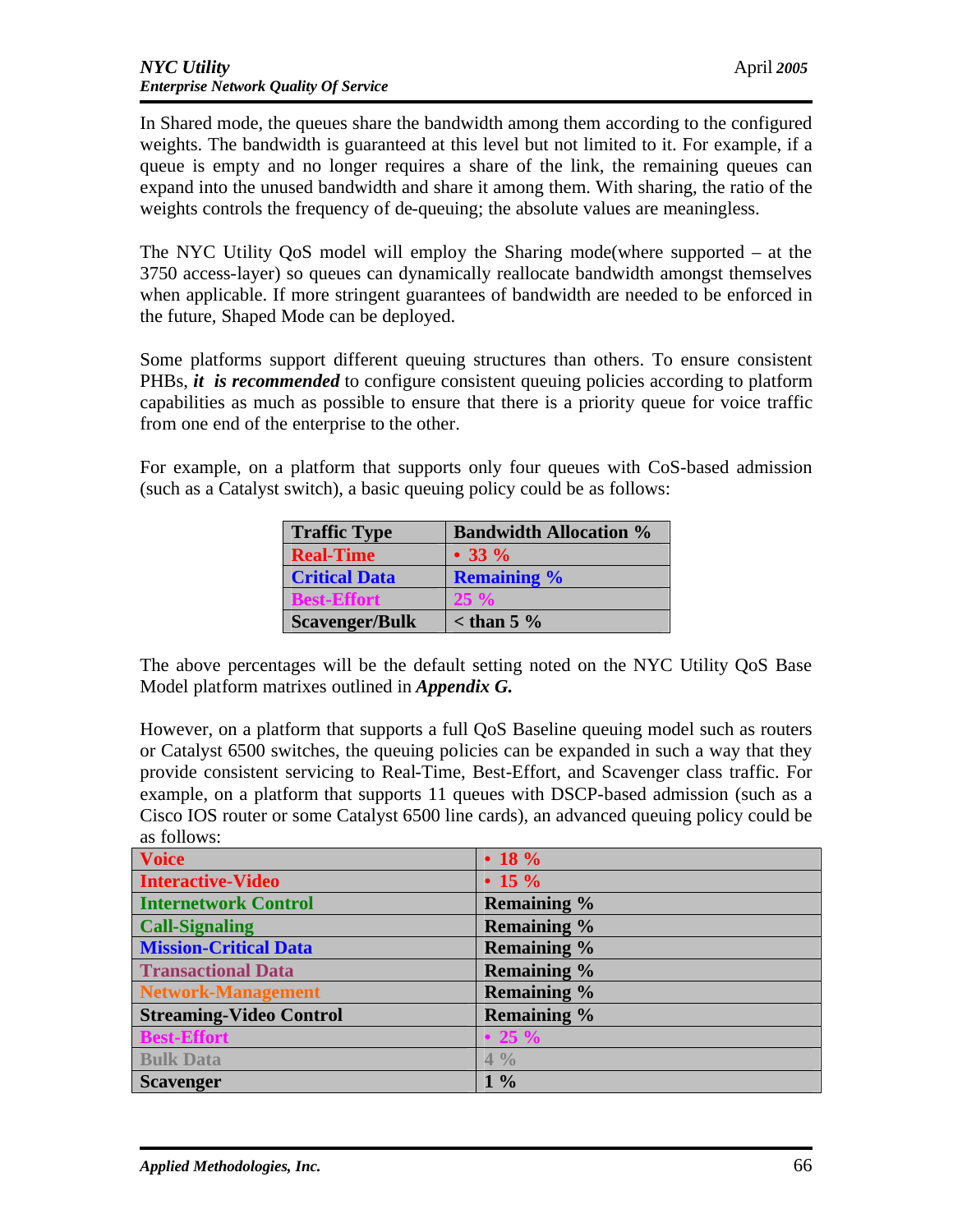The above percentages can be applied to the router platforms and can also be ported over to the NYC Utility QoS Middle Model platform matrix.

In this manner, traffic will receive compatible queuing at each switch and or router, regardless of platform capabilities—which is the overall objective of the DiffServ perhop behavior definitions and NYC Utility's design considerations.

**It is recommended** that the Catalyst line card queue setup should match that of the access-layer queuing model as best as possible for consistent traffic class to queue handling across the enterprise as mentioned earlier.

The access layer devices 3550, 3750 and the 4500 utilize the following minimum **1P3Q1T(1 priority queue, 3 regular queues and one threshold per queue)** port queuing structure. Keeping the queuing allocations across platforms is important to ensure that packets fall into the same queue across all routers and switches from end-toend. This approach promotes consistent handling of traffic and understanding for troubleshooting and management of QoS operations across all platforms.

However, it is at the Catalyst 6500 that this practice becomes difficult to maintain. As per the Catalyst 6500 Line Card Port Queue Matrix outlined in *Appendix F.* shows that a majority of the current ports in place today do not follow the **1p3q1t** minimum. Most ports are either **1p2q2t** for Gbics or **2q2t** for the RJ-45 ports on the MSFC based platforms. This does not pose an issue as long as there is a priority queue available on all uplink ports, router ports and special server ports handling VoIP functions. Otherwise, all of the other ports that don't have a priority queue, such as the **RJ-45 2q2t** type, should only be used for basic servers that don't require a priority queue. These ports should also not be used for router uplinks as well. The goal here is to ensure that priority queue support is consistent and available end-to-end so priority traffic such as VoIP will always have a priority queue available for it to reduce jitter. VoIP traffic should not be serviced in a non-priority queue if it can be avoided as much as possible.

Whenever supported, **it is recommended** to enable WRED (preferably DSCP-based WRED)on all TCP flows. In this manner, WRED congestion avoidance will prevent TCP global synchronization and will increase overall throughput and link efficiency. Enabling WRED on UDP flows is optional. This is applicable to the router platforms.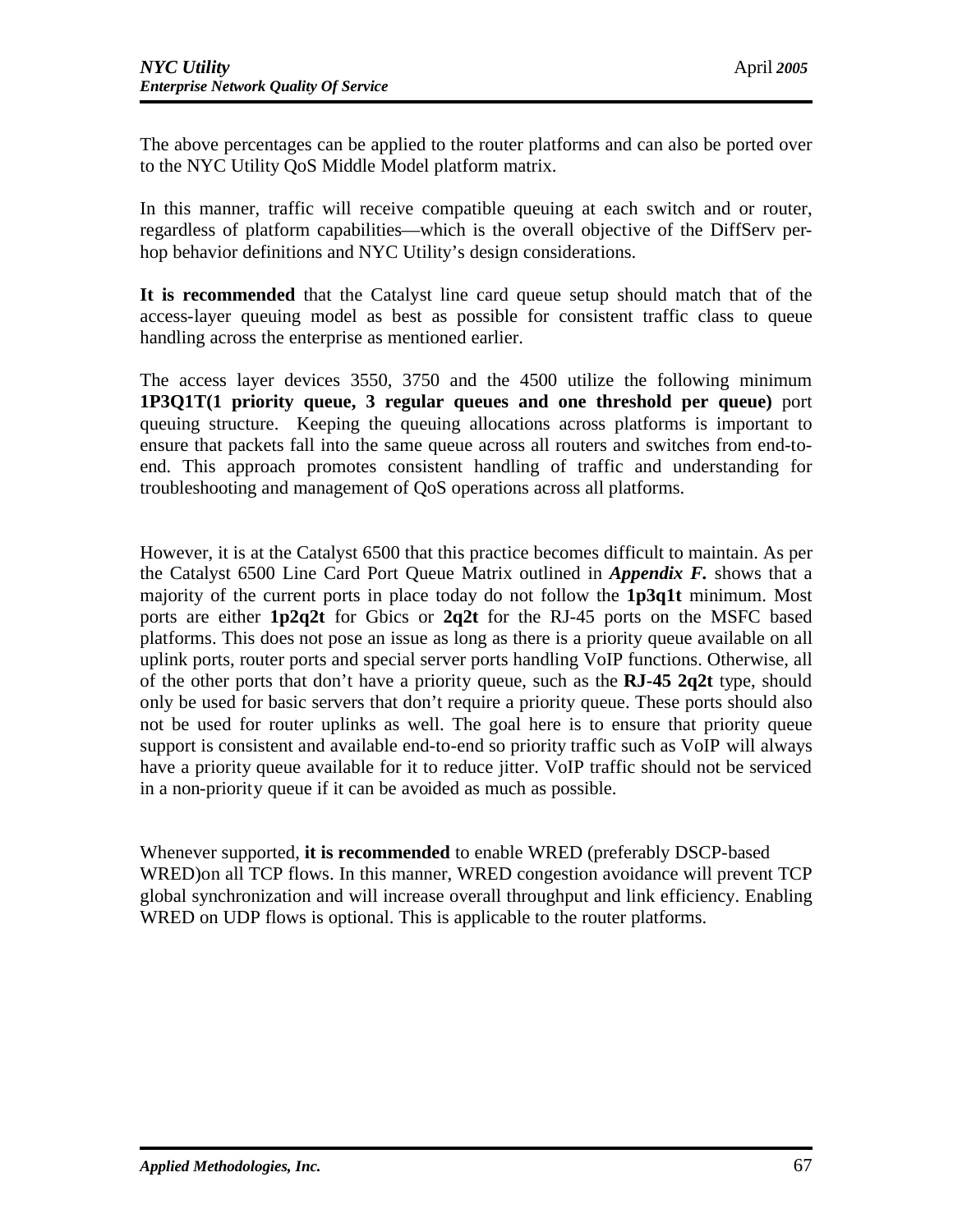# *6.0 NYC Utility's QoS Models*

The NYC Utility QoS models are outlined below. As you may see from reading the previous sections regarding Cisco's Baseline QoS model is that the NYC Utility model follows the Cisco model closely. The first model provides a basic entry point to QoS with a smaller number of classes defined than that of the Cisco Baseline Model.

The **DSCP AF21** range has been reserved in both NYC Utility models for further use in granular classifications or for future changes to the model or standards.

These application classes, marking and bandwidth allocations listed are not to be deemed **"in stone"** except for the Real-Time class with a PHB of EF. These allocations are considered de facto industry standard or best practices by Cisco. NYC Utility can change these allocations and markings if they wish to do so but must be very vigilant in documenting and keeping track of such changes. The NYC Utility QoS Toolset to be discussed shortly facilitates managing such changes.

Below is the general matrix for the base model of QoS for NYC Utility applications. There are more platform specific and detailed spreadsheets included in this paper that outlines what is below plus adds the queue and threshold information. Please refer to *Appendix G.* for the platform specific and detailed matrixes.

The NYC Utility QoS Basic VoIP Model is outlined below. This is the ground floor model of QoS for NYC Utility to implement. This model outlines the classification, marking and trusting of just VoIP related packets only. The way that this model is applied to NYC Utility's infrastructure is that all the access-layer switches will classify and mark voice and call signaling packets to the values according to the table below. Classifying and marking of the various VoIP CAC and media server ports will be the only "server" ports configured for QoS. All other server farm ports will not have QoS enabled, for it is not needed. The access layer switches and all core switches in between will just trust these markings and process the appropriately marked packets accordingly.

The VoIP packets marked EF(expedited forwarding) will use the priority queue at each switch or router hop across the enterprise until it reaches its destination. On the return trip, the same approach applies. Since the same model will be applied to the access layer switch at all ends between any two users the return voice packet will be marked and process accordingly on its return trip back. All the switches and routers in between will just look at the markings(trust them) and move them into the priority queue.

This behavior ensures that the voice traffic receives consistent end-to-end priority handling across the enterprise and across all platforms. All other non voice related traffic shall be treated as it is today, unclassified, unmarked and not using a priority queue. This basic model can be applied with the default queue and thresholds that are currently set on all switch and router interfaces.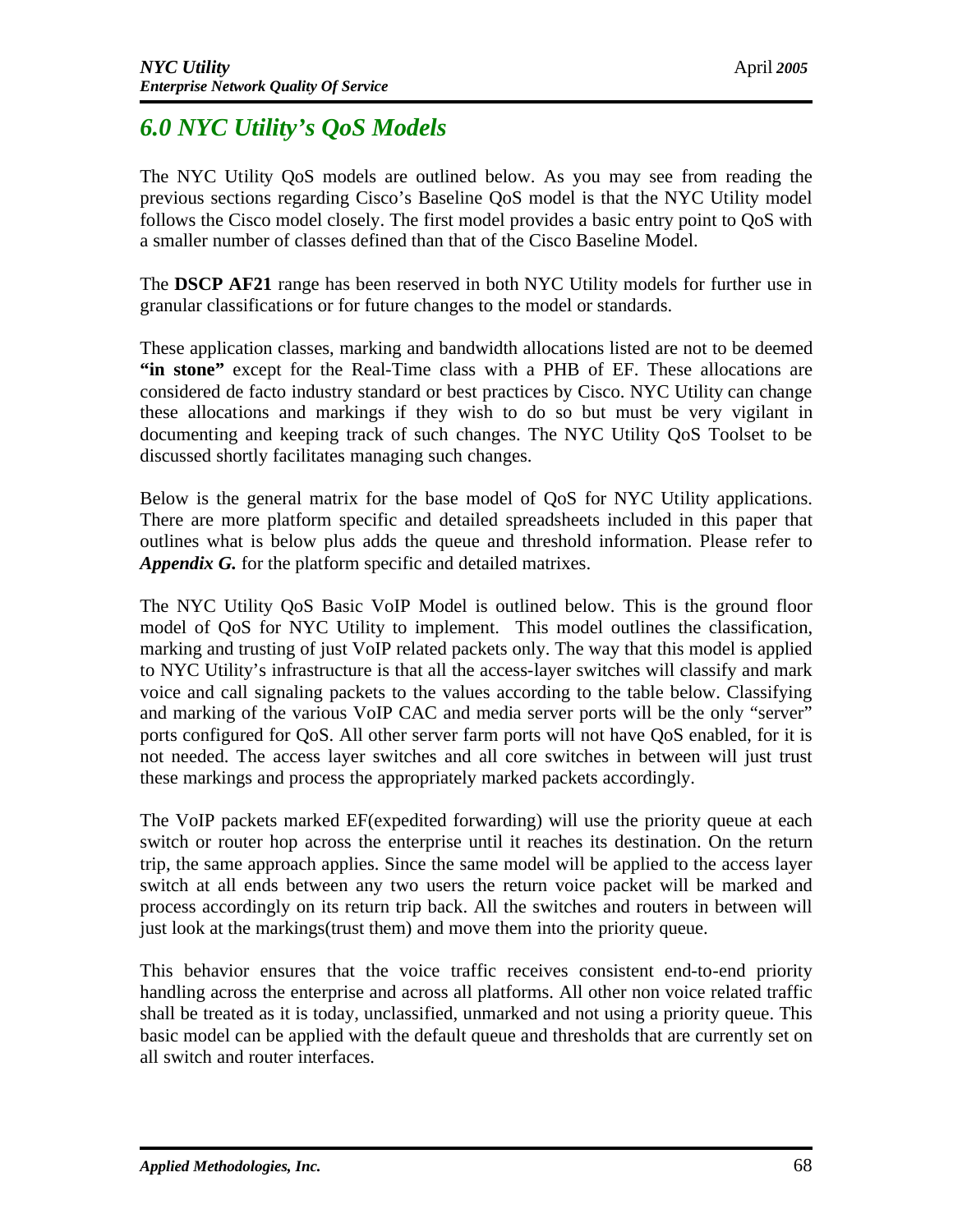Tuned queuing and thresholds, policing to limit voice traffic per user and DoS mitigation policing are some features that can be turned on and off when applicable for this model. For example NYC Utility can start out with its basic VoIP model with default queue allocations set across the enterprise and later turn on advance queuing/thresholds settings when needed to ensure call jitter budgets remain intact. This approach ensures a simpler deployment of QoS and helps NYC Utility determine if even any additional tuning is required.

| <b>NYC Utility QoS Basic VoIP Model</b> |                                      |                 |             |
|-----------------------------------------|--------------------------------------|-----------------|-------------|
| <b>Basic Voice</b>                      | NY Utility Application Class         | <b>PHB</b>      | <b>DSCP</b> |
| Model                                   |                                      |                 |             |
| <b>General QoS</b><br>Classes           |                                      |                 |             |
| <b>Real-Time</b>                        | Voice                                | EF              | 46          |
| <b>Call Signaling</b>                   | <b>Call Signaling</b>                | CS <sub>3</sub> | 24          |
|                                         | <b>Network control</b>               | CS <sub>0</sub> | O           |
|                                         | Video all                            | CS <sub>0</sub> | $\bf{0}$    |
|                                         | <b>Network Management</b>            | CS <sub>0</sub> | 0           |
| All other traffic                       | <b>ConED General applications</b>    | CS <sub>0</sub> | $\bf{0}$    |
|                                         | <b>Bulk data for FTP and backups</b> | CS <sub>0</sub> | O           |
|                                         | Scavenger                            | CS <sub>0</sub> | $\bf{0}$    |
|                                         | <b>Best effort</b>                   | CS <sub>0</sub> | O           |

The NYC Utility QoS Base Model below is used as a reference point for the various configurations on each platform to provide a consistent end-to-end marking, policing, queuing and scheduling solution for the candidate QoS applications listed earlier in Section 3.1. This is the next progression model that NYC Utility shall implement to scale its QoS solution.

# **NYC Utility QoS BaseModel**

| <b>Standard 5 Class</b> | <b>NY Utility Application Class</b>     | <b>PHB</b>      | <b>DSCP</b> |
|-------------------------|-----------------------------------------|-----------------|-------------|
| <b>Model</b>            |                                         |                 |             |
|                         |                                         |                 |             |
| <b>General QoS</b>      |                                         |                 |             |
| <b>Classes</b>          |                                         |                 |             |
|                         |                                         |                 |             |
| <b>Real-Time</b>        | Voice                                   | EF              | 46          |
|                         | Video all                               | <b>AF41</b>     | 34          |
| <b>Call Signaling</b>   | <b>Call Signaling</b>                   | CS <sub>3</sub> | 24          |
|                         | <b>Network control</b>                  | CS <sub>6</sub> | 48          |
| <b>Critical Data</b>    | <b>Network Management</b>               | CS <sub>2</sub> | 16          |
|                         | <b>NYC Utility General applications</b> | <b>AF31</b>     | 26          |
|                         | <b>Bulk data for FTP and backups</b>    | <b>AF11</b>     | 10          |
| <b>Scavenger</b>        | <b>Scavenger</b>                        | CS <sub>1</sub> | 8           |
| <b>Best Effort</b>      | <b>Best effort</b>                      | <b>CSO</b>      | $\bf{0}$    |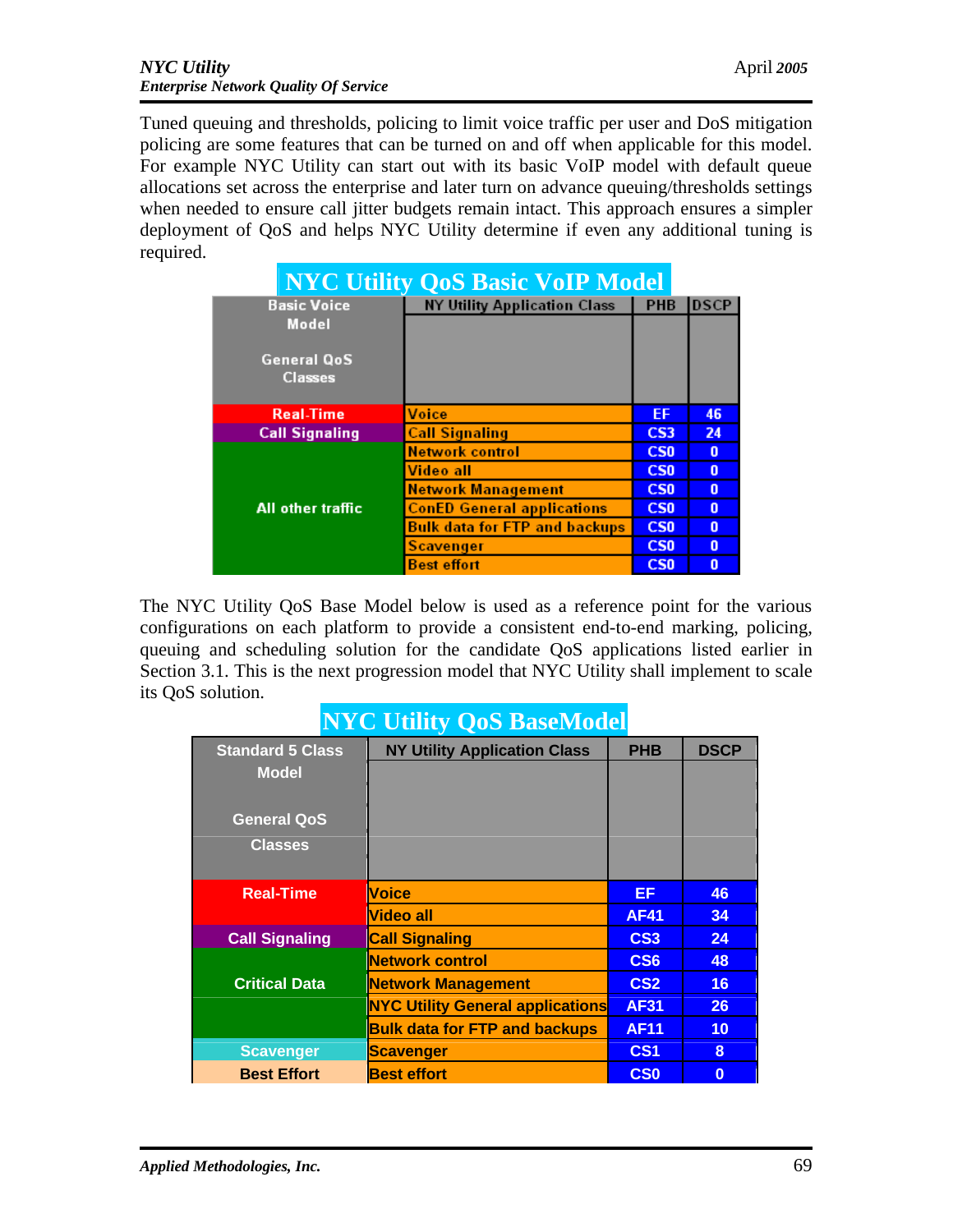If NYC Utility needs to scale it QoS environment even further in the future then the NYC Utility QoS Middle Model, which is just a granular model, compared to the Base and Basic Voice models shown earlier is available to use. This model looks similar to the Cisco Baseline model and is presented here for future use. NYC Utility can scale from the Base model to this model in pieces, for example by just adding more specific markings in the Critical Data class or moving the Network Control items form the Base model's Critical Data class into its own class area as in the Middle model. This is dependent of course on a platform's ability to provide enough queues per class for additional granularity.

| <b>Standard</b>              | <b>NY Utility Application Class</b>     | <b>PHB</b>      | <b>DSCP</b> |
|------------------------------|-----------------------------------------|-----------------|-------------|
| 8 Class model                |                                         |                 |             |
| <b>General QoS</b>           |                                         |                 |             |
| <b>Classes</b>               |                                         |                 |             |
| <b>Real-Time</b>             | Voice                                   | EF.             | 46          |
| <b>Video</b>                 | <b>Video all</b>                        | <b>AF41</b>     | 34          |
| <b>Call-Signaling</b>        | <b>Call Signaling</b>                   | CS <sub>3</sub> | 24          |
| <b>Network Control</b>       | <b>Network control</b>                  | CS <sub>6</sub> | 48          |
|                              | <b>Network Management</b>               | CS <sub>2</sub> | 16          |
| <b>Mission-Critical Data</b> | <b>NYC Utility General applications</b> | <b>AF31</b>     | 26          |
| <b>Bulk Data</b>             | <b>Bulk data for FTP and backups</b>    | <b>AF11</b>     | 10          |
| <b>Scavenger</b>             | <b>Scavenger</b>                        | CS <sub>1</sub> | 8           |
| <b>Best Effort</b>           | <b>Best effort</b>                      | C <sub>S0</sub> | $\bf{0}$    |

# **NYC Utility QoS Middle Model**

# *Cisco Catalyst Platform Specific NYC Utility Model Matrixes*

There are several pull out matrixes in *Appendix G.* that provide more detail about the NYC Utility models than listed here. These matrixes go a step further than the ones outlined earlier for they provide platform queuing and threshold information as well. These matrixes are a valuable source of reference and should be updated to reflect platform additions, deletion or updates. They are used for planning and provisioning QoS features now and in the future.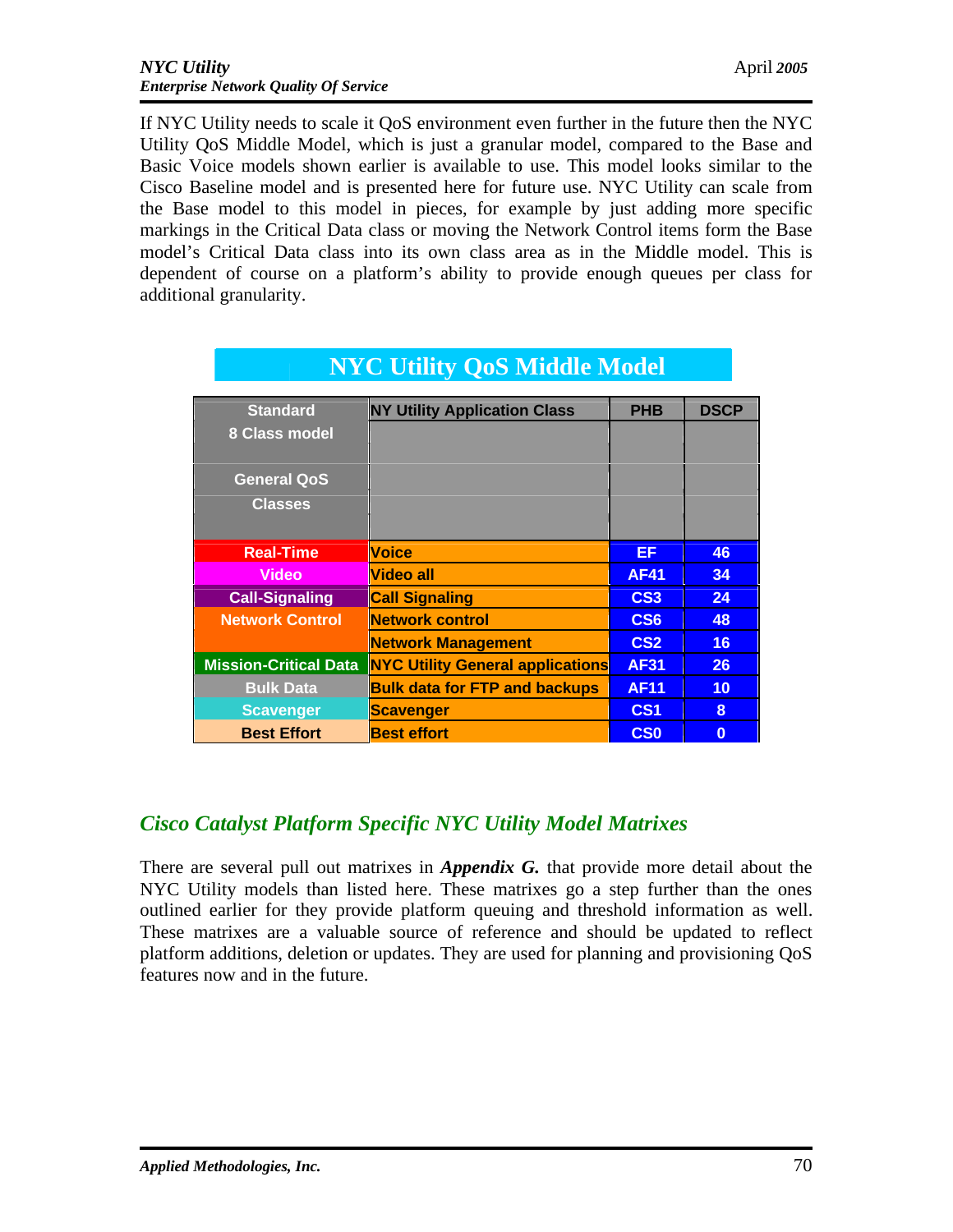# *6.1 QoS End-to-End Architectures*

When one thinks of "End-to-End" one must understand that there may be many different end-to-end "scenarios" to be considered. In NYC Utility's case there are four.

To facilitate these models across NYC Utility's enterprise requires different a "configuration" version of each model for each platform. This is because there are different Access layer platforms and different Core/Distribution platforms as well as different WAN platforms.

Smaller companies have one or two switching/routing platforms so most configuration options are consistent in contrast to NYC Utility. However, in most enterprises such as NYC Utility this is not the case. Nevertheless, NYC Utility has many different Access/Distribution/Core and WAN platforms that require a consistent operating QoS behavior for true anywhere end-to-end QoS. Cisco does facilitate this with its MQC discussed earlier in Section 4.1. Since there are several platforms to be considered a set of common denominator architectures that represent most of NYC Utility's enterprise endto-end architecture have been defined for the purpose of QoS testing and planning. These are the different network architecture reference classes that NYC Utility's generic and specific cross platform QoS Toolset configurations shall be derived from.

The four different end-to-end architecture classes are outlined on the following pages.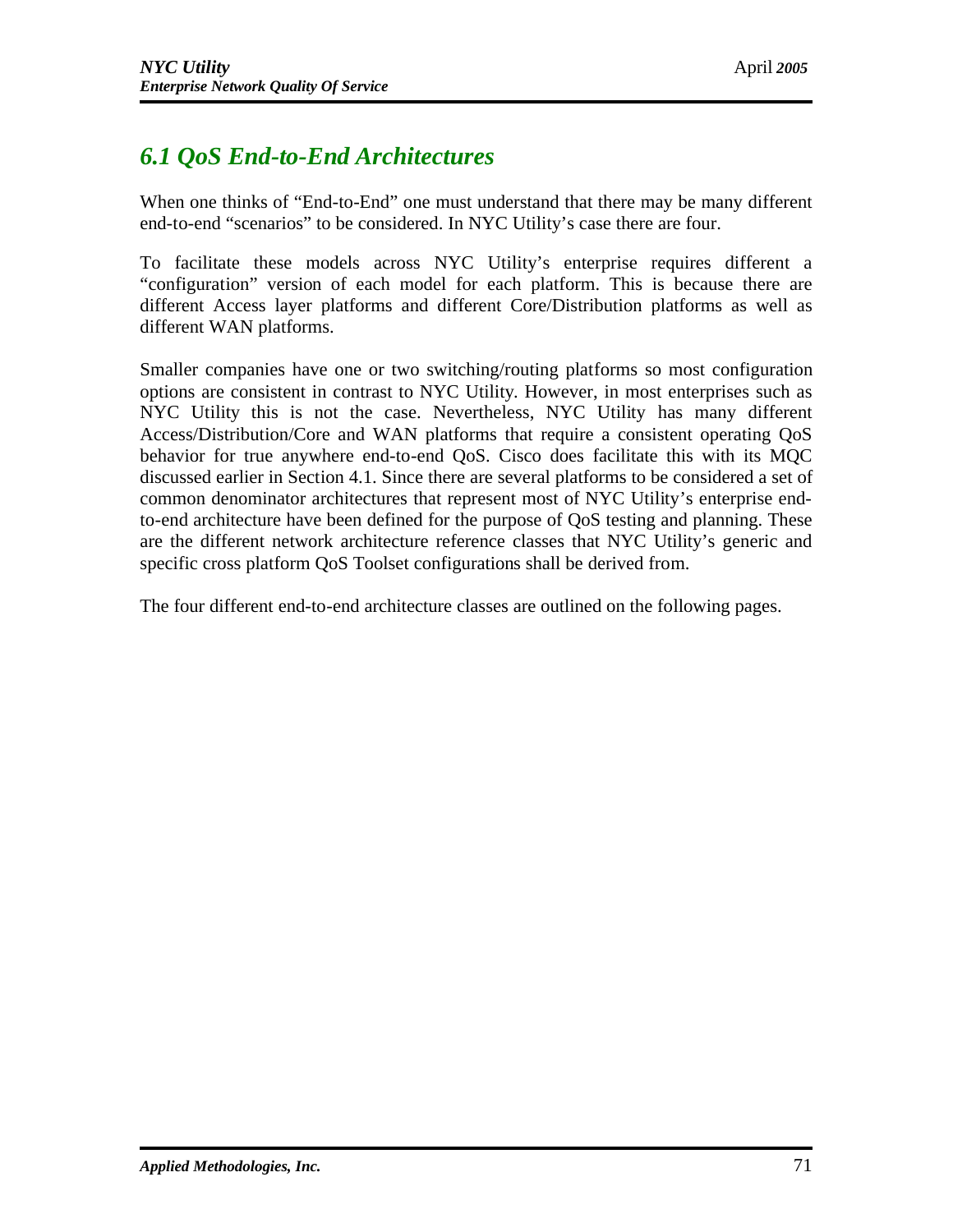## *6.1.1 QoS Architecture #1 Intra Switch End-to-End*

This architecture diagram refers to providing QoS between data and voice applications between two clients on the same switch locally or same switch stack locally. The diagram provides additional information about QoS marking locations and trusting areas.



Voice traffic Call Signaling

Enterprise Data traffic **Loacl Data traffic** 

#### This is the first QoS End-to-End architectural configuration class

Must provide consistent QoS capabilities between peer switch port clients on the same switch and across switches in stack for current peer to peer applications and future peer to peer applications

Example: QoS must support local voice calls between users on same switch and stack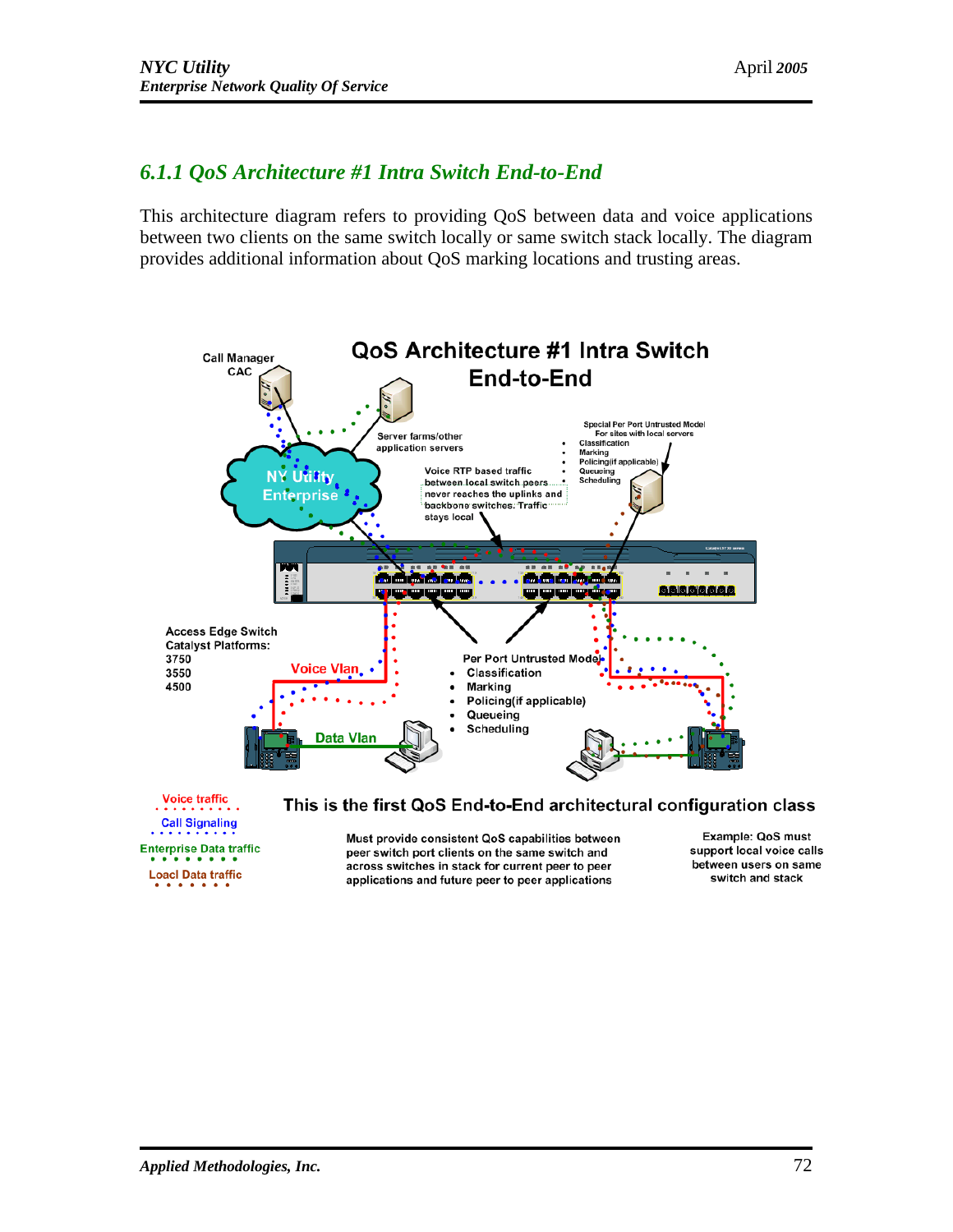### *6.1.2 QoS Architecture #2 Inter Switch Building Backbone End-to-End*

This architecture diagram pertains to NYC Utility's new backbones in its headquarters and other major business office or any office where the access layer switches have uplinks to Catalyst 6500 switches. This diagram refers to providing end-to-end QoS between switches on different floors in a building across a building's switching backbone. The diagram provides additional information about QoS marking locations and trusting areas.

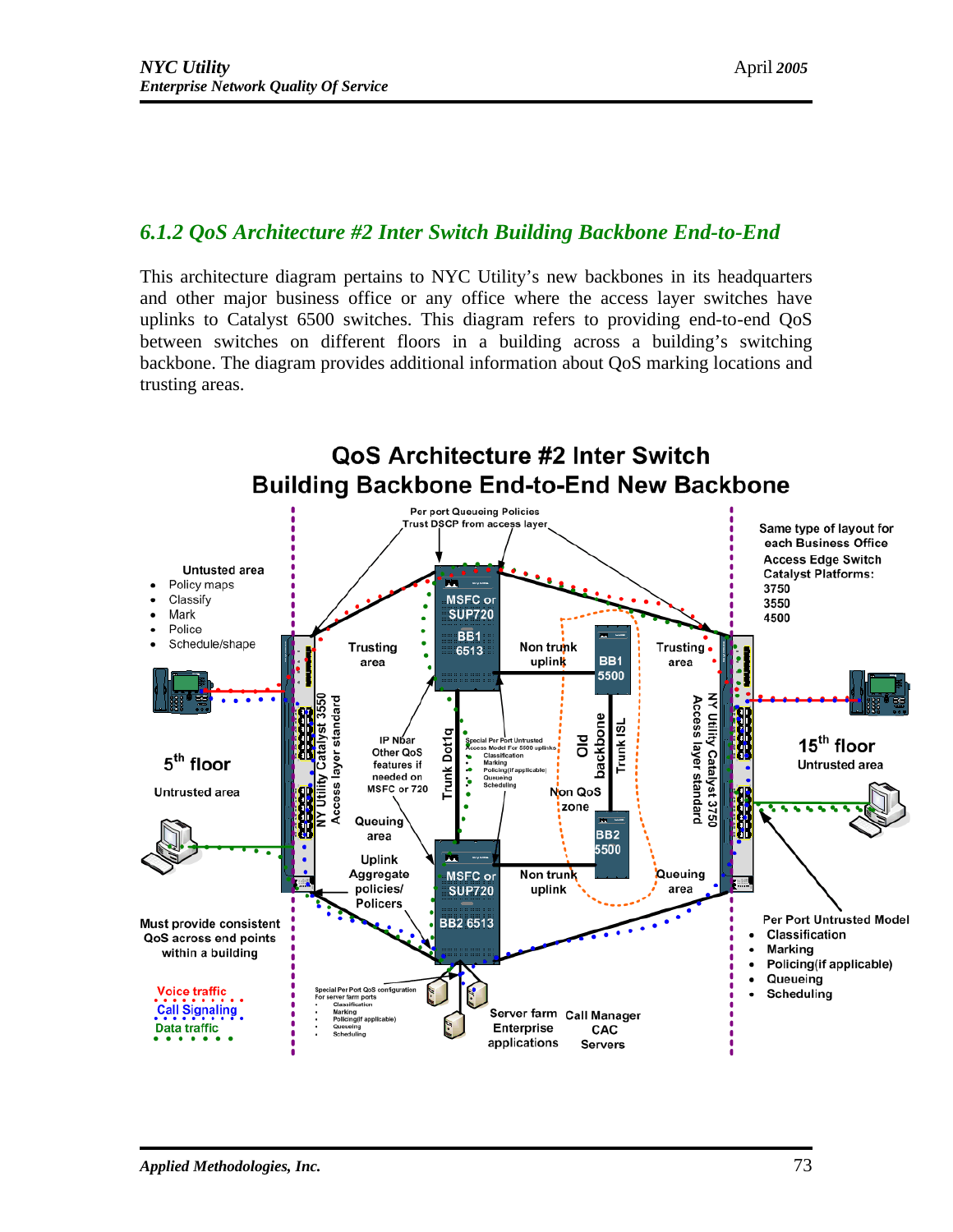# *6.1.3 QoS Architecture #3 Across the MAN DPT RING End-to-End*

This architecture diagram pertains to NYC Utility's DWDM DPT high speed core backbone between its major Business Offices(BOs). This diagram refers to providing end-to-end QoS across the MAN to other BOs access layer clients. The diagram provides additional information about QoS marking locations and trusting areas.



# QoS Architecture #3 Across Man between campus buildings DTP **Ring End-to-End**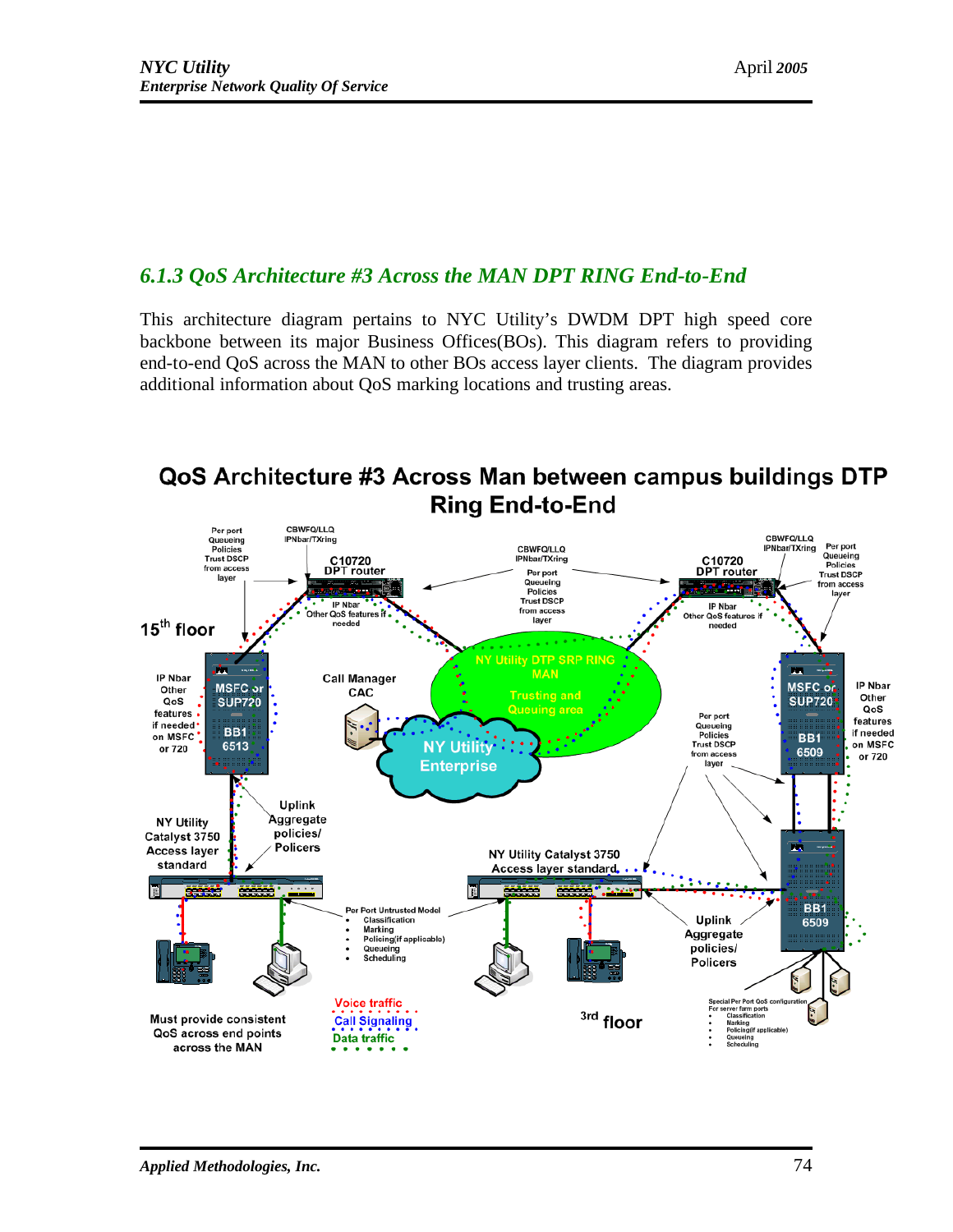# *6.1.4 QoS Architecture #4 Across the WAN To Loop Sites End-to-End*

This architecture diagram pertains to NYC Utility's WAN routers and to any site connected by a T-1, Multilink or lower than T-1 speed link such as loop sites. Also this diagram pertains to the loop sites connected via the SONET ring POS interfaces. This architecture references the end-to-end QoS needs of the loop sites connecting the loop sites via the WAN routers or though the SONET ring. The diagram provides additional information about QoS marking locations and trusting areas.



The four different End-to-End architecture considerations outlined earlier depict the level of complexity when planning for a true end-to-end QoS solution. As mentioned earlier in this paper the behavior of QoS must operate in a consistent manner regardless of the endto-end architecture at an atomic level, per architecture, and across all architectures. This approach is needed to ensure that QoS operates and provides the service it was intended to provide between two client workstations regardless if they are on the same switch or in different boroughs/counties without encountering any QoS black holes(passing a non QoS device en route) To achieve this goal requires adherence to design considerations, best practices and rules.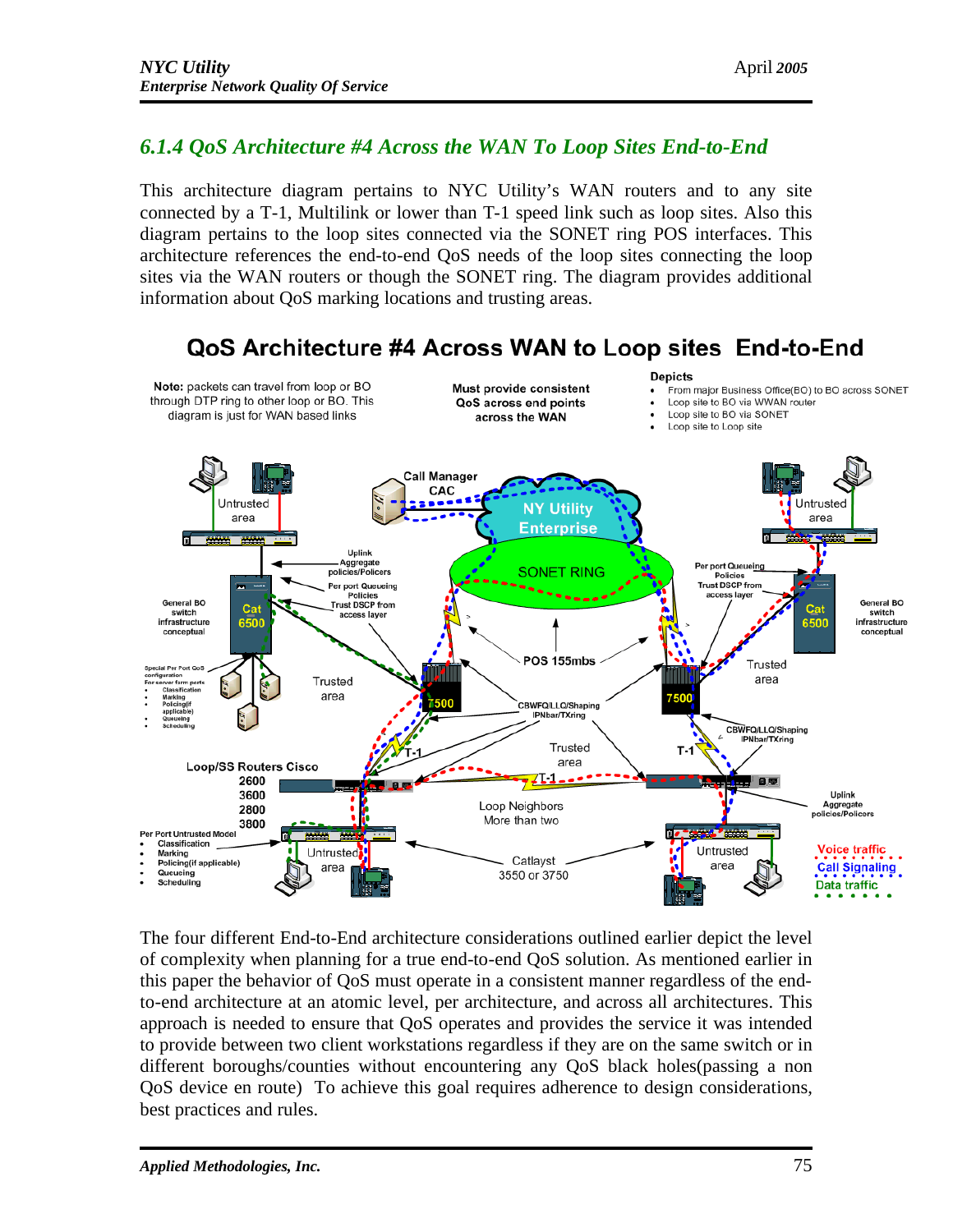# *6.2. NYC Utility QoS Design Rules:*

## *6.2.1 NYC Utility QoS Rule set#1*

- 1. All packets shall be marked with a DSCP value instead of CoS and IPP values unless otherwise required and already set by critical networking protocols such as EIGRP and HSRP. This approach ensures that NYC Utility knows what is marked what value and prevents any confusion in terms of CoS to DSCP translations.
- 2. The following table below is provided as a reference for configuration and supporting of QoS options. This table represents the initial DSCP values to IP precedence and COS values. This mapping provides a way for DSCP values to fall into the IPP levels when required for backward compatibility and for queue support. Most of the switches will have a unique mapping statement that will map the DSCP ranges to the IPP/COS values exactly as outlined below. The use of DSCP ranges for the DSCP to IPP/COS values will be utilized initially for NYC Utility but can be more specific in the future. The use of ranges does cause some confusion since a DSCP value assigned in a configuration may have been thought or planned to be for a particular class of service application that matches one IPP value but it is in a range that is mapped to another IPP value.

| <b>DSCP Range numbers to IP Precedence or COS Map Reference</b> |                                |                             |  |  |  |
|-----------------------------------------------------------------|--------------------------------|-----------------------------|--|--|--|
| <b>Range of DSCP values</b>                                     | <b>Compatibable with these</b> |                             |  |  |  |
| <b>Decimal</b>                                                  | <b>IP Precedence values</b>    |                             |  |  |  |
| $0 - 7$                                                         | $\bf{0}$                       | <b>Routine</b>              |  |  |  |
| $8 - 15$                                                        |                                | <b>Priority</b>             |  |  |  |
| $16 - 23$                                                       | $\overline{2}$                 | <b>Immediate</b>            |  |  |  |
| $24 - 31$                                                       | 3                              | <b>Flash</b>                |  |  |  |
| $32 - 39$                                                       | 4                              | <b>Flash Override</b>       |  |  |  |
| $40 - 47$                                                       | 5                              | <b>Critical</b>             |  |  |  |
| 48-55                                                           | 6                              | <b>Internetwork Control</b> |  |  |  |
| 56-63                                                           |                                | <b>Network control</b>      |  |  |  |
|                                                                 |                                |                             |  |  |  |

The design goal is to use DSCP values throughout NYC Utility for consistency but there are times when a platform will interpret the DSCP value as an IPP and COS value and act on its PHB accordingly, hence the need for such a table and mappings. For example the Spatial Reuse Protocol(SRP) protocol in the Core DPT/DWDM backbone will utilize the IPP markings so the IPP markings of packets need to reflect the proper DSCP values.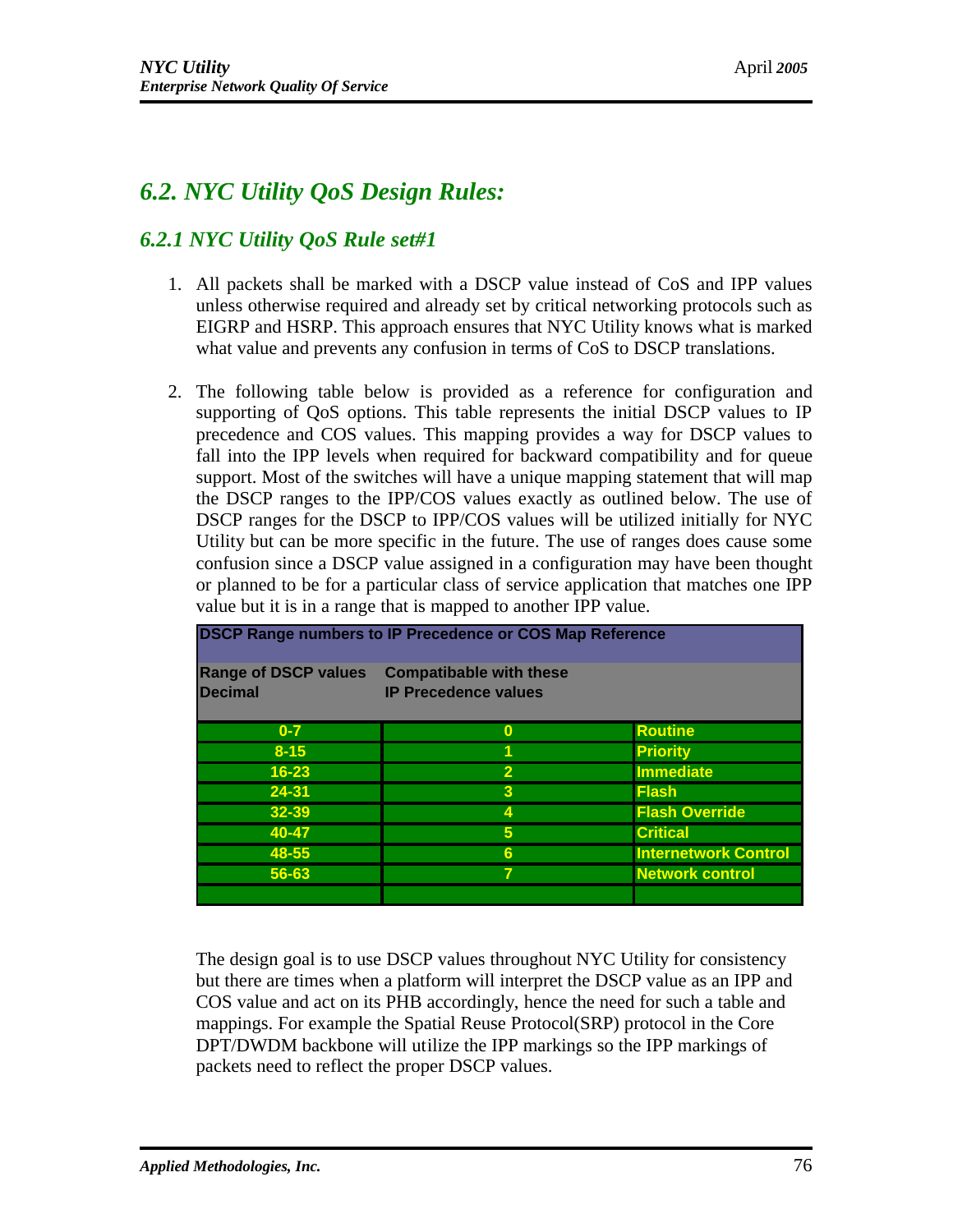# *6.2.2 NYC Utility QoS Rule set #2*

- 1. Best Effort traffic is allocated 25% of a link's total bandwidth as per Cisco QoS Base Line best practices recommendations. For NYC Utility, 25% of 10mbs will be 2.5mbs and 25% of 100mbs will be 25mbs. The bandwidth allocations(depending on platform) may be specified in bit rates so NYC Utility must be cognizant of this when provisioning 100mbs links from 10mbs links.
- 2. Voice traffic shall be allocated 18% of the bandwidth on all non wan links.
- 3. Voice traffic shall be allocated 33% of the bandwidth on all T-1 and lower speed WAN links. This was already outlined in the previous sections but is listed here again for configuration purposes.

## *6.2.3 Classification and Marking Recommendations and Rules*

- **All access switches will implement a set of classification and marking configuration commands**
- **All user ports will implement classification and marking commands for Voice and Data traffic. This is the case even if an IP phone is present and marks the packets itself, for having the marking executed at the switch ports ensures that if a phone is moved, upgraded, changed to a non Cisco model or experiences operating issues in terms of marking packets the voice packets will still get marked regardless of phone related issues.**
- **User ports shall trust only Cisco IP phone devices since these phones already mark voice and signaling packets. No other trusting is done on user ports.**
- **All server access switches will implement only application based classification and markings(no need for extra voice QoS configuration commands on server only switches or local server ports on user access switches). This is needed to maintain the return trip marking consistency from the client.(Base and Middle Model implementations).**
- **All MSCF, Supervisor 720s and Core/Wan routers will implement NBAR for advanced classification needs when applicable for routed interfaces**
- **Additional Core layer router and switch classification and marking will only be utilized for policing and DOS uses**
- **Special servers and gateway devices will have their ingress ports configured for classification and marking of their outgoing enterprise facing traffic to ensure round trip consistency from user workstations.(Base and Middle Model implementations)**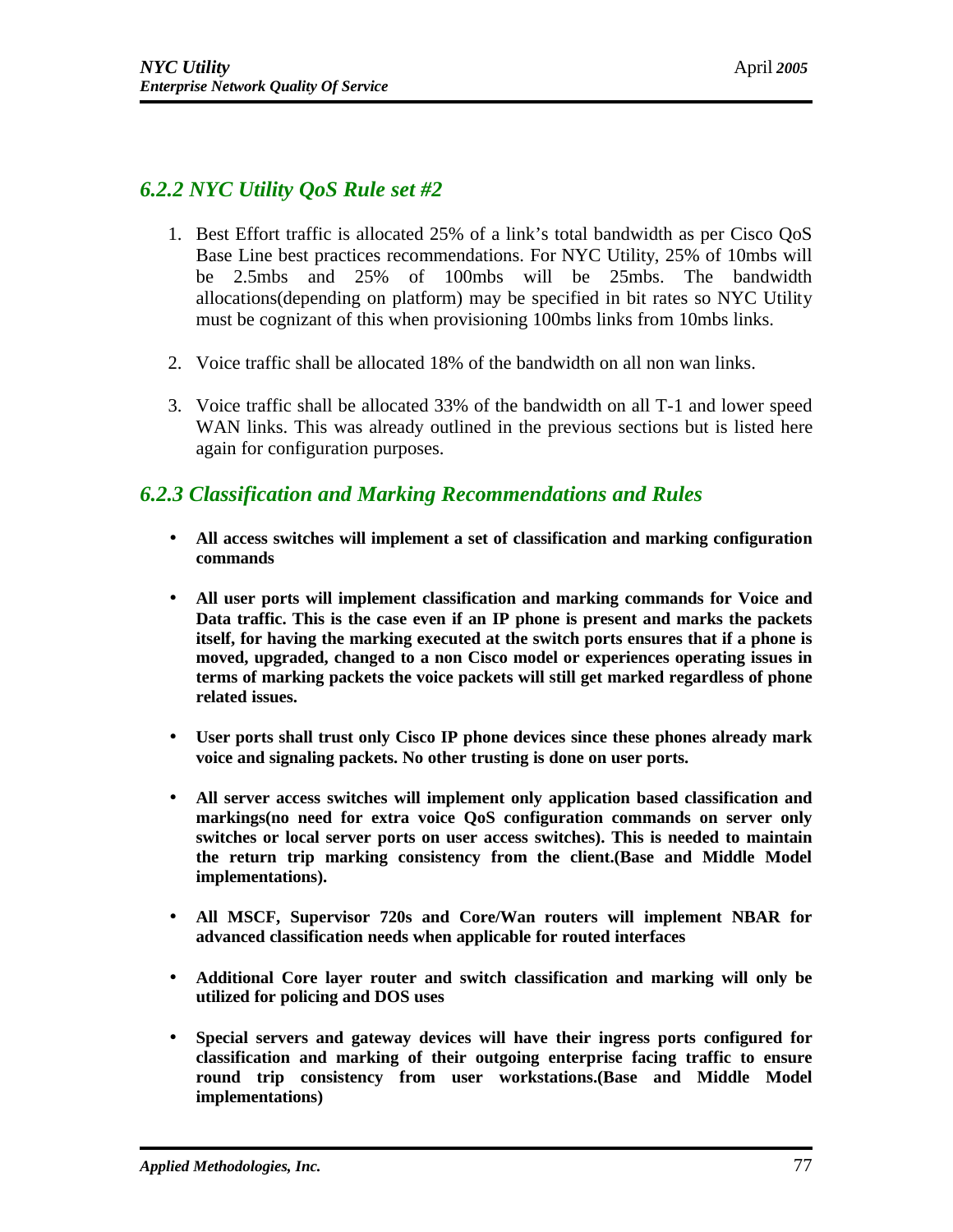## *6.2.4 Policing Recommendations and Rules*

- **Policing will NOT initially be performed on user ports to prevent inadvertent application performance issues. Policing of Realtime, Scavanger and Best effort traffic can be applied in the future when applicable.**
- **Policing will NOT initially be performed on any server ports to prevent configuration mistakes, or application port number changes from upgrades from causing valid traffic to suddenly get policed for markdown or dropping.**
- **Policing can be performed at the uplink port as an aggregator and extra line of defense for Worm mitigation. (See Section 7.0 for more details)**
- **Policing can be applied to control voice call bandwidth admission per user if a CAC based bandwidth control mechanism is not available**

#### *6.2.5 Queuing Recommendations and Rules*

- **Queuing and queue allocations per DSCP value must remain as consistent across platforms as much as possible**
- **All Core and WAN routers should employ CBWFQ/LLQ capabilities**
- **A priority queue must be available on every uplink, router, Voice user and Voice server port**
- **All non Voice server switch ports do not need to have a priority queue allocated**

#### *6.2.6 Trusting Recommendations and Rules*

- **All switch uplink ports will be set to trust DSCP values**
- **All router interfaces LAN and WAN will be set to trust DSCP values**
- **All switch to switch and router to router interfaces will be set to trust DSCP values**

### *6.2.7 Access Layer Switch QoS Required Policy Rules*

- **Appropriate (endpoint-dependant) trust polices can be used**
- **Classification and marking policies will be used**
- **Policing and markdown policies may be used when applicable**
- **Queuing policies will be used**
- **Uplink DOS mitigation policy will be available**

### *6.2.8 Distribution and Core Switch QoS Required Policy Rules*

- **DSCP-trust policies must be used**
- **Queuing policies must be used**
- **General Policing and markdown policies may be used when applicable**
- **DOS mitigation policy will be available**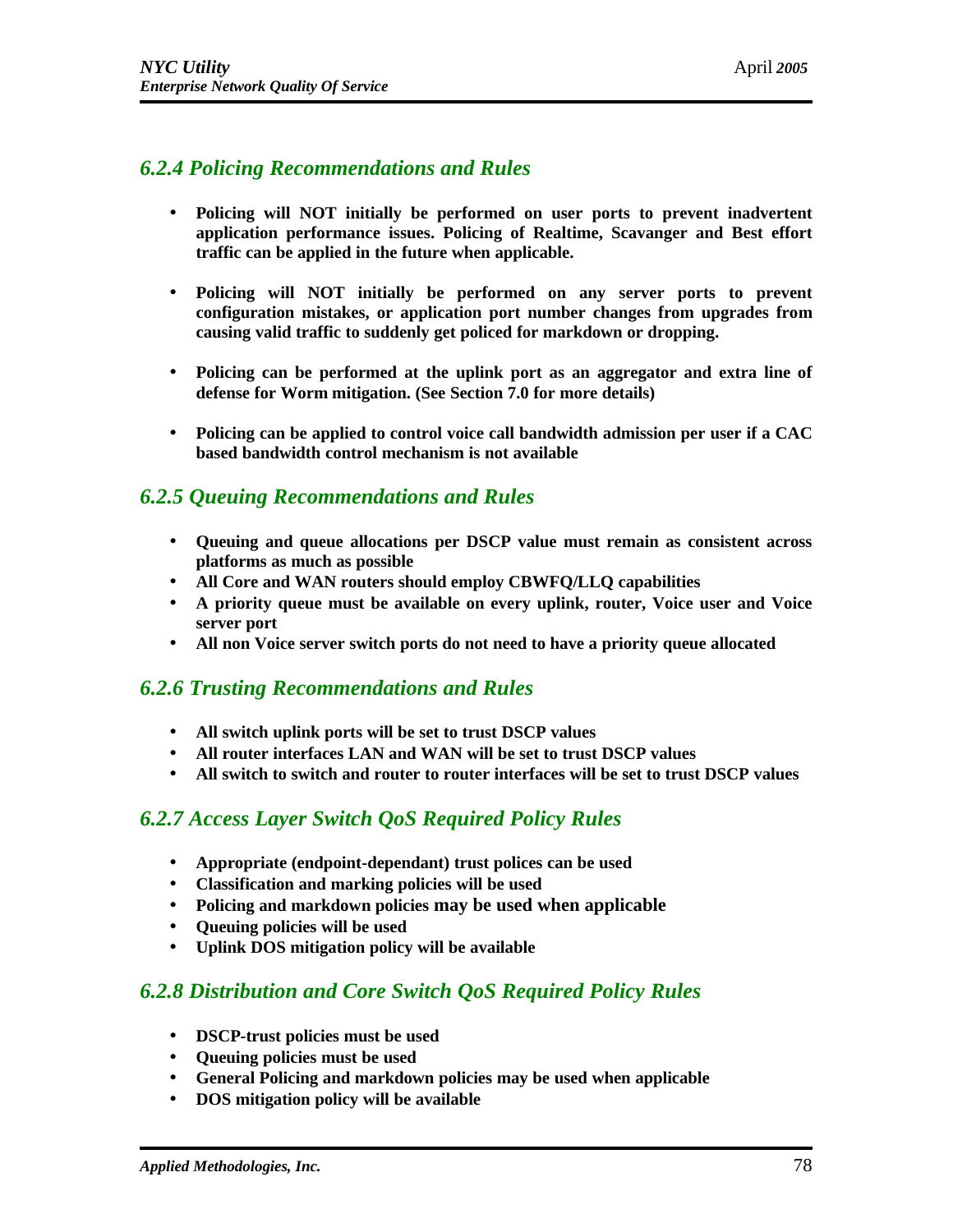## *6.2.9 Core and Wan Router QoS Required Policy Rules*

- **DSCP trust policies must be used**
- **Queuing Policies must be used**
- **General Policing and markdown policies may be used when applicable**
- **DOS mitigation policy will be available**

### *6.2.10 Additional Design Considerations*

Some additional design considerations and questions that NYC Utility must answer before scaling from its initial QoS model and deployment to a larger scale deployment:

- **1.** For critical two or three tier Client/Server, CRM, ERP or custom applications NYC Utility must take into consideration that end-to-end QoS may not be complete between Application servers(proxy/content or front end types) and back end database servers such as Oracle or SQL server. The QoS markings are valid between the application server and the client. However from the application server to the database server residing on the same switch or in another location those types of transactions and traffic patterns must be considered before scaling QoS from its initial deployment.
- **2.** Should HTTP based Intranet traffic fall under the Critical Application class or be thrown in as Best Effort? Should special HTTP based Intranet applications be given a higher class of service?
- **3.** DNS and DHCP could be considered for Control Plane Network control markings to ensure in times of heavy congestion or congestion from an outage that these services are working.
- **4.** Voice Vlan consideration should Voice traffic present on the Data Vlan be policed and dropped?
- **5.** Voice Vlan consideration should data traffic found present on the Voice Vlan be policed and dropped?
- **6.** Different Catalyst PFC and MSFC set L2 and L3 packet sizes inconsistently. *It is recommended that* NYC Utility should investigate this and ensure that all PFC and MSFC are consistent in hardware and software revisions.
- **7.** The use of cRTP can be applied to heavily utilized T-1 links or links lower than T-1 speeds if applicable.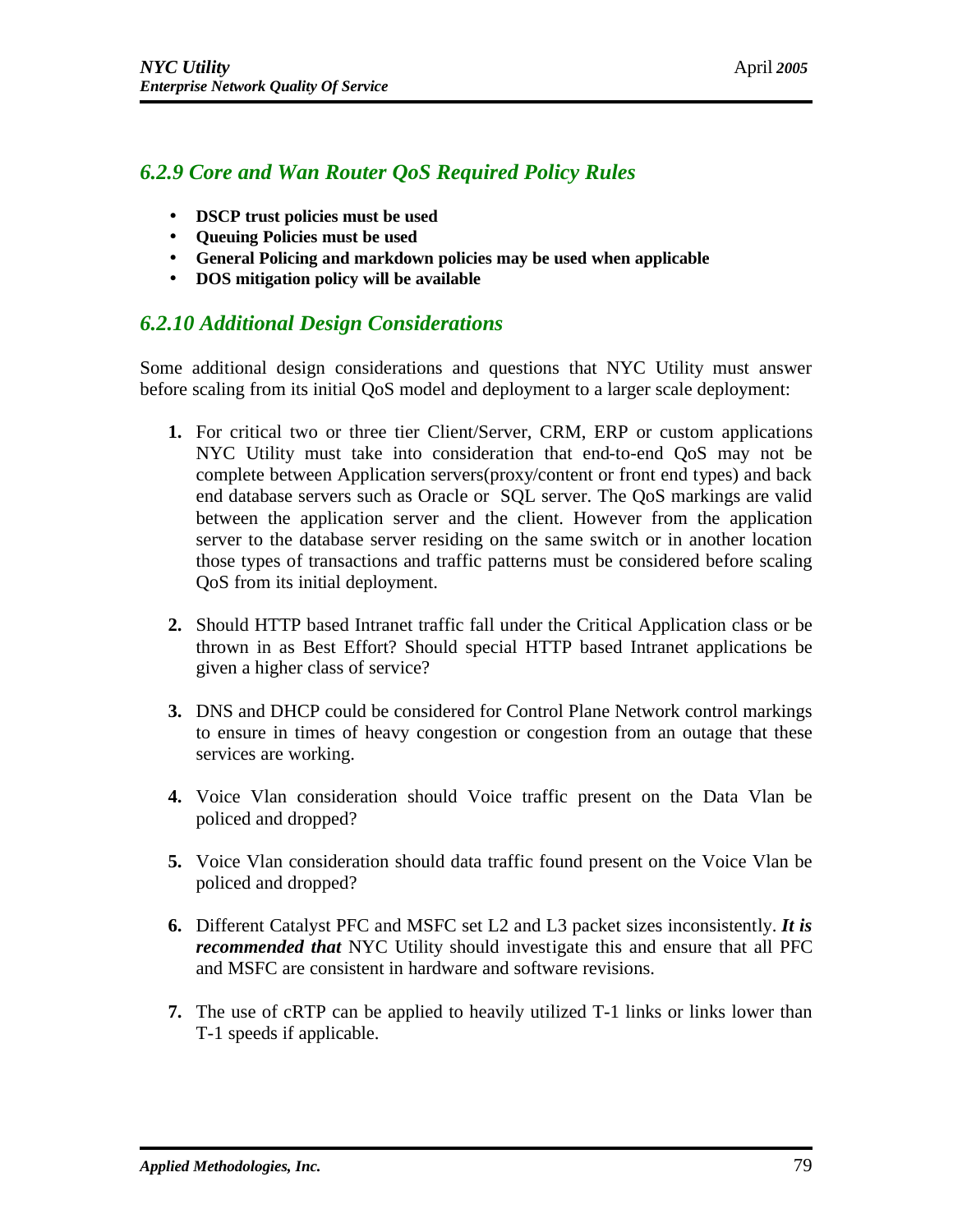- **8.** QoS across VPNs and firewalls require special considerations. There are methods to mark both the inner tunneled packet and the outer transport packet. NYC Utility should carefully review this method and test in a lab environment before implementing. If Voice is required to go over a VPN and or through a firewall then a separate "unique" QoS configuration set will be required on the VPN client edge and at the VPN's enterprise edge interfaces respectively. Also, the inward and outward firewall interfaces may need to reclassify and remark the packets as they enter or leave the NYC Utility enterprise. A complete set of MQC configurations are required to support QoS across VPNs.
- **9.** QoS marking points for special services servers. If NYC Utility implements more than just the Basic Voice QoS toolset then special consideration must me made to other end devices that have to apply QoS marking principals. If NYC Utility implement the Base QoS model at the access layer for example then QoS marking configurations must be applied at the requisite end server or gateway to ensure that the return packets are marked and handled accordingly. This entails stripped down simpler marking configurations for each specific server. For example, if HTTP traffic is to be marked at the access-layer as best effort then the GOLRs must tag the internet traffic coming back into the NYC Utility network as best effort as well. A list of special server switch port and configurations names is outlined in Section 7.1.6 to facilitate in the planning of these serves and inclusion into the NYC Utility QoS Toolset.
- **10.** Legacy switch uplinks **-** There are Catalyst 5500 series switches with user and possibly server populations residing off the 6500 based backbone in the Core sites. These switches do not have support for MQC and are thus QoS incapable. However, there are users that access the same set of services that other users do off the QoS capable access-layer switches. But, since these users are on 5500 series switches they have no way to classify and mark their packets. The only solution to this issue, other than upgrading the users from 5500 to a 3750 or 6500 series, is to provide a special uplink configuration on the 6500 switch that these 5500s connect to. This special configuration will classify and mark the packets from the 5500 ingress point into the 6500 domain from that point on. So, a packet from a 5500 based user will be marked at its 6500 uplink point and will receive QoS between the peer enterprise service and back to the uplink point. Packets between users within the same Vlan on the 5500 will not receive any QoS. A special QoS tool set command to turn on and off QoS for 55k uplink ports has been created and tested in the lab and is available as part of NYC Utilitys QoS Toolset.
- **11.** Catalyst 2900 or older switch uplinks into Catalyst 6500 switches will have its MQC edge boundary at the Catalyst 6500 uplink interface. This ensures that applications are classified, marked, policed and scheduled in a consistent manner at the uplink point on the 6500 from the 2900s. Since the 2900 switches do not support MQC and are considered legacy the users located on the 2900s will not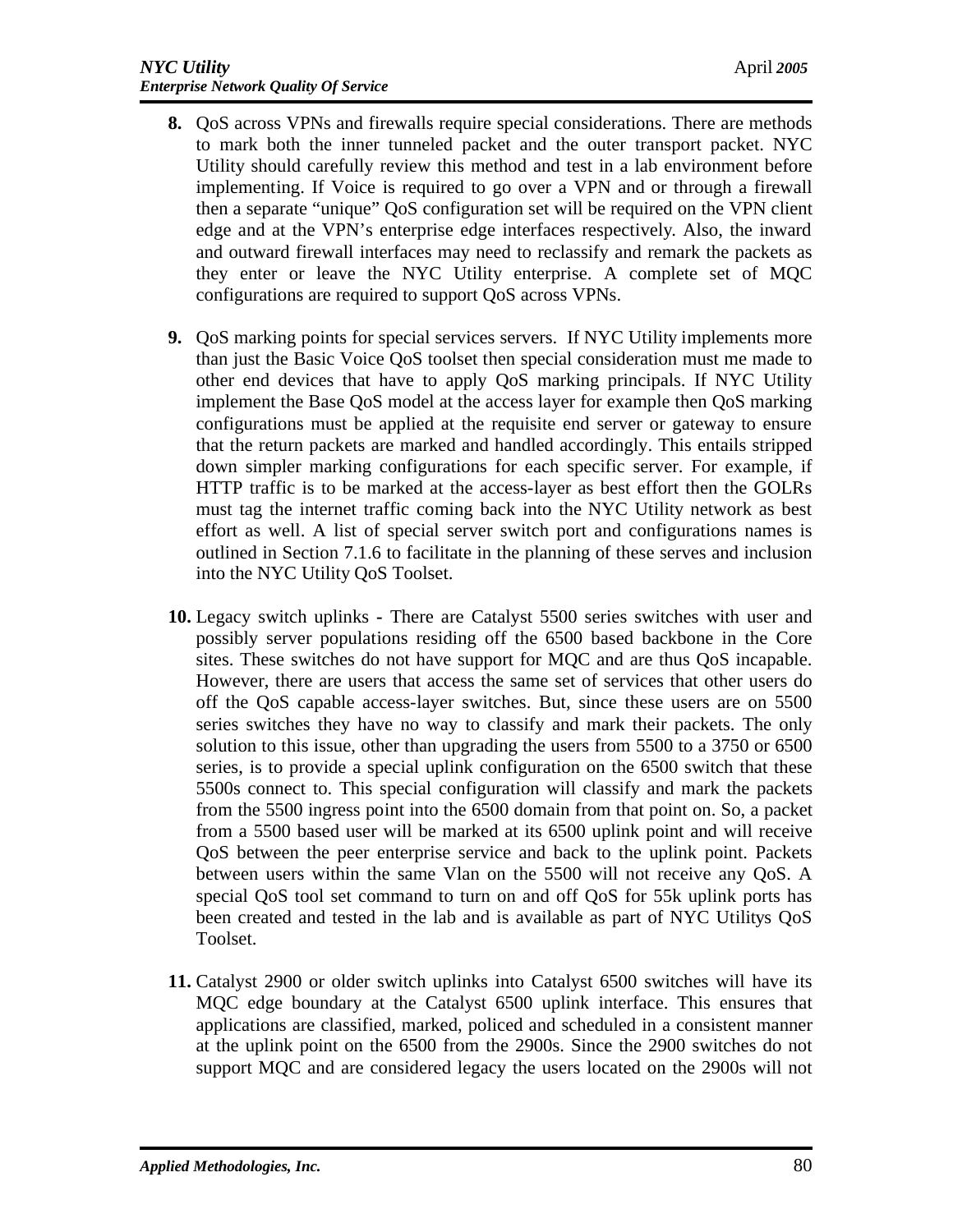have QoS within their switch cluster. Thus Catalyst 2900s to 2900s users will have no QoS between them.

- **12.** Old NYC Utility Backbone and Etherchannel considerations: Since the 5500s do not support a consistent queuing and QoS configuration model as the approved QoS devices do, no QoS marking, queuing or policing policies will be applied to these backbone switches on end user ports nor on Etherchannels between Old Backbone switches.
- **13.** DPT ring access or provide a T-3 to replace Multilink PPP. This approach ensures consistency with MQC configurations and functionality across DPT, T-3 and T-1 sites. The multilink PPP has different properties like LFI(link fragmentation and interleaving) that could help add to QoS functionality or possibly degrade it. It also presents NYC Utility with another "unique" QoS configuration set that has to be considered and managed. However, if the Multilink PPP links must still be supported than QoS features can be applied to the respective site interfaces. *Note: PPP Multilink/LFI configurations have not been created or tested and are not included in the NYC Utility tool set.*
- **14.** There is no need to use QoS tools for broadcast based Virus/Trojans or worm traffic suppression. Instead, **it is recommended** to just use the switch's broadcast suppression features, thus improving performance and simplifying the QoS configuration. The switch ASIC will handle the broadcast suppression as apposed to using additional QoS tools.
- **15.** IP based switch ports facing Fiber Channel Server connections should not have any QoS applied if it is not supported. Traffic from Fiber Channel Server ports can be classified and marked at the next uplink point when applicable.
- **16.** 7200 Token/Ring Escon interfaces will not have any MQC configurations applied to their interfaces. Any IP based packets will be sent from these router interfaces will be trusted to the default class of service and no change is necessary nor an additional "unique" MQC configuration be required. However, until Token-Ring is completely phased out and there is an issue that requires IP based traffic originating from the remaining Token-Rings to have a class of service applied to them, then MQC configuration commands can be applied to the Token-Ring interface(if possible) to just classify and mark specific IP packets. The routers supporting such Token-Ring interfaces must be able to support CEF and MQC at a minimum. If not then it is up to NYC Utility to consider upgrading the router or remove the Token-Ring segment. **It is recommended** that Ethernet based OSA adapters be tested to see if QoS configuration commands can be applied to them.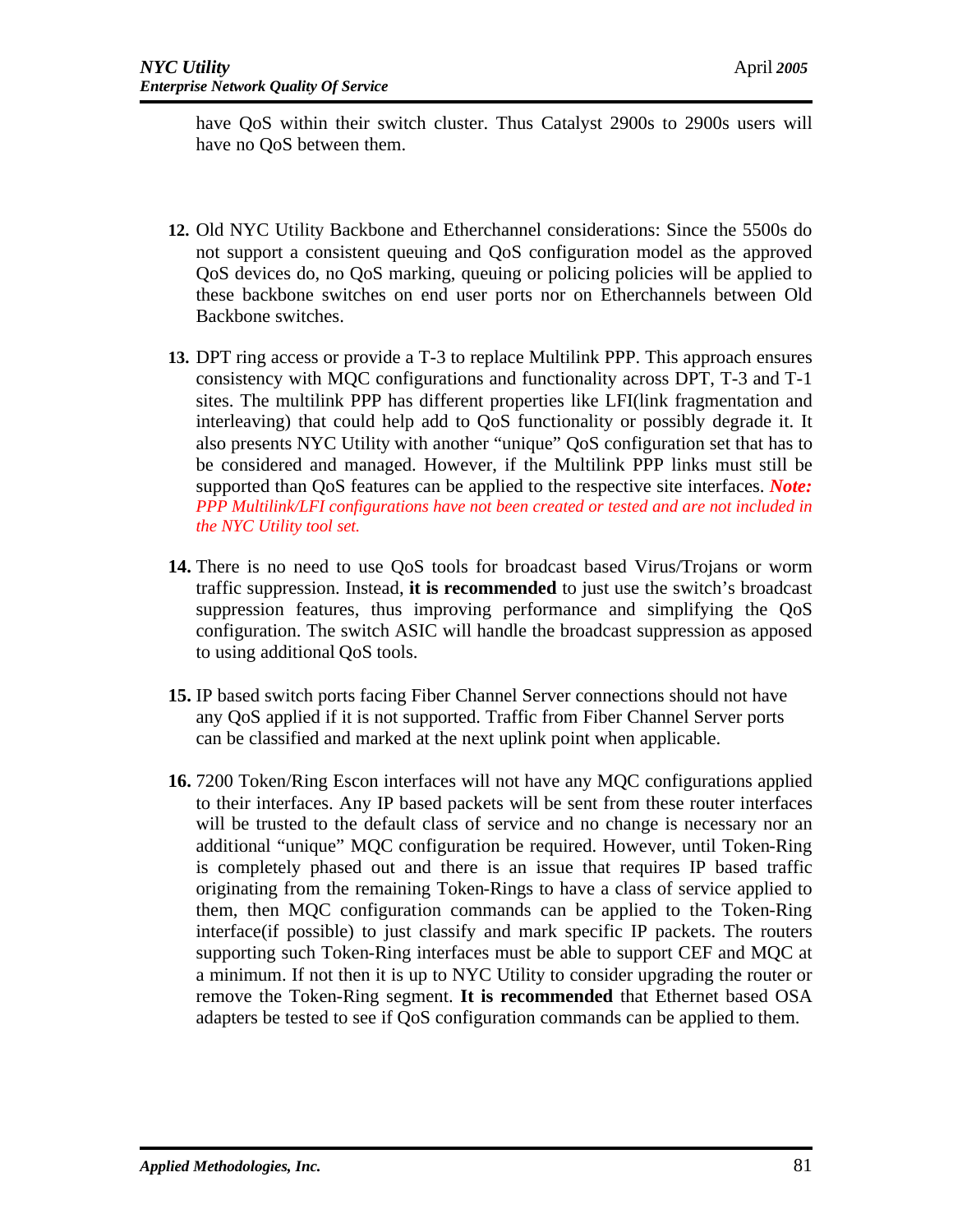- **17.** All QoS configurations should be as consistent as possible amongst like platform ports. The use of different QoS queue and priority allocations for heavily utilized links should be a last resort. Such links should be investigated as to why the utilization is high and what traffic is causing such high utilization. Using QoS tools to **"gain"** bandwidth back or to **"wedge"** in traffic classes amongst such high utilization can cause additional problems when the utilization subsides and also increase the management and troubleshooting aspect of QoS by having yet another "unique" QoS configuration in the middle of an end-to-end path.
- **18.** Aggregate Policers can be employed on uplink switch ports to police the entire Vlan(if supported), a specified amount of bandwidth or just a specific class of traffic. These Policers can be created and not applied until a specific need arises such as the condition when a worm creates more traffic or gets around the policies defined at the edge client device edge ports. Aggregate Policers should not be deployed initially for they may inhibit the natural flow of traffic from the uplink ports and may skew the behavior of the network's operation in regards to traffic flows.
- **19.** Local non Server Farm servers pose a special concern. These are the file and print or any other type of local floor/department or field office server that resides on the same access layer edge switch as the clients. The presence of these servers requires another set of QoS configuration commands to support on the same edge access layer switch to ensure that those server ports mark their packets in a consistent manner, not only for intra switch/stack transport but for any file/print sharing or application access to such servers from other remote locations.
- **20.** Pix 7.0 supports MQC and QoS NYC Utility should consider looking into these features when applicable if QoS is to be applied to traffic crossing firewalls. Since version 7.0 of the PIX IOS supports MQC, many of the NYC Utility QoS Toolset MQC configuration files may be compatible. With PIX version 7.0 supporting MQC provides NYC Utility additional options with QoS in regards to firewall traversing and the benefit of a consistent CLI.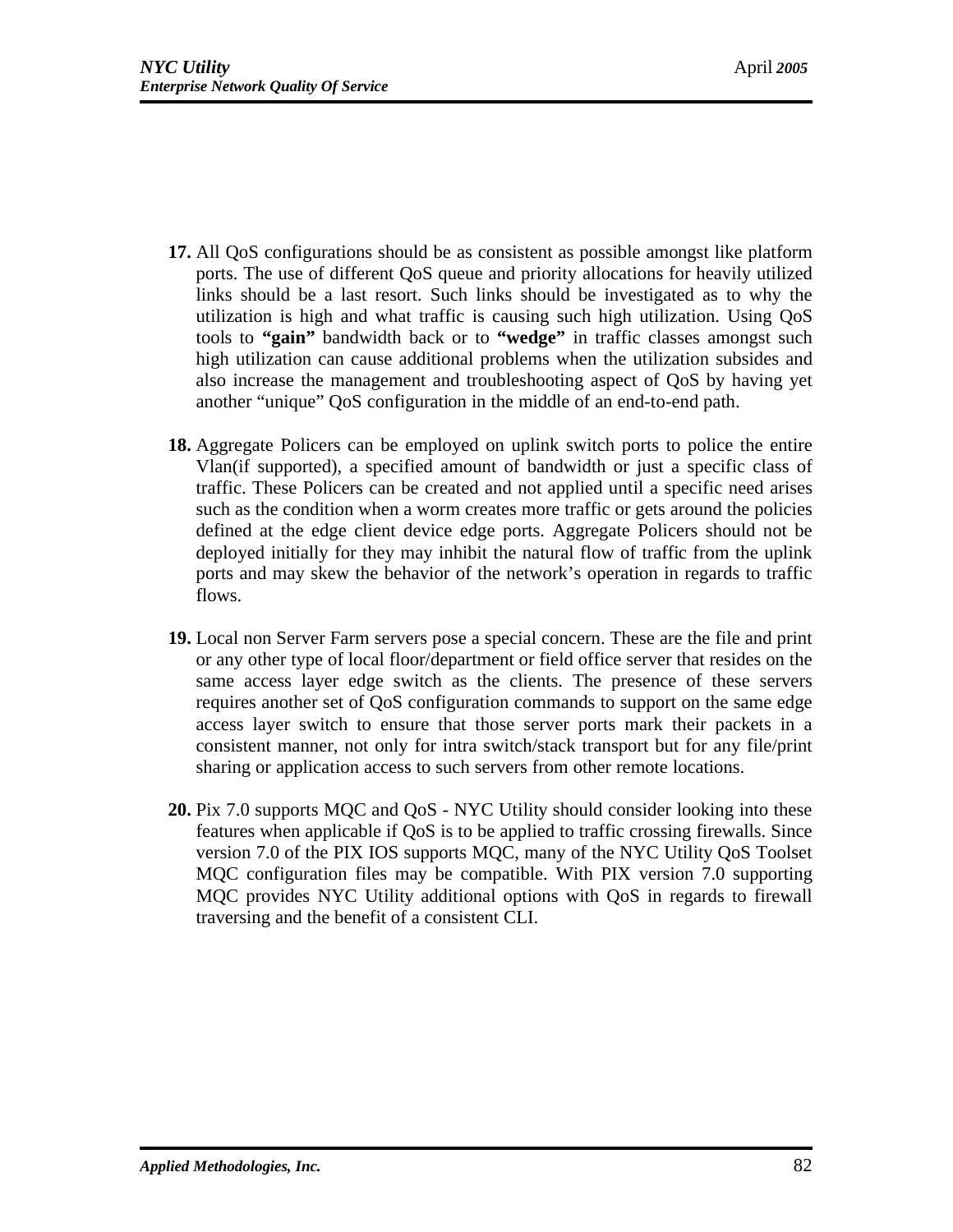**It is recommended** that NBAR should be configured on all MSFC and Supervisor 720s running in Native mode and all routers in the Core and WAN.

NBAR provides the following features that would be advantageous to utilize

- **Advanced application and protocol identification and classification**
- **Simpler to configuration for Class maps, eliminates the need for access lists**
- **Provides application statistics in discovery mode**
- **Provides advanced and stateful DoS identification features**
- **Provides a plug in method of adding different protocol and virus/worm signatures without requiring an IOS upgrade**

NBAR operates in the IP Cisco Express Forwarding switching path, only the first packet within a flow requires stateful packet inspection, and the policy is applied to all packets belonging to the flow. NBAR stateful packet inspection requires more CPU processing power than simple access lists. However, on newer router platforms the overhead of enabling NBAR is quite minimal(typically 2 to 5%, depending on the traffic mix. **It is recommended** that NBAR be enabled on all Catalyst switch platforms running IOS and support it as well as all router platforms that can support it. NBAR can be used for worm mitigation through easy classification and can also be used as a protocol and traffic discovery tool on all links.

The QoS configurations for SRST routers should match that of the enterprise for these reasons:

- **Provide consistent operating and management behavior**
- **Ensure that return trip packets sourced from the SRST routers are marked appropriately**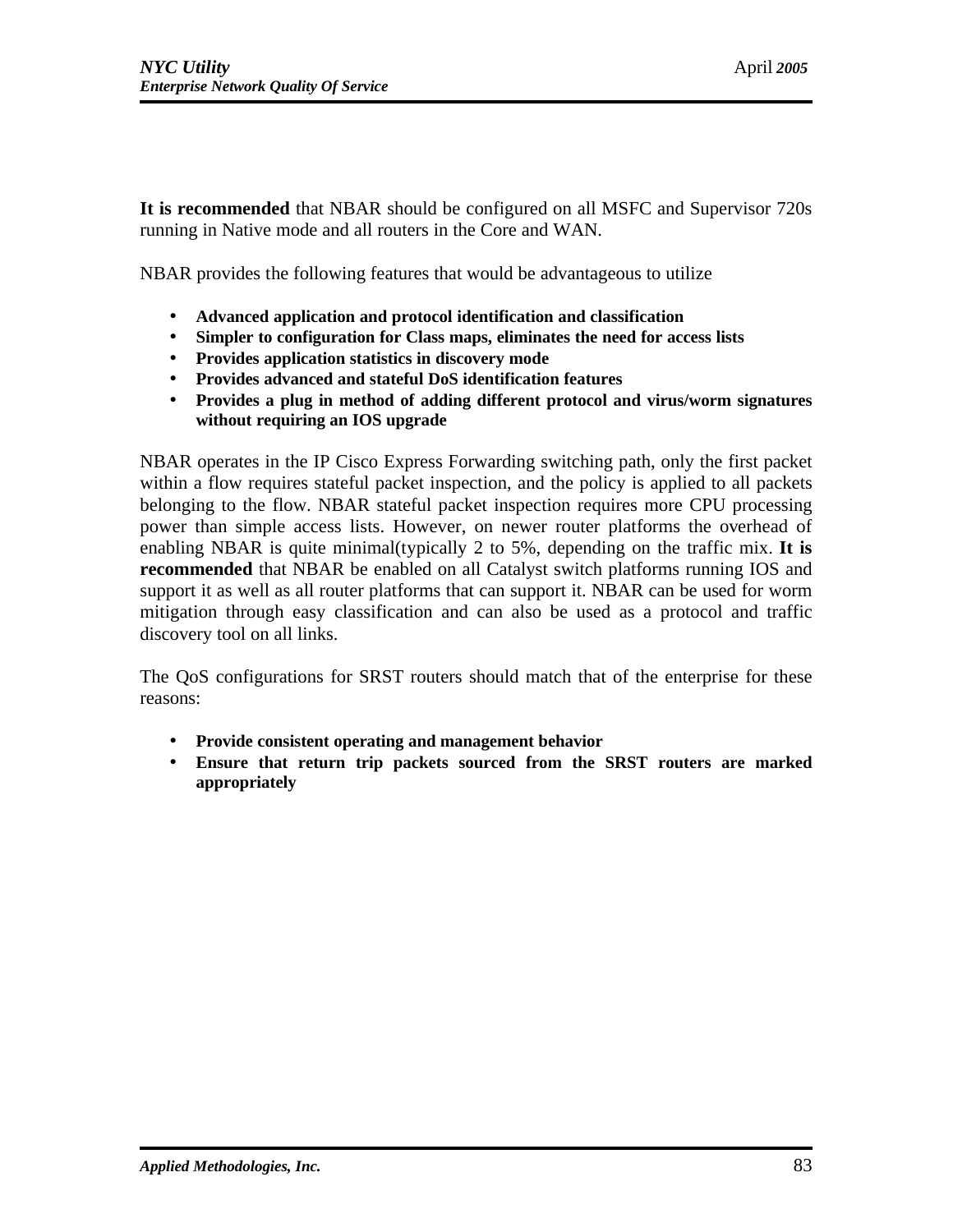# *7.0 Custom NYC Utility QoS Solution Built On the NYC Utility Models*

The previous sections of this paper outlined NYC Utility's recommended QoS models. This section covers how to implement the models within the NYC Utility enterprise.

# *7.1 Introducing the NYC Utility QoS Toolset*

The NYC Utility QoS Toolset or QoS Toolset is a set of basic to advanced platform based pre configured MQC QoS configuration command files that can be deployed and executed at any time. By utilizing the NYC Utility QoS Toolset in conjunction to following the recommendations listed in previous sections NYC Utility can meet the design considerations listed in section 5.2.1.

One can think of the NYC Utility QoS tool set as a set of macros similar to Cisco's Auto QoS macros, but tuned to NYC Utility's needs and more flexible in terms of changing and tuning specific QoS features.

The contrast to Auto QoS and NYC Utility's QoS Toolset is that with Auto QoS you execute one command and a whole series of macros are executed to provision a switch for QoS, regardless if the items provision are needed or tuned for the environment. If a QoS feature is not desirable after Auto QoS is executed one must search the configuration to disable the specific feature. Removing the QoS configurations items resulting from executing Auto QoS can be cumbersome and timely as well.

However, with the NYC Utility QoS Toolset one can just turn on a basic QoS function to start out and build on it by turning on and off various QoS functions as needed. For example, a switch might just need QoS enabled and trusting turned on for all of its ports. However, using the NYC Utility QoS tool set all that has to be executed is a *truston* command. If trusting were to be turned off a command *trustoff* can be executed thus removing the commands from all the interfaces.

This type of macro file approach provides NYC Utility the flexibility, to turn, test and **"feel"** various QoS knobs quickly without constantly oscillating between command line Configuration and Exec modes for changes. In deployments scenarios it enables NYC Utility to deploy specific QoS functions quickly and roll them back if the desired results are not achieved. This approach ensures that network devices do not end up with QoS **"spaghetti"** code that is unique per device which can become confusing and difficult to manage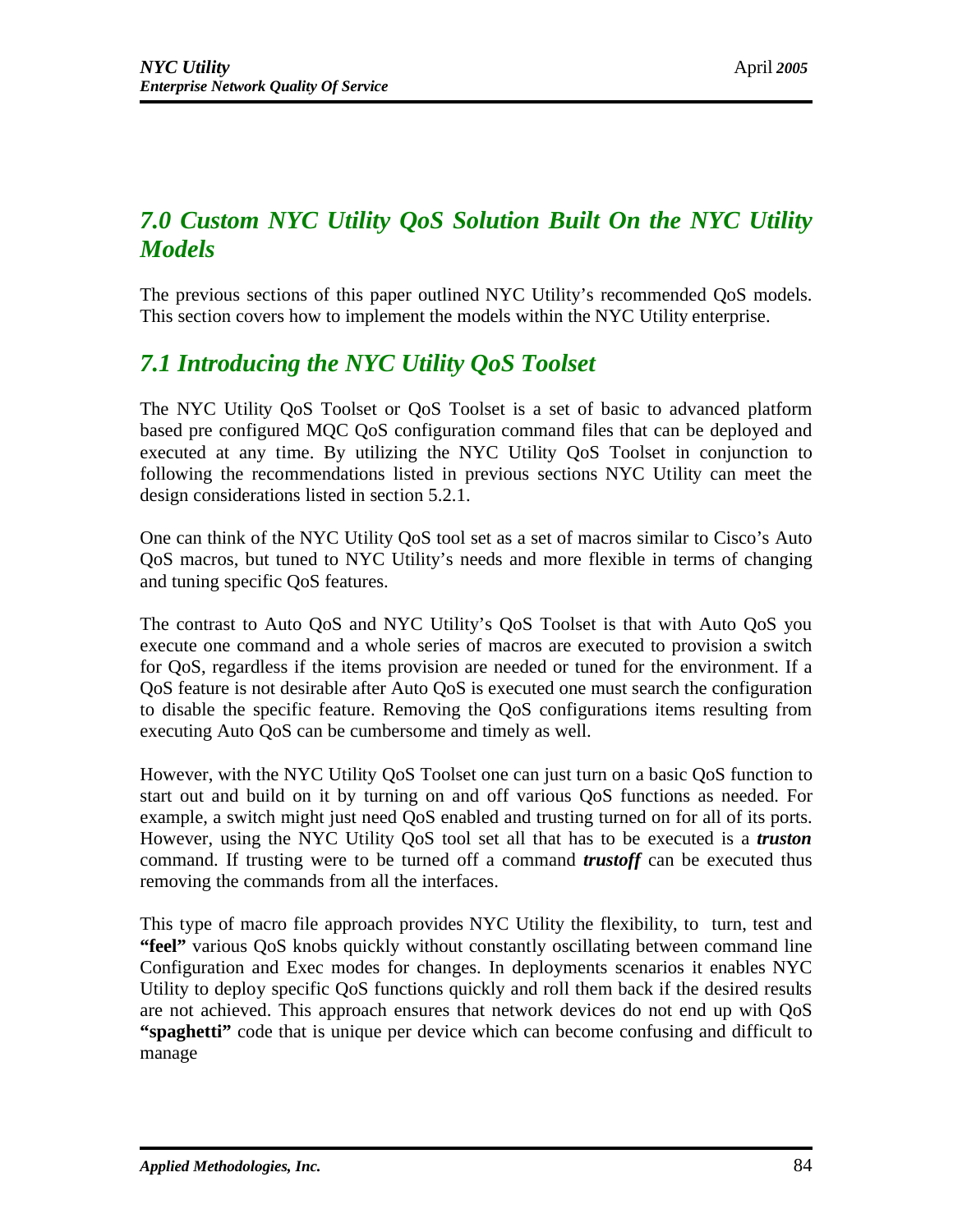## *7.1.1 NYC Utility QoS Toolset Advantages*

The NYC Utility QoS tool set provides many features and achieves the design consideration goals outlined earlier in this section. The QoS tool set provides the following benefits

- **Consistent look and feel of QoS implementation commands across all platforms**
- **Reflect the NYC Utility models in configuration and tuning options**
- **Plug and play capability for changing QoS options**
- **Consistency provides easier management and troubleshooting**
- **Follows Cisco recommended QoS practices support for MQC**
- **Enables NYC Utility to manage, tune and upgrade specific platform QoS classification markings, policing and queuing configuration commands easily by turning on and off features when needed**
- **Manageable through CiscoWorks QoS Policy Manager plug-in**
- **QoS configuration files can be centrally managed for changes and easy deployment**
- **QoS configuration files provide self documentation comments so, even if not used or about to be used, these files can be read on the device for tips and instructions**
- **Scales with QoS needs**
- **Easy to deploy and roll back**

The following section outlines an example of the QoS Toolset's contents and a basic implementation. A separate, formal, NYC Utility QoS Toolset User Guide for deployment and reference will be forthcoming to reduce the size of this paper.

### *7.1.2 NYC Utility QoS Toolset 3750 Example*

The NYC Utility QoS Toolset is comprised of a set of files with MQC commands in them. These files turn on and off various QoS features ("knobs") and for the most part are consistent across most platforms. These files will have the same names across platforms but some of the platform specific MQC commands within such files will be different. These differences are noted in comments in the files. The files use a nomenclature of the QoS features and the platform's model number. Some files are generic enough to just have its QoS feature in the name but no model number. Here are some examples using a 3750 platform and a 6500 platform.

#### **3750 access-layer platform Basic Voice model files:**

- **BASICVOICEQOS3750.cfg**
- **removeqos3750.cfg**

The two files above are used to turn on and remove QoS for this platform for just basic VoIP service. BASICVOICEQOS3750 just enables QoS on the switch, loads up the policy to mark just VoIP related traffic and to leave all other traffic at its default(unmarked). This file will also create the access-lists and setup the priority queues per port.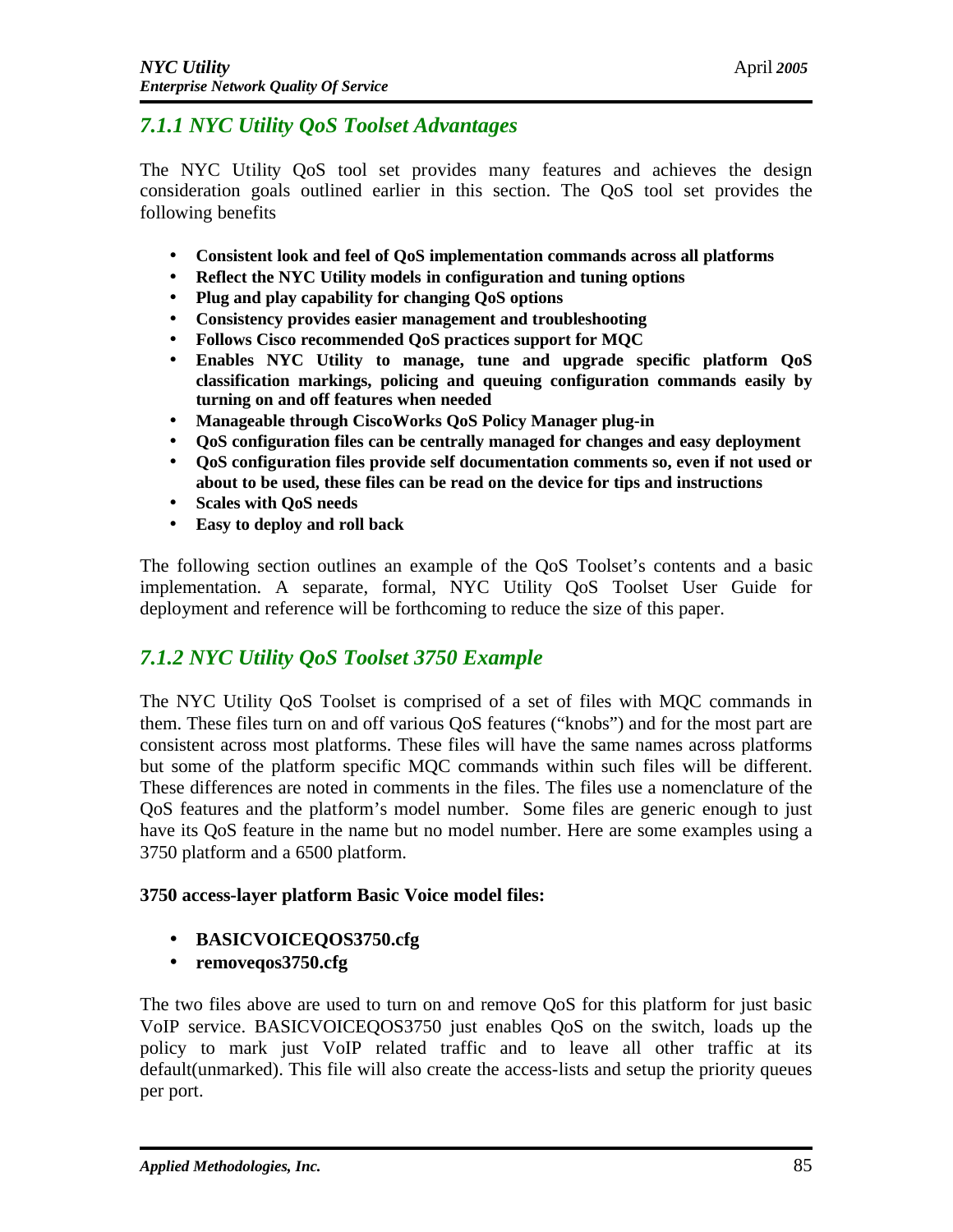**All other queuing and queue thresholds are set at their defaults when QoS is enabled.** Another file for example can be used to implement the advanced queuing or threshold commands. The configuration command content of the file is in outlined in BLUE and comments are in GREEN.

```
!BASIC BARE BONES VOIP ACCESS LAYER QOS CONFIG 3750
!BUILT IN AMILABS SUNDAY MARCH 13 2005
!Using default QUEUE setup
!Priority Queue is Queue 1
Maps the COS to the appropriate DSCP values
mls qos map cos-dscp 0 8 16 24 32 46 48 56
mls qos map ip-prec-dscp 0 8 16 24 32 46 48 56
mls qos
!mls qos map policed-dscp 0 24 46 to 8
!excessive voice or general traffic can be remarked to scavenger
!AGGREATE POLICER FOR SWITH UPLINKS TO MITIGATE DOS TRAFFIC LEVELS
! Calculate aggregate based on total switch user ports at 10mb then 
divide by half
! 24 user port aggregate example used below
mls qos aggregate-policer UPLINKPOLICER24 125400000 1000000 exceed-
action drop
This is the basic class map to match Voice traffic to a class for 
marking
class-map match-all VOICEVLAN
   description ***VOICE RTP PACKET CLASS***
   match access-group name VOICE-VLAN ACL listed at end of config
class-map match-all VOICESIGNALING
   description ***VOICE H323 SIGNALING PACKETS***
   match access-group name VOICE-SIGNALING
This is the policy map to set the match packets to the corresponding 
DSCP value
policy-map NYCUTILITYBASICVOICE3750
   class VOICEVLAN
     set ip dscp 46 sets voice traffic to EF(expedited forwarding)
                        packet marked with value in uplink switches 
                        will move this packet to the priority queue
   class VOICESIGNALING
     set ip dscp 24
   class class-default
     set ip dscp 0
```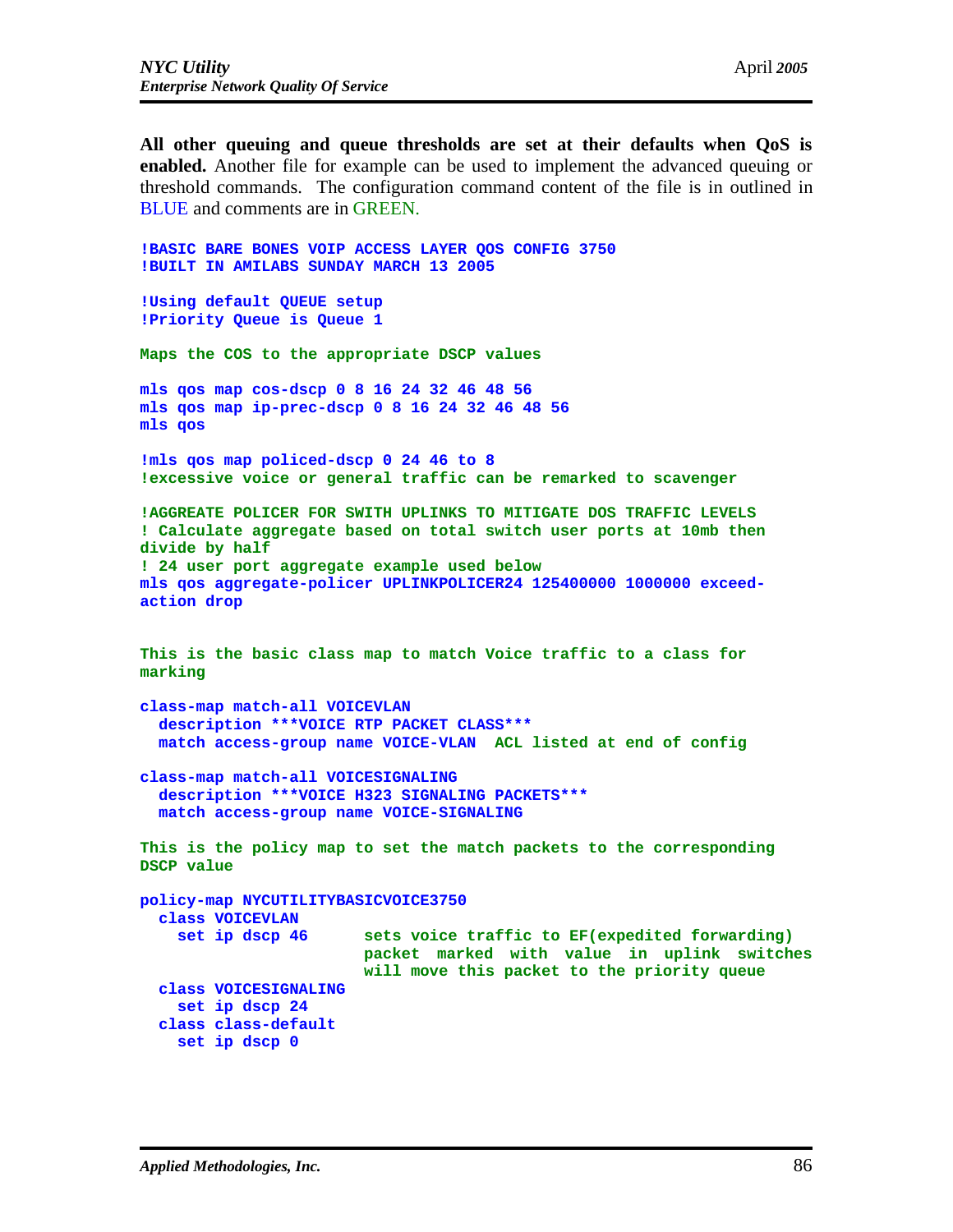**!Policy map for DOS policer policy-map POLICEDOS class class-default police aggregate UPLINKPOLICER24 Apply the policy to the end user interfaces and apply other QoS and Voice Vlan commands if applicable interface FastEthernet1/0/1 description TEST VOIP QOS station switchport mode access switchport access vlan 10 !switchport voice vlan 20 This is used if a voice vlan is utilized no ip address duplex half speed 10 priority-queue out Turns on the priority queue for EF marked packets service-policy input NYCUTILITYBASICVOICE3750 see the nomenclature? On a 3550 sw**itch for example, the policy map **will be NYC UTILITY**BASICVOICE3550. **!mls qos trust device cisco-phone Used if voice vlan and phones are trusted**

 **no mdix auto spanning-tree portfast** 

**The** *"Interface Range"* **command can be used to apply these settings and will be different from switch or stack configuration. You can just set a range of ports to have QoS applied for users with IP phones and leave other ports non QoS configured. Just edit the file to reflect your switch port configuration and upload to the switch.** 

**Remember when the file is uploaded to the switch QoS is not enabled or executed. The related QoS Toolset command will be used to enable or disable these MQC features. Also, if a majority of the switch port profiles are similar than the configurations are even easier to setup and manage.**

**!set trusting on uplink ports or any router ports connected to switch !switches 1 and 4 per stack as per NYC Utility standard interface range gigabitEthernet 1/0/1 - 2 mls qos trust dscp priority-queue out**

**!may need to specify voice vlans subnet address in ACL**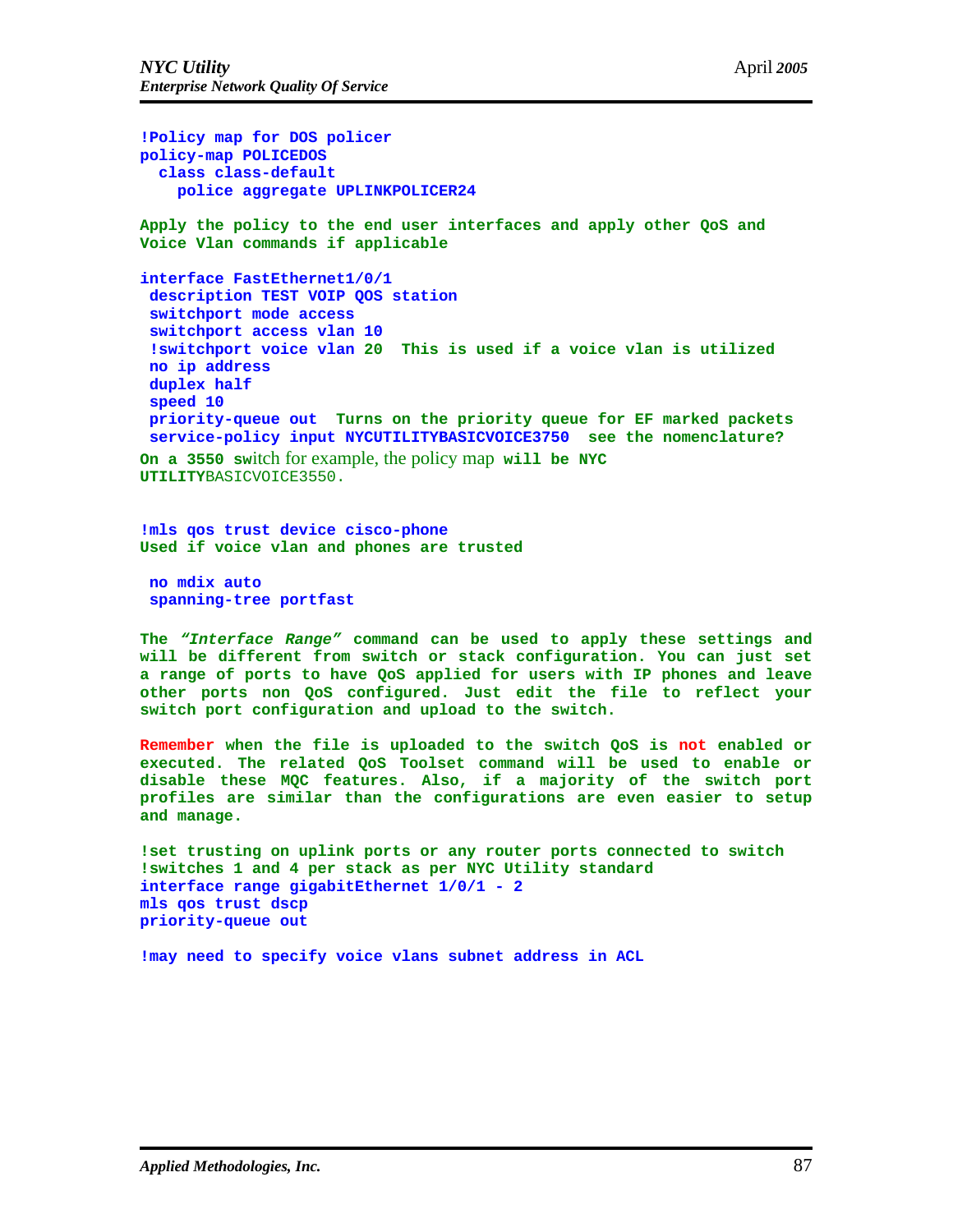**This is the access list used to identify the VoIP related traffic on the 3750.** 

**ip access-list extended VOICE-VLAN remark \*\*\*VOICE RTP PACKETS IP PHONE SETS DSCP\*\*\* permit udp any any range 16384 32767 ip access-list extended VOICE-SIGNALING remark \*\*\*VOICE CALL SIGNALING PROTOCOLS\*\*\* permit tcp any any range 1000 4000 NYC Utility specific Signaling protocol port range goes here**

The NYC Utility QoS Toolset MQC configuration files utilize Named Extended ACLs to facilitate the consistent look and feel of the configurations and self documentation of the QoS Toolset configuration options.

That is all there is to setting up QoS at the access-layer for the Basic Voice model. This file can be loaded on the switch and a command can be given to load this configuration onto each switch's running configuration during deployment cycles. Another file to remove these configuration changes and a command to execute the file to remove commands will also be available…

The removal of QoS configuration file is outlined below. This configuration will remove all aspects of QoS on a switch, even disabling QoS if NYC Utility needs to. NYC Utility can leave QoS enabled but remove all the commands and turn on and off what it needs and when.

```
!removal of qos commands
!Using default QUEUE setup
!Priority Queue is Queue 1
Can use interface range for all interfaces in switch
  interface FastEthernet1/0/1
 no switchport voice vlan 20
 no priority-queue out Turns off the priority queue
                           Since other queues are at their defaults 
                           no other changes are necessary
 no service-policy history
 no service-policy input NYCUTILITYBASICVOICE3750 Removes any of the
models in use
 no service-policy input NYCUTILITYBASEQOS3750 
 no service-policy input NYCUTILITYADVQOS3750
 no mls qos trust device cisco-phone
```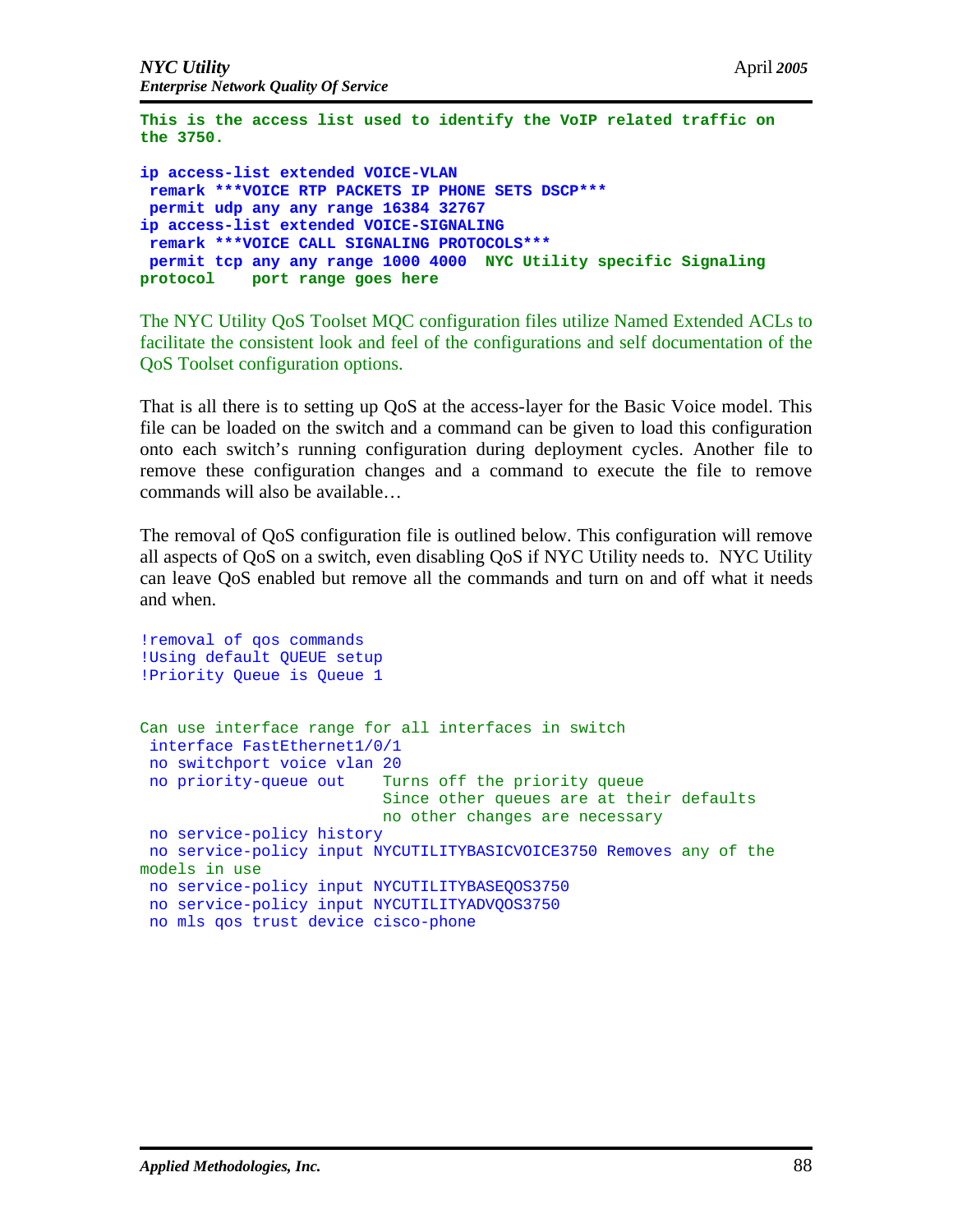```
interface range gigabitEthernet 1/0/1 - 2
no mls qos trust dscp Turns off trusting on the uplink interface
no priority-queue out Turns off the priority quuee
no mls qos map cos-dscp 0 8 16 24 32 46 48 56 Removes QoS DSCP
                                               mappings
no mls qos map ip-prec-dscp 0 8 16 24 32 46 48 56
no mls qos Disables QoS globally. Optional. Can leave it on and just 
remove the configuration options or disable QoS completely on the 
switch.
no policy-map NYCUTILITYADVQOS3750 Removes all policy maps 
regardless which model is used
no policy-map NYCUTILITYBASICVOICE3750
no policy-map NYCUTILITYBASEQOS3750
no policy-map POLICEDOS Removes advanced features as well
Remove all models QoS definitions
no class-map match-all VOICEVLAN
no class-map match-all VOICESIGNALING
no ip access-list extended VOICE-VLAN
no ip access-list extended VOICE-SIGNALING
no class-map match-all BESTEFFORT
no class-map match-all REALTIME
no class-map match-any CRITICALDATA
no class-map match-all CALLSIGNALING
no class-map match-all SCAVENGER
no class-map match-all BULKDATA
no class-map match-all VIDEO
no class-map match-all NETWORKCONTROL
no ip access-list extended BEST-EFFORT
no ip access-list extended CALL-SIGNALING
no ip access-list extended GENERAL-APPS
no ip access-list extended REAL-TIME
no ip access-list extended SCAVENGER-TRAFFIC
no ip access-list extended BULK-DATA
no ip access-list extended NETWORK-CONTROL
no ip access-list extended VIDEO-TRAFFIC
no mls qos map policed-dscp 0 24 46 to 8
no mls qos aggregate-policer UPLINKPOLICER24 125400000 1000000 exceed-
action drop Remove 3750 platform uplink policer
```
Once the above two files have been configured for their respective platform dynamics in terms of number of ports and bandwidth allocated for the uplink policer they can be copied to the device via TFTP or using CiscoWorks for mass deployment.

When all devices have their appropriate QoS files loaded and deployment is ready to begin all that has to be done is execute the appropriate NYC Utility QoS Toolset command to enable or disable a QoS feature. This can be done one device at a time via the CLI, or through QPM or CiscoWorks Net Job.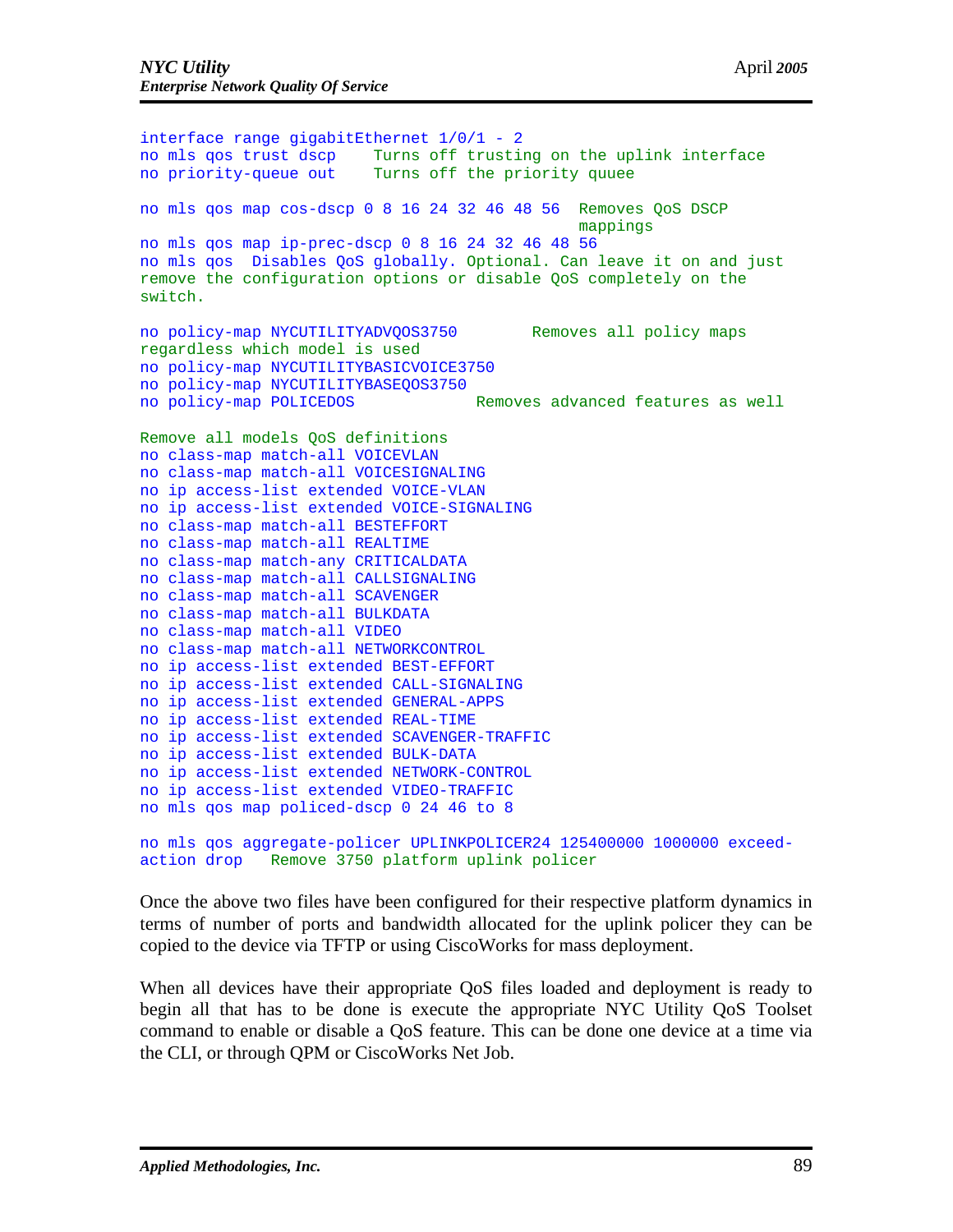In the example given here to just enable the 3750's Basic Voice QoS model the command to be entered at the switch would just be *"basicvoice".* Afterwards, if QoS needs to be rolled back all that would be entered at the switch would be *"remqos"* to remove QoS and return the switch back to its pre QoS state. With this approach if QoS needs to be removed due to another issue it can than be turned back on at a later date.

Let's take another example of what would be on the Core switches in between our 3750s in a single building for example…

Once again a set of files for this platform will be available. In this case for the 6500's with MSFC running in native the files needed for just the Basic Voice Model would be:

Loads the Basic Voice model on the 6500 switch

- **BASICVOICEQOSMSFC.cfg**
- **removeqosMSFC.cfg**

Adding and removing interface trust MQC command files

- **notrustdscpinterface.cfg**
- **trustdscpinterface.cfg**

#### *7.1.3 NYC Utility QoS Toolset 6500 Example*

Below is the Basic Voice model QoS configuration for a 6500 switch running the Supervisor II/MSFC in Native mode. Many of the commands are present for future use of routed interfaces so the only ones of importance are the commands to just enable QoS on the device and map out the CoS to DSCP values. All of the Policy and Class maps are defined for future routed interface and NBAR use but will not be used initially.

```
!BASIC BARE BONES VOIP FOR MSFC SERIES ROUTER
!BUILT IN AMILABS SUNDAY MARCH 31 2005
!VOICE ONLY QOS FEATURES
!NON NBAR VERSION
!TO MATCH UP WITH BASIC SWITCH QOS CONFIGURATIONS
!12.3 version config
!***FOR ROUTED INTERFACES****
!ip cef !*** IMPORTANT*** CEF should already be running
!mls qos map policed-dscp max-burst 0 24 46 to 8
!excessive voice or general traffic can be remarked to scavenger
!mls qos aggregate-policer uplink 400000000 12500000 12500000 conform-
action transmit exceed-action drop 
!to be used on routed ports when needed
!Sets up mappings and turns on qos globally
mls qos map cos-dscp 0 8 16 24 32 46 48 56
mls qos map ip-prec-dscp 0 8 16 24 32 46 48 56
mls qos
```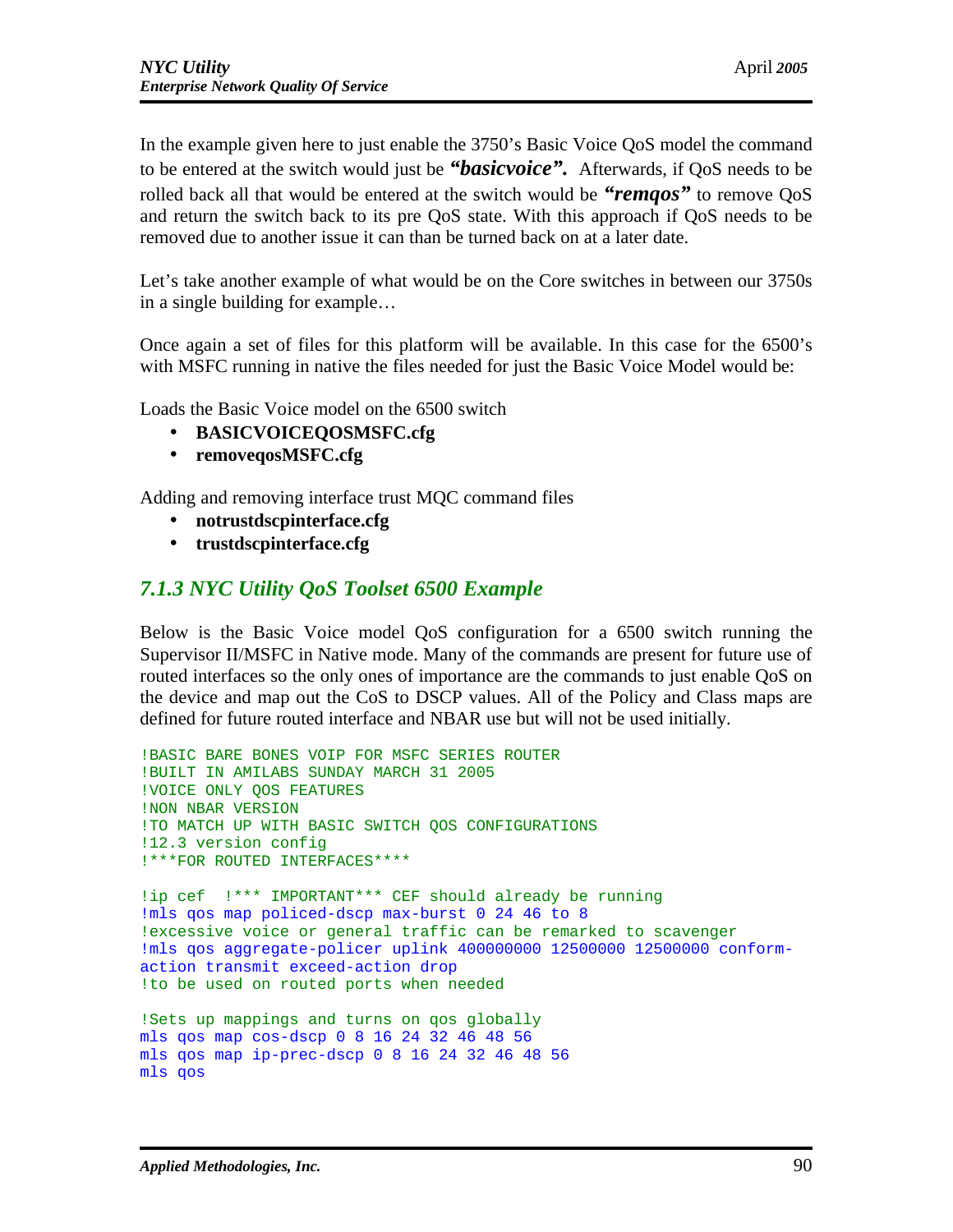```
Not used in a core switch that is just trusting but is here for future 
uses in this model. Notice how it is similar to the 3750s 
configuration.
class-map match-all VOICE
   description ***VOICE RTP PACKET CLASS***
   match ip dscp ef
class-map match-any VOICESIGNALING
   description ***VOICE H323 SIGNALING PACKETS***
   match ip dscp cs3
   match ip dscp 24
policy-map NYCUTILITYBASICVOICEMSFC notice the nomenclature from the 
3750.
   class VOICE
    priority percent 33
   class VOICESIGNALING
   bandwidth percent 5
   class class-default
   fair-queue !basic wfq on remaining traffic
   random-detect dscp-based
    !set cos dscp 
    !optional if switch does not support 
    !internal dscp ***ONLY FOR LAN INTERFACES***
!router type percentage version depending on IOS version on msfc
!policy-map policedos same as on the 3750
  !class class-default
    !police cir percent 50 !rate limit up to 50% of links bandwidth
      !conform-action transmit !anything within 50% gets transmitted
     !exceed-action drop | lanything over 50% gets dropped
      !service policy for DOS is to be applied to the INPUT
      !direction of an interface
!MFSC bit rate version 
policy-map policedos
   class class-default
      police 400000000 31250000 31250000 conform-action transmit exceed-
action drop 
!anything over 50mb drop when applied to an interface.
!FOR ROUTED INTRFACES ONLY
!interface range gi2/1 - 16
!service-policy output NYCUTILITYBASICVOICEMSFC
!Test with defaults first
!interface range gi2/1 - 16
!priority-queue cos-map 1 5
!assigns VoIP traffic to Priority queue 3
!Line card dependant on where priority queue is located
```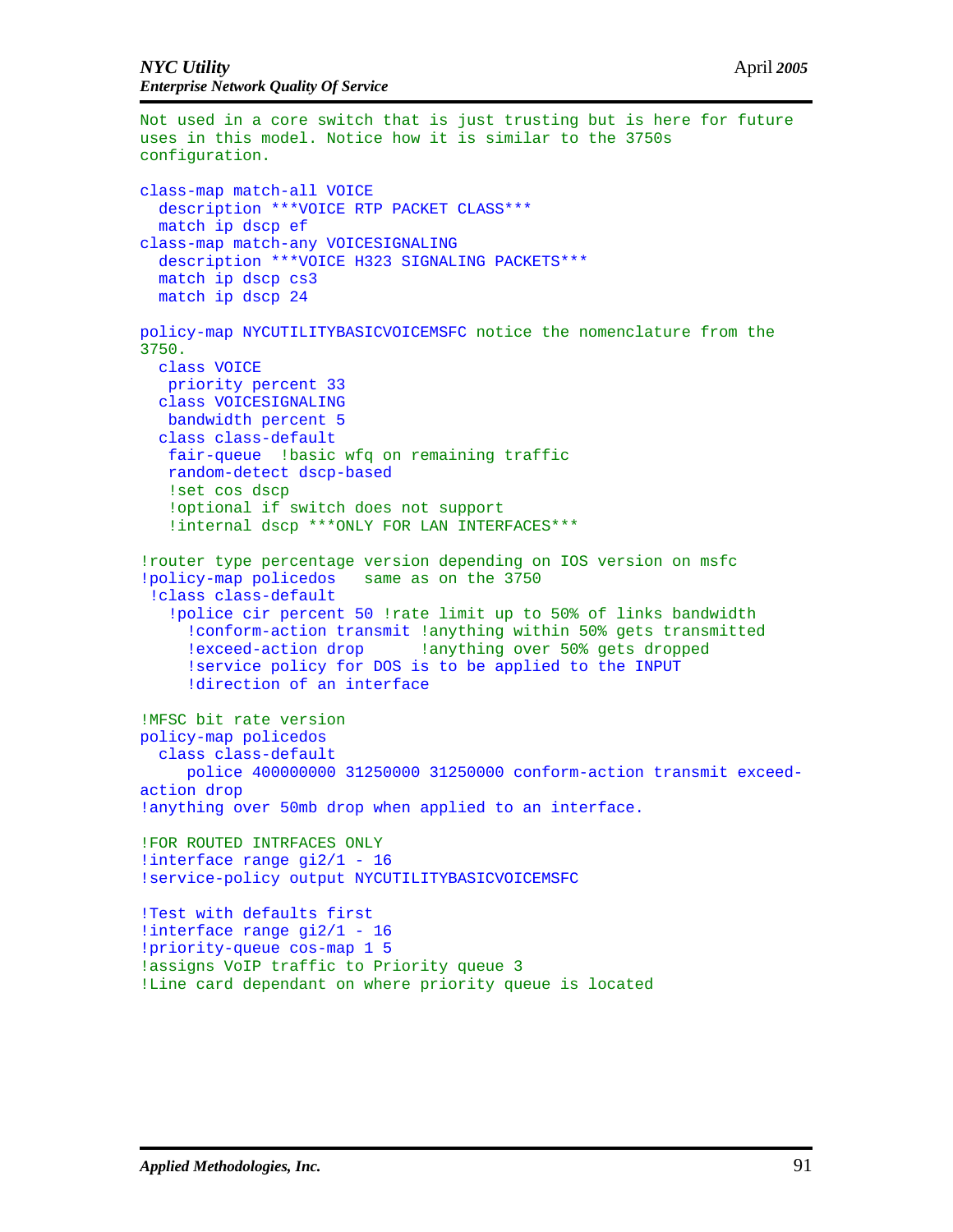The MQC configuration file to remove these commands from the switch is outlined below:

```
!removal of 6500 MSFC qos commands script
!built in AMILABS march 20 2005
Removes mappings and disables QoS globally on the switch
no mls qos map policed-dscp max-burst 0 24 46 to 8
no mls qos map cos-dscp 0 8 16 24 32 46 48 56
no mls qos map ip-prec-dscp 0 8 16 24 32 46 48 56
no mls qos
Removes all other models configuration's if used.
no policy-map NYCUTILITYBASICVOICEMSFC
no policy-map NYCUTILITYBASEQOSMSFC
no policy-map NYCUTILITYADVQOSMSFC
no policy-map policedos
no policy-map hack
no class-map VOICE
no class-map VOICESIGNALING
no class-map REALTIME
no class-map CALLSIGNALING
no class-map CRITICALDATA
no class-map SCAVENGER
no class-map BESTEFFORT
no class-map BULKDATA 
no class-map NETWORKCONTROL 
no class-map VIDEO 
!No need to do NO commands on interfaces 
!removal of policy automatically removes from interfaces
!interface GigabitEthernet1/1
! no service-policy output NYCUTILITYBASICVOICEMSFC
```
As you can see the removal of a QoS configuration file for a platform not only removes the Basic model but any and all models in use. So if you moved from the Basic model to the Middle model for example and wanted to remove QoS the same command and configuration file will remove the middle model that was used to remove the basic one. NYC Utility can edit it's QoS Toolset removal configuration files to just remove one model at a time.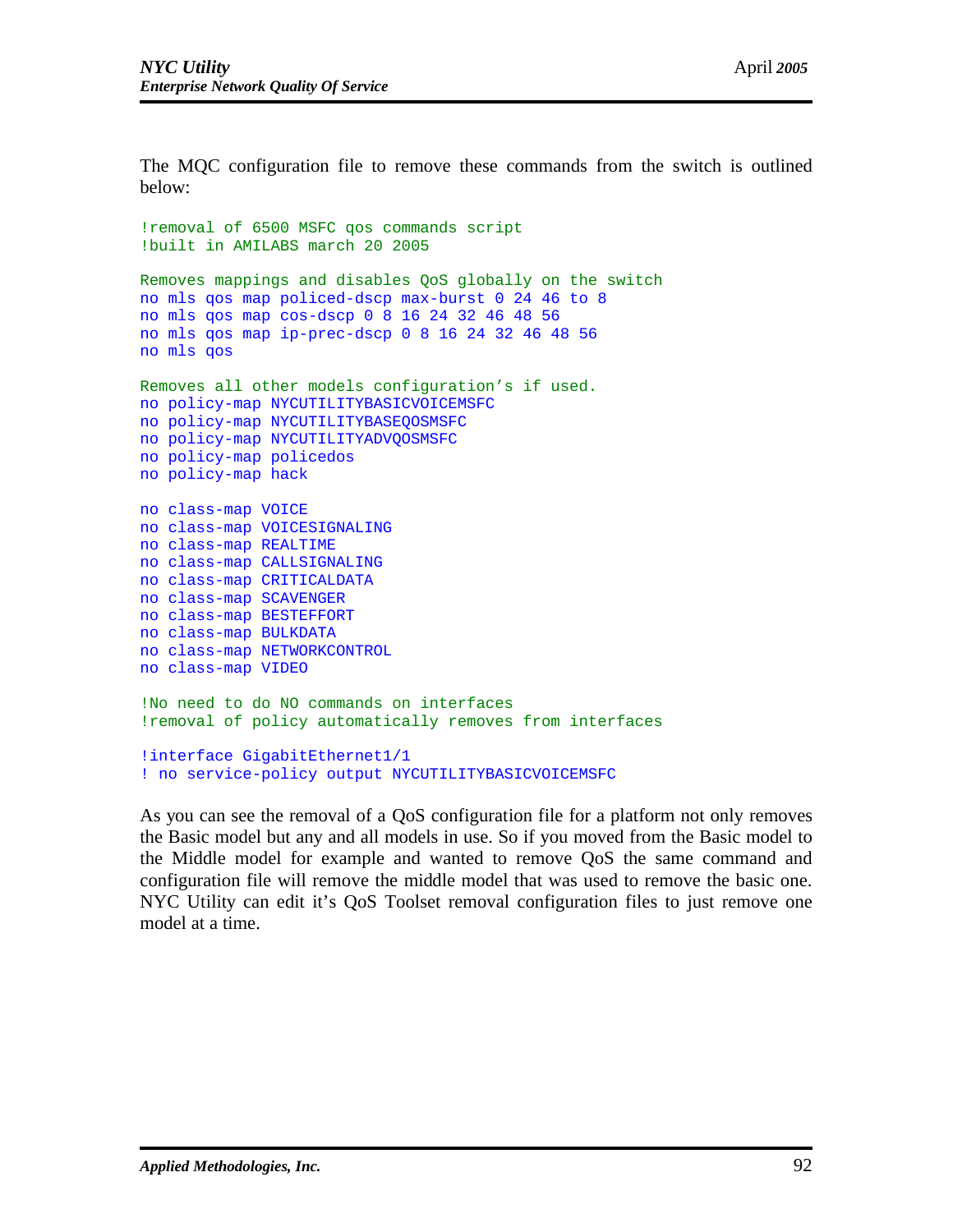Another example to complete an end-to-end QoS configuration is to enable trusting on the switches in between the access-layer 3750s.

The file loaded up on the 6500 called **trustdscpinterface.cfg** loads the following MQC configuration commands.

```
!sets trusting of dscp values from access layer switches
!6500msfc native
!or use range
interface GigabitEthernet1/1
mls qos trust dscp turning on trusting for DSCP marked packets
interface GigabitEthernet1/2
mls qos trust dscp Same for a range of interfaces.
interface range gi2/1 - 16
mls qos trust dscp turning on trusting for DSCP marked packets
```
The MQC configuration file to remove trusting commands from interfaces is **notrustdscpinterface.cfg**

```
!removes dscp trusting from interface 6500msfc native
!or use range
interface GigabitEthernet1/1
no mls qos trust dscp removes trusting from the interface and the 
interface is back to its default of untrusted mode.
interface GigabitEthernet1/2
no mls qos trust dscp
interface range gi2/1 - 16
no mls qos trust dscp
```
Trusting can be turned on by entering at the CLI *"truston"* or to turn off trusting just enter *"trustoff"* 

Now all that has to be done on a Catalyst 6500 switch to support the Basic Voice model, for example, is run the following commands:

*basicvoice truston*

And to remove or rollback all that has to be done is:

*trustoff remqos*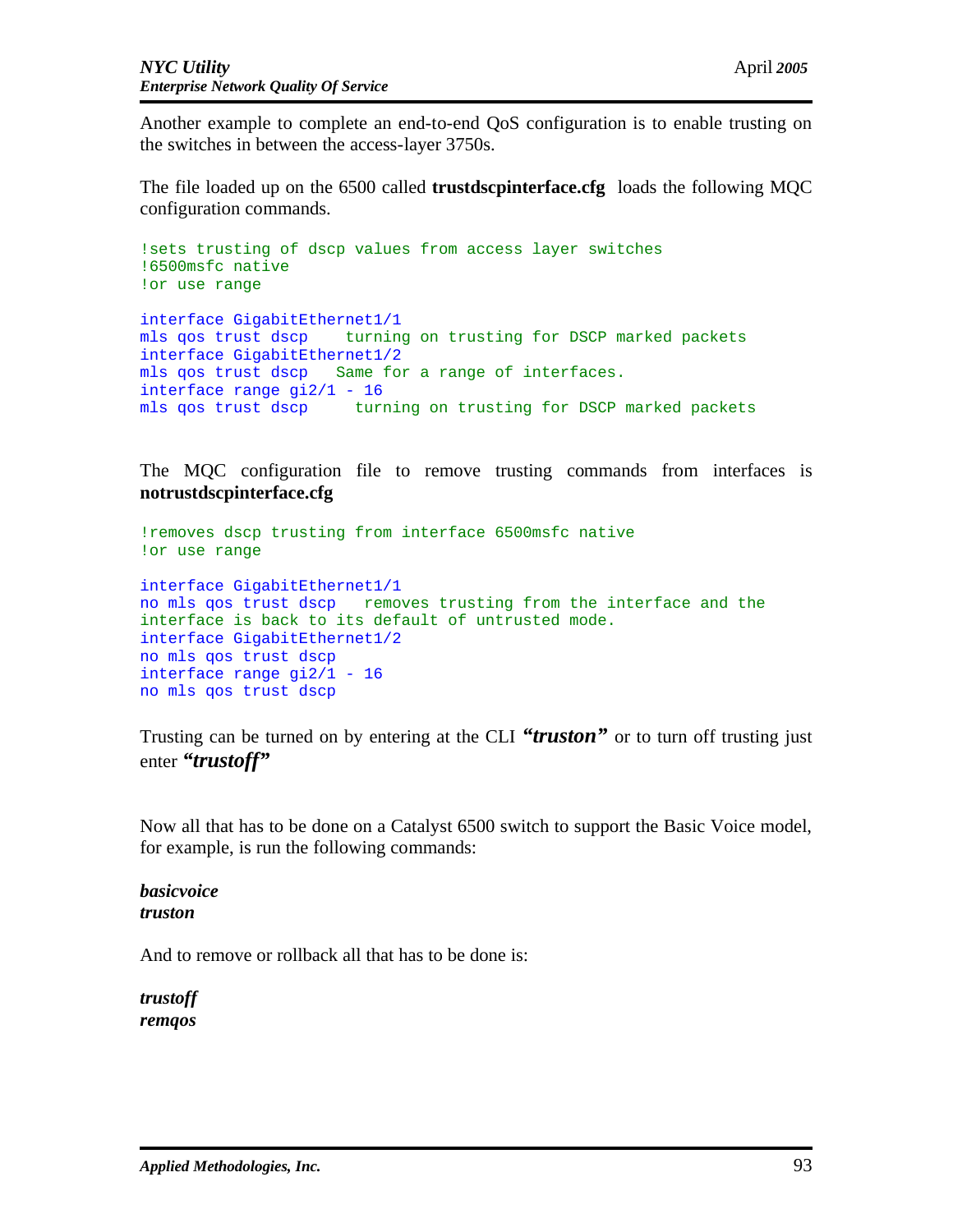By using the NYC Utility QoS Toolset in the example above, we have just enabled QoS on the access-layer end user switches(3750s) and the switches in-between the users building Core 6500s with the same set of commands and utilizing a consistent MQC configuration commands set and naming system.

This is a basic default example, the queues allocations are all left to their defaults for NYC Utility can deploy the Basic Voice model and the defaults may be more than adequate for the initial deployment. Using a separate configuration file for advanced queuing provides NYC Utility to step up and try advanced features when needed and at its convenience. Features can be turned on and off whenever necessary provided the configuration file is resident on the device. By leaving devices at their defaults for queue allocations ensures that an advance tuning option is not used if it is not necessary.

# *7.1.4 QoS Toolset Usage Summary Using the QoS Toolset Commands*

So, for end-to-end QoS using the NYC Utility QoS Toolset to activate the Basic Voice model within a building comprising of 3750s and 6500s, the only commands necessary would be:

#### *basicvoice* **– for 3750 and 6500** *truston* **– for 6500**

This is the basic premise of the NYC Utility QoS Toolset, a set of files with similar naming and suffixes to denote the platform all using MQC commands provides a configuration and management system that is consistent. There will be some unique platform specific configurations in some of the different files but all of the Toolset files will have the same naming and contents structure. For example the file for advance queuing on the 3750 switch will have its specific commands for that platform, but the files for the 6500 will have different commands. However, the files will utilize a similar naming and CLI name to load up when needed. So, to turn advanced queuing on both platform from the previous example all one has to do at the CLI is execute "*basicqueue*" and the appropriate tuned queuing configurations for that platform will be loaded to replace the defaults already in place. If you wanted to turn off the tuned queuing features and return to the default queue setup on the platform one would just enter at the CLI *"removequeue"* and the switches queuing configuration will return to its defaults. The word "basicqueue" was selected to denote a step up from the defaults. If this name is confusing NYC Utility can change this to something like *"advqueue*". If any of the QoS Toolset command and file names are confusing NYC Utility can change it to whatever they wish as long as the Toolset is consistent and self documenting.

That is the advantage of the QoS Toolset, all the work is done upfront and once deployed NYC Utility can turn on and off features when needed. Advanced features can be loaded and ready so if NYC Utility wanted to turn on a feature like policing in the future it can by just entering a command at device it wants policing to run on. There are other files that can be uploaded to the switch to facilitate the toolset's operation and most are static for the platform and will never change.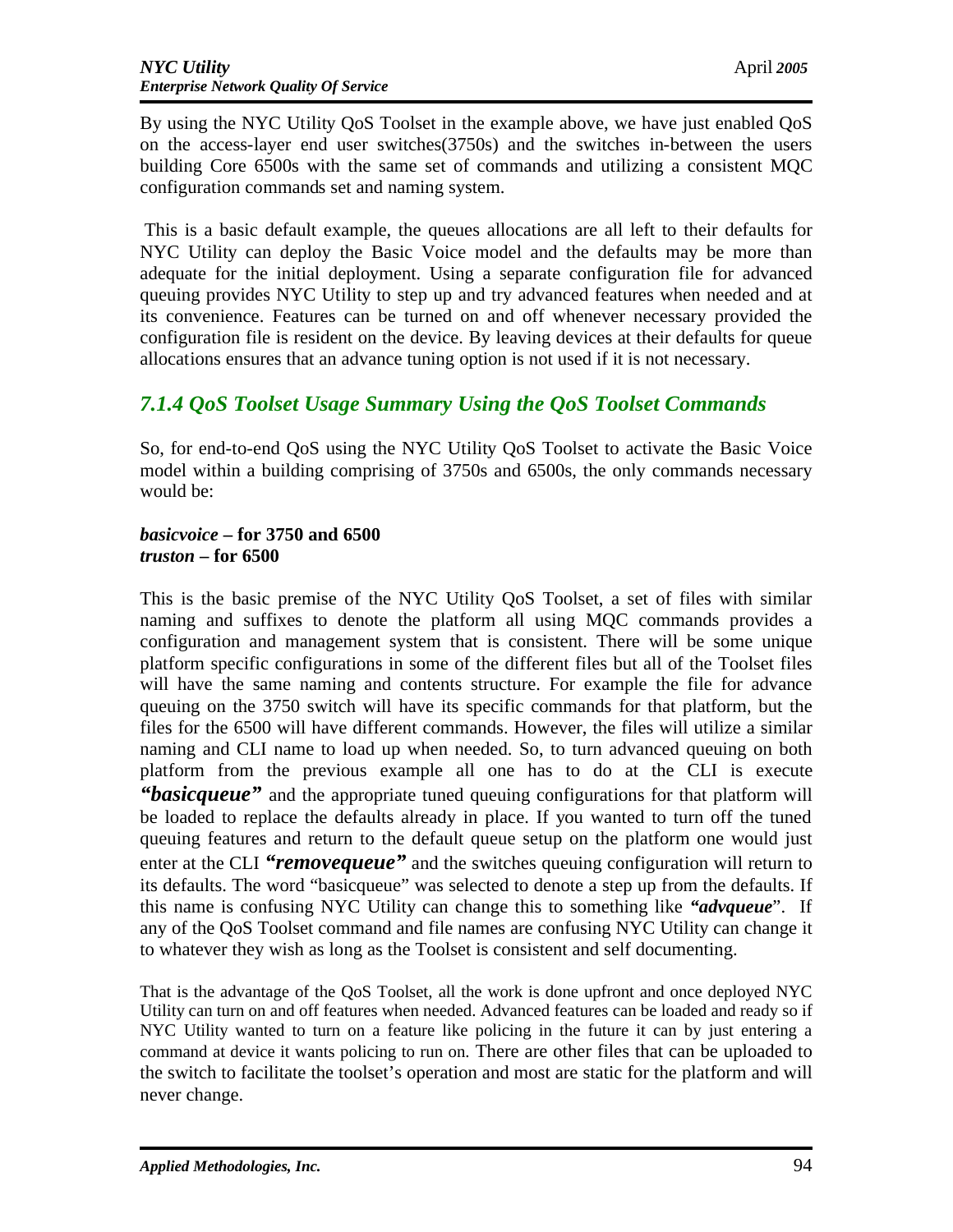# *7.1.5 QoS Toolset File Structure*

Below is a list of files on a typical switch 3750 switch. Again, all devices will have the same files, with similar MQC configurations but with different platform suffixes. Some platforms will have additional files for some additional features and others will have fewer files for simpler features. Nonetheless, all platforms shall utilize a set of commands that will be consistent across them all.

| 3750 alias and macro configs.txt<br>- loads the QoS toolset CLI commands             |                                                                             |  |  |  |  |
|--------------------------------------------------------------------------------------|-----------------------------------------------------------------------------|--|--|--|--|
| BASICVOICEPOLICE3750.cfg<br>- the Basic Voice Model's Policing MQC configuration set |                                                                             |  |  |  |  |
| BASICVOICEQOS3750.cfg<br>- the Basic Voice Model main MQC configuration set          |                                                                             |  |  |  |  |
| NYCUTILITYADVQOS3750.cfg<br>- the Middle Model main MQC configuration set            |                                                                             |  |  |  |  |
| NYCUTILITYADVQOSPOL3750.cfg<br>- the Middle Model's Policing MQC configuration set   |                                                                             |  |  |  |  |
| NYCUTILITYBASEQOS3750.cfg<br>- the Base Model main MQC configuration set             |                                                                             |  |  |  |  |
| NYCUTILITYBASEQOSPOL3750.cfg - the Base Model's Policing MQC configuration set       |                                                                             |  |  |  |  |
|                                                                                      | NYCUTILITYLOCALSRVQOS3750.cfg - the Local File Server MQC configuration set |  |  |  |  |
| NYCUTILITYQUEUE3750.cfg<br>- the tuned Queuing MQC configuration set for all         |                                                                             |  |  |  |  |
| models                                                                               |                                                                             |  |  |  |  |
| NYCUTILITYSERVERFARMPORT.cfg                                                         | the Aggregate server farm port<br><b>MQC</b>                                |  |  |  |  |
| configuration set                                                                    |                                                                             |  |  |  |  |
| NYCUTILITYTHRESH3750.cfg                                                             |                                                                             |  |  |  |  |
| dos. cfg                                                                             | - rate based DOS mitigate MQC configuration set                             |  |  |  |  |
| NOBASICVOICEPOLICE3750.cfg - removing policing from the Basic Voice model MQC set    |                                                                             |  |  |  |  |
| NONYCUTILITYADVQOSPOL3750.cfg - removing policing from the Middle model MQC          |                                                                             |  |  |  |  |
| set                                                                                  |                                                                             |  |  |  |  |
| NONYCUTILITYBASEQOSPOL3750.cfg - removing policing from Base model MQC set           |                                                                             |  |  |  |  |
| noqoscommands.cfg                                                                    | -removes QoS Tool set commands from device                                  |  |  |  |  |
| qoscommands.cfg                                                                      | -used to load QoS Tool set commands on device                               |  |  |  |  |
| remdos.cfg                                                                           | - MQC commands to turn off DOS features                                     |  |  |  |  |
| removeqos3750.cfg                                                                    | - removal of all MQC commands on the 3750                                   |  |  |  |  |
| removeqossrv3750.cfg                                                                 | -removes MQC server specific QoS configuration set                          |  |  |  |  |
| removequeue3750.cfg                                                                  | -removes advanced MQC queuing configuration set                             |  |  |  |  |
| removethresh3750.cfg                                                                 | -removes advanced MQC queue thresholds configuration set                    |  |  |  |  |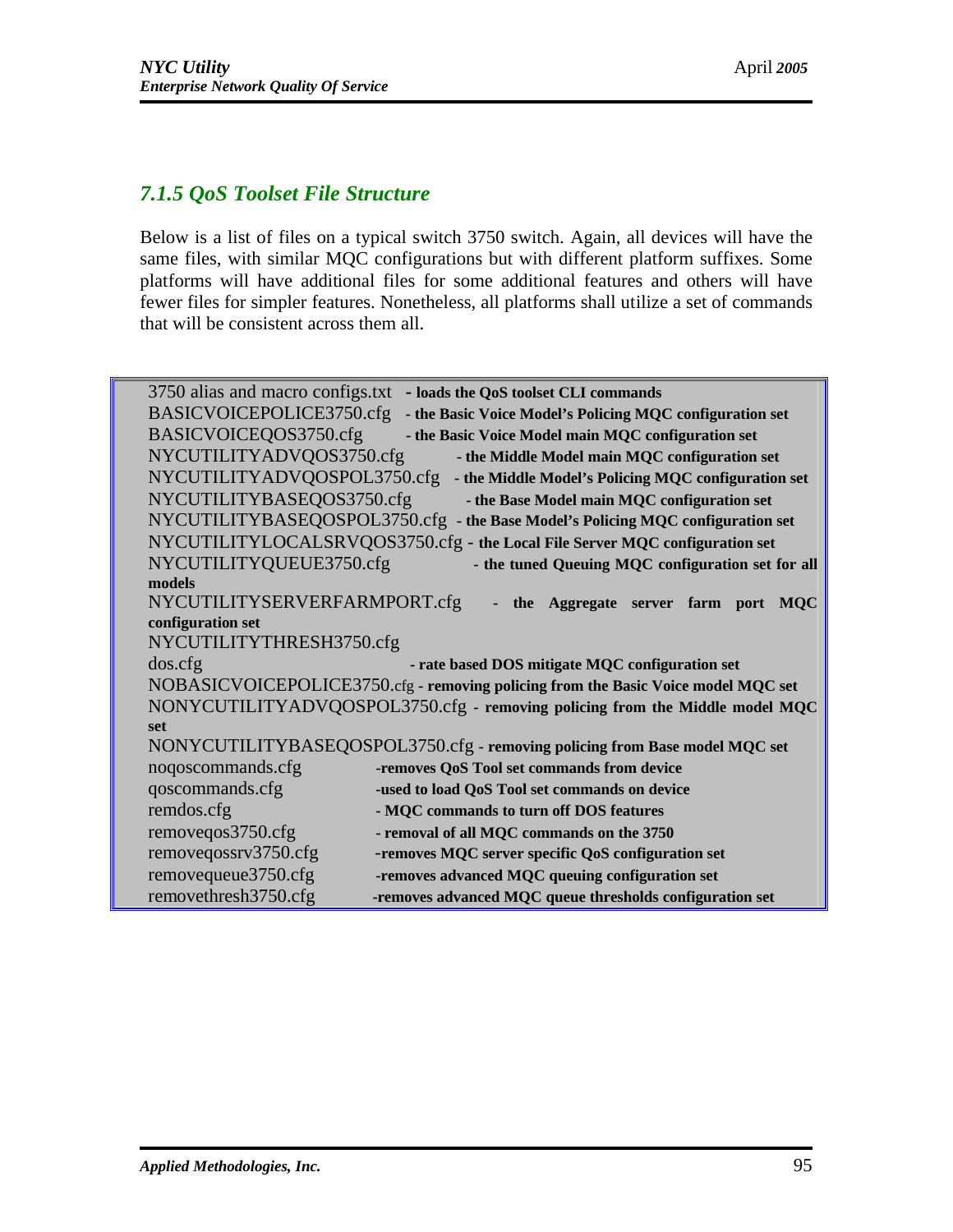Below are the typical files associated with a Catalyst 6500 utilizing a Supervisor II/MSFC in Native mode. There are additional files for the use of turning on and off specific features related to the platform. Also, notice that the naming structure is the same and will be the same across all NYC Utility router and switch platform devices.

BASICVOICEPOLICEMSFC.cfg BASICVOICEQOSMSFC.cfg NYCUTILITYADVQOSMSFC.cfg NYCUTILITYADVQOSPOLMSFC.cfg NYCUTILITYBASEQOSMSFC.cfg NYCUTILITYBASEQOSPOLMSFC.cfg NYCUTILITYQUEUEMSFC.cfg dos.cfg hackattackoff.cfg **- removes NBAR based attack signature MQC configuration** hackattackon.cfg **- enables NBAR based MQC attack mitigate configuration** loadattackpolicy.cfg -**pre loads the NBAR based MQC DOS attack configuration**  nbaroff.cfg **- turns off NBAR on routed or Vlan interfaces** nbaron.cfg **- turns on NBAR on routed or Vlan interfaces** 5500uplink.cfg **- applies MQC for any model to 55k uplink interface** NO5500uplink.cfg **- removes 55k uplink MQC configuration set from uplink ports** NOBASICVOICEPOLICEMSFC.cfg NONYCUTILITYADVQOSPOLMSFC.cfg NONYCUTILITYBASEQOSPOLMSFC.cfg noqoscommands.cfg notrustdscpinterface.cfg **- removes MQC trusting configuration from interfaces** qoscommands.cfg remattackpolicy.cfg -**removes the NBAR based MQC policy from the switch** remdos.cfg removeqosMSFC.cfg removequeueMSFC.cfg trustdscpinterface.cfg **- applies DSCP based trusting MQC configuration to interfaces**

Storage requirements for these files are very small. These files range in the 1 to 2kb in size. They can be stored in a QOS directory in flash or in the root directory.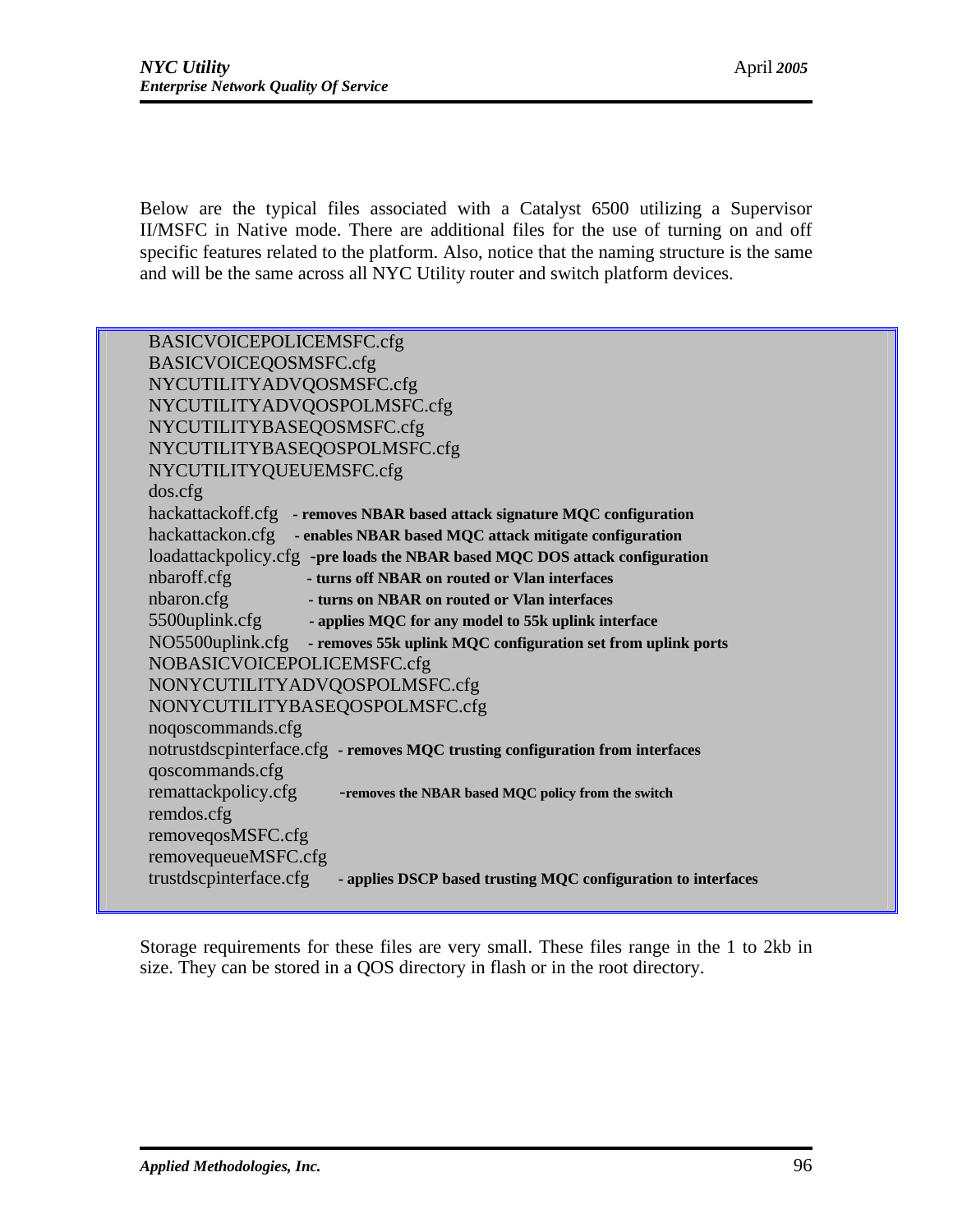# *7.1.6 NYC Utility QoS Toolset Port Classification Matrix*

The following matrix outlines the port marking, queuing and trusting state for the various types of interfaces/ports utilized by NYC Utility. This matrix is for reference purposes.

There may be special or stripped down configurations files to support certain servers or device ports that don't require a full model's worth of packet marking. These files can be loaded on the switch or router to support the server or appliance device and not require a full model's QoS MQC configuration set. Or these files can be loaded in conjunction with the Basic Voice, Base or Middle model to support a specific function. For example there is a Catalyst 5500 uplink MQC configuration file that can be applied to any of the NYC Utility models to support the non MQC QoS users on the Catalyst 5500. This file can be loaded and a QoS Toolset CLI command can be run to enable or disable on the appropriate uplink interface when applicable. A majority of the Toolset files has been created to reflect NYC Utility's inventory of switches and routers.

> QoS End Device Port Matrix [http://www.amilabs.com/NYutility/enddevportmatrix.ht](http://www.amilabs.com/NYutility/enddevportmatrix.htm)m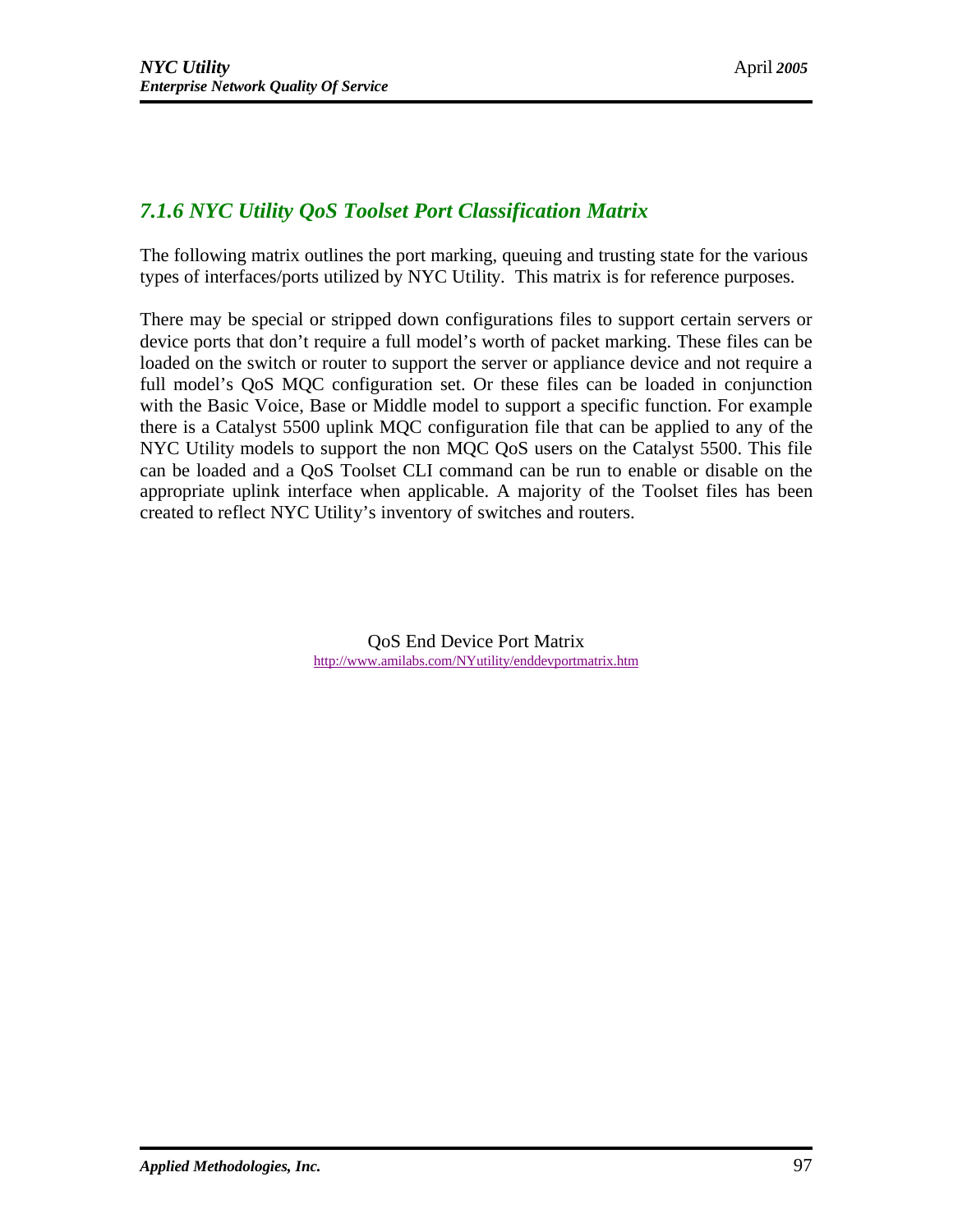# *7.1.7 NYC Utility's Custom QoS Tool Kit Command List*

The following matrix outlines the NYC Utility QoS Toolset CLI set to be used across all platforms.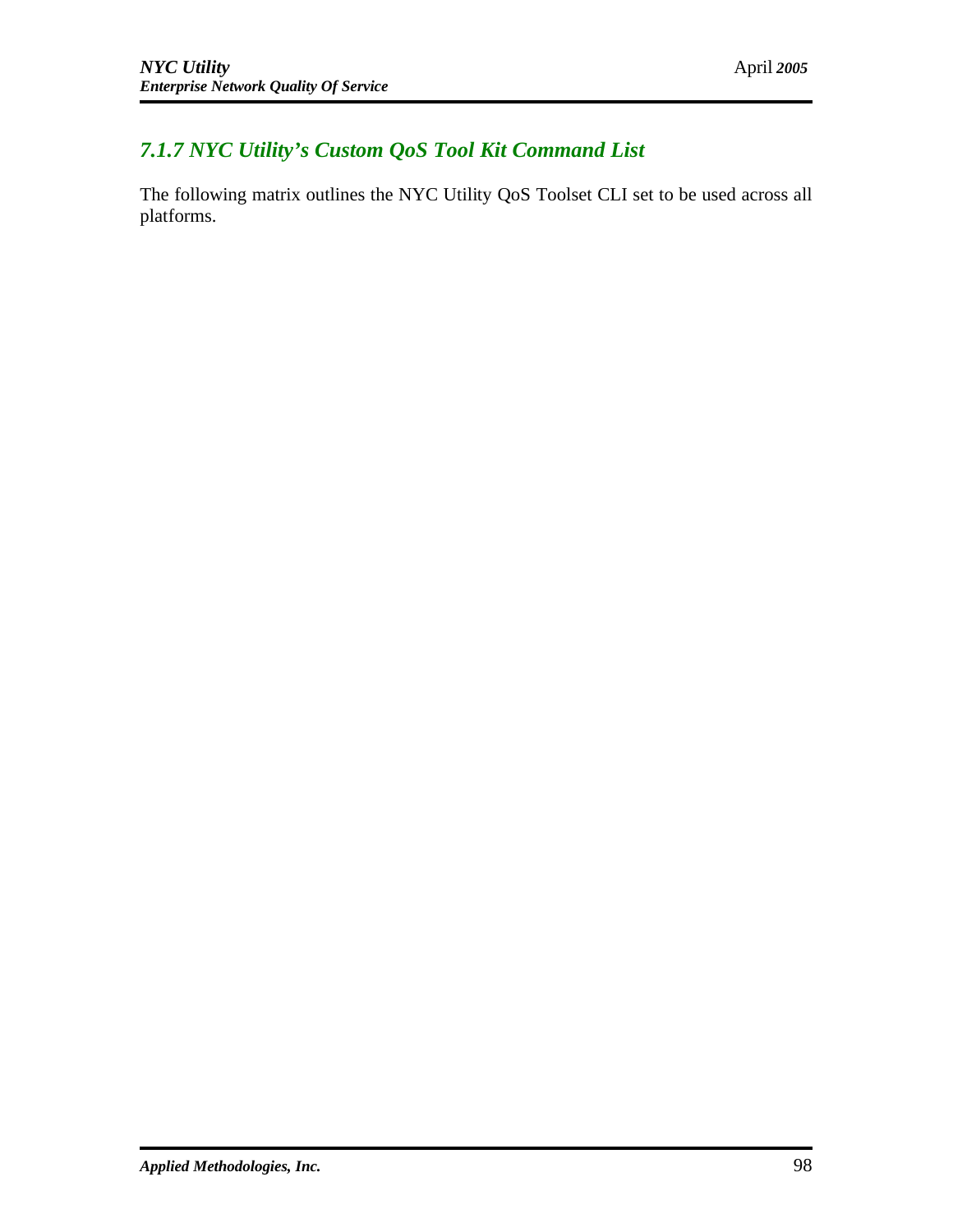| <b>NYC Utility's Custom QoS Toolkit</b> |                                                            |  |  |
|-----------------------------------------|------------------------------------------------------------|--|--|
| shproc                                  | shows all non idle process utilization                     |  |  |
| remqos                                  | removes the QoS configuration from the device              |  |  |
|                                         |                                                            |  |  |
| <i>basicvoice</i>                       | loads the NYC Utility VoIP only QoS model                  |  |  |
| basicvoicepol                           | loads the policer for the Basic VoIP model                 |  |  |
| basicvoicepoloff                        | turns off the policer for the Basic VoIP model             |  |  |
|                                         |                                                            |  |  |
| baseqos                                 | loads the NYC Utility base model QoS configuration         |  |  |
| baseqospol                              | loads the NYC Utility base model QoS policer               |  |  |
| baseqospoloff                           | turns off the base model QoS policer                       |  |  |
|                                         |                                                            |  |  |
| advqospol                               | turns on the advance model QoS policer                     |  |  |
| advqospoloff                            | turns off the advance model QoS policer                    |  |  |
| advqos                                  | loads the NYC Utility Advance QoS Model                    |  |  |
|                                         |                                                            |  |  |
| <b>TVqos</b>                            | turns on QoS policy for local file and print server ports  |  |  |
| remsrvqos                               | removes QoS policy for local file and print server ports   |  |  |
| srvfrmqos                               | loads QoS policy for server farm ports                     |  |  |
| remsrvfrmqos                            | unloads QoS policy from server farm ports                  |  |  |
|                                         |                                                            |  |  |
| basicqueue                              | loads tuned queue configuration for all QoS models         |  |  |
| removequeue                             | removes tuned queue configuration                          |  |  |
|                                         |                                                            |  |  |
| <u>thresh</u>                           | loads advance QoS queue thresholds onto ports              |  |  |
| remthresh                               | unloads advance QoS queue thresholds from ports            |  |  |
|                                         |                                                            |  |  |
| dos                                     | loads Denial of Service policer on uplink interfaces       |  |  |
| remdos                                  | removes the Denial of Service policer on uplink interfaces |  |  |
|                                         |                                                            |  |  |
| nbaron                                  | turns NBAR on all interfaces                               |  |  |
| nbaroff                                 | turns NBARoff on all interfaces                            |  |  |
|                                         |                                                            |  |  |
| hackon                                  | loads NBAR based DOS policer                               |  |  |
| hackoff                                 | unloads NBAR based DOS policer                             |  |  |
|                                         |                                                            |  |  |
| loadattack                              | loads NBAR based DOS policy on device                      |  |  |
| unloadattack                            | unloads NBAR based DOS policy on device                    |  |  |
|                                         |                                                            |  |  |
|                                         |                                                            |  |  |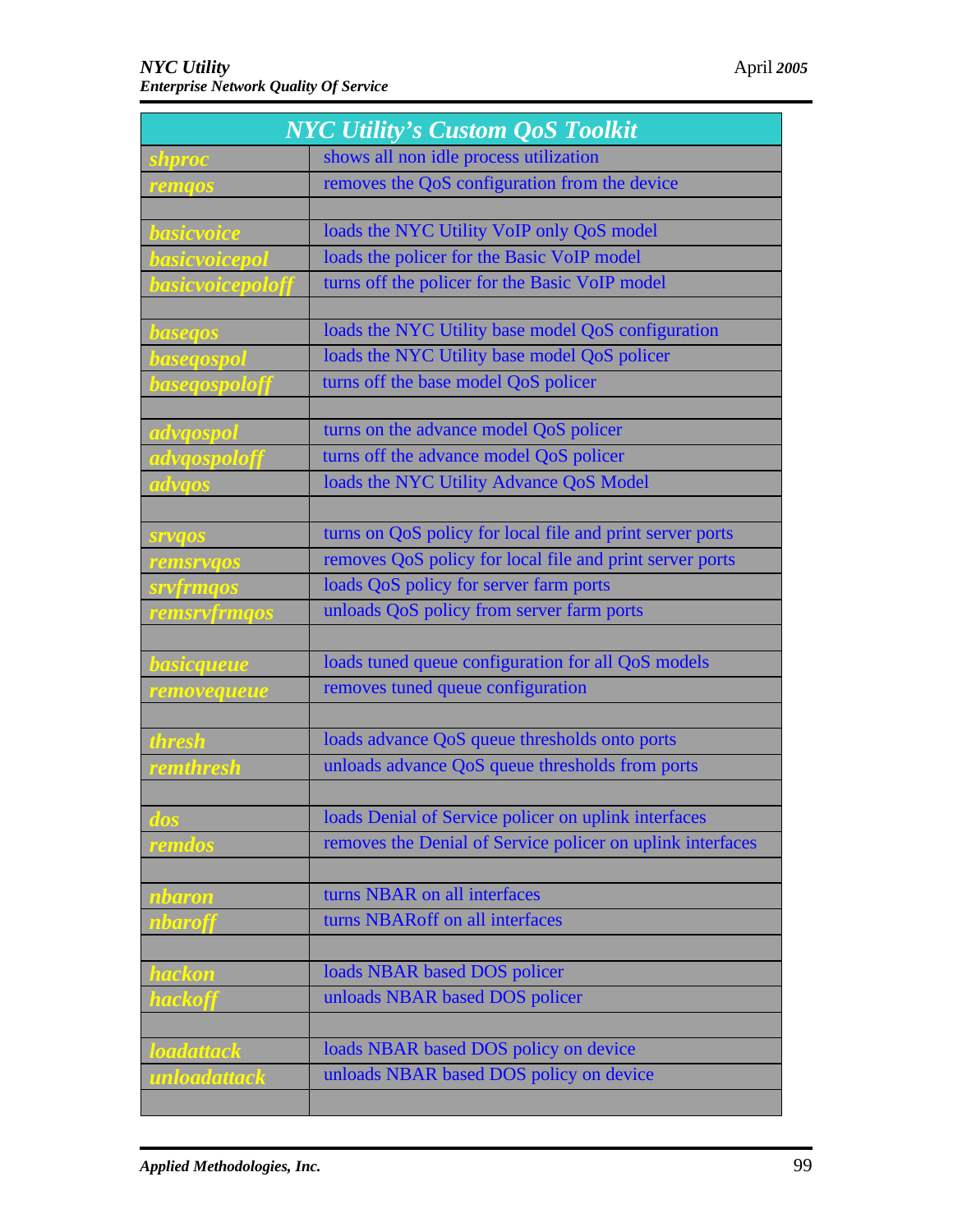| <i>truston</i>        | turns on DSCP based trusting on all interfaces                   |
|-----------------------|------------------------------------------------------------------|
| <i>trustoff</i>       | turns off DSCP based trusting on all interfaces                  |
|                       |                                                                  |
| <b>NYC</b> Utilityqos | shows above command aliases on devices                           |
|                       |                                                                  |
| goscommands           | loads the above command set into the router or switch            |
| <i>qoscommandsoff</i> | Unloads the above commands from the router or switch             |
|                       |                                                                  |
| more                  | used to view configuration files on device for changes or online |
|                       | documentation.                                                   |
|                       |                                                                  |

Toolset commands(continued)

*Note: many of the QoS Toolset configurations have been tested in a lab environment for syntax and loading accuracy but not all of the features have been tested across all of NYC Utility's platforms for there were some line cards and devices not available in the lab. DPT router platforms and POS interfaces were not tested yet as of this writing. Also, initial testing was performed against all QoS models to ensure that packet classification and marking work correctly. Queuing and policing options were tested at a basic level to ensure that the mechanics for a particular platform worked. However, in-depth stress and performance testing was not conducted due to time constraints. These tests can be conducted after this paper is reviewed to provide any additional pre deployment information and changes to the QoS Toolset or during a small initial deployment. A detailed QoS test criterion in Appendix E. has been drafted and is available to use.*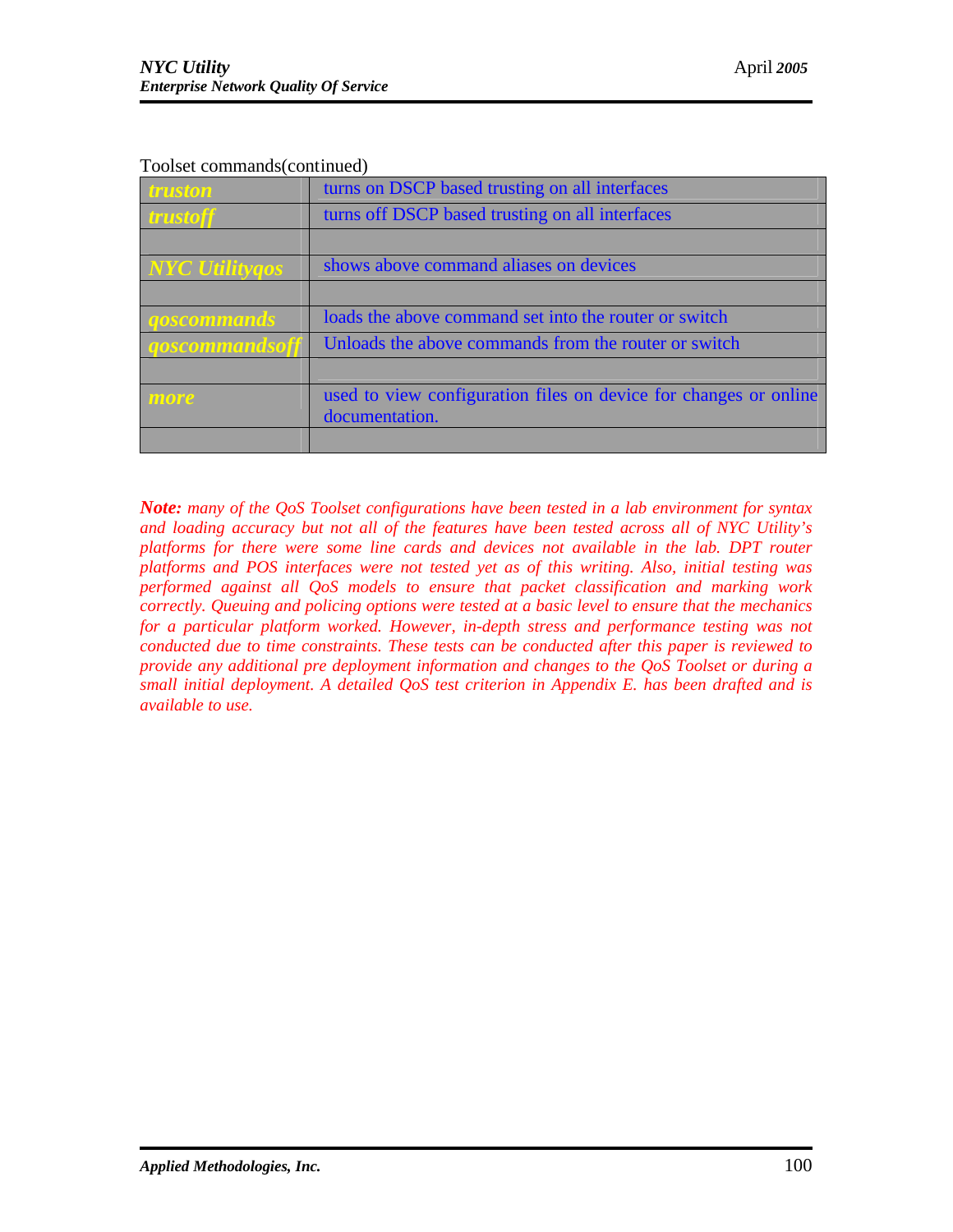# *7.1.8 NYC Utility's Custom QoS Toolset Menu*

If using the CLI is considered difficult a menu system has been created for NYC Utility to load up on all their QoS capable devices to use. The QoS menu is a standard Cisco IOS configuration file and supports all routers, Catalyst 6500 MSFC based and Supervisor 720 models. Further support for other switches is pending. The menu just uses the same alias commands defined for the QoS Toolset so changing menu items to reflect what device options you need is just a matter of referencing the QoS Toolset CLI commands listed in section 7.1.7. Below is the output of the NYC Utility QoS Menu on a Catalyst 6500 MSFC based switch running in native mode.

| <b>EXT elnet 158.57.5.253</b> |                                                  | -10 |
|-------------------------------|--------------------------------------------------|-----|
|                               |                                                  |     |
|                               |                                                  |     |
|                               | Server "00S6505#2"                               |     |
|                               | 00S Menu ******                                  |     |
|                               |                                                  |     |
|                               | <b>Basic Voice QoS Model</b><br>Base QoS Model   |     |
| 2345678910                    | Advanced QoS Model                               |     |
|                               | Remove QoS from switch                           |     |
|                               | Enable Trusting                                  |     |
|                               | Disable Trusting<br>Enable NBAR on Interfaces    |     |
|                               | Disable NBAR on Interfaces                       |     |
|                               | Enable DoS on uplinks                            |     |
|                               | Disable DoS on uplinks                           |     |
| 11<br>12                      | Load Advanced Queuing<br>Unload Advanced Queuing |     |
| 13                            | Exit QoS Menu for CLI                            |     |
|                               |                                                  |     |
| 0 <sub>0</sub>                |                                                  |     |
| 0oS><br>0 <sub>0</sub>        |                                                  |     |
|                               |                                                  |     |

*Note: a discussion on MQC configuration command structure in IOS is beyond the scope of this paper. It is assumed that the reader understands what Policy Map and Class Map structures referenced are in the context of IOS and QoS. Applied Methodologies can provide a tutorial in lecture format about such constructs if applicable.*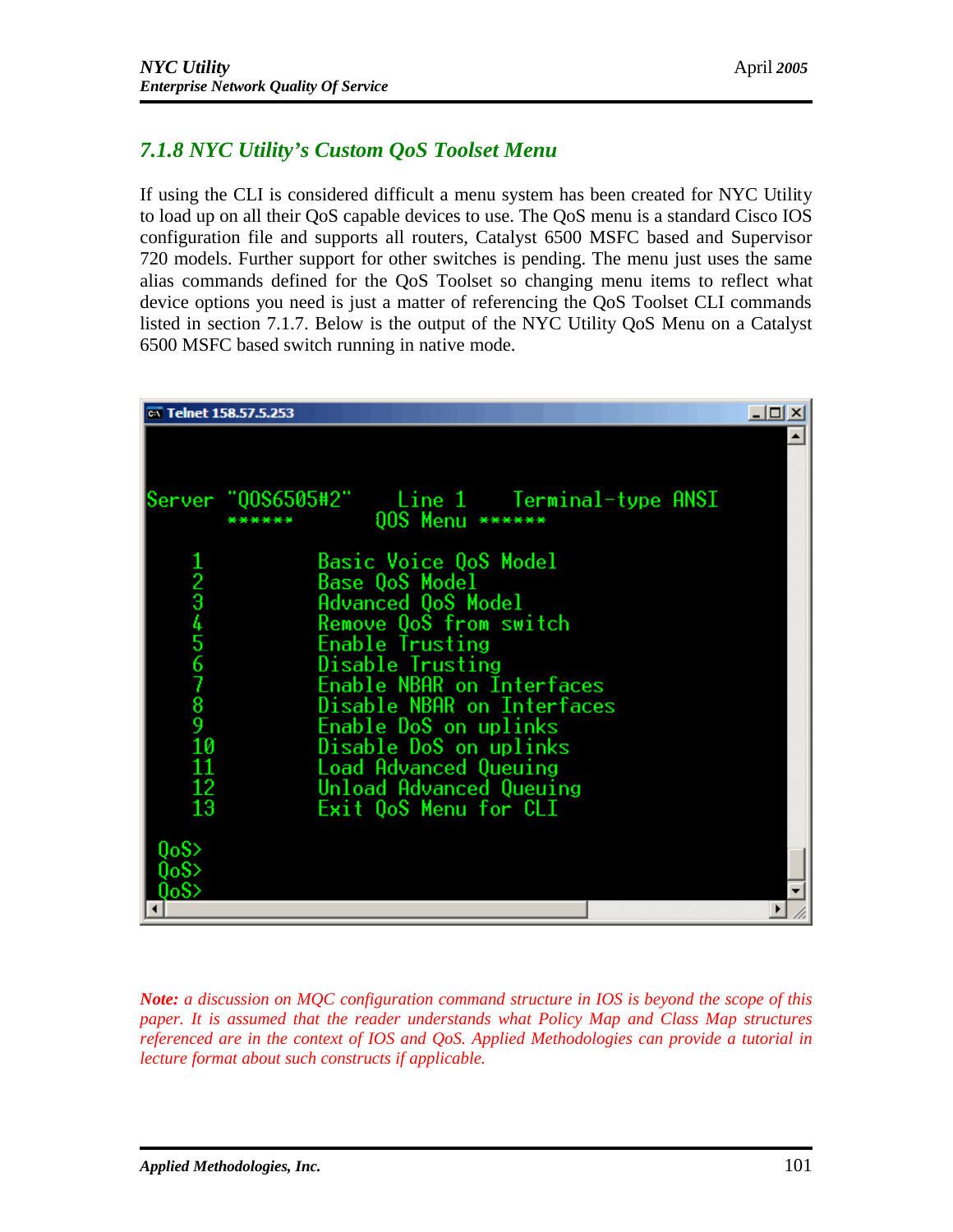# *8.0 Deployment of QoS in NYC Utility*

The previous sections in this document have outlined NYC Utility's QoS capable platform inventory, the models NYC Utility can implement today and in the future, design considerations and goals, design rules and recommendations and an introduction to the NYC Utility QoS Toolset.

By utilizing the NYC Utility QoS Toolset NYC Utility has a flexible toolset to facilitate the deployment of QoS in the enterprise. When it comes to deploying QoS in the enterprise careful planning and consideration must be applied to what the initial goal is and what are the end devices and applications that QoS will be applied against. QoS, depending on the model used, may need to touch every device in the enterprise so it is imperative that all of the matrixes, tools and links provided in the previous sections be updated to reflect the goals of the deployment. If the Basic Voice model is to be deployed for example, then a simpler approach and plan can be drafted for only two types of packets will be marked and trusted. If the NYC Utility Base or Middle QoS models are to be used initially, or in the future, additional applications will be classified and marked and that in turn means more end devices must be taken into consideration for the deployment. It would be detrimental as an example to enable the Base model at the access-layer but not apply a Base Server port model at the other end. Packets will only be marked at the user side but not at the server or application service side. So, when considering deployment of QoS features always think *End-to-End.*

When deployment of OoS is discussed in the context of this section we are referring to any of the models, that is all of the NYC Utility QoS models Basic Voice, Base and Middle can all utilize the deployment approaches outlined in this section.

# *8.1 Deployment Approaches*

In NYC Utility's case there are two approaches for deploying QoS.

- **Holistic per site or entire enterprise**
- **Surgical per "section" of the enterprise**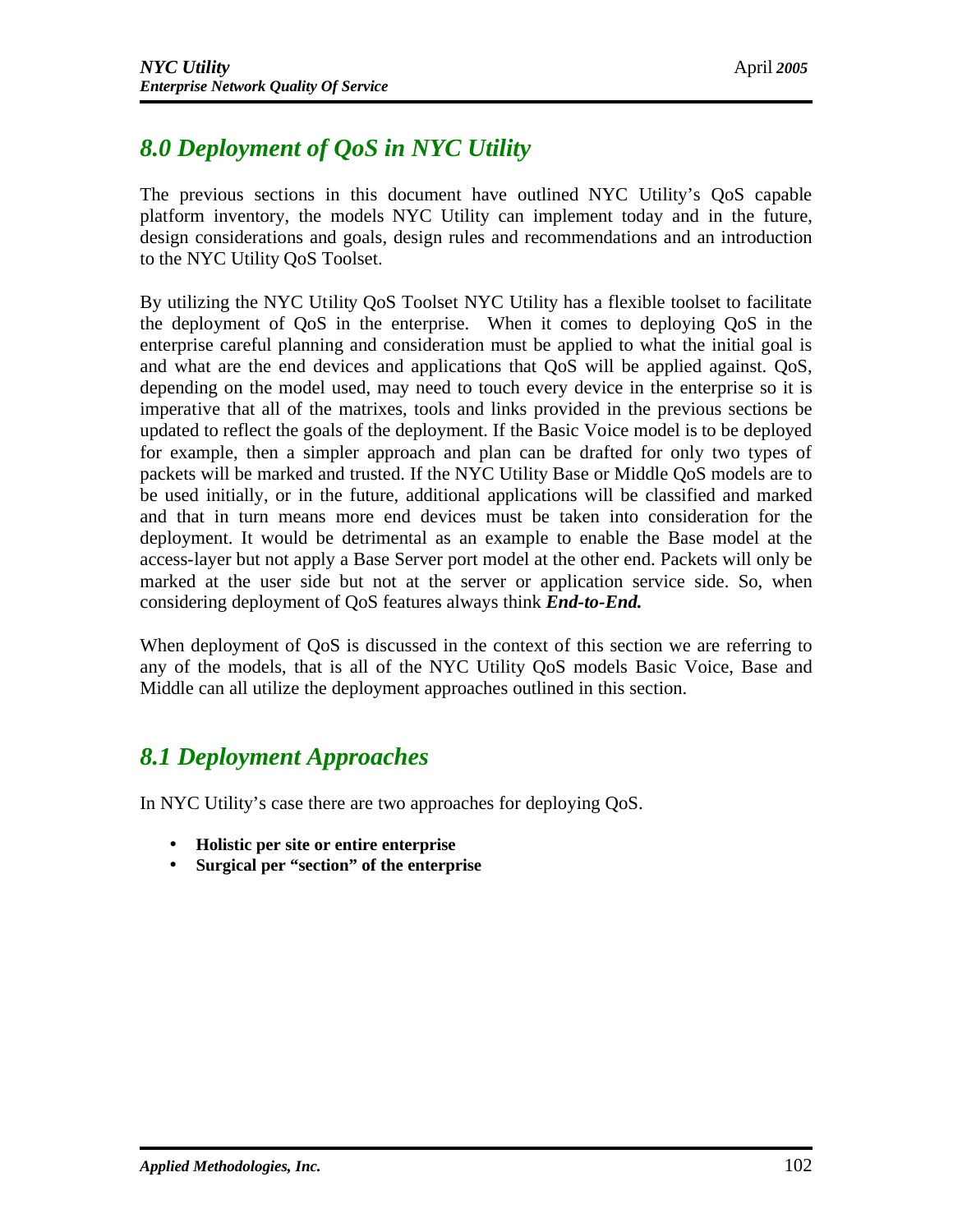# *8.1.1 The Holistic Approach*

The Holistic per site or enterprise approach entails selecting the site or all devices in the enterprise to have QoS deployed(become QoS capable), uploading the platform specific QoS Toolset files and schedule turning on the QoS features across the enterprise over the course of a weekend or several days.

This approach has the following benefits:

- **The site or enterprise become QoS capable in a shorter time**
- **Identify any platform or performance issues and anomalies quickly within the deployment timeframe**

This approach has the following disadvantages:

- **Issues can arise to affect other devices enterprises wide**
- **Issues in deployment or QoS anomalies may be present in more than one location in the enterprise**
- **What is learned from the deployment in one section of the enterprise may not be applied in time at a different section since all sections were deployed during the same time frame.**
- **If a configuration change is needed, though easy to do using the QoS Toolset, but not discovered until the entire deployment is complete then the change will have to be applied to all the devices again, thus causing a "re-visit" to the device.**
- **Stresses deployment and support staff, especially if multiple issues arise since many sections of the network were changed in such a short time.**
- **Difficult to correlate change related issues due to the short time frame and the amount of devices touched.**

Some corporations do prefer to just **"get it over with"** and deploy their changes over a weekend for example. This is usually a management decision due to many other factors.

In NYC Utility's case the critical nature of its enterprise network's role in the corporation and the sheer number of devices and services that its network comprise of makes the holistic approach unrealistic to accomplish.

**It is recommended** that NYC Utility utilize the second deployment approach the **Surgical per "section" of the enterprise**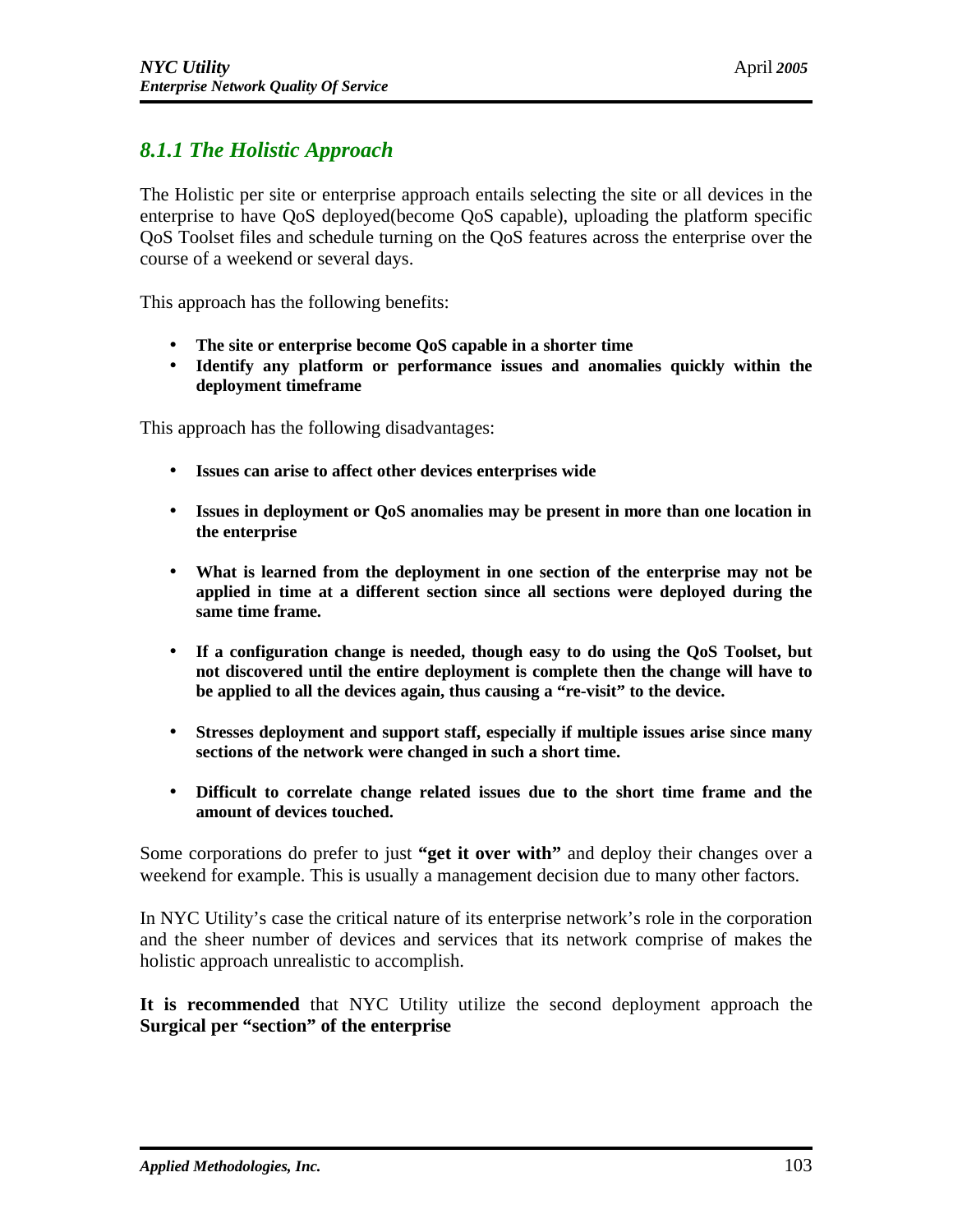# *8.1.2 The Surgical Approach*

The second **"Surgical"** approach entails selecting a section of the network between two end-to-end devices that will utilize QoS. This "section" can comprise of a switch on a floor, several switches between floors in one building, an entire building's switching infrastructure and or could expand to a specific network path to another building's end devices. NYC Utility can work its way outward from one location and deploy QoS in small sections where needed and the end-to-end path is known. This approach could be analogous to deployment of a NYC Utility circuit section in NYC Utility's electrical delivery business.

This approach has the following benefits:

- **Easy to start and rollback**
- **Can proceed to deploy and test in small steps**
- **Can learn from observation and apply lessons to future deployments/next steps**
- **Less stress upon deployment or support staff**
- **Minimizes impact to other devices and services across the enterprise**
- **Any issues or anomalies related to QoS are localized**
- **Provides a platform for staff to learn QoS and VoIP technologies**

This approach has the following disadvantages:

• **Time consuming, may take weeks to months to complete enterprise wide end-to-end deployment**

*Note: Keep in mind that deployment does not have to mean enabling QoS on the device. The NYC Utility QoS Toolset files and commands can be loaded to all devices in the network section to be tested first and then enabled at each device in a sequence at NYC Utility's convenience. Once QoS has been enabled compliance testing can commence against the QoS based applications for performance results.*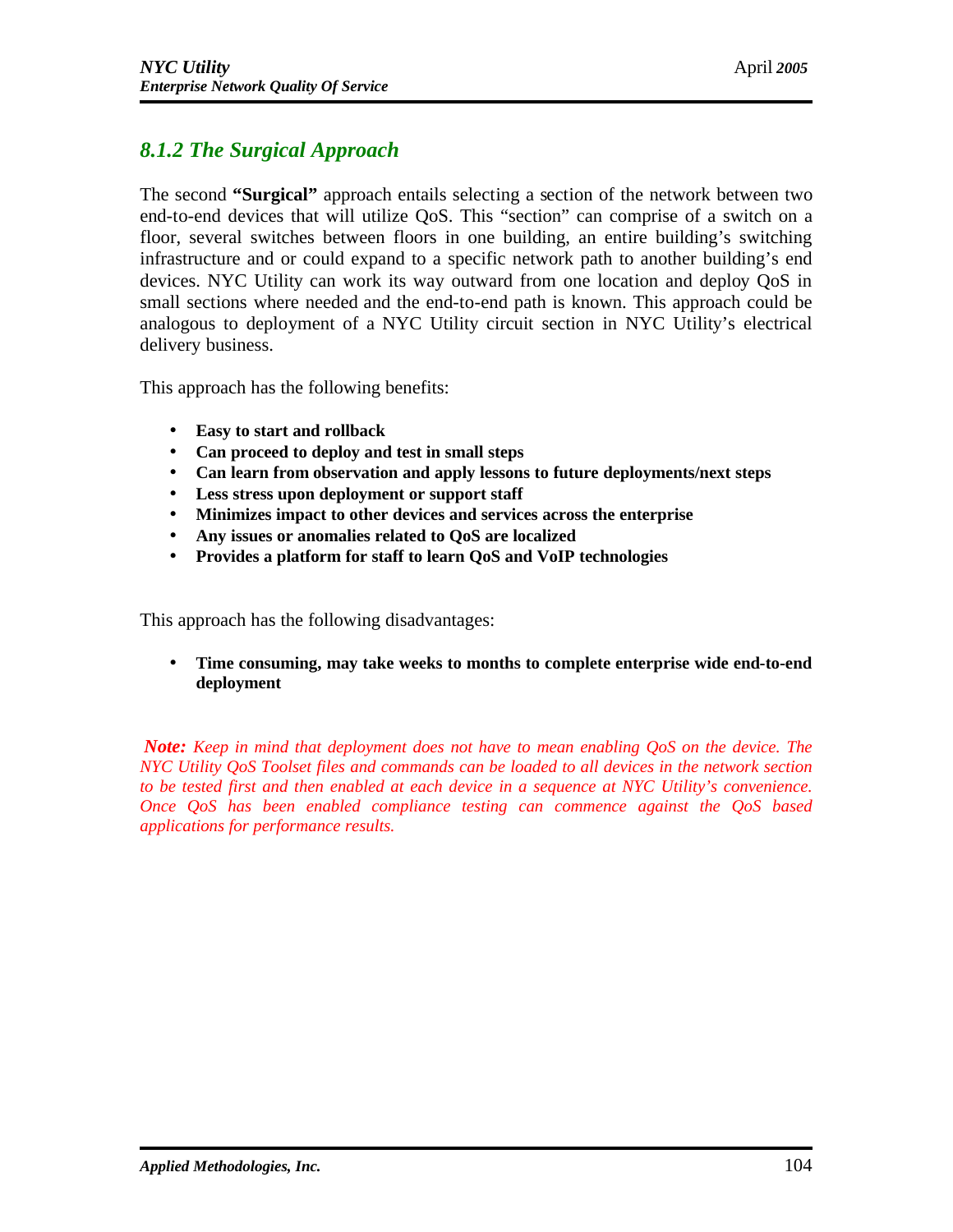# *8.1.3 Pre-deployment Planning Tasks*

The following are recommendations and tasks that must be completed before deploying QoS:

**It is recommended** that NYC Utility participate in a custom QoS education and training class from Applied Methodologies Inc, if applicable. This class can cover the basics of QoS concepts, administrating the NYC Utility QoS Toolset, and walk through mock deployments in a lab environment. The mock deployment training can be gained during a pilot deployment as well instead of in the lab or classroom to save time.

**It is recommended** that NYC Utility start out with the Basic Voice Model first for the reasons outlined Section 6.0.

**It is recommended** that NYC Utility should select a small section of its enterprise that will host the intended QoS application. A set of switches on a floor or building that provides an end-to-end path between IP Phone users and various Call Manger servers. This keeps the initial entry into QoS simple and easy to mange, test, change and rollback. Building on the initial deployment is then just a matter of deploying the QoS Toolset and turning on the features needed.

Trying a larger deployment for an entire building at first can be difficult and risky as the first step. Also, if the initial QoS path must be across buildings over the MAN/WAN then additional time will be required to plan for all possible end-to-end paths between IP Phones. Since NYC Utility's network is very resilient and provides path diversity all of those paths will have to be identified and QoS applied to them to ensure that any return trip QoS based packet does not cross a non QoS enabled device. If this happens then performance results will be skewed.

**It is recommended**, if possible, that any pilot VoIP deployment proceed without QoS applied first. This approach will provide NYC Utility with critical operational and behavior information about VoIP in general and will also provide a "before" snapshot of the VoIP's QoS before QoS is deployed. MOS(Mean Opinion Score) and PESQ(Perceptual Evaluation of Speech Quality) scores can be compiled for "before" and "after" QoS analysis. This approach will also help NYC Utility determine when QoS is applied, whether the defaults provided a positive, negative or no change in VoIPs operation/behavior. Plus, this approach gives the VoIP support team to test and identify its final production based solution in terms of signaling protocols, codec etc. This information can then be used to finalize the QoS Toolset configuration files for pilot deployment.

If VoIP is to be fully tested in a separate VoIP lab then **it is recommended** that the QoS Toolset be tested along with the VoIP solution. These tests can be conducted in a before and after approach and the detailed test criterion outlined in *Appendix E.* can also be used in this lab.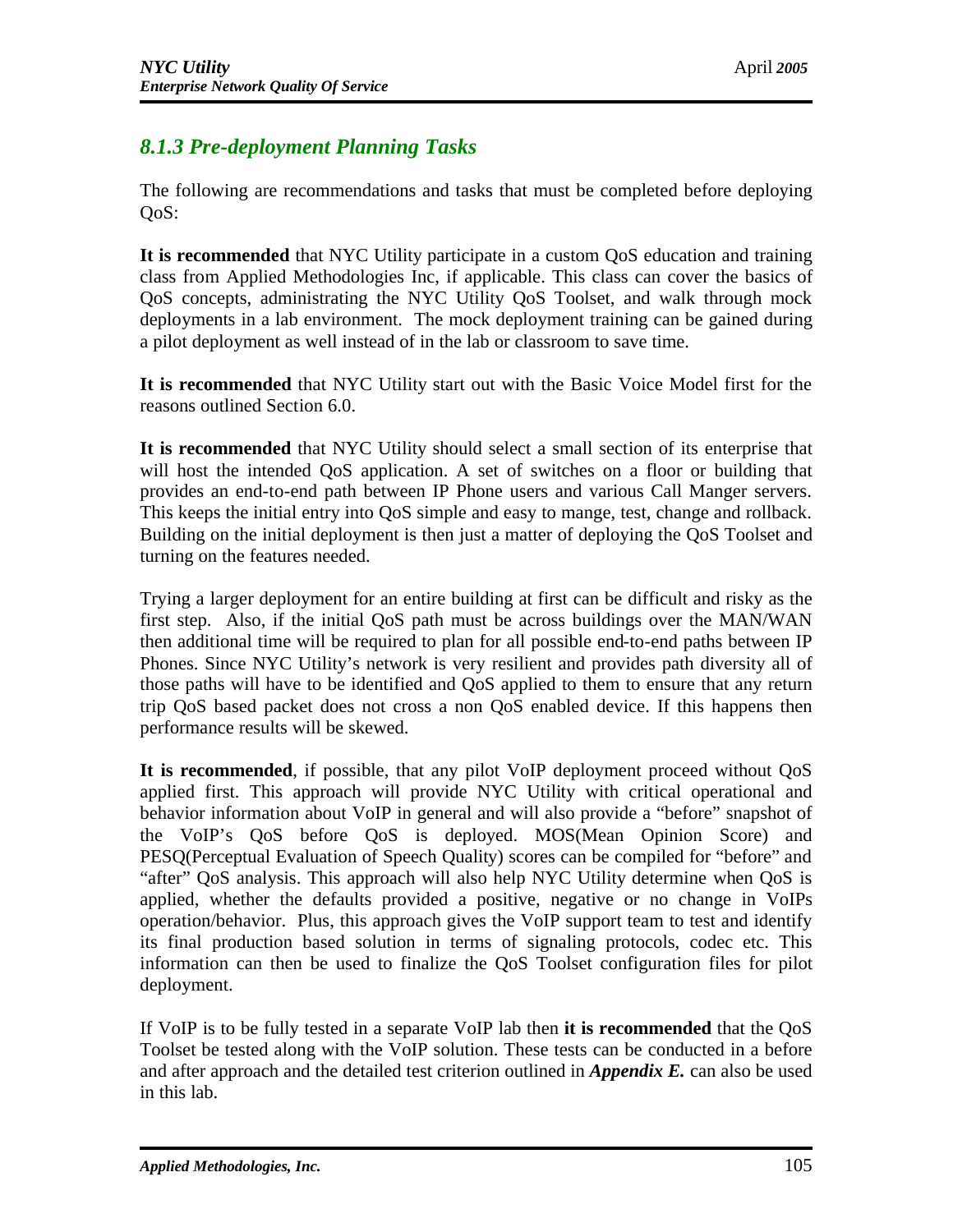## *8.1.4 General VoIP Deployment Tasks*

- **1. Ensure Codec selection and bandwidth per codec is know/defined**
- **2. Ensure jitter and PCL budget is know/defined**
- **3. Ensure end-to-end delay budget is know/defined**
- **4. Identify if any features such as VAD and echo cancellation are in use on IP phones**
- **5. Identify the Signaling protocol(s) and all of its associated ports or range of ports(these will be added to the QoS Toolset Basic Voice model's ACL)**
- **6. Identify if CAC features to restrict calls and call bandwidth will be used or if QoS will provide(this determines if the QoS Toolset end user per port policing MQC is required)**
- **7. Pre test voice calls for packet response times, MOS, PESQ and Jitter statistics before QoS is enabled on the path. This is the before snapshot.**

# *8.1.5 General QoS Pre-deployment Tasks*

- **1. All interfaces on routers must have the correct bandwidth statement. QoS utilizes the Bandwidth statement and not the line/clock rate for bandwidth percentages. This should have been completed from the EIGRP migration project.**
- **2. Ensure that CEF is on first for all routers and switches running in Native mode**
- **3. Ensure that all routers and switches in the network section to be tested are compliant to the minimum recommended IOS outlined in Section 4.3.2**
- **4. Ensure that the access-layer switches are compliant with minimum recommended hardware platforms outlined in Section 4.2**
- **5. Ensure that the Catalyst 6500 platforms in between any designated pilot QoS section are upgraded to Native mode at a minimum with the Supervisor module MSFC-PFC2 or a Sup720.**
- **6. Ensure that the Catalyst 6500 platforms in between any designated pilot QoS section have line cards that support a priority queue. Refer to Appendix F. for the Catalyst 6500 line card inventory.**
- **7. For the platforms identified in the selected deployment section's end-to-end path, please review the platform's related QoS testing notes in Appendix C. for information on issues and behavioral characteristics for deployment and operation pertinent to that platform. This section will outline if the platform's interface resets when QoS is deployed or enabled or any issues that the installers should be aware of when dealing with the platform.**
- **8. Conduct a basic traffic utilization baseline analysis on the QoS path before and after QoS is deployed.**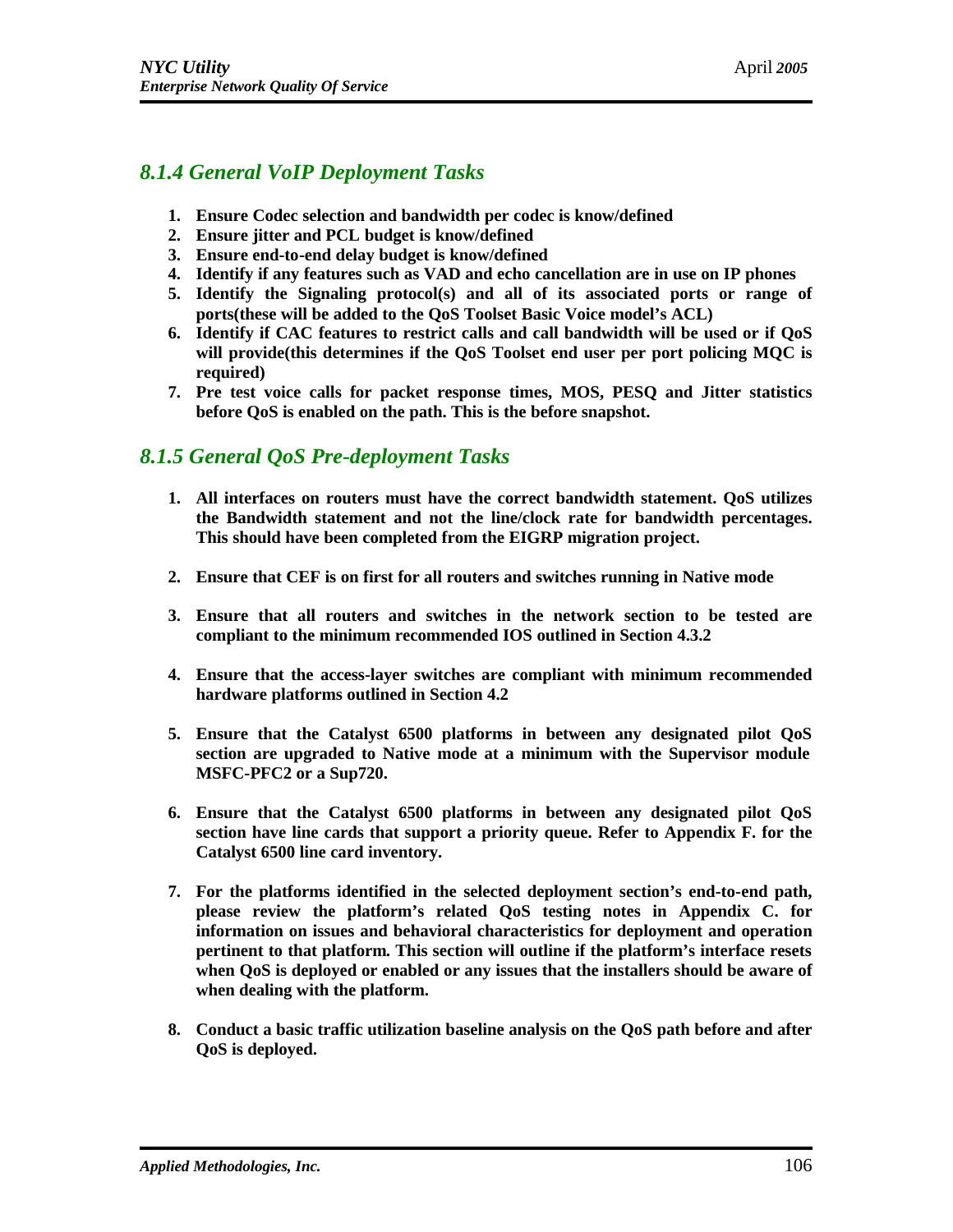- **9. Update the QoS Toolset configuration files for the model used for the test. In this case the Basic Voice model will be used so configurations files for the appropriate platform's Basic Voice model will have its ACL configuration updated to reflect the signaling protocol used.**
- **10. Update the QoS Toolset configuration files for the switches in between the end user access-layer switches. In this case if the 6500s are used in between 3750s then the Basic Voice model configuration files need to be reviewed to ensure that all interfaces and line cards definitions are accounted for. This applies to the Basic Voice main QoS file and to the "truston" and "trustoff" files at a minimum.**
- **11. Upload the QoS Toolset files and load the QoS alias command set file into the device.**

# *8.1.6 Deploying QoS for the Basic Voice Model local Within a Building Example*

Once all of the steps outlined in the earlier section have been completed all that remains to do is the following:

#### **1. Schedule the change window to enable QoS on the devices**

Devices should be QoS enabled in sequence to provide a window of time to identify if a devices's changed state(from non to to QoS enabled) had an affect on any other functions(routing protocols etc). This approach facilitates quick rollback by using the "**remqos**" on the device last changed.

#### **2. On each device, in this case for the Basic Voice model on the 3750 and 6500 switches the following commands are entered**

**3750 switches**

*basicvoice*

**for any 6500s in between**

*basicvoice truston*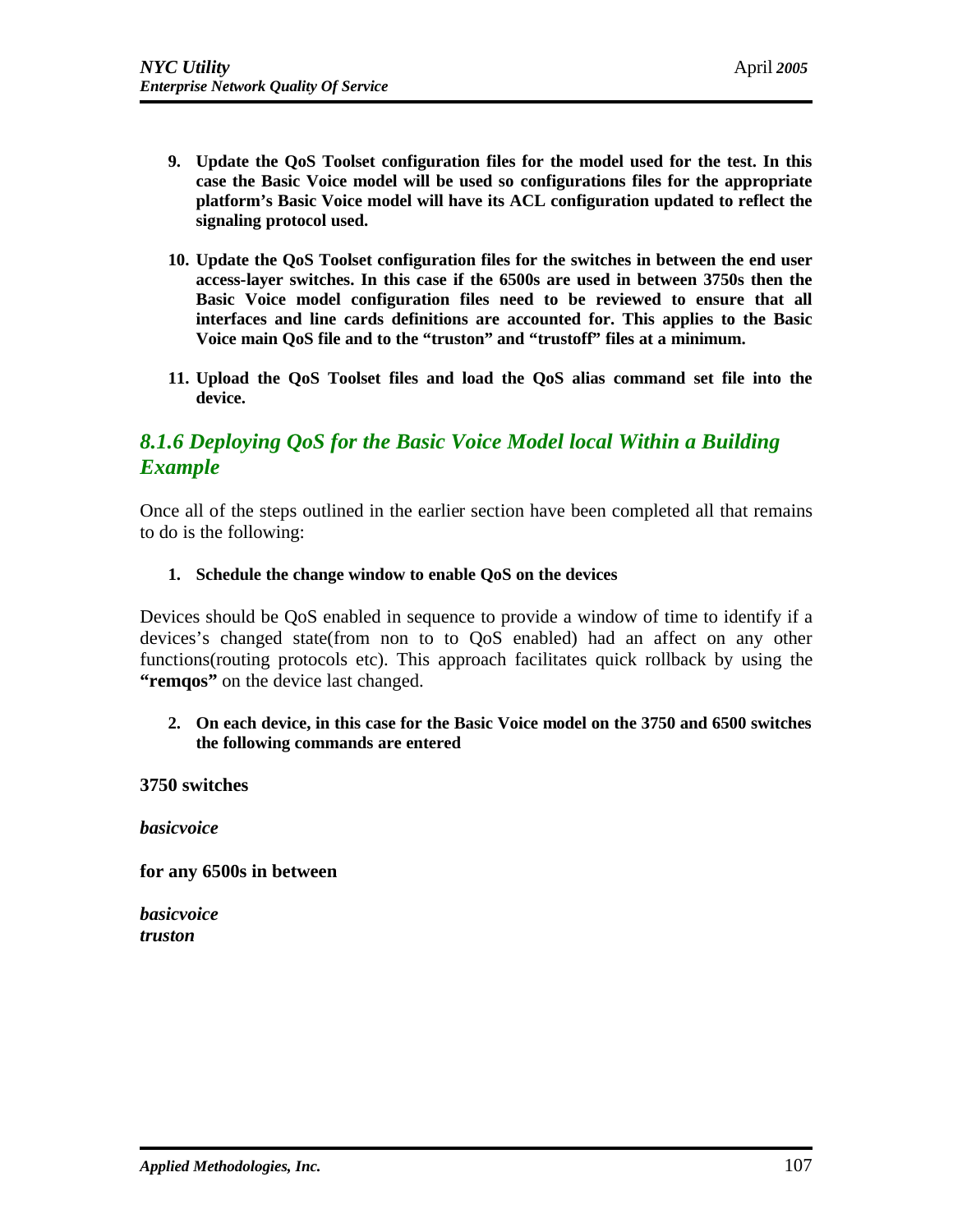#### *8.1.7 Rollback Changes*

There are two methods to rolling back the changes to the devices.

One is to just issue the QoS Toolset command *"remqos"* and this will disable QoS globally on the device and remove all QoS MQC configuration commands.

The other option is to go into configuration mode and just enter the *"no mls qos"* command. This will "disable" QoS **BUT** leave the QoS Toolset's MQC configuration commands in place. So, if QoS is to be enabled at a later date and the configuration options are still in place all that has to be done is execute the "mls qos" command on the platform.

### *8.1.8 Post QoS Deployment Tasks*

- **1. Conduct post deployment compliance testing using the show commands outlined in the QoS Toolset documentation.**
- **2. Conduct necessary VoIP testing to determine if default QoS settings are adequate to maintain the defined VoIP quality levels.**
- **3. Update the necessary post deployment documentation**
- **4. Apply lessons learned to the next network section that QoS will be deployed to.**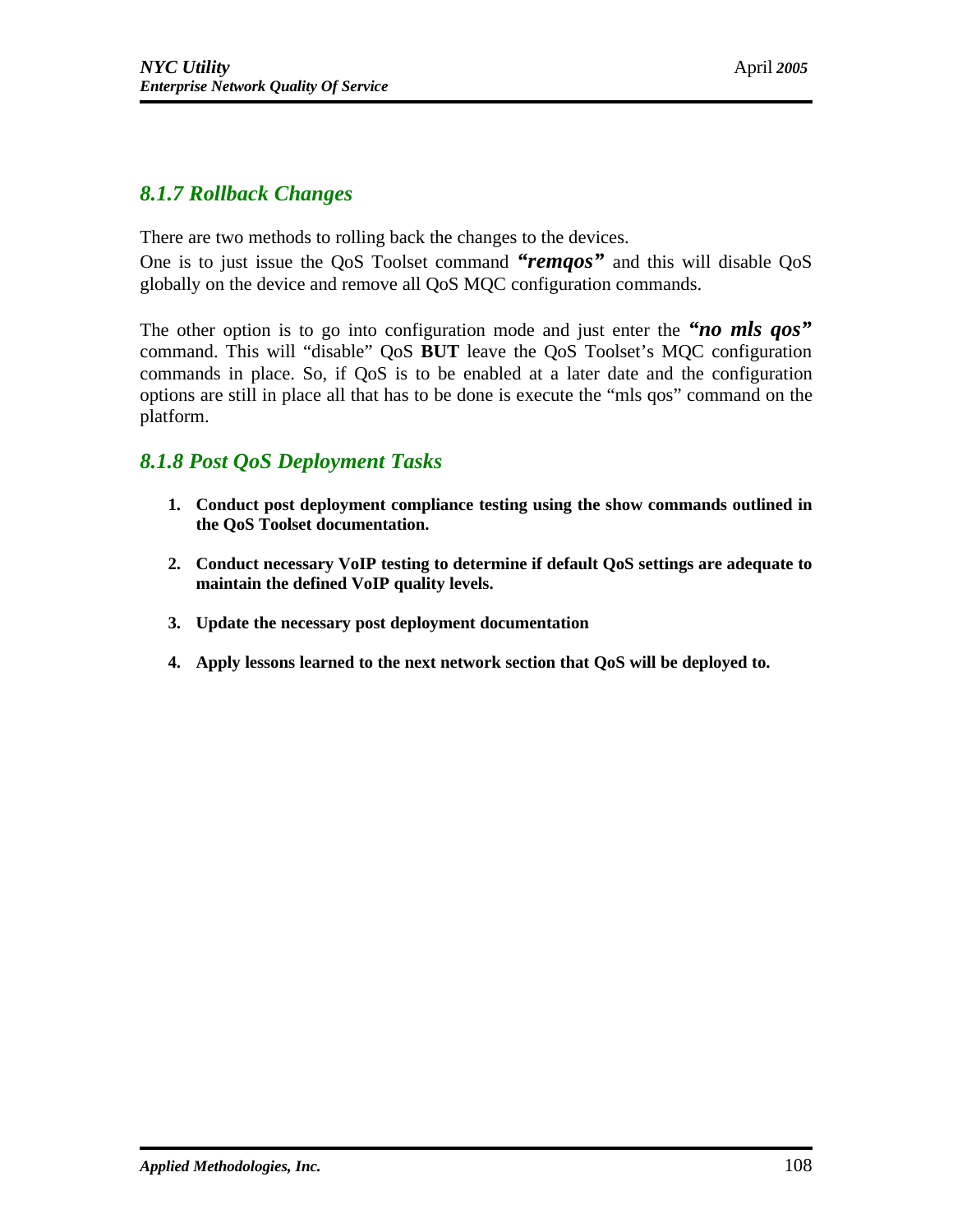# *8.1.9 Additional Deployment Tasks(future)*

Additional tasks for future deployments across the enterprise and for the NYC Utility Base and Middle models. The same tasks outlined above apply here as well but were not repeated.

- **1. Ensure that the core network routing and switching platforms are compliant with minimal hardware and software requirements for QoS**
- **2. Ensure that applications ports and flows have been defined(matrixes are filled out)**
- **3. Conduct a Concord or a traffic/protocol based analysis of the sections that will have QoS deployed to before changes are made to see if there is a difference in traffic and utilization behavior.**
- **4. Baseline of pre QoS deployed applications such as a voice call and some other traffic to see the difference when QoS is deployed across the enterprise**
- **5. Identify if critical enterprise wide servers are located on non QoS capable switches. If this is the case either upgrade the switch where the servers reside, move the ports to a new switch(6500 or 3750 aggregate) or utilize the QoS Toolset uplink commands to implement Marking and Classification of return path server traffic on the non QoS capable uplink port. This means that traffic between peers on the non QoS capable server do not have QoS.**
- **6. All server farm and server ports must have QoS enabled so packets leaving the server farms also have QoS applied**
- **7. Conduct post deployment routing protocol convergence test for voice(if applicable)**
- **8. Possible testing of DPT or backbone switch failure to see if voice traffic continues (Schedule off hours) during a major outage(if applicable)**
- **9. If SRST compliance testing is required then ensure that router ports on SRST routers acting as gateways must remark packets and have a service policy for outgoing bandwidth allocation for normal serial interface processing. Plus, if voice packets are sourced at the router from SRST then they must be tagged going back into the ingress local site network.**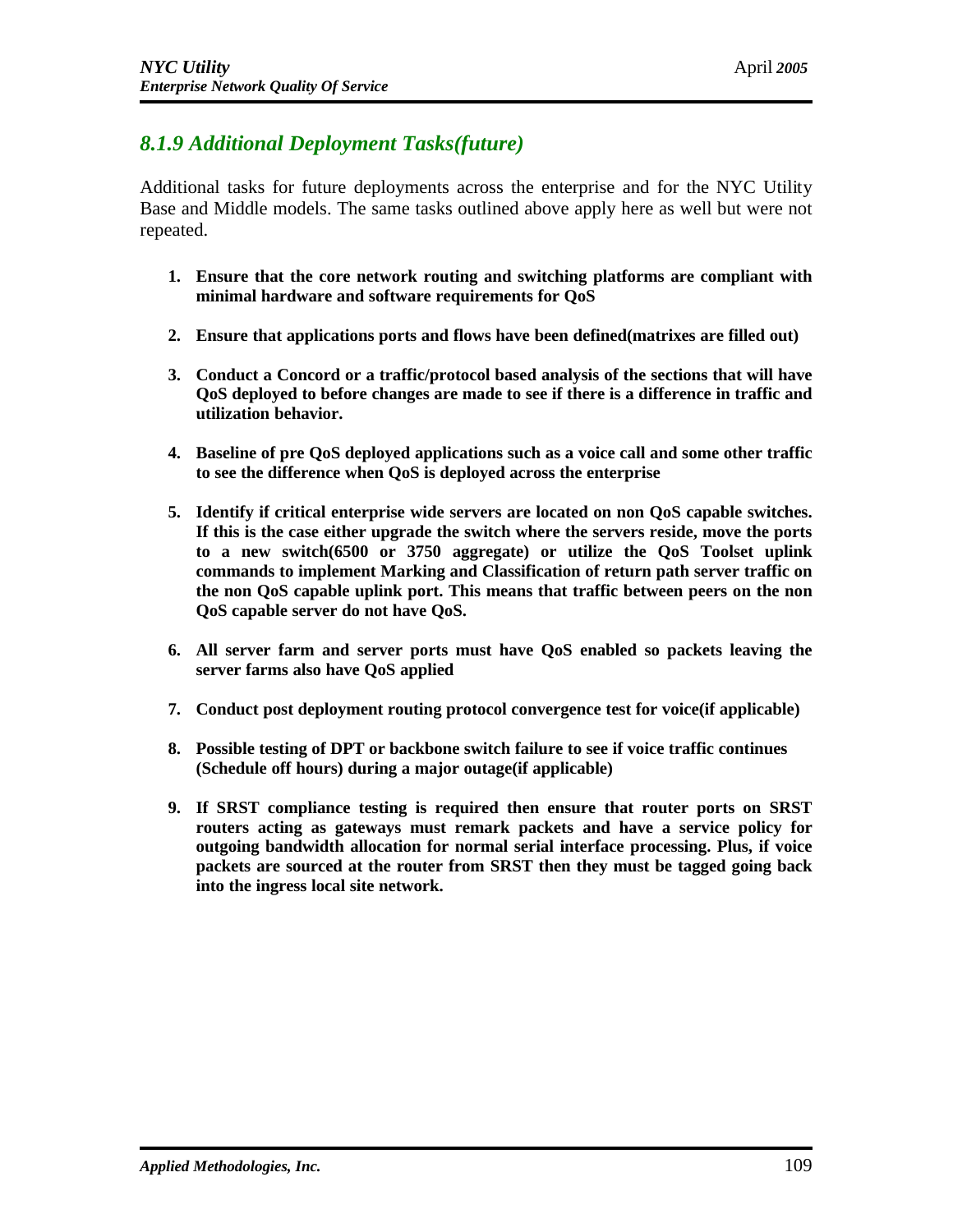## *8.1.10 Post Deployment Documentation*

This document and The QoS Toolset document provide a majority of the documentation regarding the QoS tools used in general, but if the deployment is going to be done in sections some form of accounting must be kept to list what devices are already QoS enabled, have the QoS Toolset deployed, but not enabled, and a raw non QoS device on the network. This is critical for troubleshooting and future deployment activities. NYC Utility must keep track of all QoS enabled switches and routes either in a matrix, table or in a diagram showing the QoS enabled path.

NYC Utility should investigate if it is at all possible on the NMS OpenView map icons the ability to put a Q on the device Icon to indicate that it is QoS enabled. This is also very helpful in identifying QoS enabled end-to-end paths and for troubleshooting.

CiscoWorks can keep a historic record of the NetJob jobs, if used, of executing the QoS Toolset commands.

# *9.0 NYC Utility QoS Don'ts*

- **1. Do not enable QoS on a device that is not intended for QoS or does not have the QoS Toolset uploaded to the device**
- **2. Do no enable Auto QoS in general or enable it and then enable a QoS Toolset model on top of it**
- **3. Do not switch user and server port devices across switch ports on a QoS enabled switch or switch stack. You may inadvertently move a user from a QoS defined port to a local server port on the same switch or switch stack that has its own QoS definitions applied or none**
- **4. Do not enable QoS on SPAN ports**
- **5. Do not remove/disable QoS on a switch in the middle of a QoS end-to-end path. This creates a QoS black hole where the packets will be untrusted crossing the QoS disabled switch and thus have its DSCP markings rewritten. When the packets enter the QoS enabled domain their markings are not reinstated and thus will not utilize the QoS options on the rest of their journey to their destination. See appendix C.**
- **6. Do not mix and match different NYC Utility QoS Toolset MQC configuration sets. For example, do not have the NYC Utility Middle model configured on one set of switches and the Basic Voice or Base model on other switches.**
- **7. Do not load multiple NYC Utility QoS Models on the same switch**
- **8. Do not move up to the Base or Middle Models without planning for and applying the appropriate models against general server farm ports and specialized application server ports.**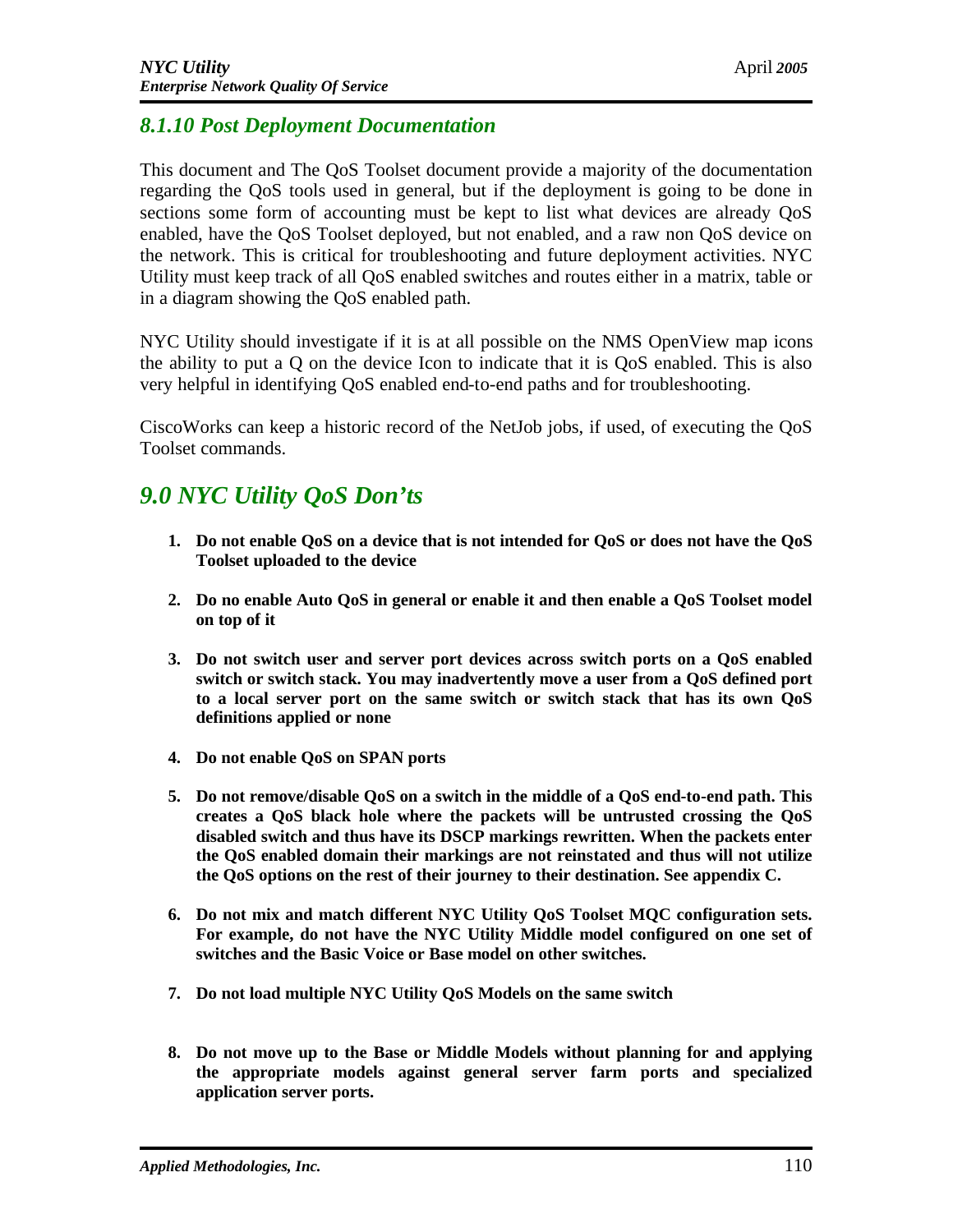*Note: A switch in the middle of a QoS end-to-end path can have the QoS Tool set uploaded and QoS enabled but even if none of the QoS Toolset features are used(truston for example) the packets will cross the switch and their DSCP markings will remain intact but QoS features will not be in affect. Refer to Appendix C. for the 6500MSFC testing notes for more details.*

# *10.0 Additional Testing Tools*

NYC Utility can utilize Cisco's Service Assurance Agent(SAA) features embedded in routers with IOS release levels over 12.1 as an additional testing and troubleshooting tool. SAA provides an IOS based testing suite for different applications and some specific tools for testing VoIP in general. The following link is from Cisco's Packet Magazine and provides an excellent tool that NYC Utility can utilize in testing its VoIP and QoS deployments.

## **PACKET VOL. 16, NO. 3, THIRD QUARTER 2004**

**Tech Tips and Training: Is Your Network Ready for Voice? Measuring Delay, Jitter, and Packet Loss for Voice-Enabled Data Networks**

#### [http://www.cisco.com/en/US/about/ac123/ac114/ac173/Q](http://www.cisco.com/en/US/about/ac123/ac114/ac173/Q3)3-04/dept\_techtips.html

SAA can be utilized on production devices or a pair of older 2600 routers with a 12.1 or above IOS can be deployed as just "end point" client devices on either side of a VoIP and QoS deployment section and then use SAA to generate VoIP related traffic before QoS is deployed and after to identify any performance differences relating to Codec used, TOS and Jitter.

# *11.0 Managing and Tuning QoS in NYC Utility*

There are various tools that NYC Utility can use to manage its QoS environment. When referring to managing QoS there are two areas that fall under the management of QoS:

- **Managing the QoS Toolset**
- **Managing the production QoS environment**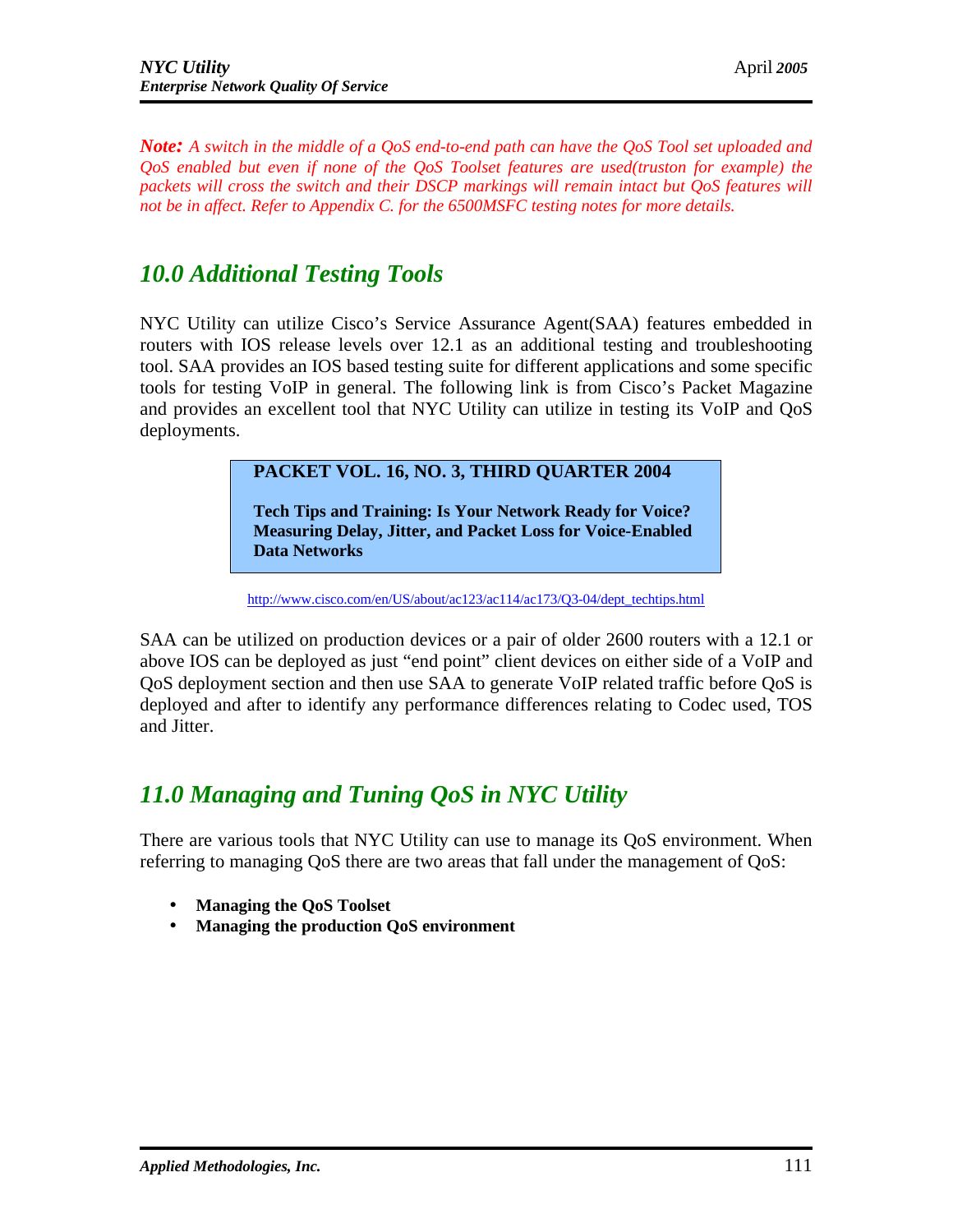# *11.1 Managing the NYC Utility QoS Toolset*

Managing the QoS Toolset entails administration of the NYC Utility QoS Toolset MQC files per platform. These files may change in a minor way from deployment specific platform and IOS version changes. Subtle but different versions of the same files may be created for different platform profiles or deployment considerations. For example, Catalyst 3750 24 port or 48 port switches. There can be a QoS Toolset file using the same suffix **BASICVOICEQOS3750.cfg** but one version may have an interface range for 48 ports and another for 24 ports because a different member in the network support team has changed the interface range in the original file and saved a copy of the whole directory for his specific deployment. This is acceptable to do but it is from these files that NYC Utility can customize its QoS environment as its needs change in the future and have them reflected in the QoS Toolset.

It is the responsibility of the network support team to ensure that these files are up to date, not mixed up with other deployment files and always available. These files are the foundation of the NYC Utility QoS environment and can be expanded upon from their initial configuration. So, version control is an important consideration when managing these files.

The initial set of QoS Toolset files currently resides in the QoS Lab server under the following directory structure. These files should be stored in a production server central location and backed up regularly.

| <b>NYC UTILITYQOSCONFIGS</b>   |
|--------------------------------|
| 2600gosconfigs                 |
| 2800qosconfigs                 |
| 3550qosconfigs                 |
| 3700qosconfigs                 |
| 3750qosconfigs                 |
| 3750srvconfigs                 |
| 3800qosconfigs                 |
| 4500qosconfigs                 |
| 7200qosconfigs                 |
|                                |
| 7500qosconfigs                 |
| CATMSFCqosconfigs              |
| CATSUP720qosconfigs            |
| <b>DPT</b> qosconfigs          |
| Generic Router IOS QoS Toolset |
|                                |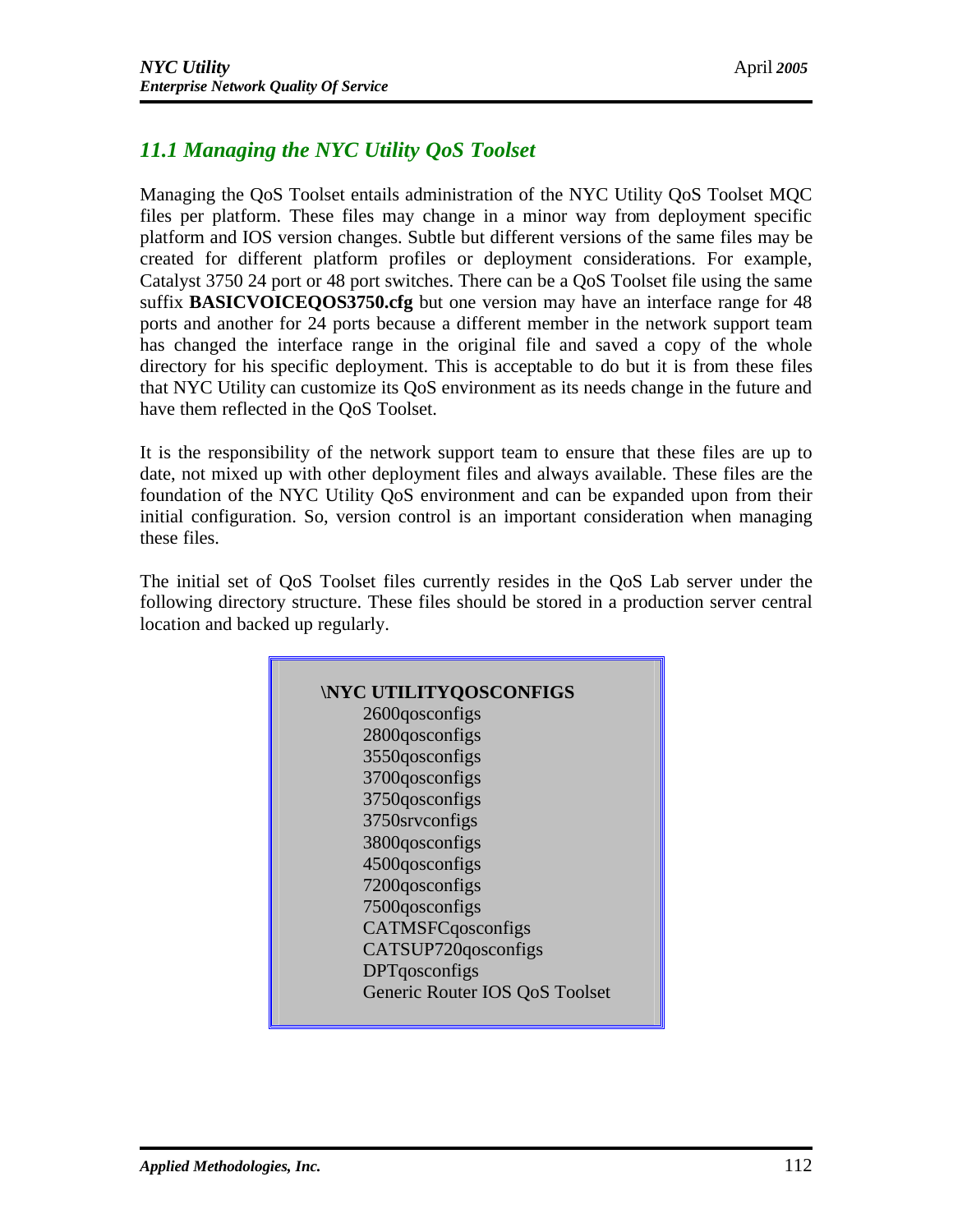## *11.2 Managing the production QoS environment*

Even though Cisco has made strides in providing a consistent configuration solution for cross platform QoS – MQC, there is very little in terms of effective management tools available beyond the CLI to monitor and make changes to a post deployment QoS environment. Plus. there were different tools created at different times for different platforms so a consistent single source tool for managing QoS is still evolving. The ideal management tool should complement the NYC Utility QoS Toolset and make the administration and deployment of the QoS Toolset files more efficient.

The following tools are available and are discussed in the context of NYC Utility's use for managing its QoS environment.

## *11.2.1 Cisco's CiscoWorks QoS Policy Manager(QPM)*

QPM provides many of the features that you need when you get serious about deploying QoS across an enterprise. This product is the single source QoS management tool for cross platform QoS environments. The following list outlines some of its features

- **Enables you to define a QoS policy based on business goals**
- **Automatically configures some or all network devices with QoS features, based on the QoS policy described to QPM. However, it should be noted that initial testing of applying the same QoS commands to different devices resulted in different results, such as interfaces resetting, thus causing a link to go down for a moment. When using QPM to deploy or change QoS functions be aware that QPM may mask this behavior.**
- **Loads the correct configurations automatically**
- **Enables you to monitor the device configuration to make sure no one has made changes to them. If the configurations have been changed, you can use QPM to restore the original configuration.**

It should be noted that as of this writing initial testing of QPM proved to be less than satisfactory. The product had issues with manually discovering some QOS enabled devices and further testing on its capabilities were not conducted due to time considerations. **It is recommended** that additional time is allocated for the testing of QPM to determine if such a product can help facilitate NYC Utility with its QoS deployment and management and complement the NYC Utility QoS Toolset.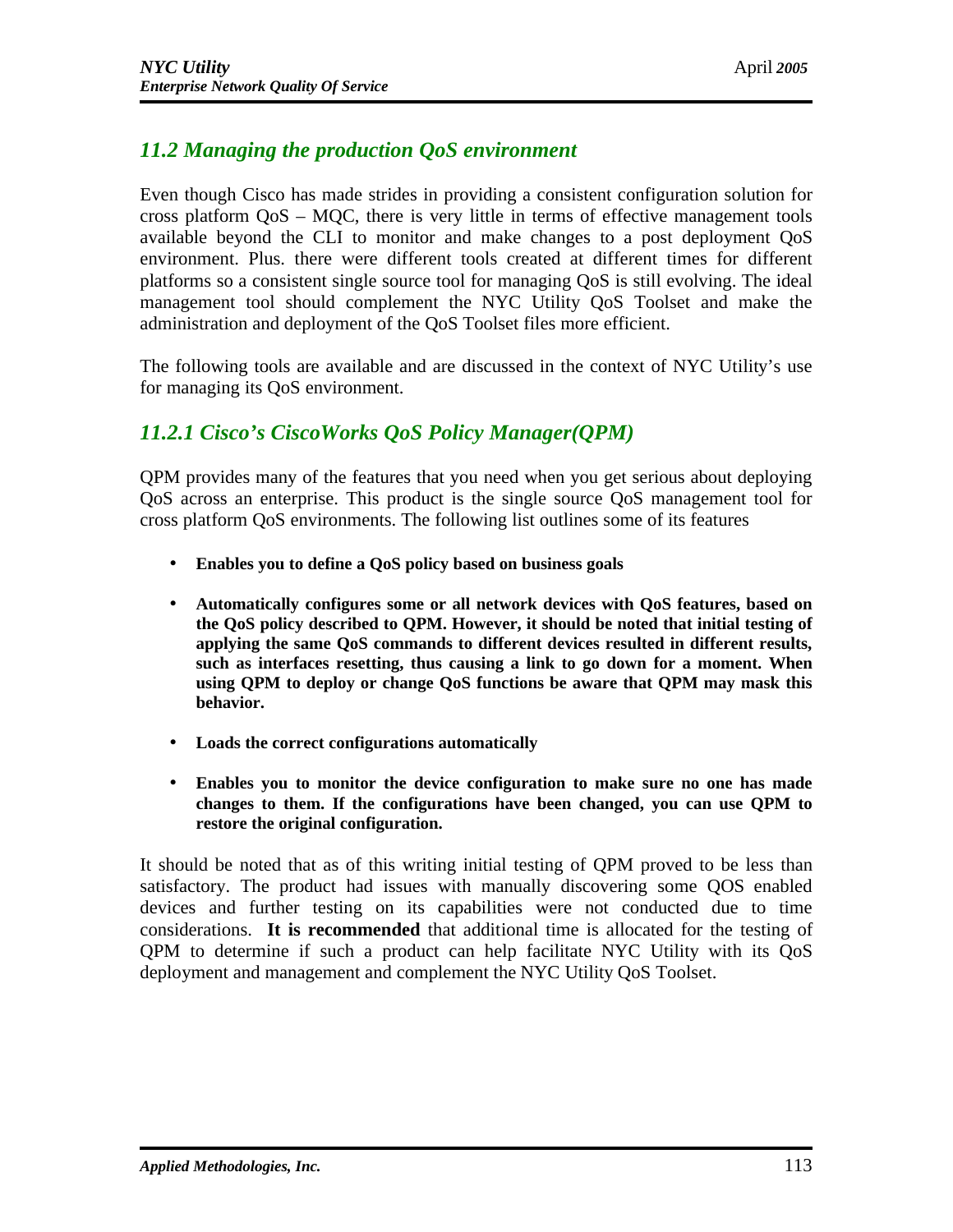# *11.2.2 Cluster Management Suite(CMS)*

Cisco CMS provides an integrated management interface for delivering intelligent services, such as multilayer switching, quality of service (QoS), multicast, and security Access Control Lists (ACLs). Thus, Cisco CMS allows administrators to take advantage of benefits formerly reserved for only the most advanced networks without having to learn the command-line interface (CLI) or even the details of the technology.

On certain classes of switches such as the 3550 and 3750 Cisco offered with its IOS license an optional web based management system for managing switch clusters, hence the name CMS. CMS consists of a set of html and other java files located on the switch's flash subsystem that provides a very good and functional GUI for managing the switch in general. What was ideal about CMS is that it had a QoS management and wizard GUI feature built into it so one can administer Policy and Class maps, ACLs, and see what is configured for each interface. Combine this tool with the QoS Toolset files loaded up and administering the files on a local switch is simpler and reading the QoS Toolset files is easier as well. All that had to be done was enable HTTP on the switch, then browse to the switch, use CMS to administer your QoS Toolset feature, disable HTTP and you are finished.

However, CMS is only available on older versions of the switches IOS 12.1(19) and below and was not available for different platforms such as the 6500. It appears that Cisco is moving away from CMS and does still provide a GUI HTTP based tool for the switches but the QoS features are no longer present, just tools for measuring performance.

## *11.2.3 SNMP*

Cisco provides a couple of proprietary SNMP Management Information Bases(MIBS) that provide some good information about QoS operating in a router. The Class-Based QoS MIB (CBQoSMIB) contains variables that describe the MQC configuration commands in a router. This MIB also includes statistical variables, which are essentially the same statistics seen from executing the show policy-map interface command.

The *CBO<sub>O</sub>SMIB* provides statistics for packets before a policy map has been processed, and afterwards. You can see statistics about packets before the PHBs have been applied or treated and after. This is helpful in troubleshooting QoS related issues. QPM uses this MIB for many of its reports and management functions.

**It is recommended** that NYC Utility look into this particular MIB and any other Cisco based QoS MIBs per platform to see if they can be integrated into the HP OpenView management system.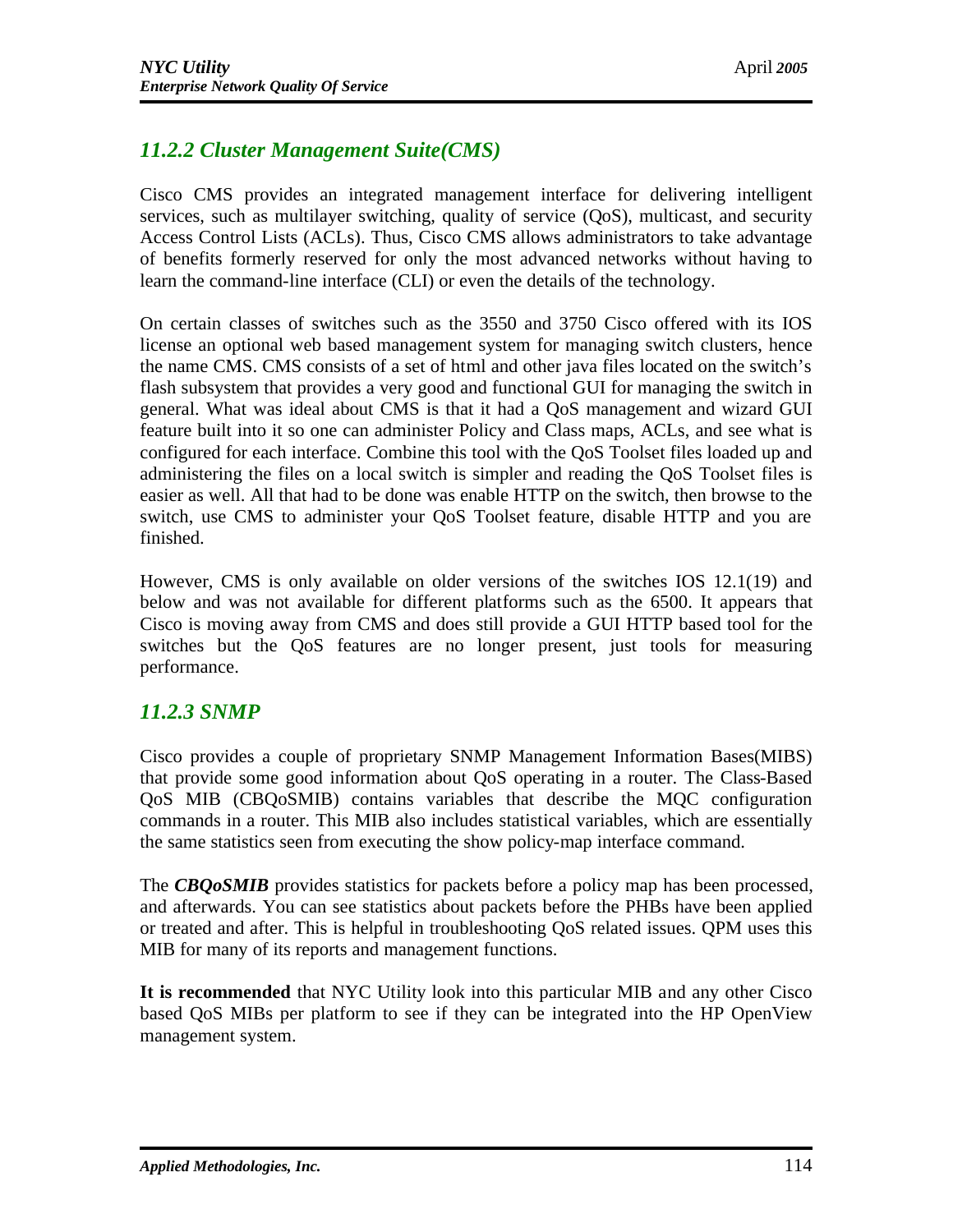# *11.2.4 PFC QoS Statistics Data Export*

**Note:** Release 12.1(11b)E or later supports PFC QoS statistics data export.

The PFC QoS statistics data export feature generates per-LAN-port and per-aggregate policer utilization information and forwards this information in UDP packets to traffic monitoring, planning, or accounting applications. You can enable PFC QoS statistics data export on a per-LAN-port or on a per-aggregate policer basis. The statistics data generated per port consists of counts of the input and output packets and bytes. The aggregate policer statistics consist of counts of allowed packets and counts of packets exceeding the policed rate.

The PFC QoS statistics data collection occurs periodically at a fixed interval, but you can configure the interval at which the data is exported. PFC QoS statistics collection is enabled by default, and the data export feature is disabled by default for all ports and all aggregate policers configured on the Catalyst 6500 series switch.

**Note** The PFC QoS statistics data export feature is completely separate from NetFlow Data Export and does not interact with it.

Using the PFC QoS export options is for the 6500 series only.

## *11.2.5 Quality of Service Device Manager(QDM)*

QDM was an http based add-on for 7500 routers similar to CMS on the switch. This product is no longer supported and not available for download.

## *11.2.6 Access Control Lists(ACL)*

Depending on the platform ACLs are used to identify packets for service class matching so packets can get marked or policed. For the Basic Voice model there will only be two ACLs, one for the RTP VoIP traffic port range and one for the signaling protocol port range NYC Utility utilizes. Managing the ACLs for the Basic Voice model and any policing for DOS is not very time consuming or difficult task. The same applies for utilizing NBAR for any switch routed interface or router interface for the Basic Voice Model.

It is when the other models are used do the ACLs become larger and more granular and thus some time is required to ensure that ACLs are accurate and consistent across all the files in the QoS Toolset. There is currently no tool to manage ACLs from a GUI perspective to inspect and easily make insertions and deletions on a specific ACL. Also, newer versions of Cisco IOS does provide support to insert ACL entries in-between others. Cisco did have a CiscoWorks ACL manager plug-in for Cisco Works but this product is no longer supported or available. QPM is supposed to have an ACL management element to it but this has not been tested of this writing.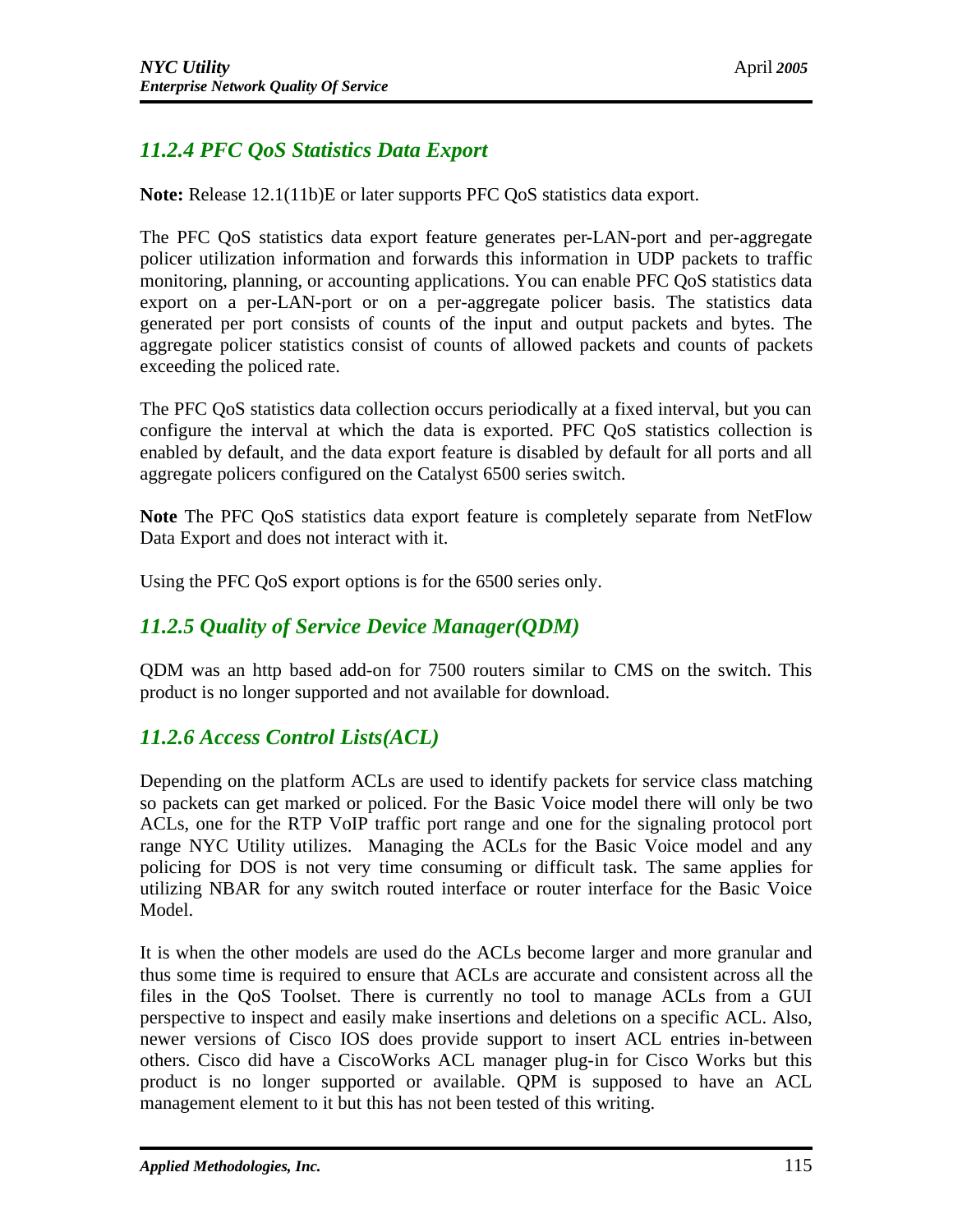# *11.2.7 Command Line Interface(CLI)*

The NYC Utility QoS Toolset provides a consistent set of commands to turn on and off specific features at the CLI and these commands are consistent across all platforms. But these commands are for the deployment, removal and turning on and off QoS features only. To observe actual QoS related statistics there are a series of CLI *show* commands available.

Most of the MQC CLI show commands are similar and consistent across switch and router platforms but there are some, discovered from lab testing, that show different output from executing the same command. Please refer to *Appendix C.* for the particular platform's testing notes on any issues with CLI show commands. There are many commands and their pre and post execution output nuances to cover in this paper so these commands may be covered in detail in the QoS Toolset user guide and in any QoS training classes Applied Methodologies conducts for NYC Utility personnel.

### **3550 and 3750 switches**

show mls qos show mls qos interface show mls qos map show mls qos interface policers show mls qos statistics show class-map show policy-map show policy interface show mls qos interface (interface number) statistics show mls qos interface queueing show mls qos interface buffers show msls qos queue-set show mls qos maps cos-output-q show mls qos maps dscp-output-q

#### **4500 switches**

For the 4500 switch the above commands from the 3550 and 3750 apply but are used without the mls keyword. For example show gos map, show gos interface.

The unique commands for the 4500 would be: show qos dbl show qos maps dscp tx-queue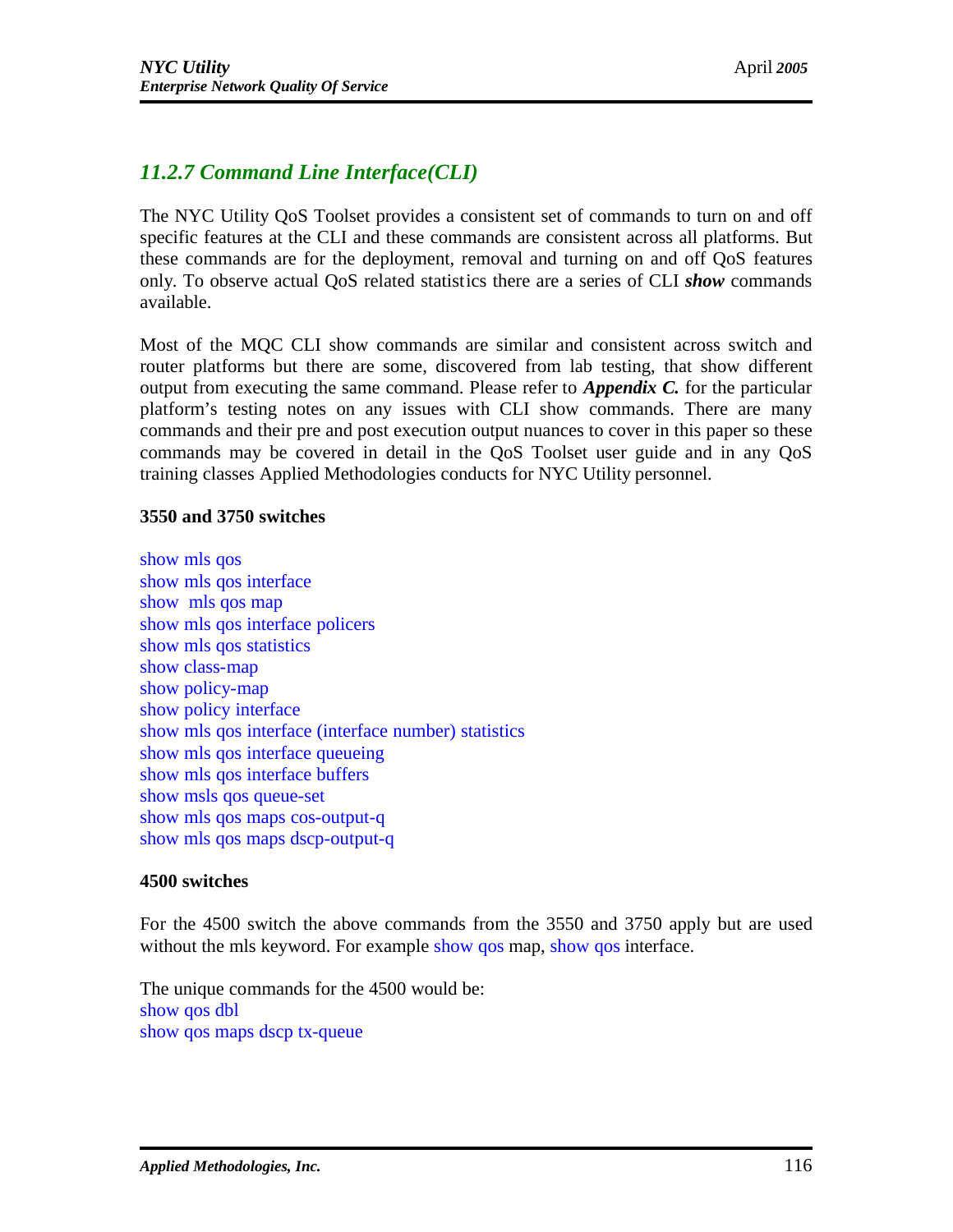### **6500 switches**

For the 6500 switches the show commands are similar to those of the 3550 and 3750

The unique commands for the 6500 different show commands: show queueing interface show queueing interface (interface number) sh tcam ?(advanced ) sh tcam counts sh tcam interface gi3/1 qos type1 ip det

It is interesting to note that the one Native mode command "show queuing interface" commands provides the output that several CatOS commands would have been required to use.

### **For the router platforms**

The router platforms all utilize a common CLI command set for monitoring QoS, and NBAR features.

show policy show policy interface show policy interface (interface number) show class show ip access-list show ip NBAR port-map show ip NBAR protocol-discovery show interface

QoS at a basic level should be a feature that can be turned on and left alone. However, that is not always the case as you scale its use. As more applications are classified and fall into different classes of service additional administration time will be required by the network support team to maintain the configurations and ensure that matrixes are up to date. This is also the case for updating any DOS ACLs or NBAR signatures. Also, having the various QoS related matrixes and the QoS Toolset as tools do make things easier and can help reduce administration time. The time required to maintain QoS should not be very large on a monthly basis even if the Middle model were used with advanced features. The benefit of the QoS Toolset is to have the configurations done ahead of time and also distributed so you can turn them off and on as needed and once they are in place and operating, minimal additional time is needed to maintain them.

There will be IOS changes that may provide enhancements or syntax changes to the MQC per platform so the network support team must be cognizant of this before upgrading a device or placing a new device with a different IOS version and applying the QoS Toolset features. **It is recommended** that the QoS Toolset files be loaded on the new device and IOS before production deployment to ensure that they load and work properly.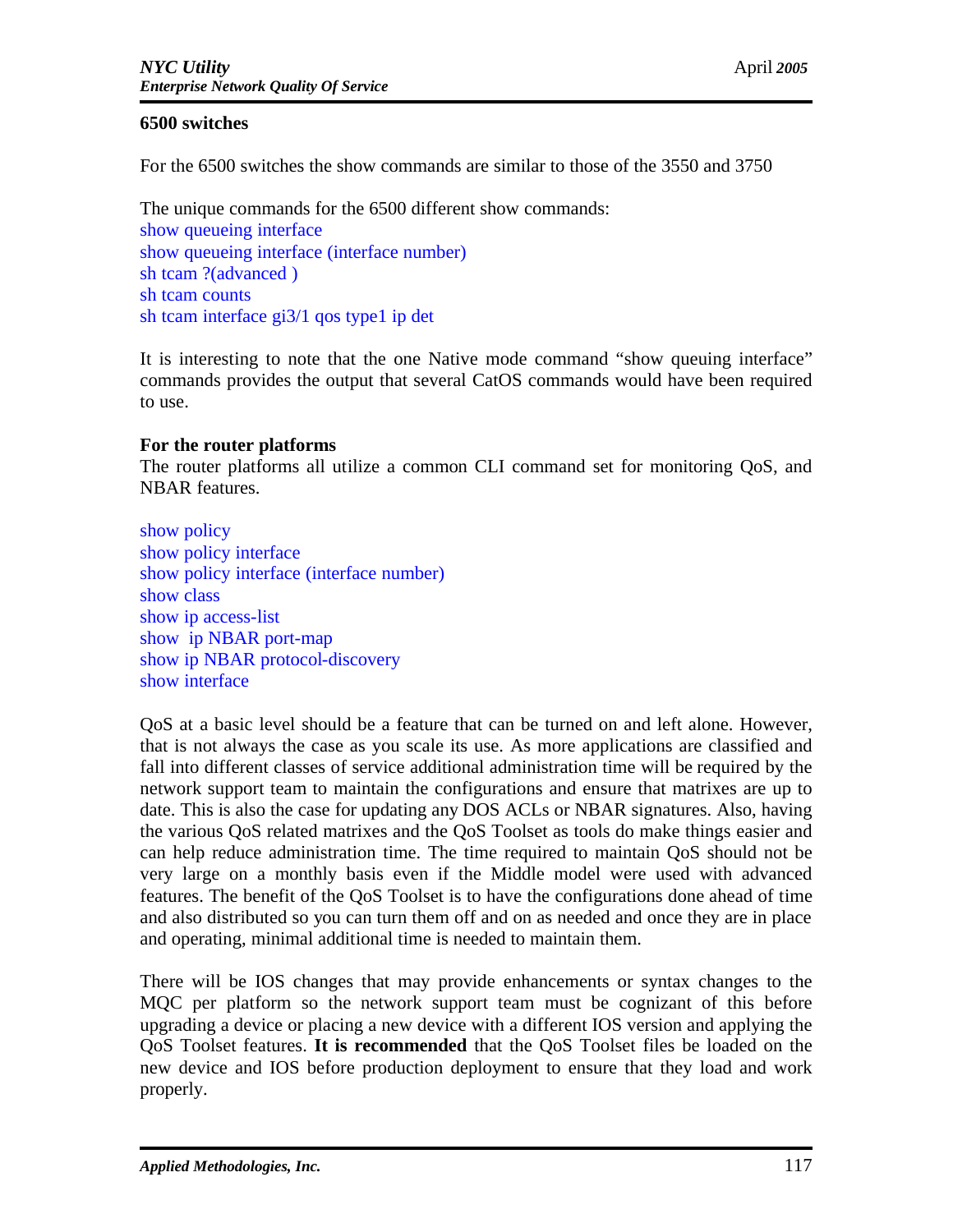# *12.0 Troubleshooting QoS in NYC Utility*

Troubleshooting QoS entails an understanding of how QoS works and the applications that QoS is based upon. The reason that this understanding is required is to help the troubleshooter become more productive in quickly identifying whether the problem is QoS related or not. For example in the case of VoIP an issue could occur where the voice quality suddenly becomes poor for a user months after QoS and VoIP have been deployed. This could be the result of an echo cancellation or jitter buffer issue on the user's phone, a codec issue or CAC issue with regard to allocating call resources for this user, if used. All of these issues and others can appear to be QoS related and may be masked or intensified by QoS.

The worst issues that can happen resulting from a QoS problem is that when congestion is present and QoS is not tuned or operating properly some critical packets such as VoIP may get dropped or the call quality suffers. Another issue could be a policer that is left on or improperly configured and it is policing to drop or markdown packets from a section of the network when it shouldn't. QoS because of its per device and PHB nature cannot cause network wide meltdowns, unless it was specifically configured to do that and that is not the case here. In most cases a QoS issue is localized to the device or upstream/downstream from it.

Routing protocol packets will always have a PaK\_Priority assigned to them on the local per hop router and are only significant across a neighboring link segment so a QoS related issue affecting routing protocols is not very common. It is only when policing an aggregate of traffic where neighbor state protocols may be affected but again this is an extreme case and is caused by poor configuration planning.

Another thing to keep in mind is that the access-lists used in QoS are just for marking packets and not for blocking them and thus never applied in a manner to an interface to block traffic. Incorrectly marked packets will just be handled at a different class level and may become a candidate to be dropped but only when congestion is present.

Traffic policing is also something to keep in mind. The policer's goal is to just mark down traffic or just drop traffic based on an ACL based Class/Policy map or just drop a certain percentage of bandwidth. Depending on the policer's use for DoS mitigation or CAC this operation is expected.

Troubleshooting QoS related or non related issues becomes trickier when many different platforms are in between any two communicating peers. In this case, as is in NYC Utility's environment, knowledge of not only the basic aspects of QoS is helpful but also the platform's specifics of implementing and managing QoS. Keeping the QoS configurations and functions as consistent as possible will help mitigate cross platform discovery and troubleshooting time but there will always be some level of platform related QoS detail that may have to be identified to troubleshoot the problem further.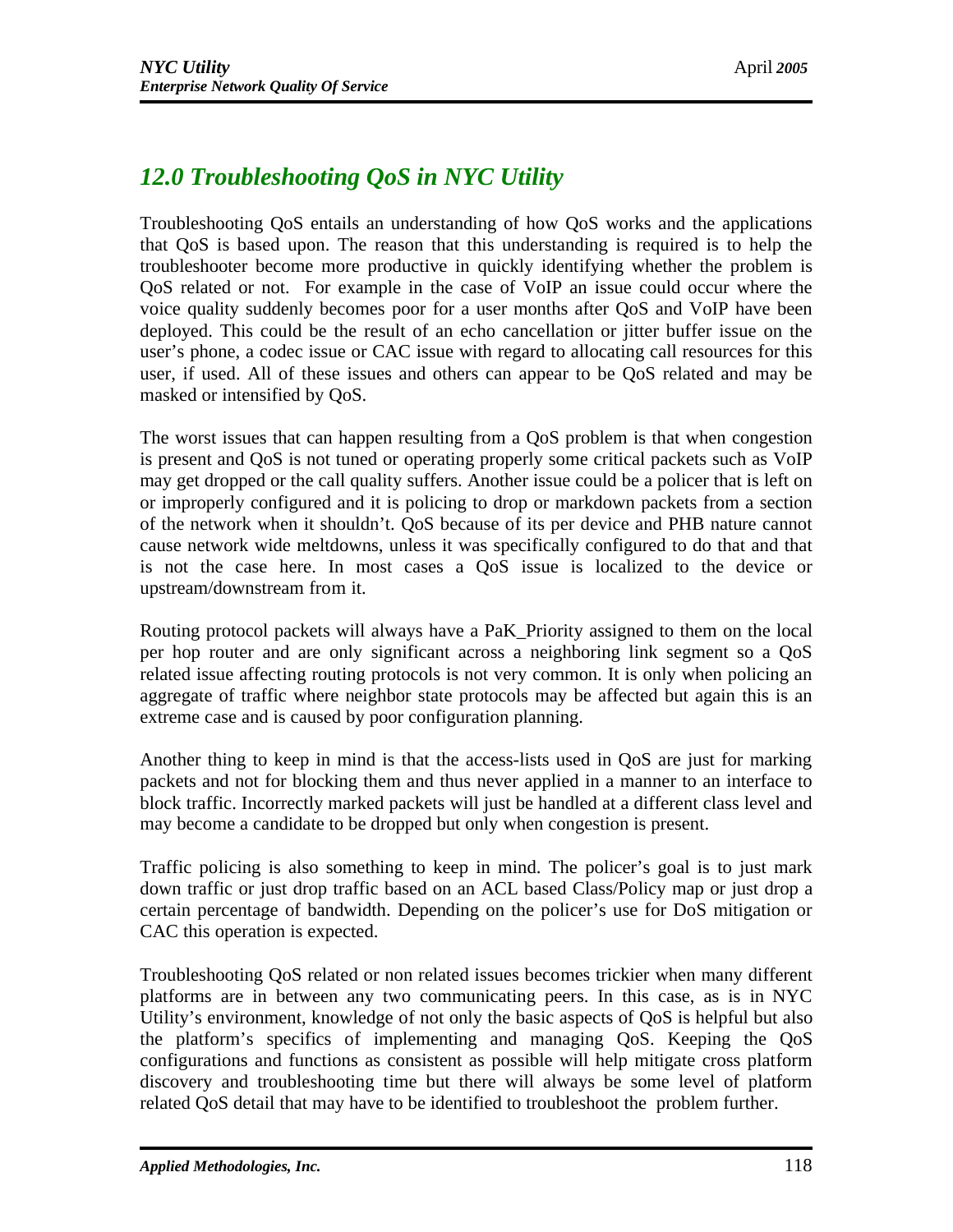By classifying the more common causes of issues related to QoS we have a reference point to follow when problems do arise. The next session covers this.

# *12.1 Common QoS Related Issues*

# *12.1.1 Issues Caused from QoS*

## **Caused from QoS – invalid configuration**

An improper use of a configuration command or a typo such as an access-list typo or the incorrect port number was defined in the ACL. Even though the QoS Toolset helps prevent this by having the files created and tested prior deployment sometimes typos and other mistakes do occur. Fortunately if a typo or mistake is present in a QoS Toolset file the same issue will be repeated in the devices it is deployed to thus provide a quick pattern to identify the issue and trace the problem back to its source. In this example if an ACL issue were the cause then packets would not be matched and marked properly. The CLI commands and a sniffer trace can verify this quickly.

### **Caused from QoS – Default queues and thresholds outlived their allocations or additional level of congestion is present.**

In this case the default (per port) queue allocations used are experiencing issues due to the increased volume or the initial volume of traffic when QoS was first deployed. The traffic level crossing the port is just too much for the defaults. If this were the case the CLI commands can show if packets are being dropped on the output queues or if queue exhaustion is present. Regardless of whether WRED or WTD is in affect the queuing algorithms only take affect if congestion is present. So, for an interface(fast or gigabit) to be heavily congested in the first place for a user or uplink port regardless if QoS is available would suggest another issue is the root cause. However, if the congestion was always there in the form of valid traffic levels but just too much for the initial defaults or became available at a later time post deployment, the QoS Toolset already has a pre tuned recommend queue and threshold MQC based command to turn on for the platform experiencing the congestion. This approach should be considered the last resort approach for a general traffic and protocol analysis should always be conducted first to determine if the congestion is a natural result of user traffic volumes or from a component failure issue. This type of issue also applies to slower serial links.

Also, DoS issues can mask this type of behavior as well, so it is imperative that the traffic analysis is always conducted first to determine if any QoS Toolset features are needed like DoS tools or to turn on the tuned platform features.

Always check the traffic levels and types before changing or adding QoS features. Always remember that QoS tools are not meant to **"find"** additional bandwidth on already congested or heavily utilized links.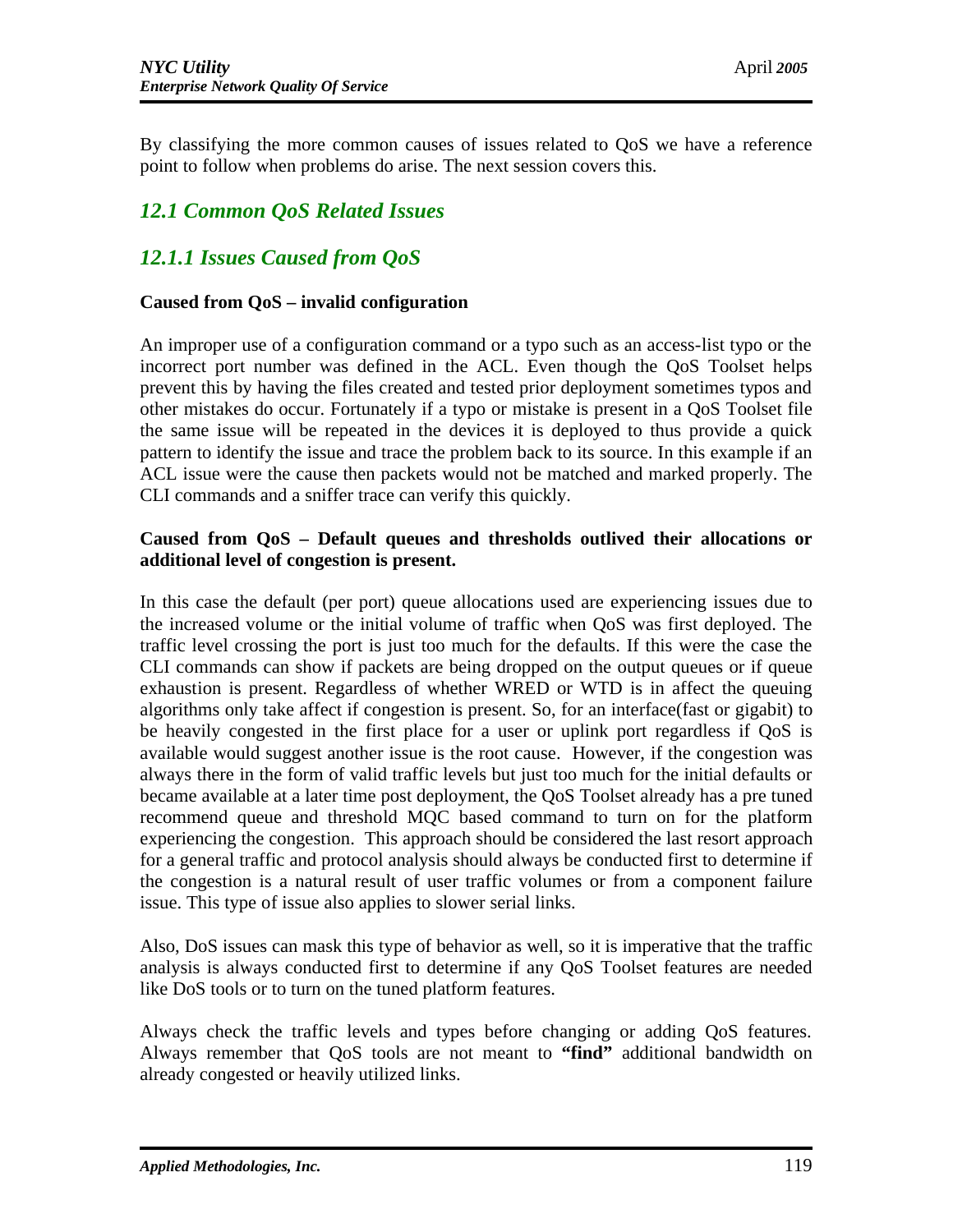## **Caused from QoS – Platform issues, future IOS bug or version limitation**

These issues could result from an IOS bug, for example, removing a policy map command causes a switch to crash(see *Appendix C.* for an example from a 3750), or a bug in the packet marking function causes a packet to exit an interface with the wrong marking. Other issues to consider are version or platform limitations. Router platforms support NBAR but DPT router platforms do not. The *"sh policy-map"* command shows output statistics on router platforms but on switch platforms the same command provides the same output but no statistics due to a know hardware ASIC limitation(see *Appendix C.* for an example from a 3750). These examples must be kept in mind when analyzing QoS related issues. Such issues can be mitigated by testing IOS and platform versions of QoS Toolset options before future deployments to identify any platform or version idiosyncrasies.

## **Caused from QoS – Deployment of QoS affecting network operation**

This issue is a platform specific issue. Some platforms reset the interface when a QoS Policy map or other feature is applied or removed. Others do not. The QoS Toolset commands have been tested against as many platforms NYC Utility supports as possible and a majority of the platforms allow for real time non intrusive or reset of an interface when turning on and off QoS Toolset features. The details of the platforms that do incur an interface reset are outlined in the individual platform testing notes in *Appendix C.* and should be reviewed for pre deployment planning. These platforms were not listed here in a matrix for this document has too many matrixes already and the reader may go nuts.

## **Caused from QoS – QoS polices affecting application performance**

This type of issue could be the result of bandwidth and queue allocation policies specified in the Base and Middle model not working properly or incorrectly planned. For example if the business rule is restrict call volume using QoS and not CAC and to allow only 2 calls per user port and a per port policer could already be in place to allow only 2 calls, but for two G.711 64kbs calls. Then at a later date NYC Utility changes its codec to G.729a or 723. The change in codec results in calls amounting to much less bandwidth per call and now the user can make more than two simultaneous calls out of his port. VoIP and QoS are working properly now but the business rule has been violated. The same applies in the reverse where an uplink policer could have been improperly planned for aggregate uplink traffic levels and when turned on does not provide any relief for it is still allowing too much traffic or in the reverse scenario too little traffic through.

Another example is packets marked at the source user port for one marking, lets say **AF31** and at the server's port for the round trip reply the response packet is marked **CS0**. The return packet will have a lower class of service applied to it on the return path and if congestion is present anywhere on the path back to the user's workstation this packet has a better chance of becoming a candidate to be dropped.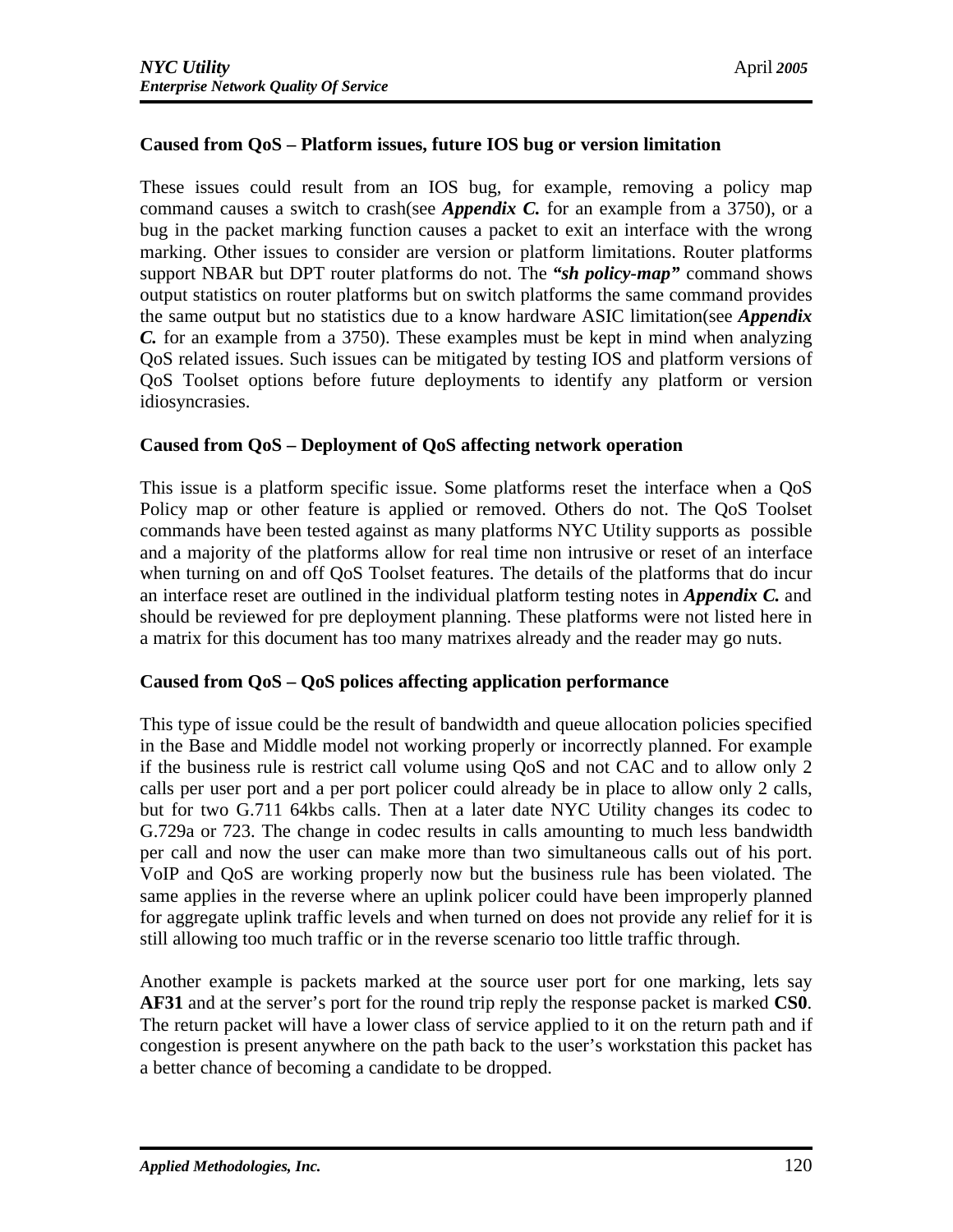This is where all of the matrixes and tables in this document come into play to ensure that defined application flows, bandwidth allocations, queue allocations, class markings and platform specific configuration items are all reviewed so consistent configurations and tuning features are applied and such issues will not or never be present.

The example given of the problem outlined in the last paragraph can look like an application or application server related issue. It is always prudent when such an issue occurs in a post deployment QoS environment is to take the following measures:

- **1. Identify the source and destination end switches and user workstation or IP Phone(IP and subnet pairs) of the problem – the source user port switch and corresponding destination server or user IP Phone switch.**
- **2. Verify that the path taken between the peers is the same from both ends. This is required, in a partially QoS enabled environment, to ensure that packets are not going through a non QoS enabled section of the network.**
- **3. Verify the QoS configurations on both peer end switches to ensure the QoS configuration in use is in compliance. The correct QoS Tool set MQC policy is in place, ACL port ranges etc. For example, a user on one switch is running the Basic Voice Toolset MQC configuration and another user on another switch is running the NYC Utility Base Model Toolset MQC configuration set. This would still work but the packets are marked the same for voice and call signaling across the NYC Utility models but should be checked nonetheless.**
- **4. Check to see if a policer is turned on at any point between the peer's paths.**
- **5. Utilize the CLI commands to check QoS operation- see if packets are marked going out and marked packets are coming in. Check interface utilization and interface queuing information for any dropped packets.**
- **6. If all looks compliant at the end switches proceed from the user end switch to the next hop switch and conduct the same tests listed above against all the switches in between the user and server pair or user to user IP Phone pair. Also check for trusting status and priority queue allocation on the switches in between the VoIP peers.**

*Note: this section covered QoS specific issues and troubleshooting methods. VoIP based systems have their own set of troubleshooting methods and approaches and these should be considered and used in conjunction with the QoS troubleshooting details outlined in this section.*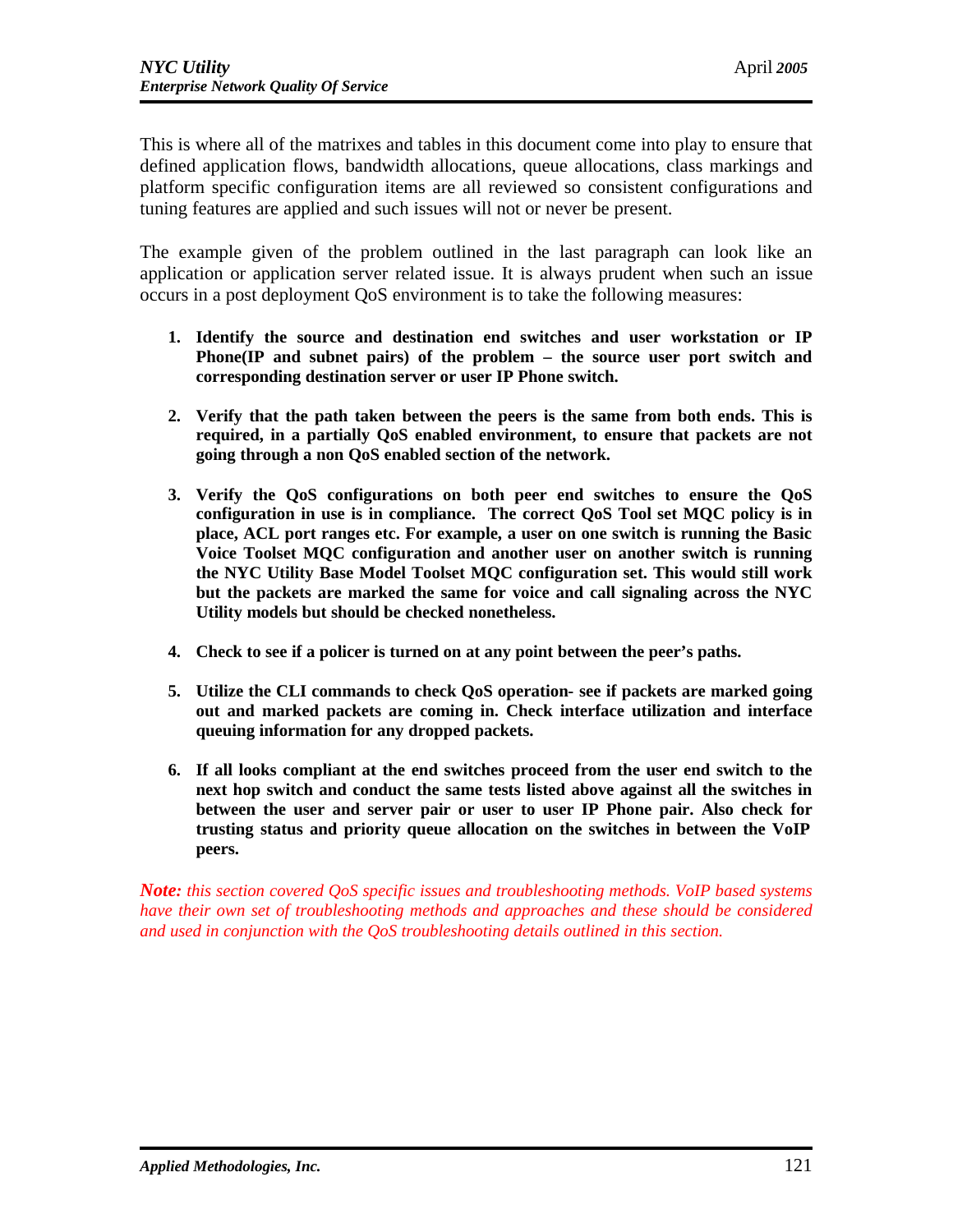## *12.1.2 Issues Caused From External Events*

### **Caused from external events – Interface faults or flapping**

Interface faults or flapping interfaces do have some relevance to the local(on the local switch) QoS behavior in a switch in terms of any resulting congestion on an uplink or the actual port when the interface comes back up. QoS can be an asset in this scenario for if an interface just came up and it was flooded with pent up traffic from an application(s) retransmission the QoS mechanisms in place can smooth out the bulge of traffic and the higher class traffic will still be able to get through, the lower classes will also get through when the bulge ceases. *Note: this condition has not been tested and should be tested before deployment to see if such a benefit can be available.*

#### **Caused from external events – Device performance or hardware issue**

If a device, router or switch is experiencing a problem the practices that NYC Utility currently follows to rectify such conditions apply. Where QoS is related in this area is that if traffic was flowing through the device and it is no longer available then the converged paths around the device should be QoS enabled. This is to be kept in mind when conducting the "surgical approach" of deploying QoS to sections of the network. If a QoS enabled device in between two IP Phones faults and is out of service the paths around the device may not yet have QoS applied so a residual issue of call quality may ensue from the initial device failure. So, if a QoS enabled device is experiencing an issue that has nothing to do with QoS, still consider the end-to-end ramifications for the QoS based applications.

#### **Caused from external events – Application server issue**

Any type of application issue is always somewhat more difficult to troubleshoot and resolve for there are many factors involved. QoS does add another factor to application related issues. Whether applications are QoS based(marked) and utilize a QoS enabled path or if the application is not QoS based(not marked) but it still uses a QoS enabled path the accepted practice of application analysis that NYC Utility utilizes today still applies when issues are present. There are some additional steps to keep in mind:

**1. Ensure that the QoS based application issue is not the result of QoS handling of the application across the network. This has relevance for TCP based applications as well. For TCP analysis, retransmissions, slow start, and other flow behavior may result from server congestion, network issue or QoS marking down the traffic. The analyst looking into the application performance issue must keep this in mind.**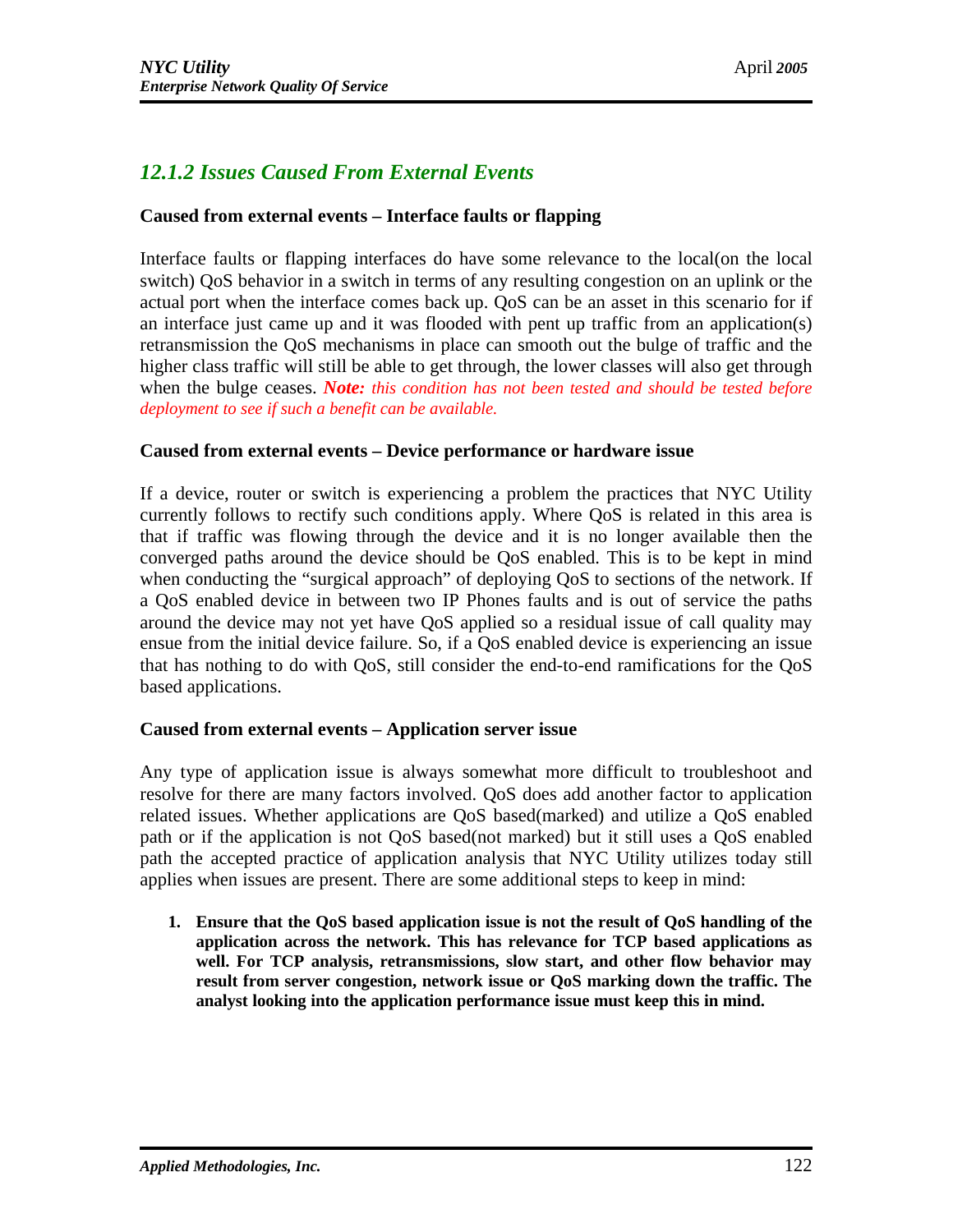- **2. Did the performance issue appear immediately after QoS was deployed to the section?**
- **3. Using the QoS Toolset the analyst can turn off QoS for the section and monitor the application and then turn QoS back on to see if a change in the application's performance behavior was resulting. (dependant on other traffic and off hours scheduling)**
- **4. The same approach as above applies to non QoS based applications traversing a QoS based path. Yet in this case these applications would just belong in the Best Effort handling class and if no congestion is present then QoS is not contributing to the application's performance issue.**
- **5. The analyst must always keep QoS in mind when reviewing application logs, protocol analyzer traces to either eliminate QoS from the variables of possible contributors to the performance issue.**
- **6. There has been no documentation or documented results showing that QoS causes such problems to date. This does not mean it could not happen but it also means that not every problem in a post QoS environment is the fault of QoS. Application related issues that have QoS had nothing to do with may appear to be QoS related and QoS issues mask an application problem could also occur. The analyst must be aware of this when troubleshooting.**

#### **Caused from external events – Workstation or IP Phone issue**

A faulty workstation or its NIC is self evident

#### **A faulty IP Phone may exhibit these some of these characteristics:**

- **The Cisco IP Phone's Trusted-device packets are not getting marked(hence the practice of marking at the switch) so everything works fine but the RTP packets in one direction are not getting marked and hence will not have the priority queues available to them.**
- **Jitter buffer**
- **Echo cancellation codec issue**
- **Delay in codec performance causing jitter**
- **VAD(if used) and PCL(if applicable to Cisco)**

These issues, though rare, could crop up from a firmware upgrade, poor lot of phones manufactured, or just Murphy's Law becoming applied to a single phone.

The point here is that when troubleshooting a QoS issue, don't presume that QoS is broken immediately network wide and troubleshoot from there. Start at the source, eliminate all the QoS and non QoS components and work outward, for sometimes the problem may be right at the source or peer end and thus time can be saved from not looking at QoS section wide before narrowing down the problem to a workstation or phone issue. QoS related issues can be atomic as well. Such issues can be local to the device and affect only devices originating at the device or crossing the device.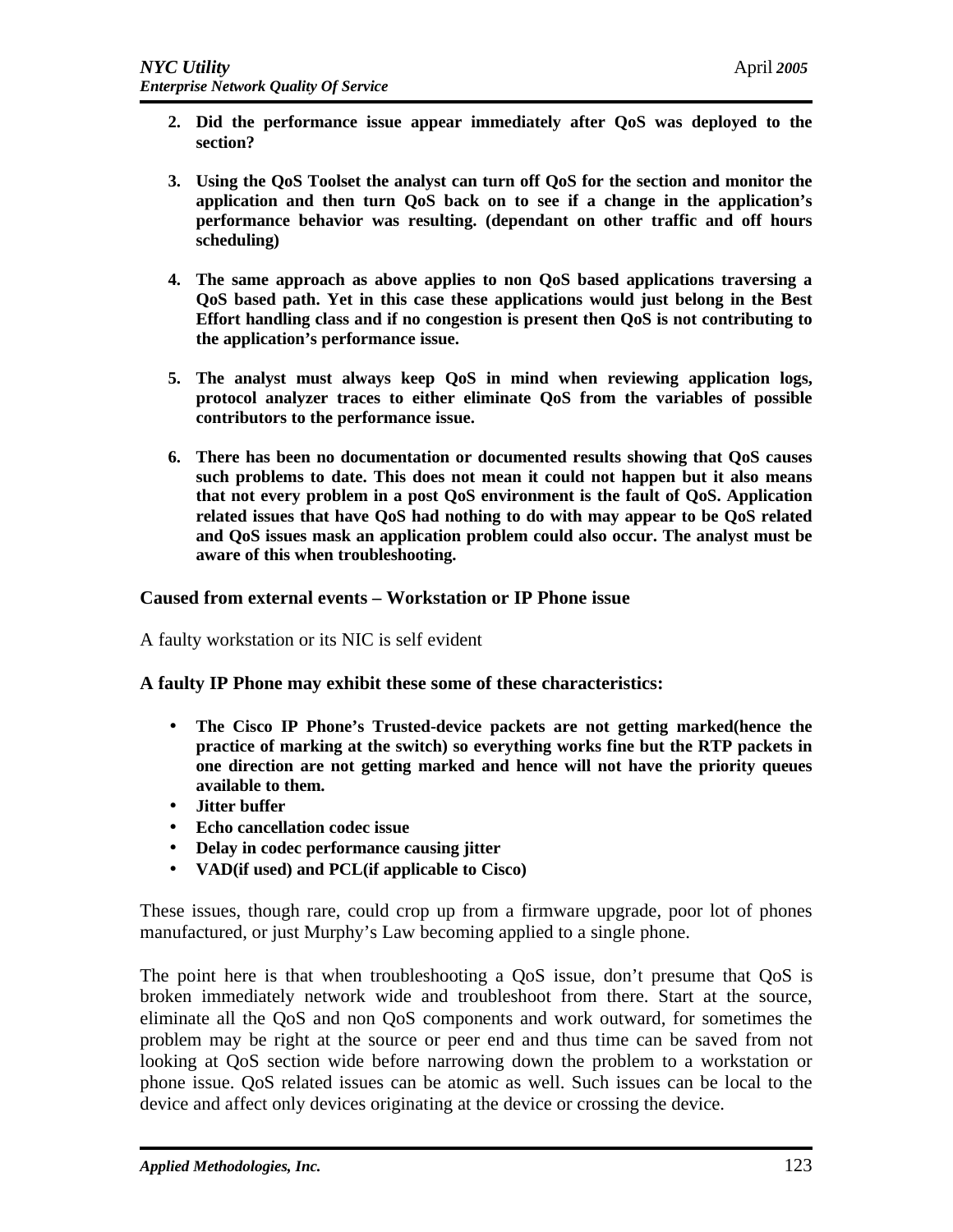### **Caused from external events – Call Manager server issue**

There are issues relating to Call Manager servers that must also be considered when troubleshooting QoS. The relevance here is related to VoIP based applications.

Some immediate things to check:

- **Ensure that QoS is applied to the ports where the Call Manager server's reside**
- **Verify that the signaling protocols used port ids match that of the QoS Model in use and configurations applied to the user access-layer switch**
- **Packets marked leaving the Call Manager server are marked properly even if QoS is applied to the port**
- **Check that the path signaling packets take to and from IP Phones follow a QoS enabled path.**
- **There are other Call Manager specific issues not covered here and left to the Call Manager installation engineers and administrators to identify and document prior any QoS or VoIP deployment.**

## *12.1.3 Troubleshooting Tools required*

- **Knowledge of QoS specific CLI tools**
- **QoS Toolset files to quickly and easily turn on and off QoS features**
- **Protocol analyzer**
- **For voice related issues an RTP or Jitter analysis tool**
- **Codec bandwidth calculator mentioned in Section 2.2.1**
- **SAA tools used to reproduce issue**
- **Traffic generation tools for stimuli and lab testing**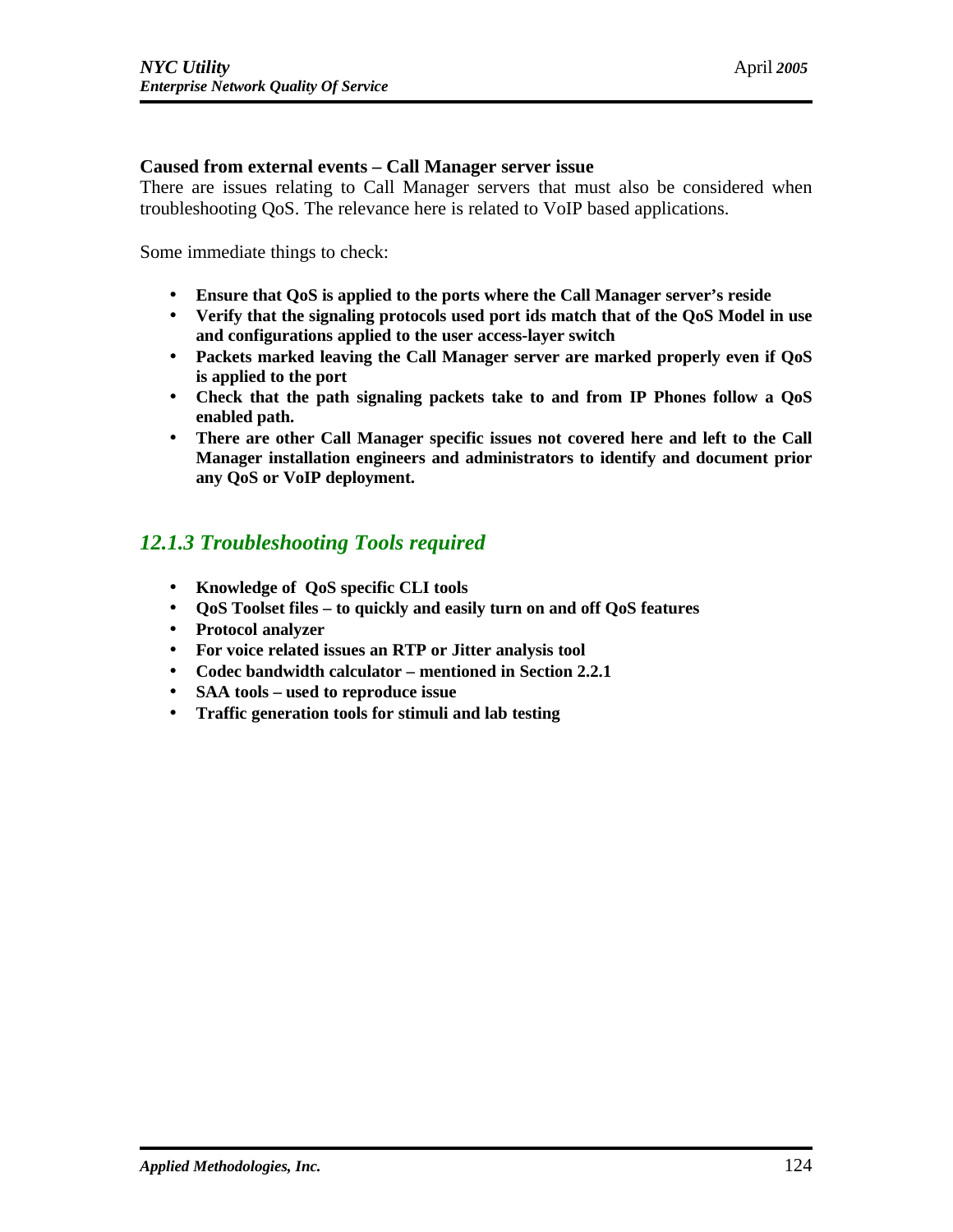# *13.0 Scaling and future proofing QoS in NYC Utility*

Scaling QoS in the enterprise comprises of two components, QoS Model scaling and platform scaling

# *13.1 QoS Model Scaling*

Scaling upwards or vertical scaling from one QoS model to another is available as more application become QoS aware. As discussed in Section 6.0 there are several NYC Utility QoS models that NYC Utility has available to utilize based on its current and future applications needs. As more applications require the services of QoS the additional models can be turned on and utilized. If a QoS model needs to be changed the models can be easily edited and applied(this is where all the matrixes in this document come into use) The NYC Utility QoS Tool Set enables NYC Utility to easily move up from the Basic Voice Model to the Base Model and then up to the more granular Middle Model. These models provide a vertical hierarchy to enable additional applications to utilize QoS.

For example, when the time comes for additional applications that require QoS such as Video, the Base Model can be utilized. Subsequently, when additional applications and further granularity is needed beyond the Base Model the Middle Model can be implemented. By utilizing a best practice foundation of models based on Cisco's Base Line Model and RFC based PHB standards ensures that NYC Utility can scale its QoS needs in a vertical manner and the practices used are supported industry wide. The NYC Utility QoS Toolset already provides all the tools needed to implement all the NYC Utility QoS models for today and in the future with advanced tuning options for all models as well.

## *13.2 Platform Scaling*

The other aspect of scaling and future proofing QoS is in the platform arena or horizontal scaling. NYC Utility must ensure that its vendor(Cisco) remain consistent in terms of its QoS offerings. New devices and IOS versions must continue to use the MQC and queuing structures for line cards and devices are compatible and act consistently in behavior from what is installed currently. This ensures that future QoS enhancements will be available on current and future platforms and upgrades for a platform do not disrupt the QoS architecture. By utilizing vendor baseline models and a vendor that supports RFC internet PHB standards helps to ensure that NYC Utility's investment in QoS tools, features and methodologies will remain intact for the duration of NYC Utility's platform hardware and software lifecycle.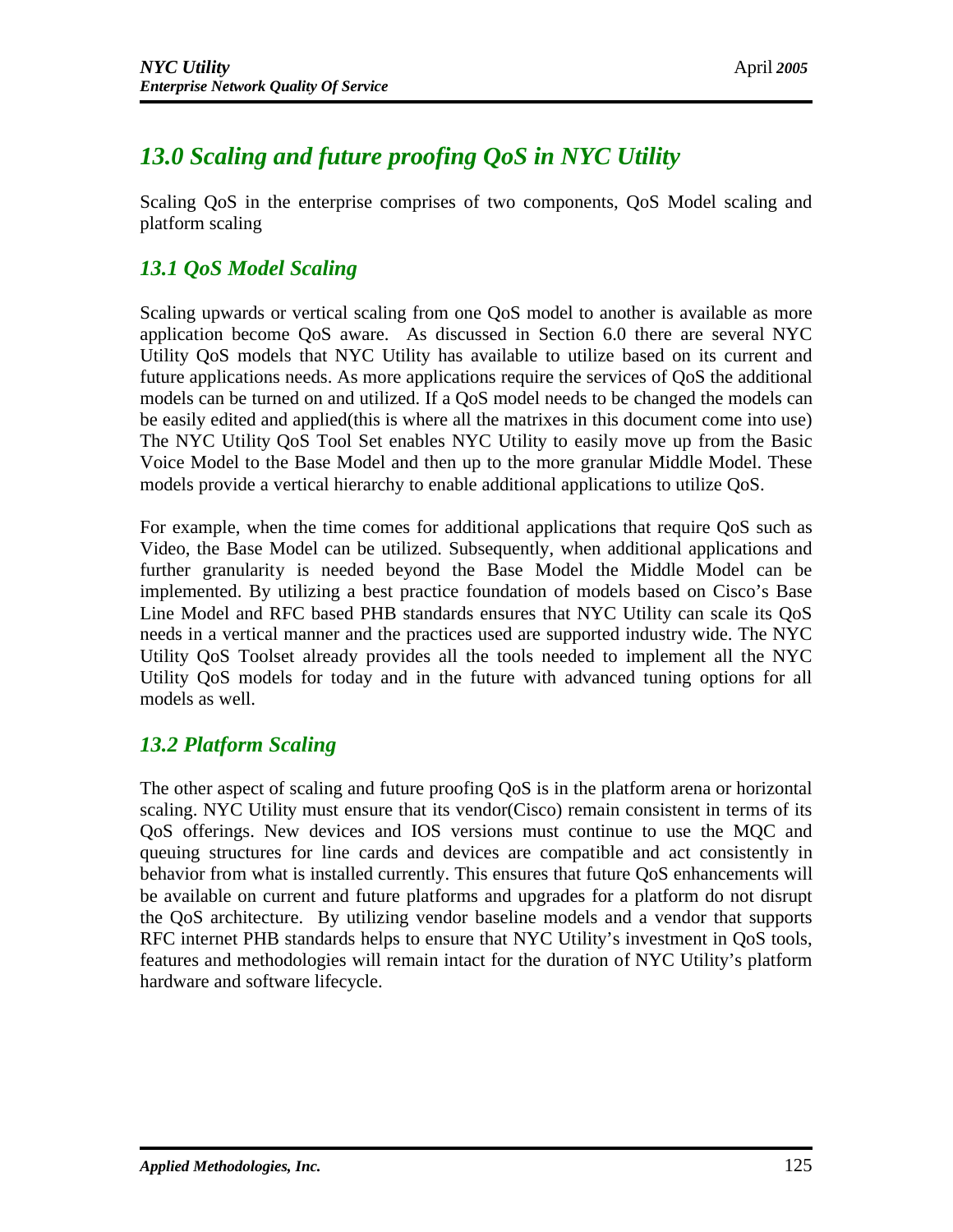# *14.0 Wireless*

Wireless users and phones were not directly covered in this strategy as an initial end-toend deployment consideration. However, it is listed here as a consideration since its use is growing due to the changes in wireless technologies at the time of this writing. There is currently no operating QoS mechanism in the 802.11 series of standards. There is a draft specification called 802.11e which provides QoS bits to be used for applications such as VoIP. However, at the time of this writing 802.11e has not been ratified.

There are several ways to achieve a small level of QoS on a wireless cell but not guaranteed service. This is due in part to the fact that the protocols used for wireless access are contention based(CSMA/CA) and the timing standard used in access points is Distributed Coordinated Function(DCF). There are several *"tweakable"* methods to provide a way to prioritize voice traffic on the wireless cell to get transmitted over the other cell users.

- Adjusting the Interframe spaces when certain frames are to be transmitted(like Voice)
- Adjusting the cWinMin and cWinMax for smaller values for frames like Voice.
- Utilizing the Order bit of the Frame Control portion of the 802.11 header to give the packet a strict priority over others when transmitting. However, using this bit disables power save mode.
- See if PCF mode is allowed on the Access points for Voice users.
- Research into 802.11e Hybrid Coordination Function's (HCF) two approaches: Enhanced Distributed Channel Access (EDCA) or Hybrid Controlled Channel Access(HCCA)

Also, packets leaving the wireless distribution system services and integrated LAN interfaces can be classified, marked, policed and queued at the access-point's LAN switch port. So, as packets leave the wireless cell, they can be marked for a certain QoS and handled accordingly through the NYC Utility enterprise but once sent back onto the wireless cell it is up to CSMA/CA and DCF to schedule packets if none of the previously mentioned 802.11 QoS mechanisms are in place.

# *15.0 Next Steps*

- **Review this paper with appropriate staff and management**
- **Conduct any additional lab testing for pre-deployment answers**
- **Conduct any staff training courses**
- **Complete any matrixes and fulfill any recommendation tasks**
- **Select model and deployment approach**
- **Plan for deployment**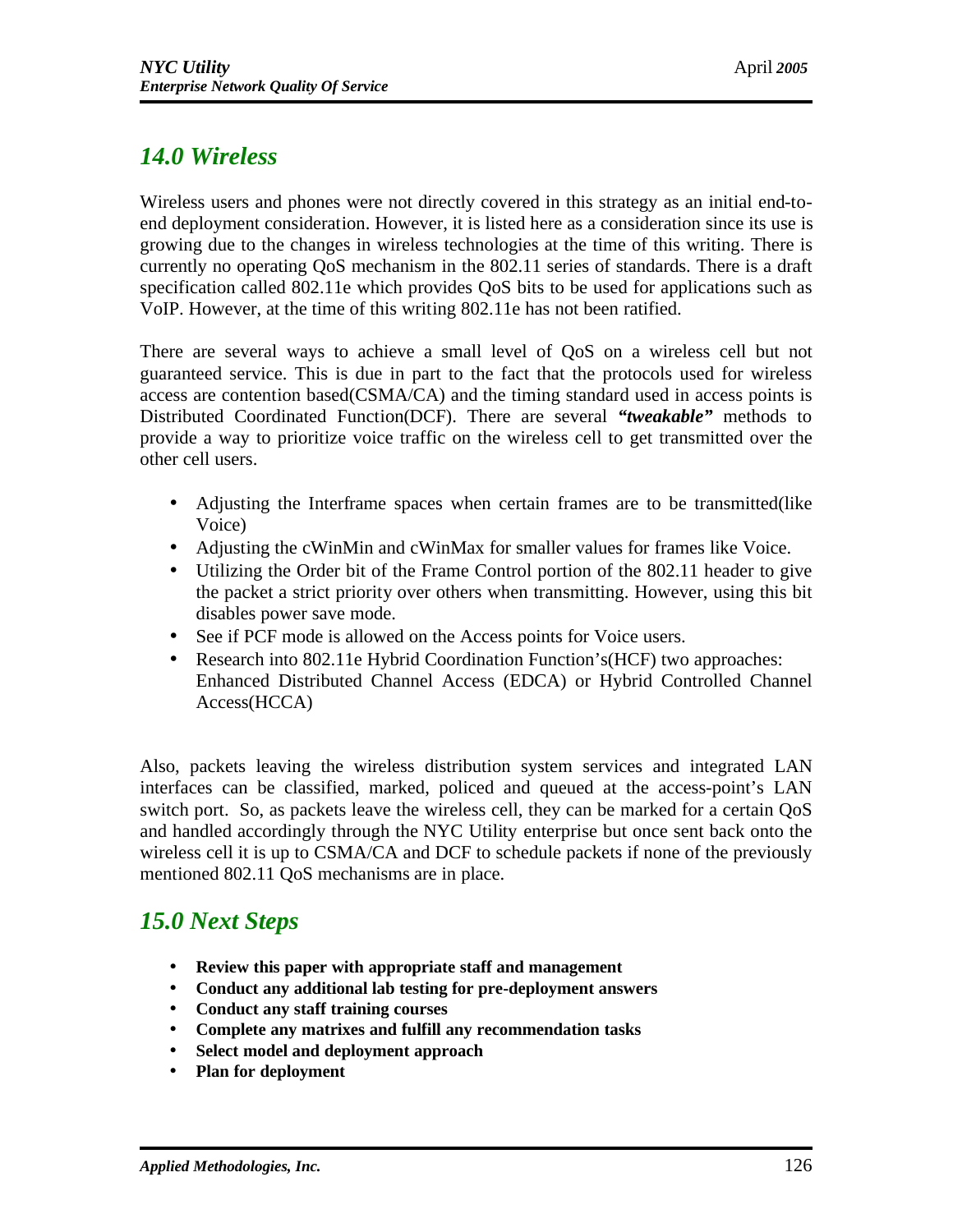# *Appendix A. Application Inclusion Policy*

### **New application scenario**

Business unit has a new or an update of a critical business application and wants to have it deployed on the network.

- **1.** Business unit should follow the already outlined procedures for requesting deployment of the application if any.
- **2.** Business unit must contact either the Network Suppport staff directly to inform them that this application needs to run over the network.
- **3.** Network Support Staff will conduct an Application Impact Analysis against the application to determine the impact to the network and other applications if deployed and used over the network. **Note:** *NYC Utility already has a set of application impact analysis procedures which were drafted in 2001 by Applied Methodologies. Inc.*

The analysis will also help determine what class in the QoS model the application should or must fall under. The impact analysis should provide the needed information in terms of bandwidth, delay and flow information for Network Support staff to determine the appropriate class level.

- **4.** If the application requires a higher class of service and the impact analysis shows that it cannot fit into its appropriate class then Network Support staff must document and present the reasons why this application cannot receive the higher class of service that the business unit is requesting it should have.
- **5.** If the application passes thought the Impact Analysis without any issues and its flows/bandwidth and delay requirements can be met with the class requested then Network Support staff shall make the appropriate changes to the QoS model(if any) and add the application.
- **6.** A test of the application under the QoS model will be conducted to ensure that the QoS model is working properly with the new application and that the new application is operating in the correct manner.
- **7.** Network Support staff will update its QoS application matrix to list the new application under the appropriate class with others in the same class.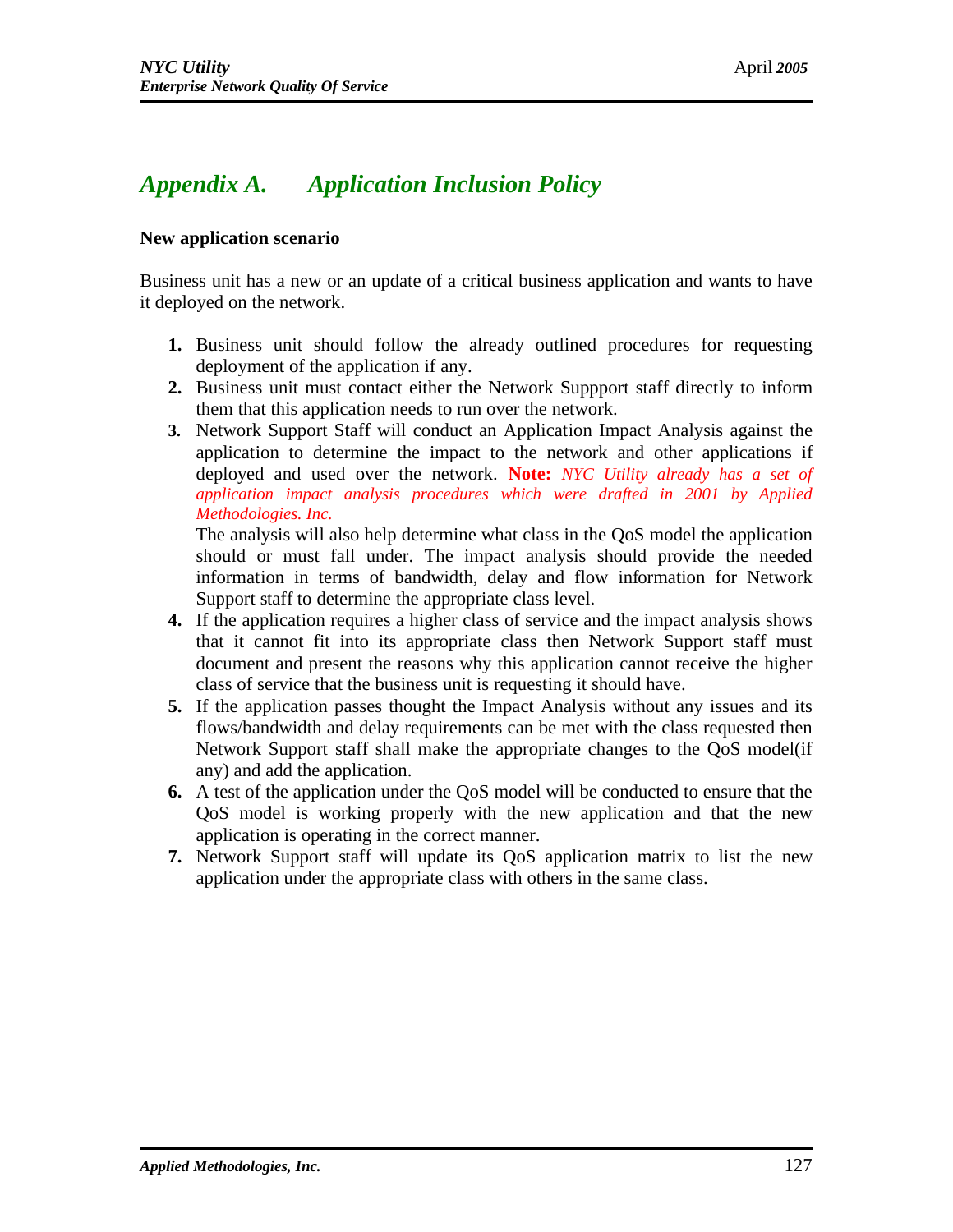## **Application Promotion scenario**

Some applications may grow or change in functionality and importance over time. For example a SQL database application that was once just used for a small business function and was subject to the Best Effort class of service has now been changed in functionality and need to the business that it now needs to be moved into the Transactional or Mission-Critical classes of the QoS model. A procedure needs to be in place to promote the application upwards in class and ensure that its transactions meet the completion times required of the business units using it.

The promotion scenario is similar to the new application with the following changes.

- **1.** Business unit should follow the already outlined procedures for requesting a change of the application if any. *Note: this need to upgrade in class could come from empirical results by the application already being changed and its performance is suboptimal over the network.*
- **2.** Business unit must contact either the Network Support staff directly to inform them that this application needs to be upgraded in class.
- **3.** Network Support staff will conduct an Application Impact Analysis against the application to determine the impact to the network and other applications if deployed and used over the network. *Note: NYC Utility already has a set of application impact analysis procedures which were drafted in 2001 by Applied Methodologies. Inc.*
- **4.** The analysis will determine if the application can fit into its requested class in the QoS model. The impact analysis should provide the needed information in terms of bandwidth, delay and flow information for Network Support staff to determine the appropriate class level.
- **5.** If the application for promotion to a higher class of service shows that it cannot fit into its appropriate class then Network Support staff will document and present the reasons why this application cannot be promoted to a higher class of service that the business unit is requesting it should have or it needs.
- **6.** If the application passes thought the Impact Analysis without any issues and its flows/bandwidth and delay requirements can be met with the class promotion requested then Network Support staff shall make the appropriate changes to the QoS model(if any) and promote the application.
- **7.** A test of the application under the QoS model will be conducted to ensure that the QoS model is working properly with the application in its new class and that the new application is operating in the correct manner.
- **8.** Network Support staff will update its QoS application matrix to list the new class that the application now falls under.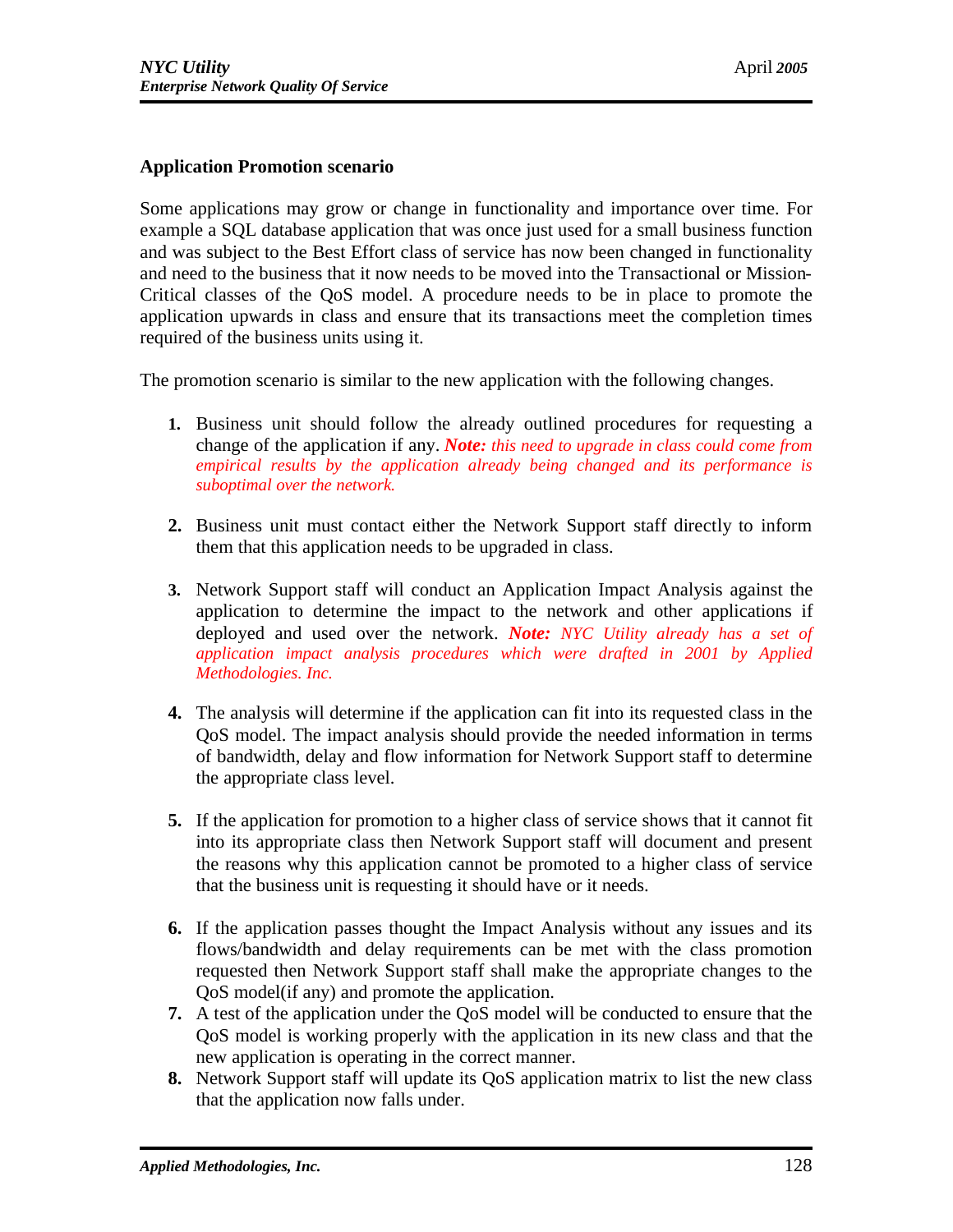#### **Application Demotion scenario**

The demotion scenario is similar to the new application with the following changes.

- **1.** Business unit should follow the already outlined procedures for requesting a change of the application if any. *Note: this need to demote in class could come from empirical results by the application already being changed and its performance is impacting other applications in its current class.*
- **2.** Network Support staff or the business unit must contact either each other or the Network Support staff directly to inform them that this application needs to be demoted in class. The Network Support staff can perform this if the application is impacting other applications over the network.
- **3.** Network Support staff will conduct an Application Impact Analysis against the application to determine the impact to the network and other applications if deployed and used over the network. *Note: NYC Utility already has a set of application impact analysis procedures which were drafted in 2001 by Applied Methodologies. Inc.*
- **4.** The analysis will determine why the application is affecting other applications in its class in the QoS model. The impact analysis should provide the needed information in terms of bandwidth, delay and flow information for Network Support staff to demote the application to the appropriate class level.
- **5.** If the application for demotion to a lower class of service shows that it cannot fit into its appropriate class then Network Support staff must document and present the reasons why this application cannot be demoted to its chosen class of service that the would be optimal for its continued use.
- **6.** After the impact analysis is conducted and it shows that the application's flows/bandwidth and delay requirements can be met within a demoted class then Network Support staff shall make the appropriate changes to the QoS model(if any) and promote the application.
- **7.** A test of the application under the QoS model will be conducted to ensure that the QoS model is working properly with the application in its new(demoted) class and that the demoted application is operating in the correct manner.
- **8.** Network Support staff will update its QoS application matrix to list the new class that the application now falls under.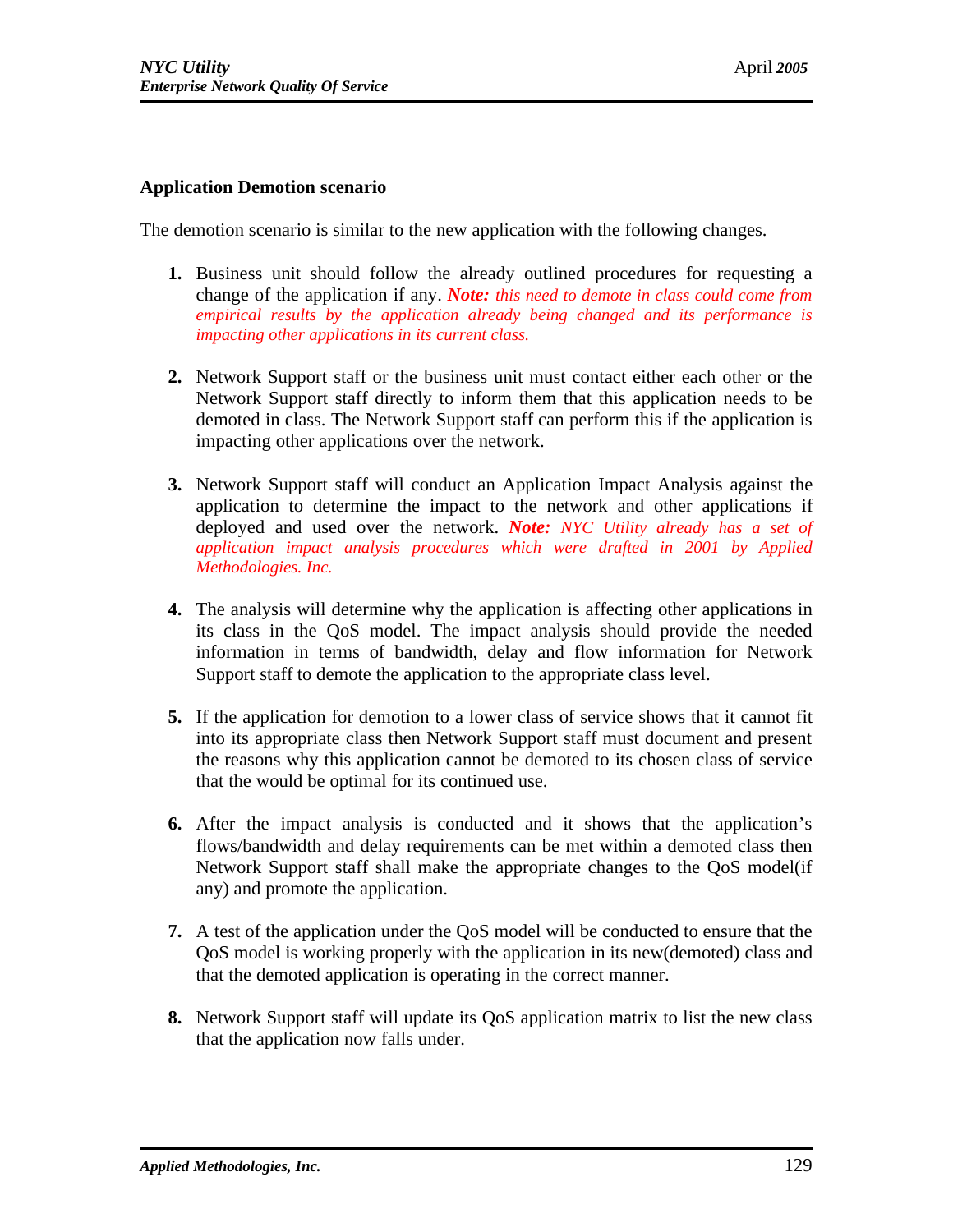# *Appendix B. Bibliography*

**RFC**

**3261 The Session Initiation Protocol (SIP) 2474 Definition of Differentiated Services Field in the IPv4 and IPv6 headers 2475 An Architecture for Differentiated Service 2481 A Proposal to add Explicit Congestion Notification (ECN) to IP 2597 Assured Forwarding PHB Group 2598 An Expedited Forwarding PHB 3175 Aggregation of RSVP for IPv4 and IPv6 Reservations 3246 An Expedited Forwarding PHB**

**End-to-End QoS Network Design: Quality of Service in LANs, WANs, and VPNs** Cisco Press, Published: Nov 9, 2004; Copyright 2005; Pages: 768; Edition: 1st.

**Cisco Catalyst® QoS: Quality of Service in Campus Networks** Cisco Press, Published: Jun 6, 2003; Copyright 2003; Pages: 432; Edition: 1st.

**Cisco QOS Exam Certification Guide (IP Telephony Self-Study), 2nd Edition** Cisco Press, Published: Nov 18, 2004; Copyright 2005; Pages: 768; Edition: 2nd

**Inside Cisco IOS Software Architecture (CCIE Professional Development)** Cisco Press, Published: Jul 28, 2000; Copyright 2000; Pages: 240; Edition: 1st.

## **Packet Magazine archives**

[http://www.cisco.com/en/US/about/ac123/ac114/about\\_cisco\\_packet\\_magazine.html](http://www.cisco.com/en/US/about/ac123/ac114/about_cisco_packet_magazine.html)

## **Internet Protocol Journal archives**

[http://www.cisco.com/en/US/about/ac123/ac147/about\\_cisco\\_the\\_internet\\_protocol\\_journal.html](http://www.cisco.com/en/US/about/ac123/ac147/about_cisco_the_internet_protocol_journal.html)

#### **Network Magazine archives**

[http://www.networkmagazine.com/pastIssues.jhtml;jsessionid=TCHMT4CC5JHSCQSNDBCCKH0CJUMEKJVN?ye](http://www.networkmagazine.com/pastIssues.jhtml;jsessionid=TCHMT4CC5JHSCQSNDBCCKH0CJUMEKJVN?yea)a  $r=2005$ 

Applied Methodologies, Inc, Lab resources

WWW.AMILABS.COM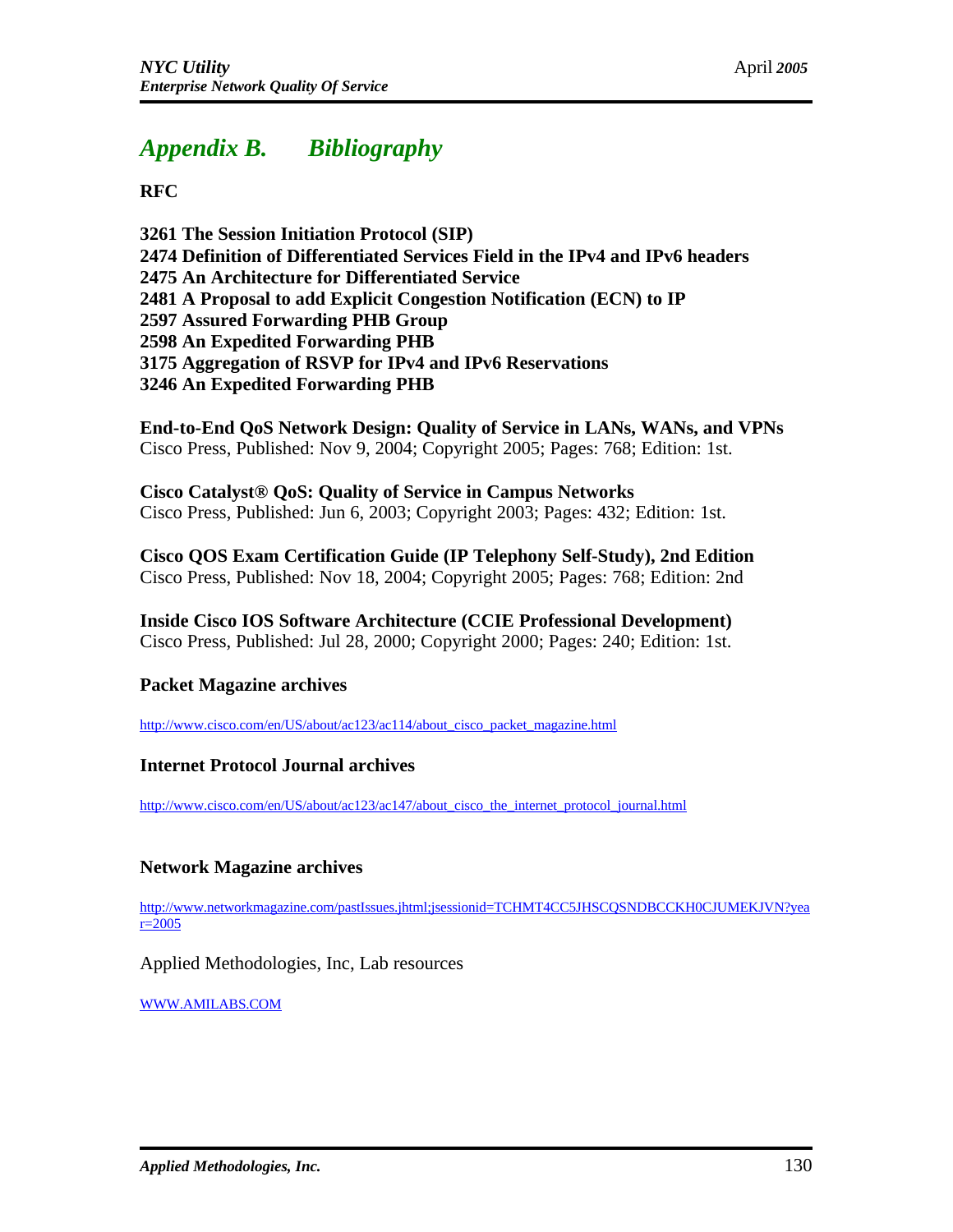# *Appendix C. General Findings and Research Notes*

**Platform specific notes from initial QoS testing activities and QoS Toolset compilation** These are the original notes from testing and have not been formatted/proofed.

### **2600 router testing notes**

differences in versions from 12.2 to 12.3 for bandwidth percent feature in policy map. recommend NYC Utility go to 12.3 on all 2600s. Most 2600xms can do this with 64mbs and 16mbs flash min running enterprise basic

As for the 2600 non XMs can run latest 12.2 but policy map commands for priority and voice allocation will need to be specified in bps.

To verify if IOS is auto tuning tx ring for serialization delay issue "sh controllers  $s0/0$  | include tx\_limited" should see **"tx\_limited=1(2)"**

WHY!!!! does the class-default show up as 0% bw??? cannot allocate 25% bw to the class default as in the research text? On 12.3 can use ftp-server option to load all files at once and at will change them on 12.2T still trying to get ftp to run.

#### **3800 router testing notes**

When applying a policy to the interface the interface resets.

#### **3550 Switch testing notes**

Trusting on server ports will not ensure return trip marking must add policy Bandwidth percent is for CBWF queuing only and for output which 3550 does not support. All classification and markings work perfectly and so does the show commands tested on 12.1(22)EA1

Able to add and remove service policies while call is running without interruption to ports or call. **The dscp markings changed on the fly RA!!**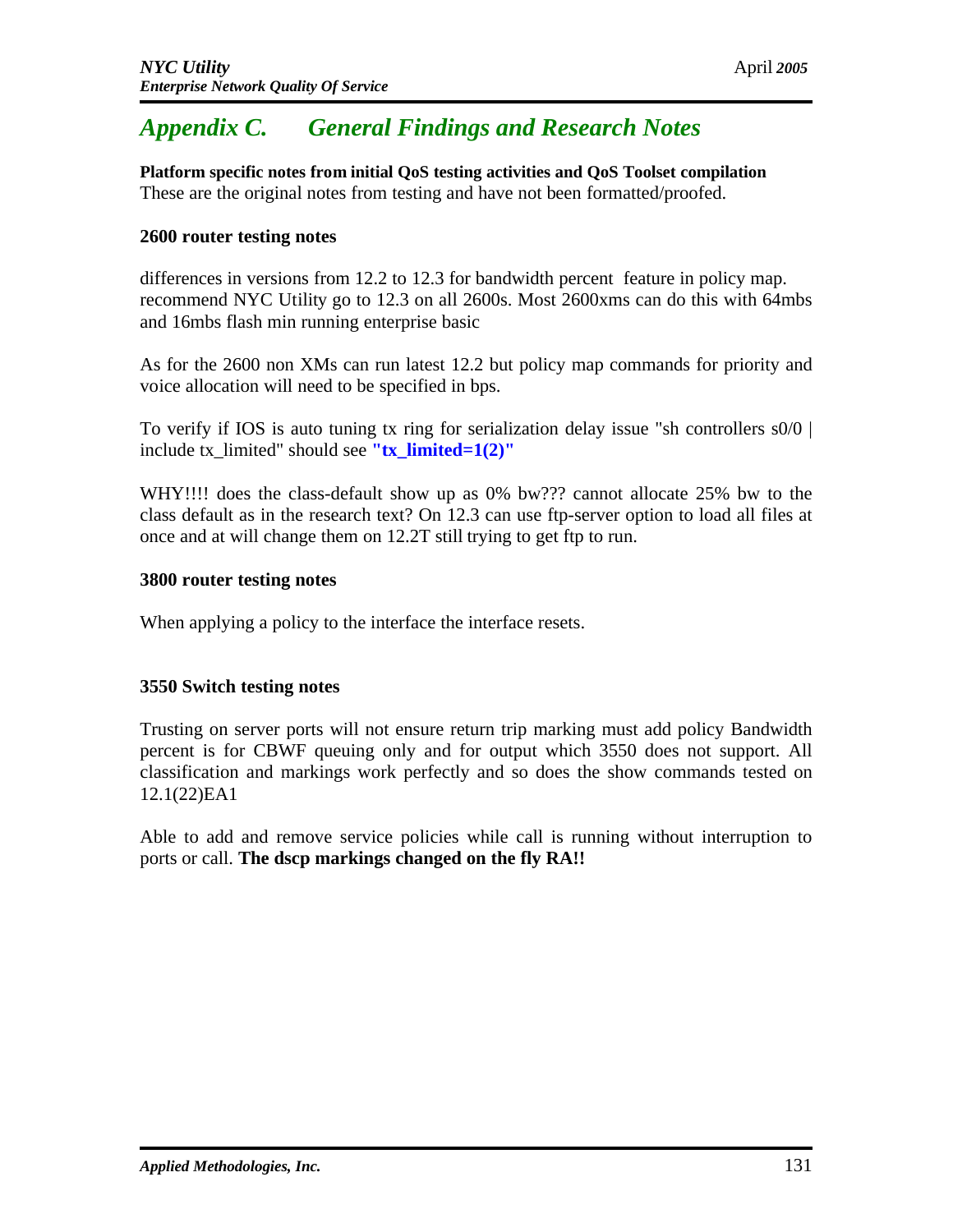### **3750 Switch testing notes**

Trusting on server ports will not ensure return trip marking must add policy Bandwidth percent is for CBWF queuing only and for output which 3550 does not support. All classification and markings work perfectly and so does the show commands when running QoS commands on interface for first time interface does cycle down and up there is a difference in the way versions portray the dscp markings in the policy map.

### **The same show commands have different output between 3550 and 3750**

#### **sh mls qos int stat --- the output on the 3750 Its very poor!**

sh mls qos interface buff

span ports don't work the same on 3750 as on 3550. Having trouble seeing both sides of a conversation's packets marked. Individual analyzers on the ws show the packets are marked though.

It appears that the sh mls qos interface statistics is misleading on the input counters. It does not show the packets dscp incoming correctly where traces on the actual end workstation show the received packet marked.

the output stats of the command is fine

mls qos map cos-dscp 0 8 16 24 32 46 48 56 mls qos map ip-prec-dscp 0 8 16 24 32 46 48 56

Verison 12.1(19)EA1d issue??? receive funky output of following command QOS3750#1#sh policy-map interface FastEthernet1/0/1 service-policy input: NYC UTILITYBASEQOS3750 class-map: REALTIME (match-all) 0 packets, 0 bytes 5 minute offered rate 0 bps, drop rate 0 bps match: access-group name REAL-TIMEqm\_inform\_features\_ps\_action: CLASS\_SHOW

Unfortunately you are hitting a known issue with this platform. The show policy-map interface command is not supported on this platform. This is due to hardware implementation. The reason the command is still in the IOS is from when this code was ported over from a pervious version of code that runs on routers that use different hardware.

The limitation is described in this bug: **CSCdy50035** Externally found cosmetic defect: Closed (C) show policy interface command doesn't show statistics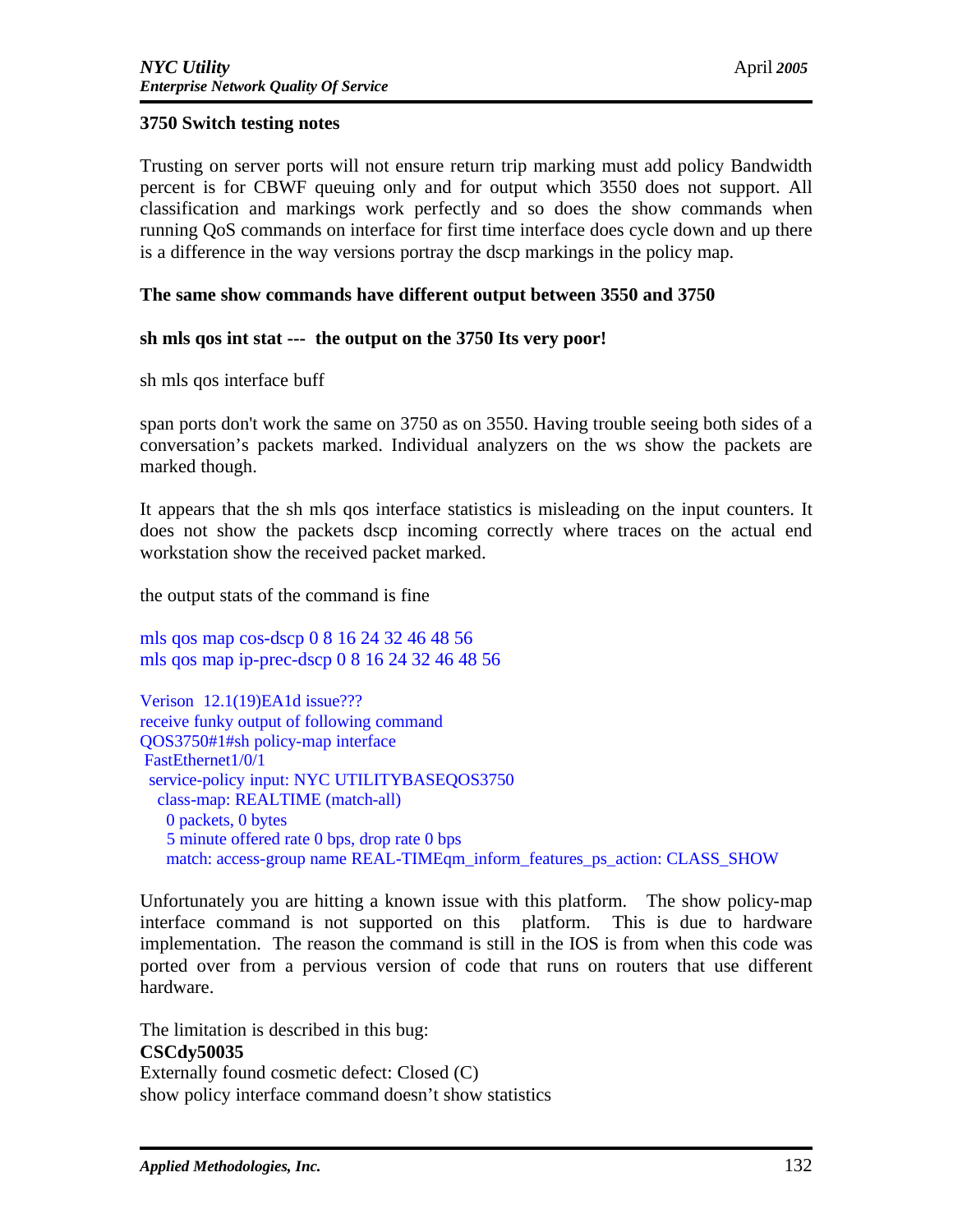Therefore the workaround, as you have already determined is to use the show mls qos interface stats command.

Let me know if I can provide any more assistance regarding you service request.

AMIQOSSW1(config)#no policy-map dirty

Unexpected exception to CPUvector 1100, PC = 7E56CC

-Traceback= 7E56CC 7EBEF8 7E87D8 264428 26E0E0 26E1AC 180CC4 193C14 260658 25AB04

Buffered messages:

00:00:43: %STACKMGR-6-SWITCH\_ADDED: Switch 1 has been ADDED to the stack 00:00:50: %LINEPROTO-5-UPDOWN: Line protocol on Interface Vlan1, changed state to down 00:00:50: %SPANTREE-5-EXTENDED\_SYSID: Extended SysId enabled for type vlan 00:00:53: %SYS-5-CONFIG\_I: Configured from memory by console 00:00:53: %STACKMGR-6-SWITCH\_READY: Switch 1 is READY 00:00:53: %STACKMGR-6-STACK\_LINK\_CHANGE: Stack Port 1 Switch 1 has changed to state DOWN 00:00:53: %STACKMGR-6-STACK\_LINK\_CHANGE: Stack Port 2 Switch 1 has changed to state DOWN 00:00:54: %STACKMGR-6-MASTER\_READY: Master Switch 1 is READY 00:00:54: %SYS-5-RESTART: System restarted -- Cisco Internetwork Operating System Software IOS (tm) C3750 Software (C3750-I5-M), Version 12.2(20)SE4, RELEASE SOFTWARE (fc1)Copyright (c) 1986-2005 by cisco Systems, Inc. Compiled Sun 09-Jan-05 00:09 by antonino 00:00:55: %LINK-3-UPDOWN: Interface FastEthernet1/0/1, changed state to up 00:00:55: %LINK-3-UPDOWN: Interface FastEthernet1/0/24, changed state to up 00:00:56: %LINEPROTO-5-UPDOWN: Line protocol on Interface FastEthernet1/0/1, changed state to up

### **Catalyst 6500 Switch MSFC and Supervisor 720 in native mode testing notes**

#### **WS-6748-GE**

**Note:** This module is supported only on the Cisco Catalyst 6500 Series Supervisor Engine 720 running Cisco Catalyst OS Version 8.1.2 or Cisco IOS® Software Release 12.2(17a)SX (available in the next few months) and future software releases.

WS-X6724-SFP for Redundant Uplinks to Distribution Layer, GE Aggregation, Core and Data Center Deployments

**Note:** This module is supported only on the Cisco Catalyst 6500 Series Supervisor Engine 720 using Cisco Catalyst OS Version 8.1.2 or Cisco IOS Software Release 12.2(17a)SX (available in the next few months) or subsequent software releases.

**6416-gbics work in msfc2 in native mode only**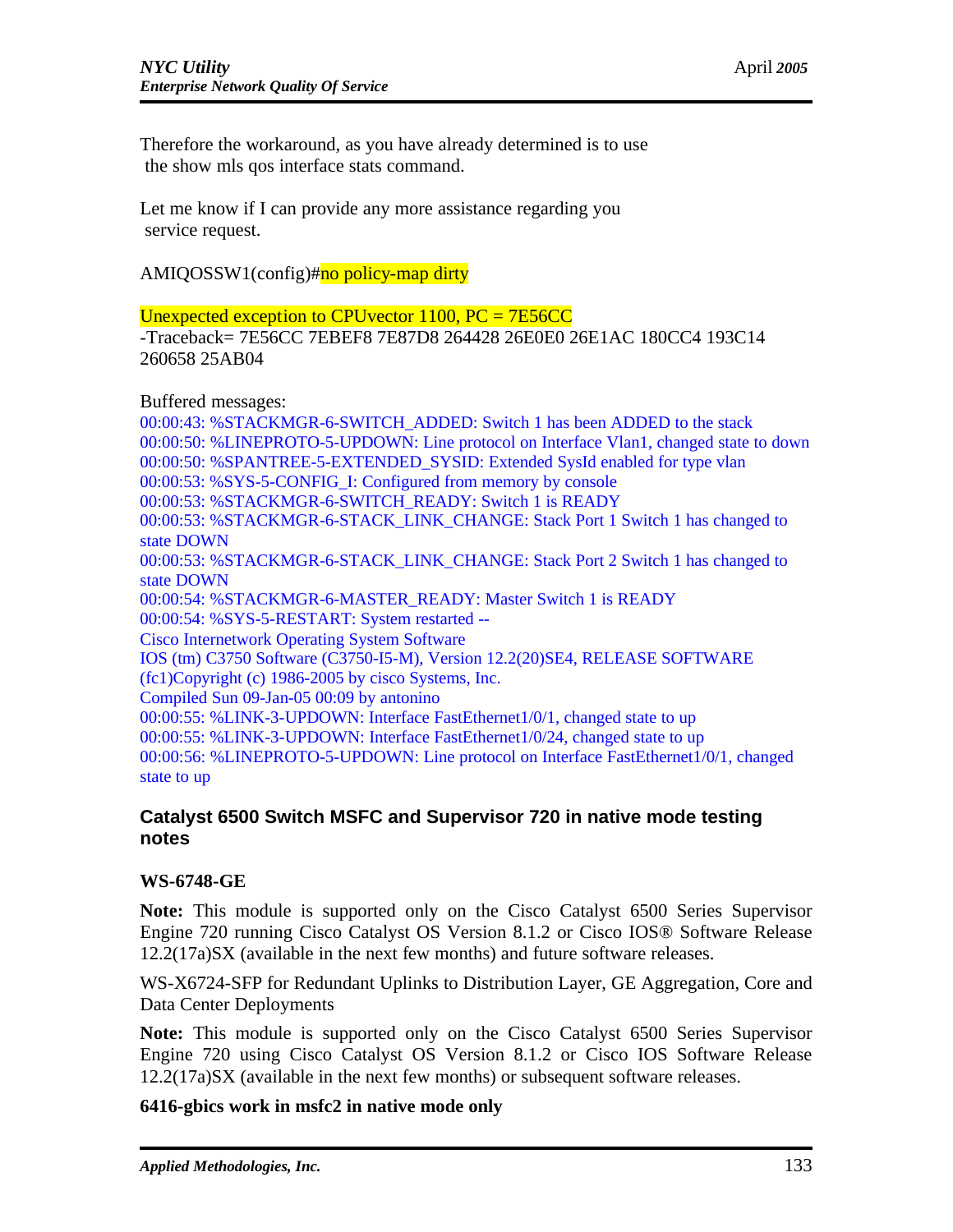3750 type configs do work on the 6500 mfsc native mode. But some bit rates may have to be changed for the policer plus the interfaces do not have a "priority-queue out" function like the 3750 does. The priority queue is specified in the policy map on this switch so it is better to use the router IOS type of configs on the msfc instead of the 3750 IOS types. However, for MSFC with server farms the 3750 server farm classification and marking commands and access-list can work fine on the 6500 msfc. Plus you get the NBAR for easier classification of server applications. **NOT TRUE FOR SWITCH PORTS**

Uplinks in native mode work fine can add trust dscp to uplink ports However when adding nbar on uplink ports the switch will revert to software switching QM-6-NBAR\_ENABLED: Packets will be software switched.

May limit NBAR to just router ports for performance reasons. Same for sup720 in native mode

#### **Note:when ports are in switchport mode NBAR is not available**

#### Ingress LAN Port Trust States

The trust state of an ingress LAN port determines how the port marks, schedules, and classifies received Layer 2 frames, and whether or not congestion avoidance is implemented. You can configure the trust state of each ingress LAN port as follows:

#### •Untrusted (default)

•Trust IP precedence (not supported on 1q4t LAN ports except Gigabit Ethernet)

•Trust DSCP (not supported on 1q4t LAN ports except Gigabit Ethernet)

•Trust CoS (not supported on 1q4t LAN ports except Gigabit Ethernet)

#### **sh queueing interface gi1/1**

**mls qos queueing-only Disables marking and policing globally Configures all ports to trust Layer 2 CoS not to be used**

#### **Line Card queue notes**

When setting queue buffer allocations on one interface it adds to all interfaces on line card WS-X6416-GBIC QOS6505#2(config-if)#wrr-queue queue-limit 40 30 queue-limit configured on: Gi2/1 Gi2/2 Gi2/3 Gi2/4 Gi2/5 Gi2/6 Gi2/7 Gi2/8

May simplify commands but may not do the same on other line cards thus having to specify queue limits on each port or range of ports. Some cards may apply to first 10 ports then you have to apply for the next 10 this is because on some line cards the buffers are shared amongst x numbers of ports on the line card.

Removing qos automatically removes the advanced wrr queuing configs on the supervisor ports BUT leaves any configurations left on the line cards. Must then remove line card ports separately with "removegos" command.

#### **Adding and removing a policy from a routed interface does not reset the interface.**

Adding and removing mls qos trust dscp command does not affect interface. Removing mls qos trust dscp from routed interface does affect end-to-end marking so routed interfaces must have mls qos trust set on them.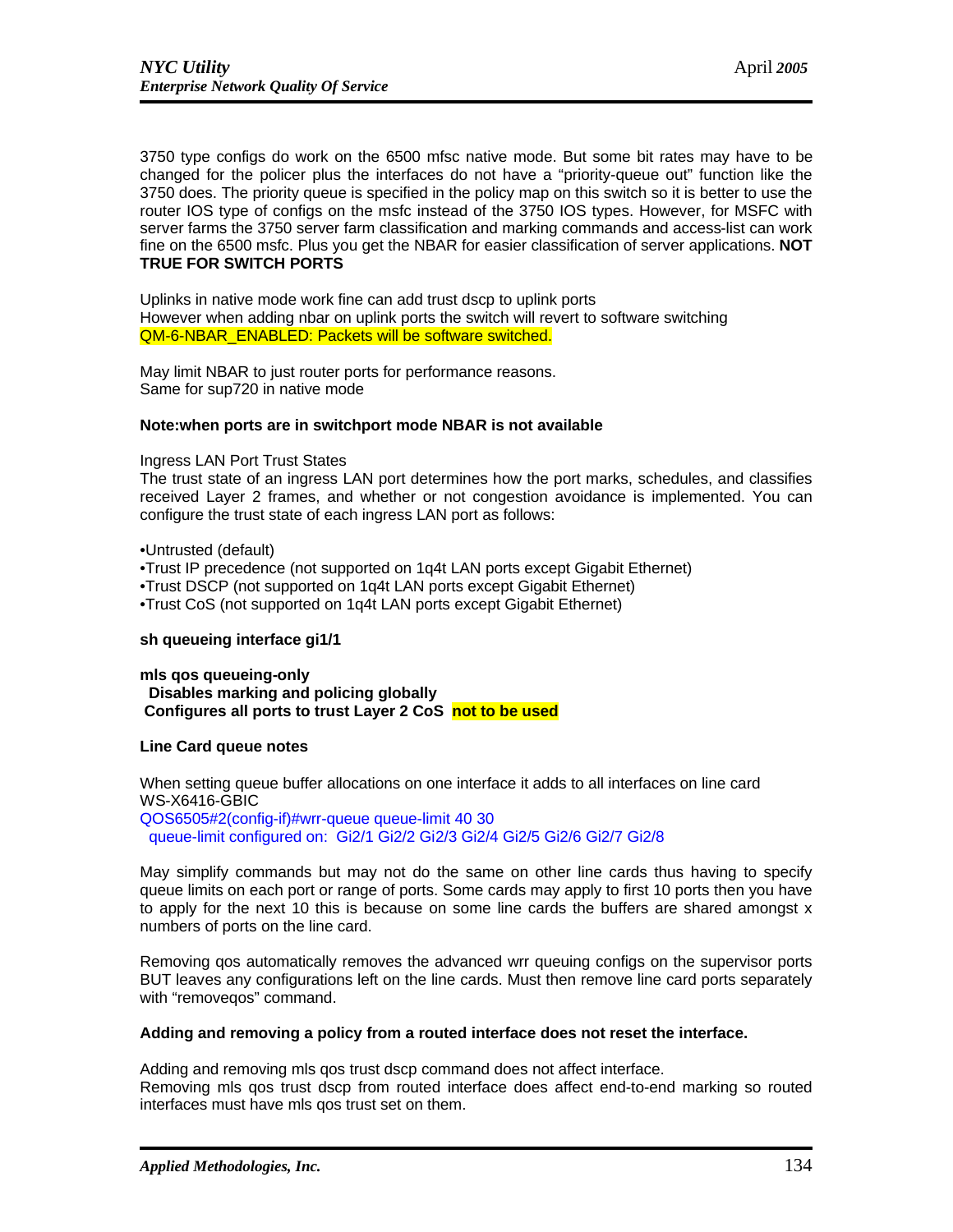Can add nbar to vlan interface but still get message of software switching Routed interface policy maps work on vlan interface Aggregate policer works on vlan interface.

qos on vlan interfaces just for intervlan policing but not really needed according to Cisco

55k uplink configurations work fine. Must emphasize that mls trusting be **turned off** for 55k uplink interface to properly use service policy to mark packets at that point, otherwise the trusting will inadvertently trust non marked packets to begin with.

#### **QoS applied to Trunk ports Trunk testing between two 6500 switches**

- Setting MSFC and 720 links to trunk
- Both end 3750 switches on either end of each trunked 6500 switch has QoS enabled
- MSFC switch is set for QOS and its trunk interface has QoS trusting enabled
- The 720 switch does not have QoS enabled.

First test of pings shows that the DSCP markings stay intact from end-to-end through the trunk even though one of the 6500s in the middle(720) does not have QoS enabled at all. Removing mls QoS trusting on the QoS enabled switch trunk port then shows in a ping test that the markings do not survive across the non QoS trunked switch.

What this shows is that for QoS deployments a switch in between cannot be QoS enabled but as long as one of its links between QoS enabled end switches is connected to a QoS enabled switch that has its link set to trust the DSCP markings shall survive.

Reversing the configurations – having the msfc qos disabled and 720 qos enabled with trust on its trunk port results in the same behavior as above. The markings survive when crossing a qos black hole. Turing off trusting on the 720 trunk port to the non qos switch shows that the dscp markings do not survive.

Enabling qos on both switches but having qos trusting off on both sides of trunk links Only one side of the packets get marked. Half duplex marking. It depends on which side of the end-to-end conversation you place is where you will see the direction of the marking.

Enabling qos on both switches but having qos trusting on on just one side of a trunk link. Only one side of the packets get marked. Half duplex marking. It depends on which side of the end-to-end conversation you place is where you will see the direction of the marking.

Enabling qos on both switches and having qos trusting turned on both sides of a trunk link. Provides the desired results of full duplex dscp marking. The markings survive in both directions.

End result here is that trusting must be enabled on both ends of a trunk link

Adding and removing policies on 720 interfaces did not result in any interface resets. Turning on trusting and queuing features on and off also did not result in any interfaces resetting.

Running IP nabar on the vlan interface does not work. The command sticks but no statistics are shown. This is the opposite of the MSFC in native mode where nbar works on the vlan interface. The vlan interfaces are configured identical for cef and route caching. Maybe an IOS issoue.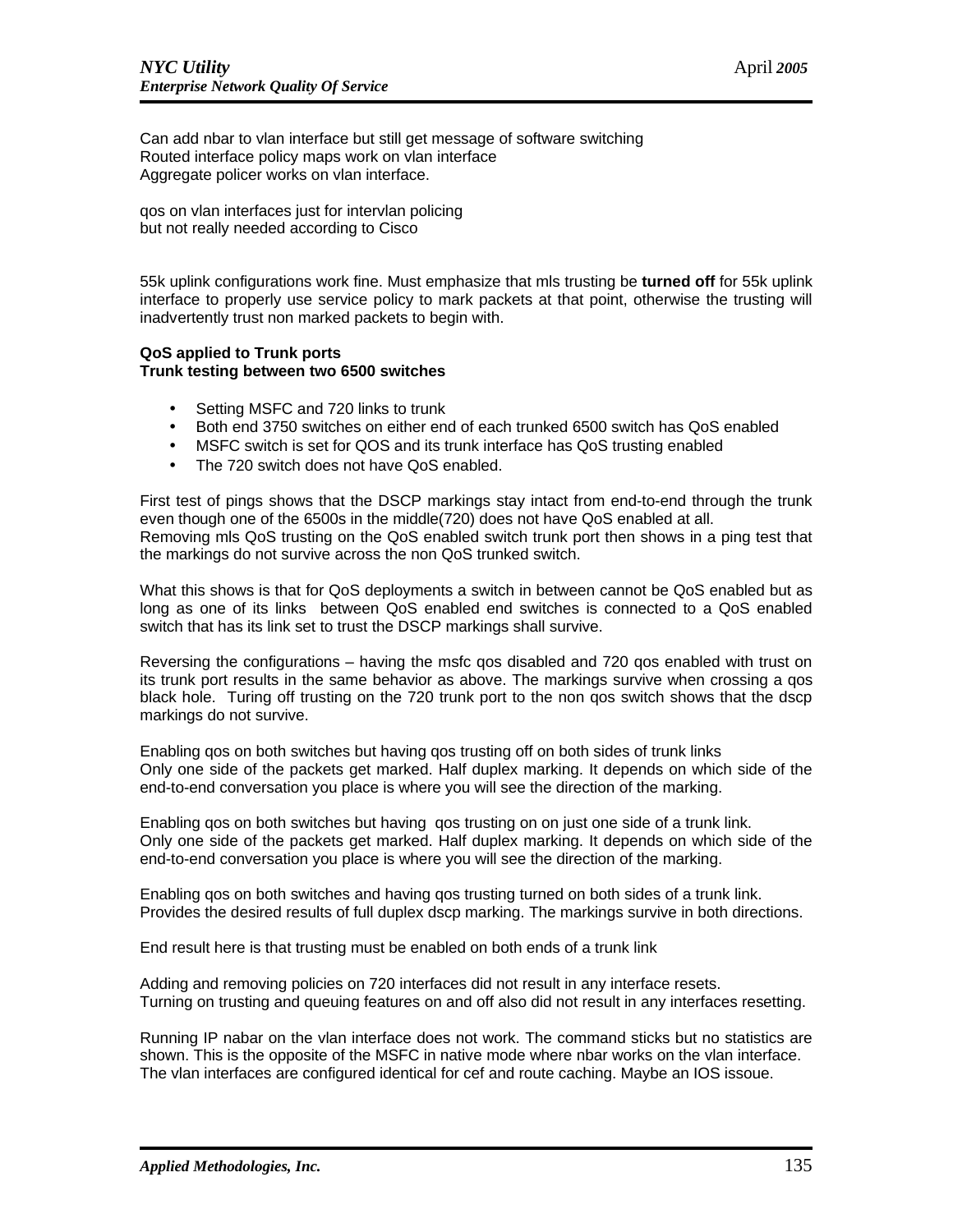#### **Port channel testing results for both MSFC and SUP720**

When setting up a port channel running trunking between two switches dscp trusting commands can only be applied to the port channel and not the member interfaces.

mls qos trust command can be entered only on the Port-channel and not on it's members

Having no trusting on either side of the switch's port channel interface only provides half duplex marking.

Having trusting of dscp added to one side's port channel interface provides only half duplex marking.

Adding trusting to both sides of the port channel provides the desired results of keeping the markings intact across the portchannel and trunk.

Add trusting to port channel interface automatically adds it to channel member interfaces

Removing trusting from a port channel automatically removes the trust commands from the group members.

Queuing commands cannot be applied to the port channel they still must be applied to the individual portchannel member interfaces.

Adding and removing queuing on the port channel member interfaces does not affect operation, no reset

Adding and removing queuing on the port channel member interfaces does not affect port channel operation.

Random detect - WRED can be applied to the Portchannel in conjunction with the queuing on the member ports to offer true class based service scheduling of packets out of the interface. **mls gos channel-consistency** – brings down port channel interface, not used in NYC Utility's case

Random-Detect for distributed WRED can be applied to the Port channel interfaces and any/all Catalyst switch ports for additional congestion avoidance capabilities.

Hey AMILABS,

**NBAR is not supported on the SUP720 on LAN interfaces**. Check out the release note here:

[http://www.cisco.com/univercd/cc/td/doc/product/lan/cat6000/122sx/ol\\_4164.htm#wp2562](http://www.cisco.com/univercd/cc/td/doc/product/lan/cat6000/122sx/ol_4164.htm#wp25624)4

?Network-based application recognition (NBAR) for LAN interfaces

Please let me know how you would like to proceed. Thanks!

Regards,

Cisco support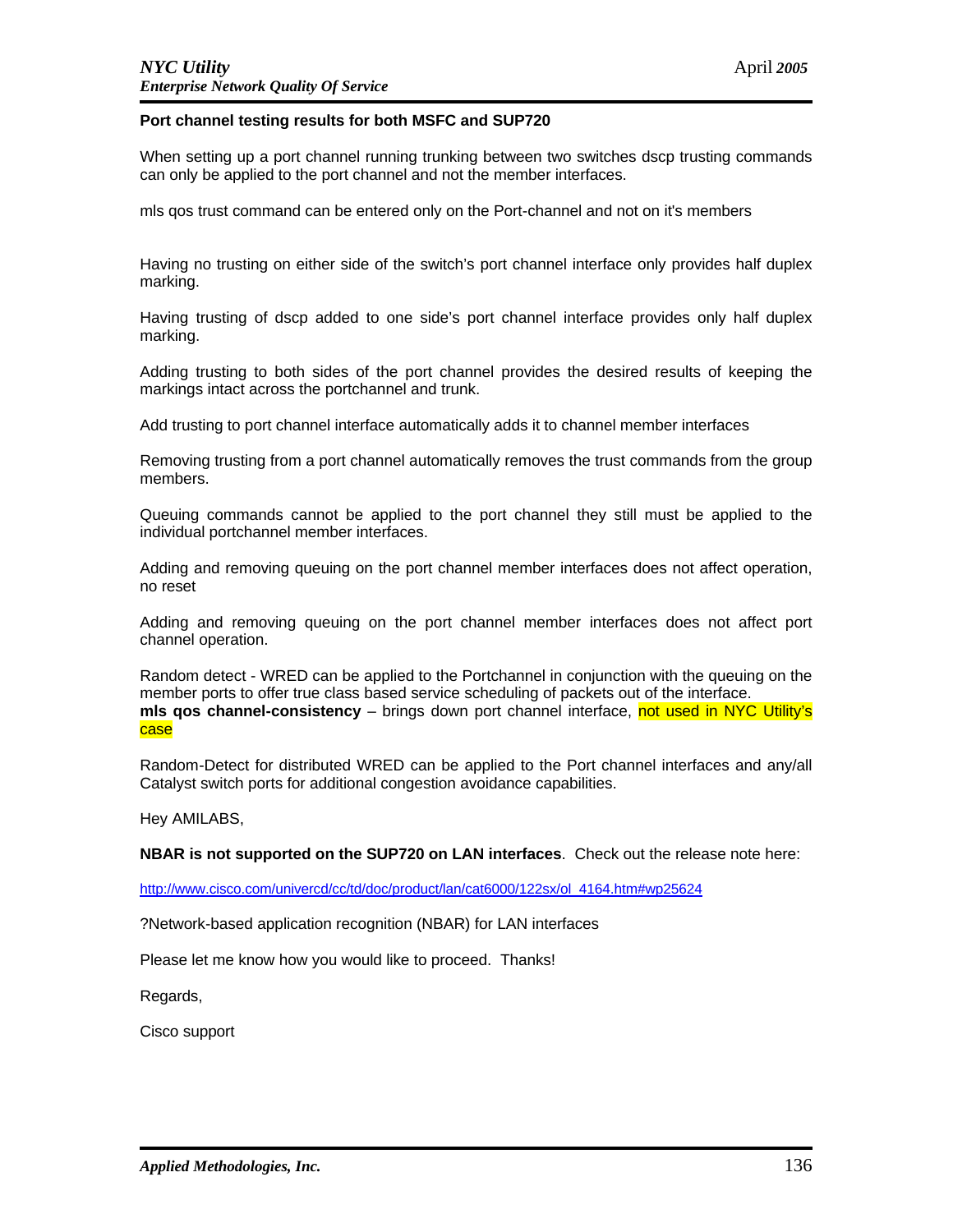# *Appendix D. Spatial Reuse Protocol 802.17 RPR Notes*

Information regarding the tuning of SRP on 10720 DPT platforms for QoS.

#### **set srp-priority**

To set the priority level of Spatial Reuse Protocol (SRP) Layer 2 packets, use the MQC **set srp-priority** command. To remove the **set srp-priority,**  use the **no** form of the command.

#### **set srp-priority** *value*

no set srp-priority *value* 

### **Syntax Description**

*Valu* Specifies the priority assigned to SRP packets, where a higher number *e* represents a higher priority. The valid values are from 0 to 7.

### **Defaults**

The default value is 0.

### **Command Modes**

Modular QoS class-map configuration

#### **Command History**

| <b>Release</b> | <b>Modification</b>                                           |
|----------------|---------------------------------------------------------------|
|                | $ 12.0(18)ST $ This command was introduced.                   |
| $12.0(22)$ S   | This command was integrated into Cisco IOS Release 12.0(22)S. |

#### **Usage Guidelines**

For the Cisco 10720 Internet Router, data packets that are mapped with SRP priority 6 and 7 are, by default, mapped to the SRP high-priority queue. Any data packet that is not mapped to the SRP high-priority queue has its data packets set to SRP priority 0 and is mapped to the SRP lowpriority queue.

To change the priority value between the high- and low-priority queue, use the **set srp-priority** command with the **srp priority-map transmi**t command so that the high-priority queue uses a different slicing value. The **set srp-priority** command applies only to outbound traffic exiting the SRP interface.

For example, to change the mapping so that data packets with SRP priority 5 go to the SRP high-priority queue, use the **set srp-priority 5** command to set the SRP priority bits to 5. Then use the **srp priority-map transmit 5** interface command to change the mapping of SRP queues so that queues 0 to 4 are mapped to the SRP low-priority queue, and queues 5 to 7 are mapped to the SRP high-priority queue.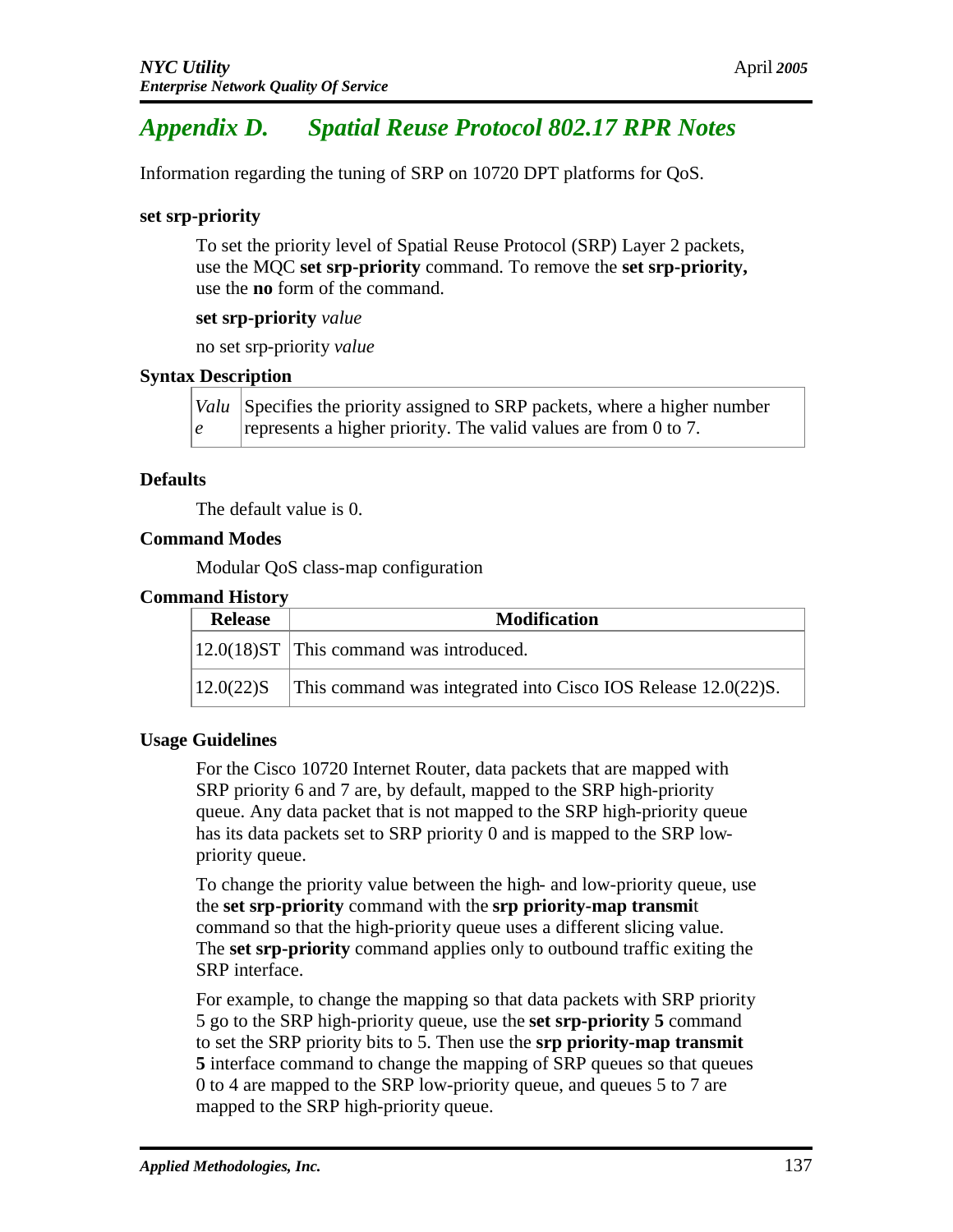#### **Examples**

The following example sets the SRP priority to 5 and the IP high priority to SRP high priority:

```
Router# configure terminal
Router(config)# class-map match-any high_priority
Router(config-cmap)# match ip precedence 5
Router(config-cmap)# match ip precedence 6
Router(config-cmap)# match ip precedence 7
Router(config-cmap)# exit
Router(config)# policy-map IP_to_SRP
Router(config-pmap)# class high_priority
Router(config-pmap-c)# bandwidth percent 80
Router(config-pmap-c)# set srp-priority 5
Router(config-pmap-c)# exit
Router(config-pmap)# exit
Router(config)# interface srp 1/1
Router(config-if)# service-policy output IP_to_SRP
Router(config-if)# srp priority-map transmit 5
```
#### Router(config-if)# end

#### **Related Commands**

| <b>Command</b>             | <b>Description</b>                                                                                                                                                                   |
|----------------------------|--------------------------------------------------------------------------------------------------------------------------------------------------------------------------------------|
| bandwidth                  | Specifies or modifies the fair-queue committed bandwidth<br>allocated for a traffic class that belongs to a service policy.                                                          |
| <b>Class</b>               | Specifies the name of the class whose policy you want to create<br>or change, and the default class (commonly known as the class-<br>default class) before you configure its policy. |
| <b>Class-map</b>           | Creates a class map to be used for matching packets to a<br>specified class.                                                                                                         |
| interface srp<br>port/slot | Selects the SRP interface.                                                                                                                                                           |
| match ip<br>precedence     | Identifies a specific IP precedence value as the match criterion.                                                                                                                    |
| policy-map                 | Creates or modifies a policy map that can be attached to one or<br>more interfaces to specify a service policy.                                                                      |
| service-policy             | Attaches a policy map to an input or output interface to be used<br>as the service policy for that interface.                                                                        |
| srp priority-<br>map       | Sets priority mapping for transmitting packets.                                                                                                                                      |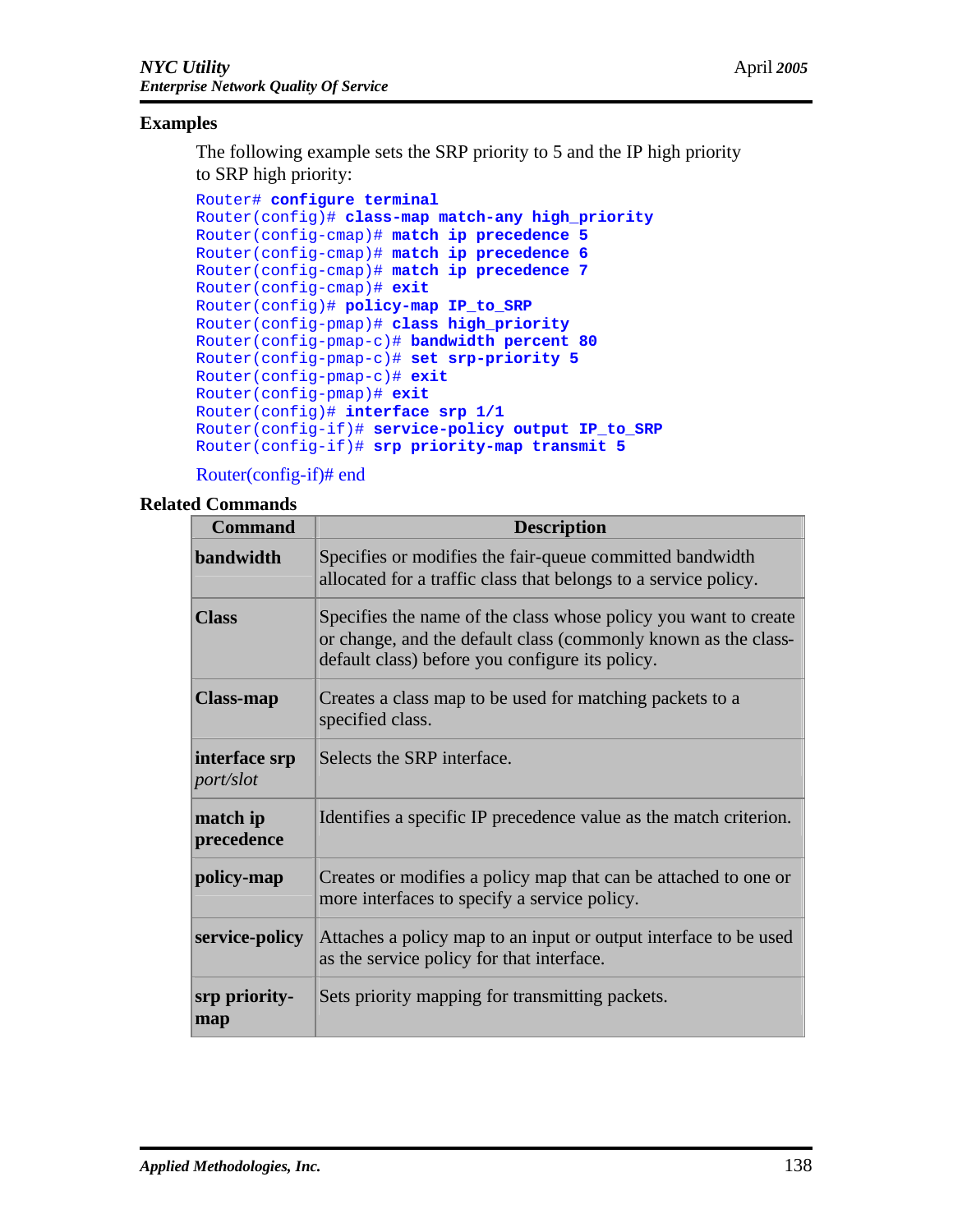Hi AMILABS Sorry to ge back to you, but its been crazy :) Here is a link that hopefully helps you out: [http://www.cisco.com/univercd/cc/td/doc/product/software/ios120/120new](http://www.cisco.com/univercd/cc/td/doc/product/software/ios120/120newf)f t/120limit/120s/120s24/10720.htm#wp1563488 In the above, for DSCP points you can match on them just the same as you would IP Precedence values. Let me know if this does it for you. Otherwise, feel free to let me know if you have any remaining questions, comments or if this can be closed. Best regards, Cisco Support AMILABS wrote: > Yes this does help very much. Is there a link for QoS for the 107200 and srp specifically? In the policy map config I need to know what type of set command(if there is a special one for srp) to ensure that EF or dscp 46 traffic gets cos 5 or above for srp transmit priority queue usage? > > I beleive that is all I will need and I am good to go.  $>$ > Regards.. AMILABS, One other thing I found that may be even more helpful: - The DEFAULT behavior of the c10720 QoS treatment is to set the SRP COS value to 0 for all traffic. This subsequently means that the c10720 will only forward low-priority traffic in default mode. The exception to this behavior are routing protocols (pak priority in IOS terms) and L2 protocols (IPS and topology packets). Please note that this default behavior is independent of layer 3 QoS values and in default mode the layer 3 QoS values are not touched. - The c10720 offers via MQC the knob to explicitly assign a distinct SRP COS value to a given output queue config via the MQC bandwidth statement. If the configured COS value is above the SRP discriminator (default = 5) the traffic goes out a high otherwise it is low. - If traffic is assigned via MQC to a "priority" queue the COS value will be 7 and will go out as high priority. Regards, Cisco support le wrote: > AMILABS,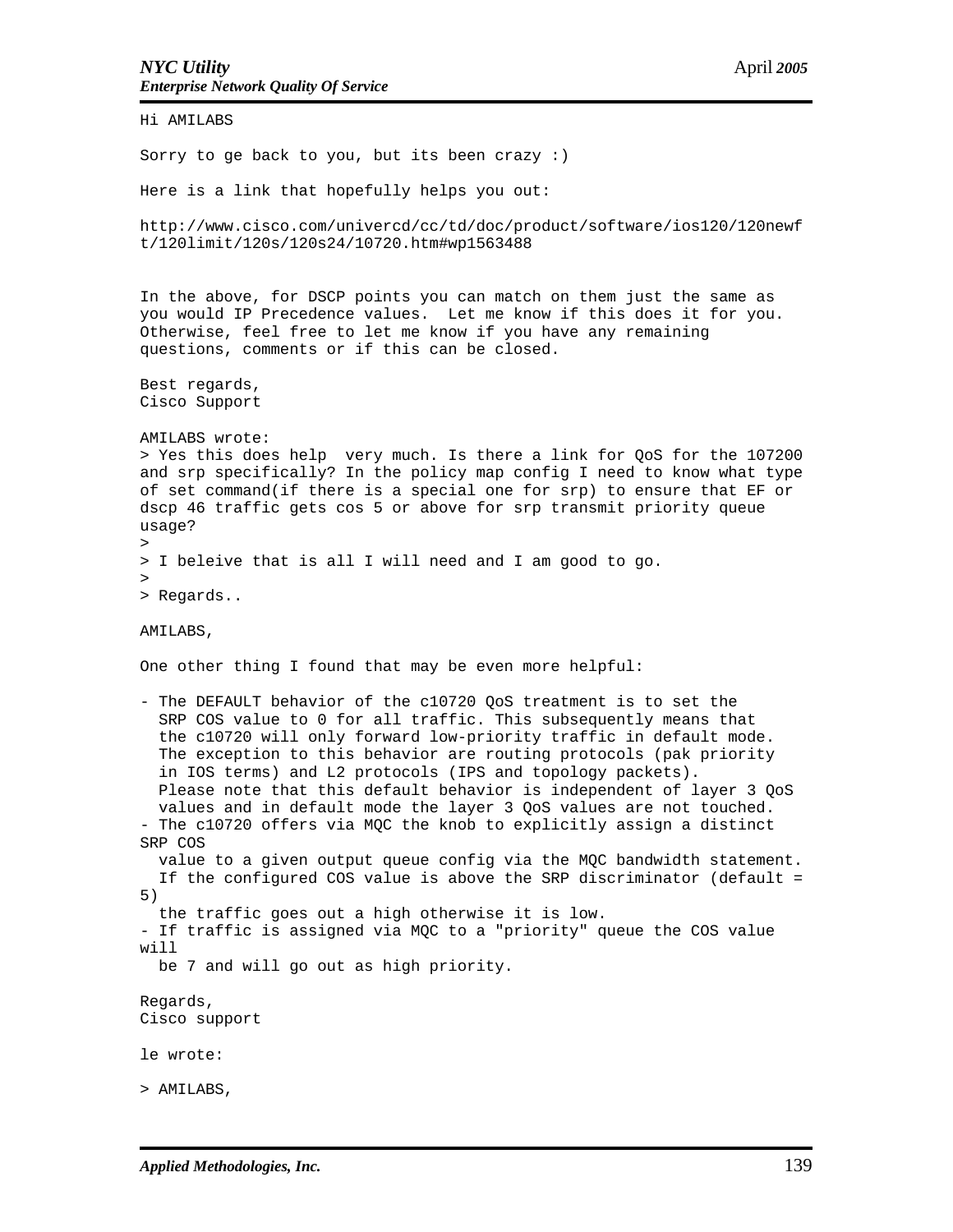> On c10720 there is no automatic mapping from IP precedence to srppriority. On the GSR it's different, but on c10720 you need a policymap. PAK\_Priority packets will be sent with > srp-priority = 6 which is the high transmit queue (6-7 by default). The DSCP just like IP Precedence will also need to be specified in a policy-map. > Let me know if this help answer your questions or not. > Best regards, > Cisco support > Hi AMILABS, On c10720 there is no automatic mapping from IP precedence to srppriority. On the GSR it's different, but on c10720 you need a policymap. PAK\_Priority packets will be sent with  $srp-priority = 6$  which is the high transmit queue (6-7 by default). The DSCP just like IP Precedence will also need to be specified in a policy-map. Let me know if this help answer your questions or not. > "AMILABS wrote: > > Thanks Cisco support, the set commands are helpful and may be utilized. But I just need to know the default behavior. How does a packet that is using a DSCP value end up in the priority queue or it does not because the router is only looking for the IP precedence or class selector? What is the default behavior regarding dscp so I can determine if I even have to use the use the set priority commands?  $>$  > > > See the table below this is a default standards based table > > DSCP Range numbers to IP Precedence or COS Map Reference > > Range of DSCP values Compatibility with these > > DSCP > > Decimal IP Precedence values  $>$  >  $> 0$  -7 0 Routine > > 8-15 1 Priority > > 16-23 2 Immediate > > 24-31 3 Flash > > 32-39 4 Flash Override > > 40-47 5 Critical > > 48-55 6 Internetwork Control > > 56-63 7 Network control  $\geq$   $\geq$  $>$  > > > if a packet comes in with a dscp of 46(for EF for voice)= IP precedence 5, does the router (SRP)automatically know to assign it to the priority queue by default or do I have to set this and maybe a MQC mapping table on the router? Is the default functionality just IP Precedence and if so what IP precedence values are the ones that end up in the SRP priority queue. > > I just need to make sure and clarify..  $>$  > > > Thanks...

**Testing notes of the 107200 DPT routers for QoS features**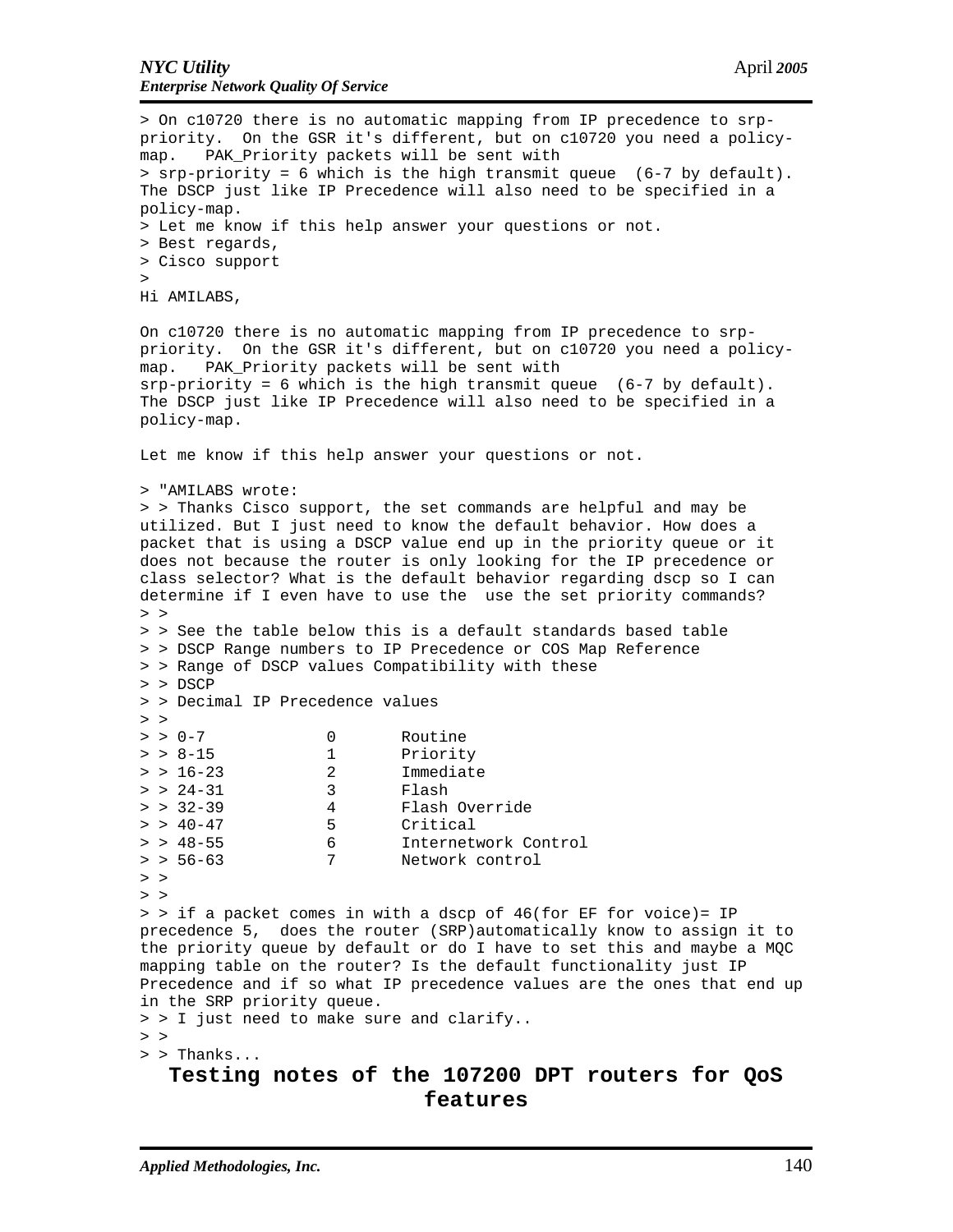#### **AMILABS July 30th 2005**

Loading and unloading QoS policy maps does not reset interfaces QoS Menu works QoS CLI works Policer is in bit rates Loading and unloading of policers work fine Needed separate policy map for gigabit interfaces versus srp interface to accommodate spr priority transmit command. Show output of policy maps works

As of version 12.0(31)S, still no NBAR

Bandwidth percentage for policer is available in version 12.0(28) and above. Support for Classification of Locally Sourced Packets – HW dependant. Note above is not true tested with 12/0.(31)S still not percentage based policer for use in class maps.

Support for locally defined SNMP dscp setting snmp-server ip dscp

Having problems with loading priority percentages for voice and video at same time. Works fine on regular router platforms so it is either a 10700 platform issue or IOS version issue.

Seems to work with just one priority percent per policy map and the video one just has bandwidth percent allocated. However I can assign a separate srp priority statement to different classes in the policy map.

[http://www.cisco.com/en/US/products/sw/iosswrel/ps1829/products\\_featur](http://www.cisco.com/en/US/products/sw/iosswrel/ps1829/products_feature)e \_guide09186a008009d848.html

[http://www.cisco.com/en/US/products/sw/iosswrel/ps1829/products\\_featur](http://www.cisco.com/en/US/products/sw/iosswrel/ps1829/products_feature)e \_guide09186a008009d848.html#wp1417317

DSCP-based WRED and IP Precedence-based WRED are not supported in the same policy map.

•DSCP-based WRED does not support IPv6 traffic.

WRED will use defaults and can be tuned in each mode's main file policy maps. default WRED min and max thresholds can be tuned example random-detect dscp 1 3000 3500 1

Special considerations towards bandwidth allocations and policer allocations when dealing with side A and side B RPR (VCCI)links to ensure that the allocations are consistent per side and not over or under allocated to reflect the aggregate of both sides.

The VCCI, or Virtual Circuit Connection Identifier, is a variable that identifies a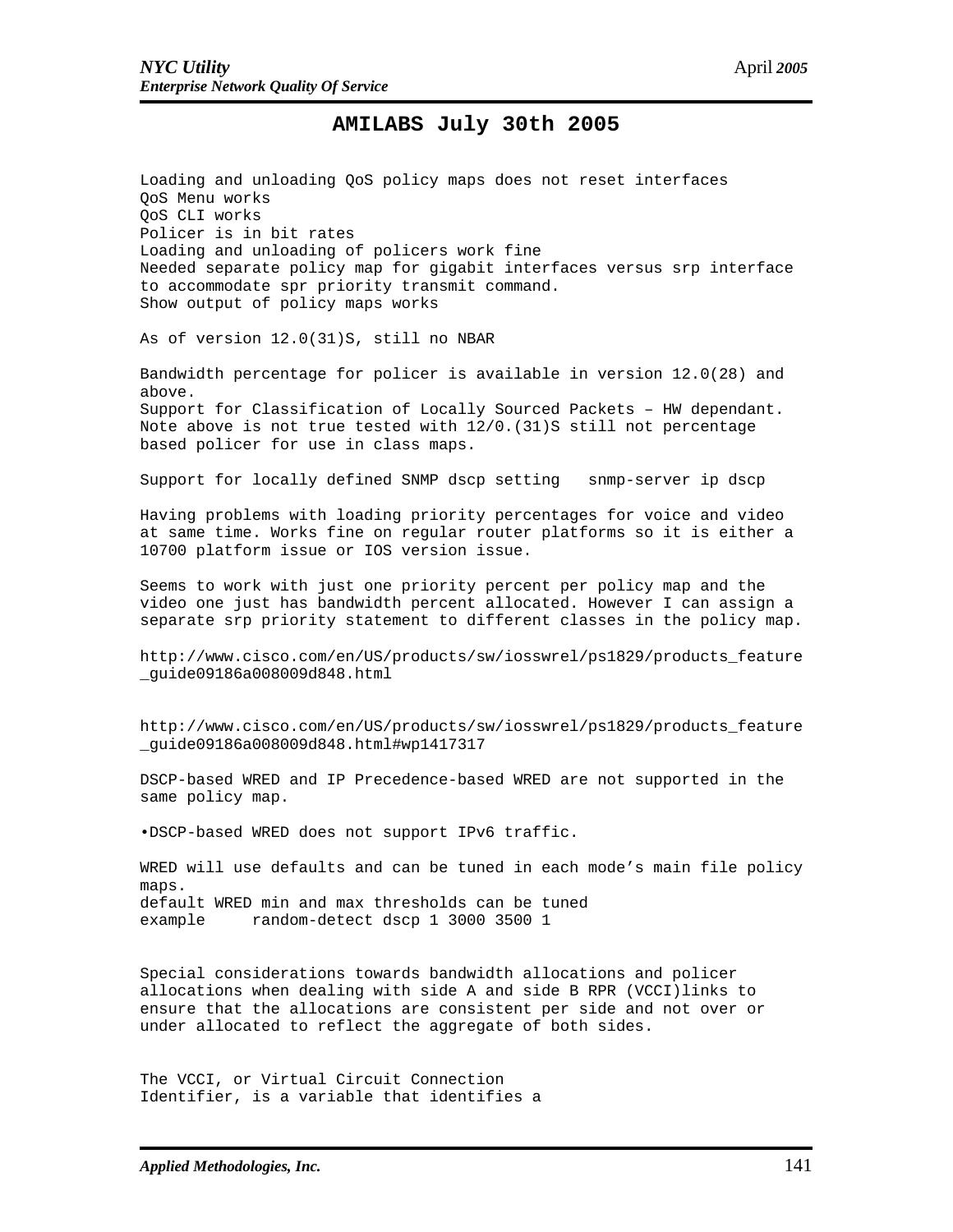virtual circuit connection between two nodes. A virtual circuit connection, or VCC, consists of one virtual circuit link or a series of concatenated virtual circuit links. In its most common usage, the value of the VCCI is unique between the nodes at the extremities of the virtual circuit connection, but not on a network-wide basis. Hence, its value needs to be qualified by the ATM addresses of these end nodes. At one of these end nodes, its value needs to be qualified by the ATM address of the far-end node. Some applications can extend this definition to make the VCCI value unique on a network-wide basis. This is specially possible when VCCIs are administered from a management system and not locally assigned by a node.

Currently baked DPT router configs for REMANING BANDWIDTH type of configuration with the priority queue allocating all bandwidth when needed. Will test for functionality when second DPT router is available so packet flows, matching and allocations can be verified.

Will also test the use of just bandwidth percent and not priority queue on the DPT routers to see which version works best when second router arrives.

MQC Strict Priority Queue on the Cisco 10720 Internet Router Starting in Cisco IOS Release 12.0(26)S, the Cisco 10720 router does not support the priority percent percentage and priority bandwidth-kbps commands in policy-map class configuration mode, except as a hidden command to preserve backward compatibility. These commands allow you to create a queue to handle low-latency traffic.

The percentage and bandwidth-kbps arguments specify the bandwidth that is guaranteed to the queue. However, when the excess bandwidth on a link is consumed by other queues, the priority queue receives only the amount of bandwidth that you configured. As a result, if there is a burst of traffic into a priority queue, the packets in the burst are shaped and transmitted at the configured rate. Because a temporary burst often exceeds the amount of configured bandwidth, the packets in the burst are queued with an increased latency. This impacts performance because the increased latency occurs for bursts that have a long-term traffic rate that is much lower than the configured bandwidth.

To guarantee latency for any packet that enters the priority queue regardless of the current congestion level in the link, strict priority mode is supported as the only mode of operation for a priority queue in Cisco IOS Release 12.0(26)S and later releases.

To configure the strict priority queue, you use the priority command in policy-map class configuration mode with no arguments; the percentage and bandwidth-kbps arguments are not supported. When you create a strict priority queue using the priority command, the committed information rate (CIR) of the queue is set to 99 percent of the link bandwidth.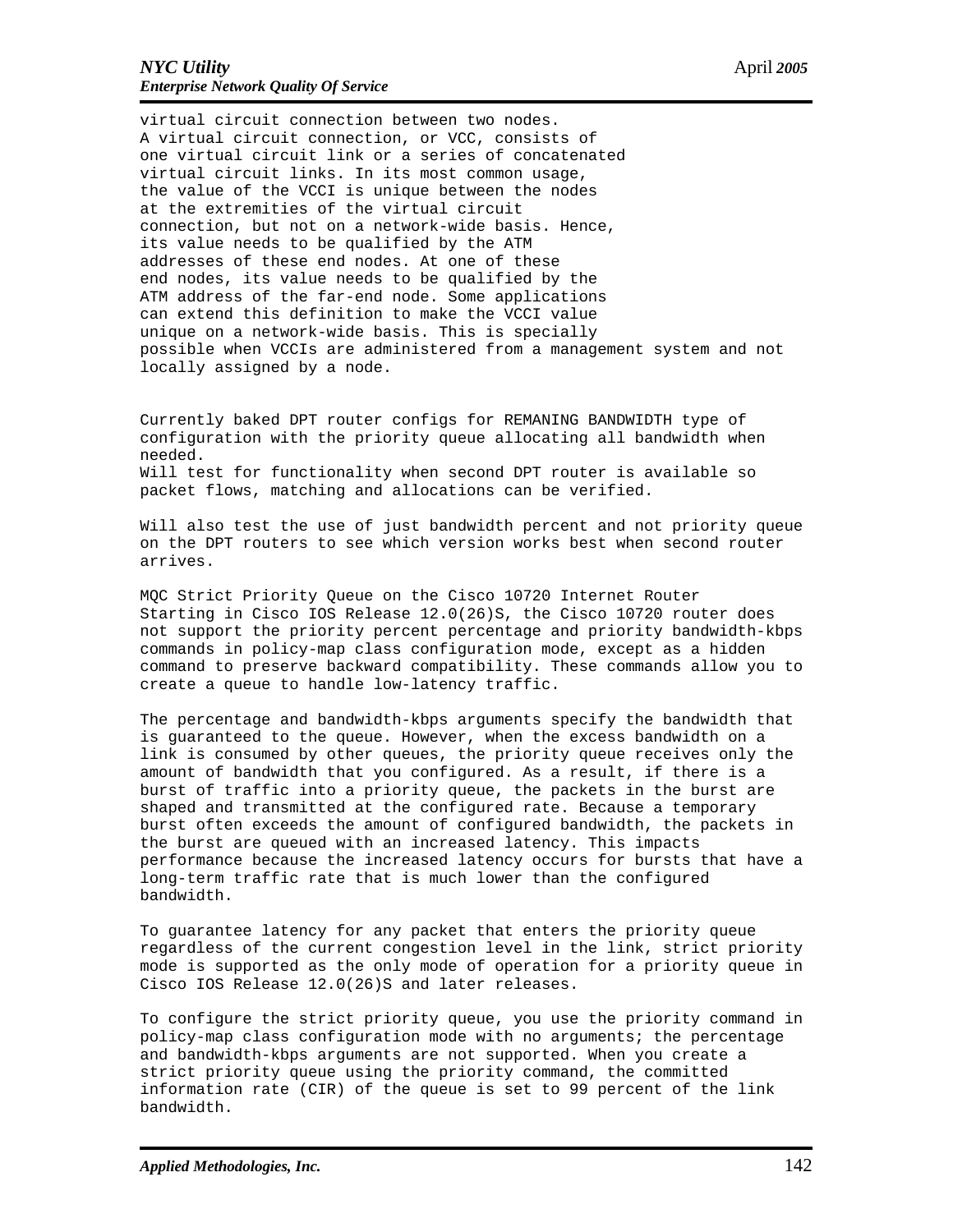Because the priority queue consumes almost all the link bandwidth when packets are transmitted from it, there is no way to guarantee bandwidth to other queues on the link. Therefore, if you use the priority command for a traffic class in a policy map configuration, only bandwidth remaining commands are allowed in other class configurations in the same policy map.

To prevent the priority queue from starving other queues on the link, you can use the police command in conjunction with the priority command. In this case, the CIR is set to the bandwidth specified in the police command. Also, you can use the bandwidth command on the other queues in the link to create one or more queues with guaranteed bandwidth. In either case, you must set the exceed and violate actions of the police command to drop for the CIR of the priority queue to be affected.

#### **Random Detect DSCP Defaults**

In a class map, the default minimum and maximum threshold values and the mark probability denominator for a DSCP value not configured with the random-detect dscp dscp value command are set by the values configured with the random-detect dscp default command.

If you do not enter the random-detect dscp default command in a class map (or if the default profile has been removed by entering the no random-detect dscp default command), the default minimum and maximum threshold values and mark probability denominator for a DSCP value are as follows:

•The default minimum and maximum packet threshold values are automatically determined by queue size.

•The default mark probability denominator is 10. Testing conducted on 12.0(27) most of NYC Utility's DPT routers are 12.0(26) only a couple are 12.0(29).

#### **Bandwidth remaining percent**

Use the MQC bandwidth remaining percent command to specify how the "remaining" bandwidth is distributed among the output queues on a Cisco 10720 router interface or subinterface. "Remaining" bandwidth is the available bandwidth left on an interface or subinterface after all guaranteed traffic is accounted for.

The bandwidth remaining percent command allows you to configure the remaining bandwidth for output queues. The percentage parameter specified with the bandwidth remaining percent command is translated into an internal excess information rate (EIR) value between 0 and 255. The aggregate of all user-configured EIR bandwidth percentages cannot exceed 100 percent.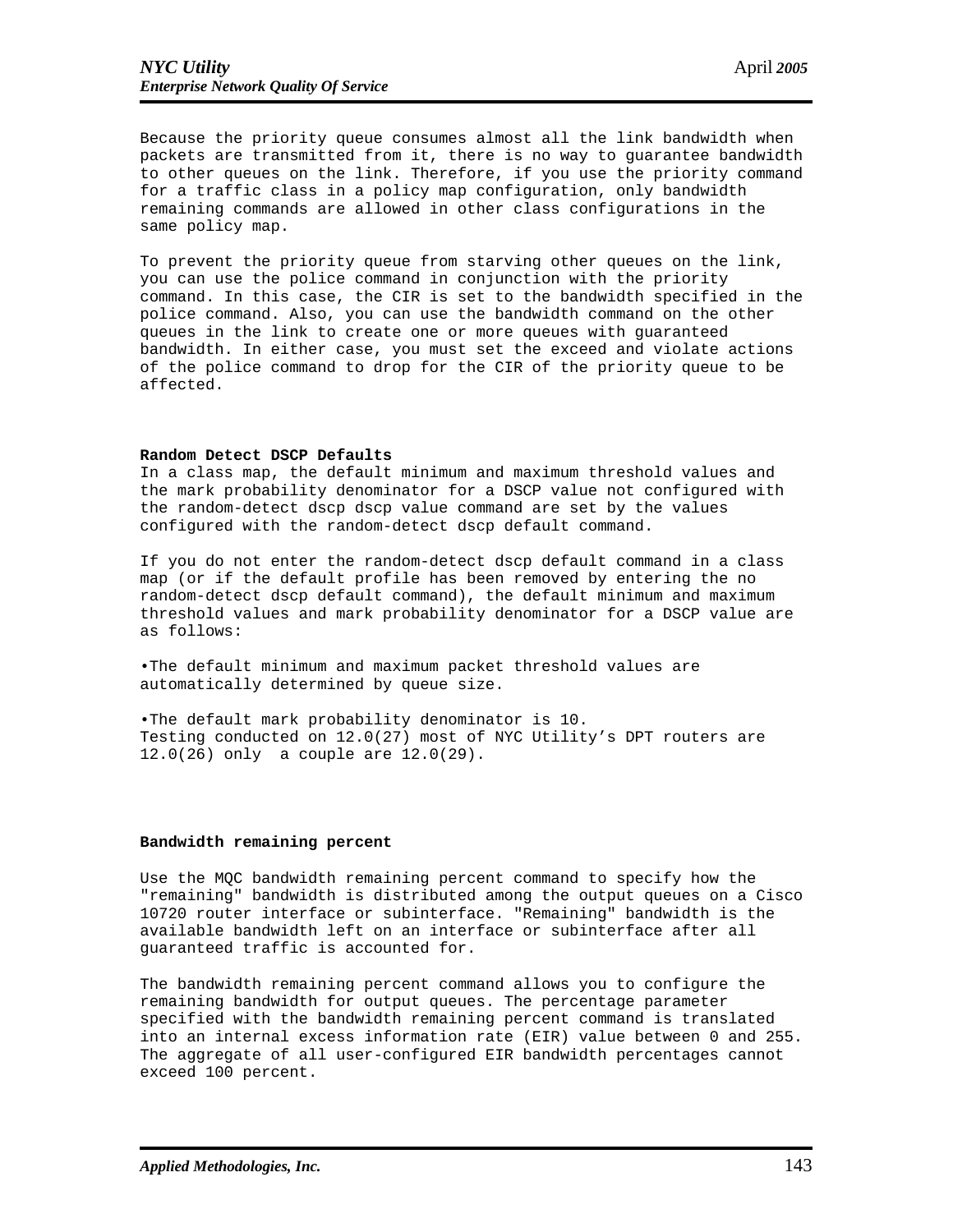If the aggregate of all remaining bandwidth is less than 100 percent, the remainder is evenly split among user queues (including the default queue) that do not have a remaining bandwidth percentage configured. The minimum EIR value of each output queue is 1. The EIR parameter for the network control queue is fixed at 128 and is not configurable. If you have not configured a committed information rate (CIR) value for the default queue and it is the only user queue, the default queue receives half of the remaining bandwidth percentage of the network control queue. CSCeb67098 Symptoms: A memory leak may occur in the Parallel Express Forwarding (PXF) interprocess communications (IPC) buffer on a Cisco 10720, as may be seen in the "toaster IPC buffer" counter in the output of the show buffers EXEC command. When the buffer pool is empty, the following error messages may appear, you may no longer be able to Telnet to the router, and the router may reload unexpectedly: %CAMR\_QUEUE\_CFG\_GENERAL-3-EREVENT: Error @ ../toaster/camr\_rp/camr\_tt\_queue\_cfg.c:463 -Traceback= 500DB204 500DB2BC 503954D8 503986EC 50330A58 %SYS-2-MALLOCFAIL: Memory allocation of 18196 bytes failed from 0x502C5BD0, alignment 32 Pool: I/O Free: 552 Cause: Not enough free memory Alternate Pool: None Free: 0 Cause: No Alternate pool -Process= "Pool Manager", ipl= 0, pid= 5 -Traceback= 50308EEC 5030A8E8 502C5BD8 5031DD3C 5031DE7C Conditions: This symptom is observed on a Cisco 10720 when a policy map with a Weighted Random Early Detection (WRED) configuration that is enabled by using the random-detect policy-map class configuration command is applied to any interface of the router. The higher the rate with which the Route Processor (RP) sends packets to PXF, the faster the PXF IPC buffer leaks. However, the buffer may leak very slowly, and it may takes weeks before the buffer pool is empty. Workaround: Remove the policy maps with the WRED configuration from all interfaces of the router. Running H323 protocols and ports for voice and signaling dpt testing notes on SRP fail over for voice Qos Enabling and disabling qos on DPT SRP interface does not reset interface on dpt rtr 1 running version 12.0(31)S the sh policy-map int srp 1/1 does show the mac layer SRP dscp to srp priority matching and handling of voice bearer and signaling frames working properly gi2/1 does show voice signaling packets but no voice packets matched on dpt rtr 2 running version Version 12.0(27)S5 the sh policy-map int srp 1/1 does not show any qos statistics regardless of direction of call originated flow, no voice bearer But signaling packets are seen and matched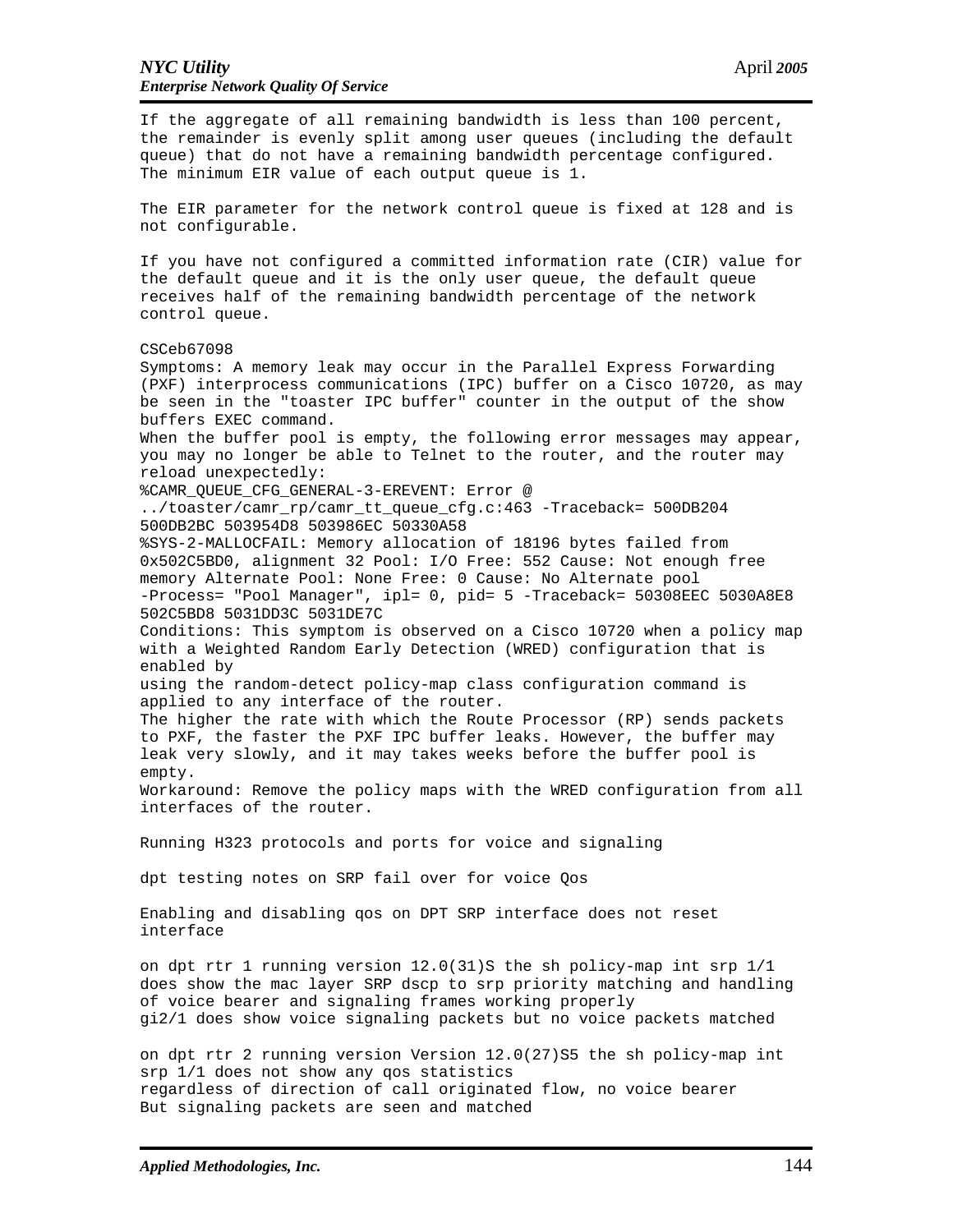gi2/1 does show voice packets matched and signaling packets matched

The above issue was from a higher port number used on the softphone than configured on the 3750's marking access-list. Traces verified this. Adjusted access-lists and re-ran marking tests over the DPT ring all works perfectly BOTH SRP interfaces matched packets for SRP priority for Voice and signaling traffic in both directions. Both Gigabit interfaces on both dpt routers also matched the packets correctly in both directions.

Both routers class-default policy maps work properly

The three color policer works fine on Gigabit interfaces and also on the SRP interfaces. Interesting side not for SRP interfaces and policer. The policer will work on just one VCCI side see output below. Curious to see how this is affected in a wrapped ring situation.

DPT Router#1 police (VCCI 2->side B): 1000000000 bps, 1300000000 limit, 1300000000 extended limit conformed 0 packets, 0 bytes; rate 0 bps; action: set-dscptransmit 8 exceeded 0 packets, 0 bytes; rate 0 bps; action: drop violated 0 packets, 0 bytes; rate 0 bps; action: drop police (VCCI 3->side A): 1000000000 bps, 1300000000 limit, 1300000000 extended limit conformed 206 packets, 19158 bytes; rate 0 bps; action: setdscp-transmit 8 exceeded 0 packets, 0 bytes; rate 0 bps; action: drop violated 0 packets, 0 bytes; rate 0 bps; action: drop DPT Router#2 police (VCCI 2->side B): 1000000000 bps, 1300000000 limit, 1300000000 extended limit conformed 0 packets, 0 bytes; rate 0 bps; action: set-dscptransmit 8 exceeded 0 packets, 0 bytes; rate 0 bps; action: drop violated 0 packets, 0 bytes; rate 0 bps; action: drop police (VCCI 3->side A): 1000000000 bps, 1300000000 limit, 1300000000 extended limit conformed 240 packets, 24003 bytes; rate 2000 bps; action: setdscp-transmit 8 exceeded 0 packets, 0 bytes; rate 0 bps; action: drop violated 0 packets, 0 bytes; rate 0 bps; action: drop In a wrapped situation the router where the failure occurred the

policer will show that the three colors conformed etc packets have moved to the other VCCI. The far end router's policer will show packets still on the original VCCI.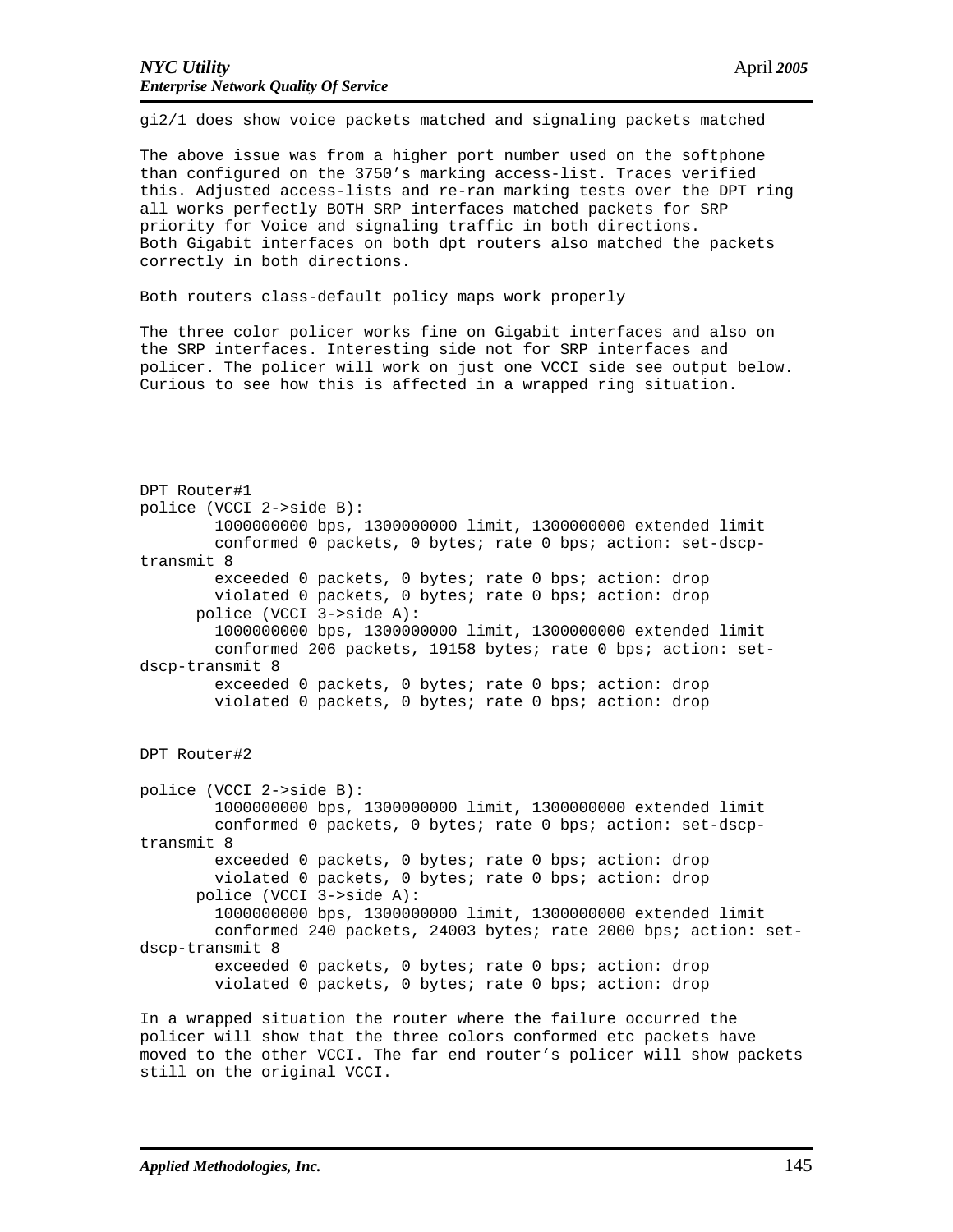### *NYC Utility* April *2005 Enterprise Network Quality Of Service*

#### **Failure testing notes**

**Goal:** try to see if a ring wrap will impact a call, cause jitter, break a call or cause longer delays. Even though this is only a two node ring, the production ring is longer and has longer fiber distances. A wrap may impact call quality for users communicating on the ends of the wrapped DPT routers.

#### **Testing of failures with no general traffic generated, just one plus voice calls.**

Show if SRP packet counters does show that the QoS voice tagged packets are given high priority SRP mac layer priority treatment and this fsm is working properly.

Failure of side A interface No change in in voice call no dropped voice packets Restore of interface caused no issues with voice call

Failure of side B interface No change in in voice call no dropped voice packets Restore of interface caused no issues with voice call

Interface policy maps still work if one side is down/wrapped state No voice call interruption noted or lost packets when switching from idle to wrapped back to idle states

#### **Failure of side A completely srp interface goes down**

Remove fiber from both dtp routers side A Call fails goes dark cannot hear other side packets no Restore one dpt side A call restores without hanging up as soon as SRP interface goes back up. Ring in wrapped state Bring up other dpt side A no change in voice call

#### **Failure of side B completely srp interface goes down**

Remove fiber from both dtp routers side B Call fails goes dark cannot hear other side packets Restore one dpt side B call restores without hanging up as soon as SRP interface goes back up. Ring in wrapped state Bring up other dpt side B no change in voice call

#### **Failure of a single TX side A**

No change in voice call Failure of TX on both dtp routers side A interface goes down no voice Recover by inserting cable on on Side A TX brings back voice call but in wrapped state Wrap clear process does not affect voice call

**Failure of a single RX on side A**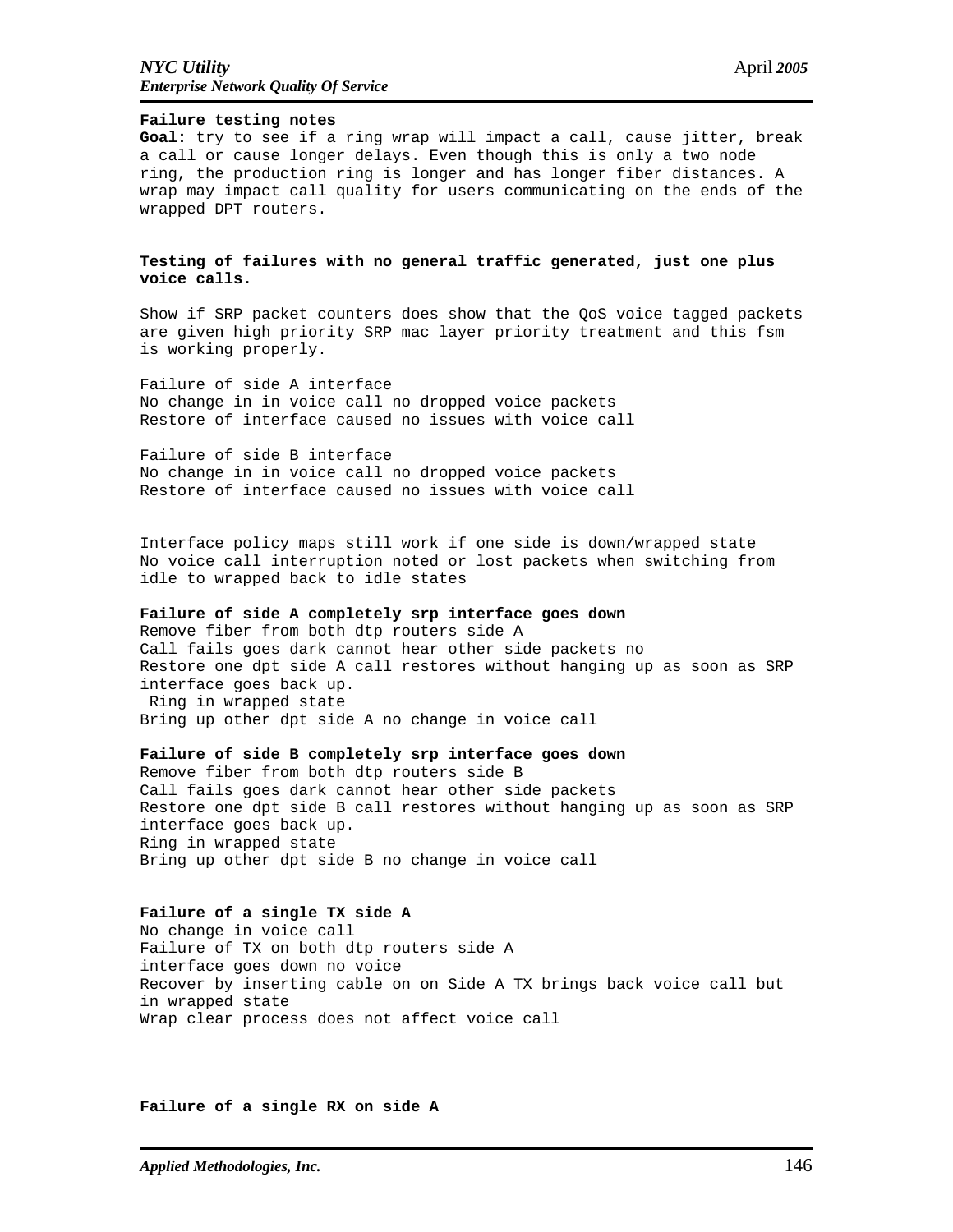### *NYC Utility* April *2005 Enterprise Network Quality Of Service*

No change in voice call Failure of RX both dpt routers side A interface goes down no voice Recover by inserting cable on on Side a RX brings back voice call but in wrapped state Wrap clear process does not affect voice call

#### **Failure of a single TX side B**

NO change in voice call Failure of TX on both dpt routers side B Interface goes down no voice Recover by inserting cable on on Side B TX brings back voice call but in wrapped state Wrap clear process does not affect voice call

#### **Failure of a single RX side B**

NO change in voice call Failure of RX on boh dpt routers side B Interface goes down no voice Recover by inserting cable on on Side B RX brings back voice call but in wrapped state Wrap clear process does not affect voice call

Recovery back to idle state does not cause an voice issues

**Dual fiber failure test Fiber cut test Signal degrade test**

WTR timer resumption observations No change in voice call from when a ring is wrapped to an unwrapped state. Change WTR to 10 seconds from 60 so interface can go back to idle state much faster no difference to call

#### **IPS manual switch test**

Same as forced switched but a lower priority

#### **IPS forced test**

Forced ips request to switch side a on DPT router 1 no changed in voice call Forced ips request to switch side a and b causes interfaces to go down Unforcing ips request switch b brings interface back up and call continues. Jump to remote dpt router and force switch side b while a was switched on dpt 1 no change to voice call. Having both dtp router forced switched side a causes interface to go down. IPS forced switch mechanisim can be used to add new nodes and test wrapped states on a dpt ring. The voice call and qos operated properly during these tests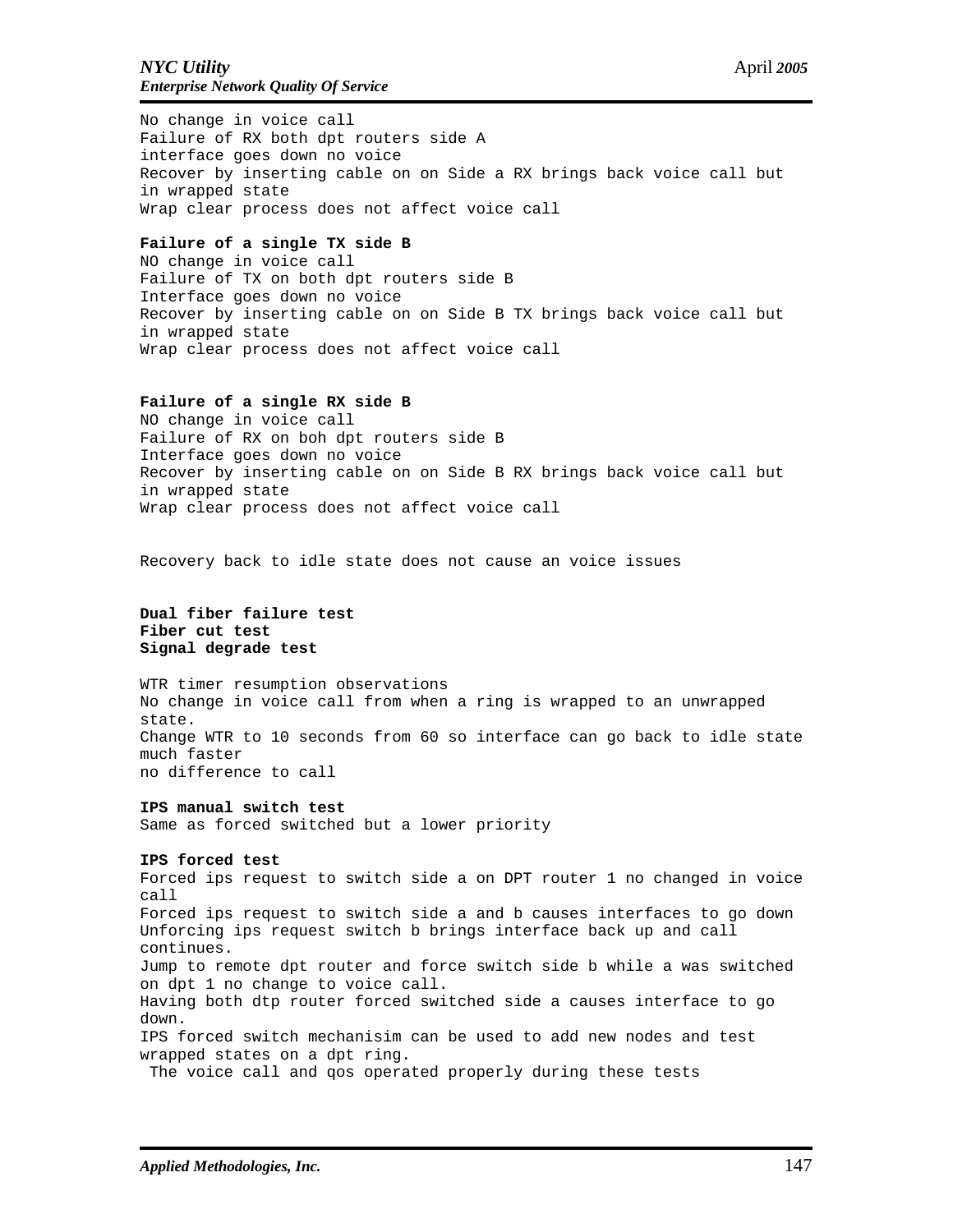**IOS option SRP SRR test** SRR recovers quickly Without SRR and remove cable from both DTP routers side A TX causes ring to break thus interrupting call Having SRR enabled on both SRP interfaces provides an extra level of redundancy by having everything run on a single ring. (default SRR bandwidth allocated is 400mbs.) The call is interrupted briefly as the srp interface comes back up on a single ring and eigerp neighbors re-esablish less than 2 seconds. QoS10720DPT1# 5d00h: %SRP-4-WRAP\_STATE\_CHANGE: SRP1/1 wrapped on side B (side A Span Neighbour Signal Fail) QoS10720DPT1#sh srp srr srp 1/1 SRR Information for Interface SRP1/1 SRR version: 0 Current node Info: Node MAC address: 0008.a35f.8a00 State : Idle Outer In Use : Yes Inner In Use : Yes Announcing : No Outer Fail : IDLE Inner Fail : IDLE SRR Prevention : No (Idle) Periodic SRR packet sent every 10 sec. (next pkt. after 6 sec.) Single ring bandwidth set to 400 Mbps. SRR WTR timer set to 60 sec. Side A WTR countdown is inactive. Side B WTR countdown is inactive. Name MAC Outer fail Inner fail Announce Last received QoS10720DPT1 0008.a35f.8a00 IDLE IDLE No 00:00:04 0008.e321.3280 IDLE SF Yes 00:00:00 QoS10720DPT1# 5d00h: %SRP-4-ALARM: SRP1/1 Side B Failure: Layer 1(SF) 5d00h: %SRP-4-WRAP\_STATE\_CHANGE: SRP1/1 wrapped on side A (side B Self Detect Signal Fail)5d00h: %LINEPROTO-5-UPDOWN: Line protocol on Interface SRP1/1, changed state to down 5d00h: %SRP-4-WRAP\_STATE\_CHANGE: SRP1/1 unwrapped on side A (node is locked out) 5d00h: %SRP-4-WRAP\_STATE\_CHANGE: SRP1/1 unwrapped on side B (node is locked out) 5d00h: %SRP-4-SRR\_STATE\_CHANGE: SRP1/1 SRR usage changed (Outer ring is used, BW=400 Mbps)5d00h: %SRP-4-ALARM: SRP1/1 Side B Failure: MAC Keepalive(SF)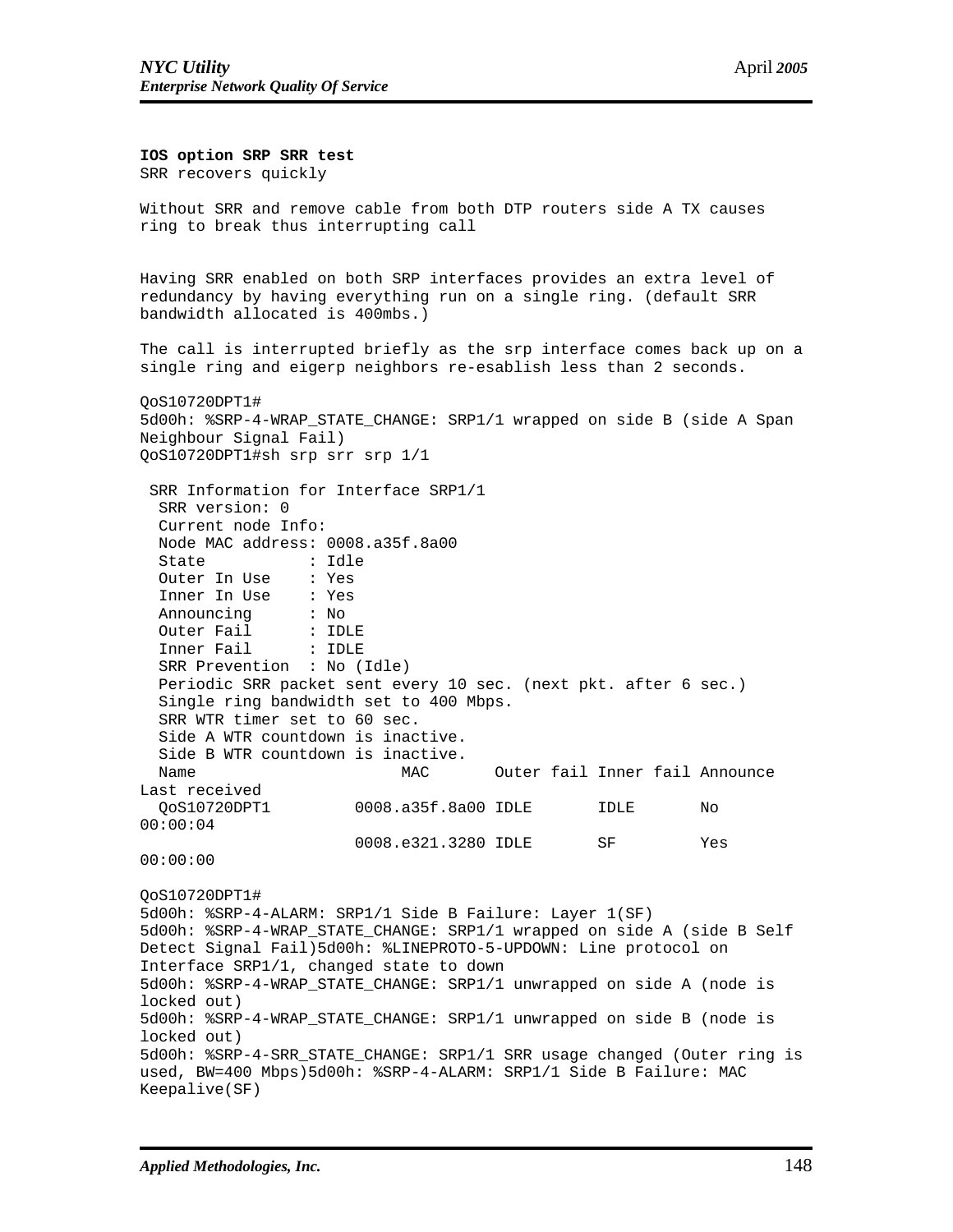5d00h: %SRP-4-WRAP\_STATE\_CHANGE: SRP1/1 wrapped on side A (side B Self Detect Signal Fail)5d00h: %SRP-4-WRAP\_STATE\_CHANGE: SRP1/1 wrapped on side B (side A Span Neighbour Signal Fail) 5d00h: %SRP-4-SRR\_STATE\_CHANGE: SRP1/1 SRR usage changed (Both rings are used) 5d00h: %SRP-4-WRAP\_STATE\_CHANGE: SRP1/1 unwrapped on side A (node is locked out) 5d00h: %SRP-4-WRAP\_STATE\_CHANGE: SRP1/1 unwrapped on side B (node is locked out) 5d00h: %SRP-4-SRR\_STATE\_CHANGE: SRP1/1 SRR usage changed (Outer ring is used, BW=400 Mbps)5d00h: %DUAL-5-NBRCHANGE: IP-EIGRP(0) 1: Neighbor 200.1.1.2 (SRP1/1) is up: new adjacency 5d00h: %SONET-4-ALARM: SRP1/1: SLOS Side B QoS10720DPT1# QoS10720DPT1# 5d00h: %LINEPROTO-5-UPDOWN: Line protocol on Interface SRP1/1, changed state to upsh srp srr srp 1/1 SRR Information for Interface SRP1/1 SRR version: 0 Current node Info: Node MAC address: 0008.a35f.8a00 State : Discovery Outer In Use : Yes Inner In Use : No Announcing : Yes Outer Fail : IDLE Inner Fail : SF SRR Prevention : No (Idle) Periodic SRR packet sent every 1 sec. (next pkt. after 1 sec.) Single ring bandwidth set to 400 Mbps. SRR WTR timer set to 60 sec. Side A WTR countdown is inactive. Side B WTR countdown is inactive. Name MAC Outer fail Inner fail Announce Last received 0008.a35f.8a00 IDLE SF Yes 00:00:00 0008.e321.3280 IDLE SF Yes 00:00:00

IOS option SRP Fast convergence test

WTR wrap clearing does not affect voice calls

Calls do resume quickly when interfaces come up.

• No increase in jitter was experienced when interfaces and fiber failed and when ring was wrapped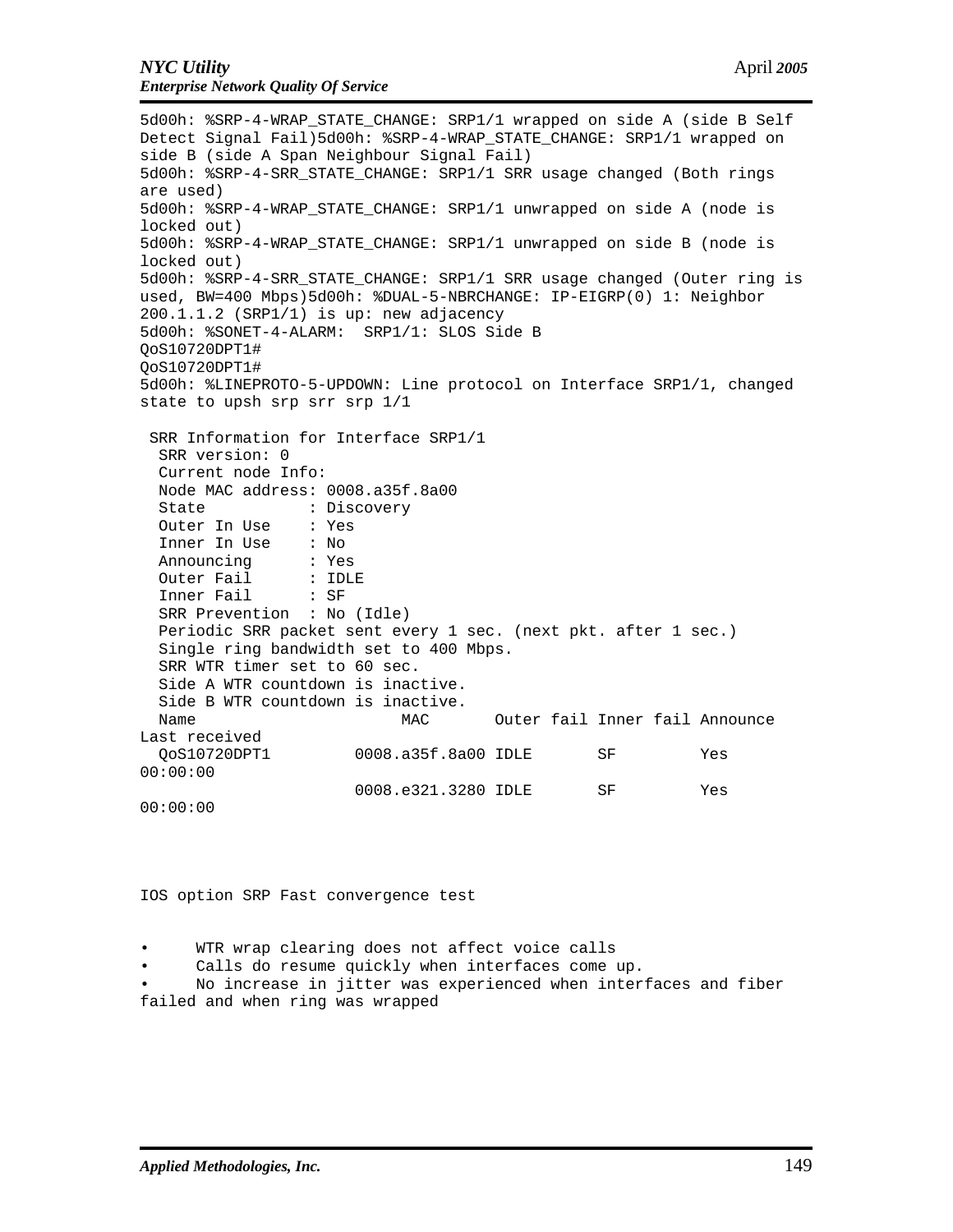# *Appendix E. In-depth QoS testing criterion*

The following links provide the testing criterion that NYC Utility can utilize to help understand and ensure the operational behavior of QoS tools and features prior any major deployment in the enterprise. The following testing criterion was designed to test the various QoS features across all platforms for compliance to NYC Utility's needs and to determine operational behaviors and breaking points of the features involved. The criterion is included for NYC Utility to utilize after reviewing this paper.

> Main QoS Testing Criterion <http://www.amilabs.com/NYutility/maintest.htm>

> Qos Testing Criteria Architecture #1 <http://www.amilabs.com/NYutility/test1.htm>

> Qos Testing Criteria Architecture #2 <http://www.amilabs.com/NYutility/test2.htm>

> Qos Testing Criteria Architecture #3 <http://www.amilabs.com>/NYutility/test3.htm

> Qos Testing Criteria Architecture #4 <http://www.amilabs.com/NYutility/test4.htm>

QoS Management and Troubleshooting Tool testing Matrix [http://www.amilabs.com/NYutility/tooltesting.ht](http://www.amilabs.com/NYutility/tooltesting.htm)m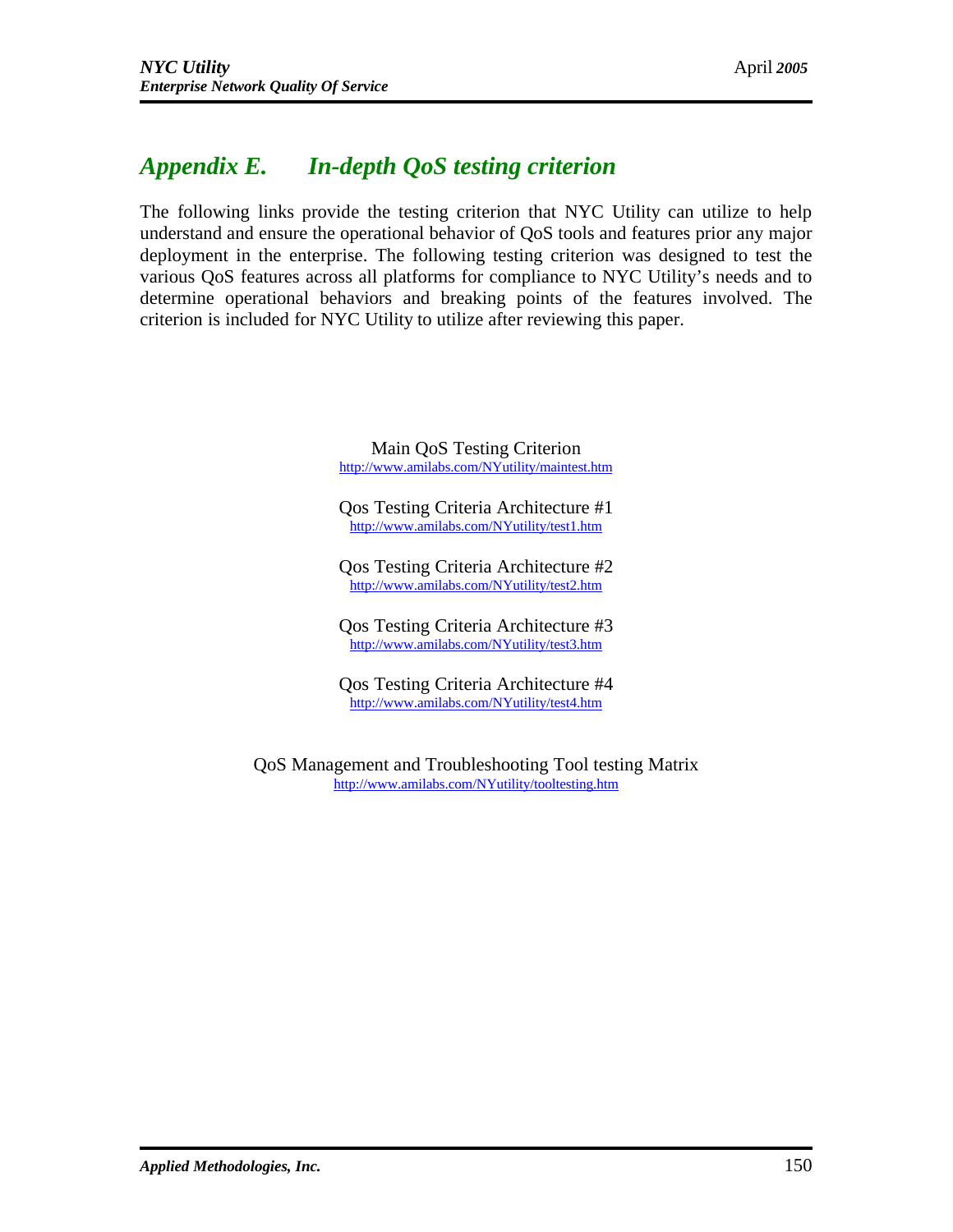# *Appendix F. Catalyst 6500 Platform Line Card Port/Queue Matrix*

The following matrix outlines the Current NYC Utility Catalyst 6500 inventory of line cards and their interface queuing allocations. This information is to be used for QoS planning and provisioning purposes.

NY Utility Catalyst 6500 series switch platform inventory QoS Matrix

<http://w>ww.amilabs.com/NYutility/6500queuematrix.htm